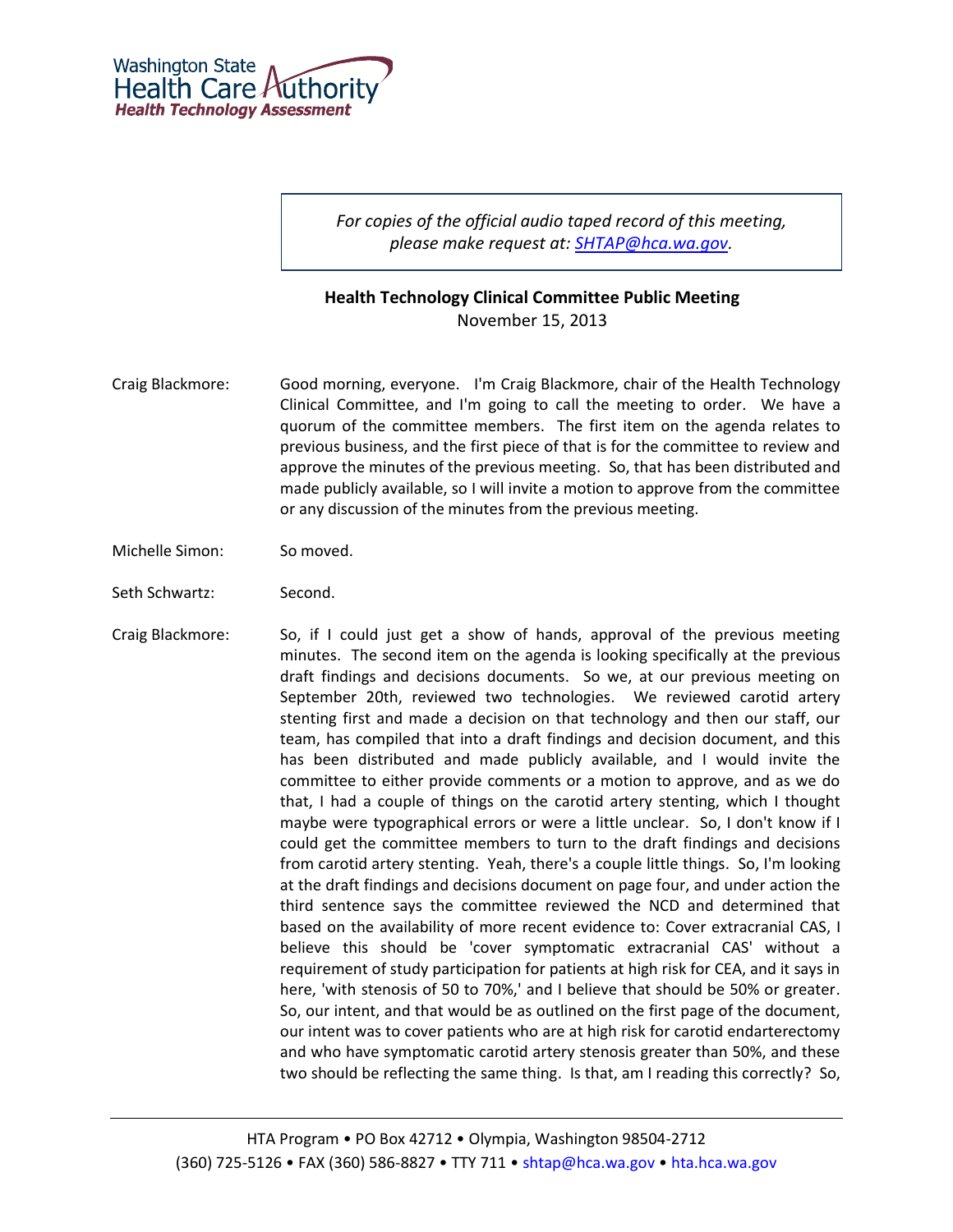I'm not, I don't have the NCD in front of me, and it could be that this is the way in which we extended the decision with regard to the NCD, but I think it's clearer if what's on here parallels what is our actual coverage on the first page. So, the amendment would be, after the colon in the fourth sentence, it would say 'cover extracranial CAS,' sorry, it would be, 'cover symptomatic extracranial CAS without a requirement of study participation for patients at high risk for CEA with a stenosis of 50% or greater.' Then, also under action in the second paragraph, there's just an incomplete sentence. The first sentence says, 'the committee determined noncoverage for intracranial stents based on evidence indicating serious safety concerns and recognizing that state agency programs may provide coverage in the context of, and then the sentence doesn't end, and it should read, 'of research,' so that we are enabling the agencies to provide expanded coverage in a research context, which is what they already have. We're just making explicit our interest in that process occurring. Again, I think that's just a typographical error. Any other comments on the previous findings and decision?

- Chris Standaert: One question on the language. We say 'patients who are at high risk for carotid endarterectomy.' That would seem to imply they are at high risk for, it's, the language is odd. I don't know if that's what we said, at high risk for carotid, high risk for complications of, high risk for, I mean, for patients at high risk for carotid endarterectomy, does that mean they are at high risk for actually undergoing the procedure…
- Craig Blackmore: Right.
- Chris Standaert: ...not complications of the procedure?
- Craig Blackmore: Right.
- Chris Standaert: The language is funny.
- Craig Blackmore: We do say what high risk means.
- Michael Souter: Just emphasize surgical.
- Craig Blackmore: High surgical risk.
- Chris Standaert: High surgical risk.

Craig Blackmore: Okay. So, that would apply for both bullet points one and two under limitations of coverage, and it would apply under the action sentences that we just talked about. So, here it would be, 'for patients who are at high surgical risk for carotid endarterectomy,' so it doesn't sound like they're at high risk of undergoing the procedure. They're at high surgical risk if they undergo the procedure, and that would be true throughout the document.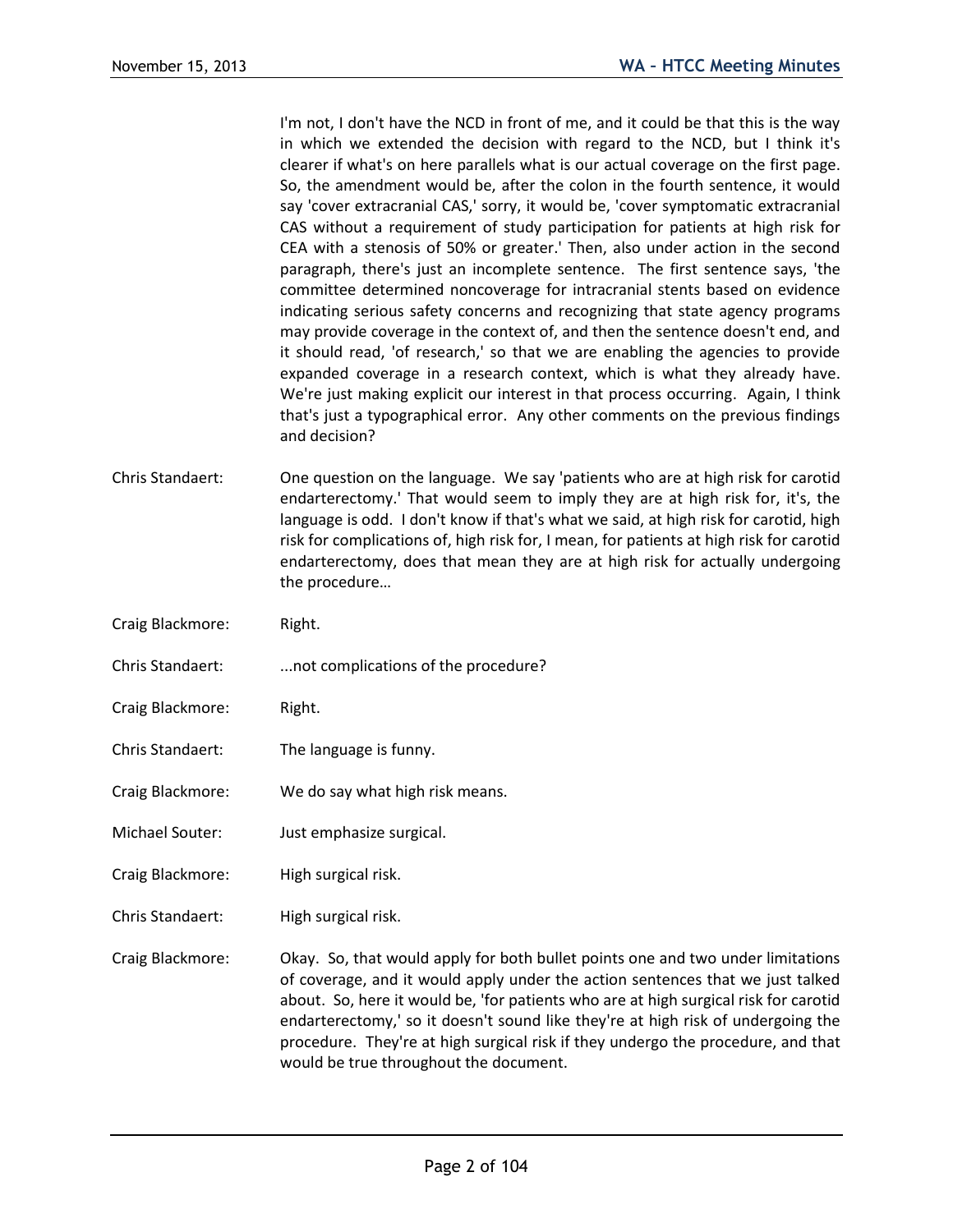Richard Phillips: But is, high risk is defined well here.

Craig Blackmore: It is. It probably doesn't matter, but I think it is a little clearer.

Richard Phillips: Right.

Craig Blackmore: Okay, so I would ask then, are there, if there aren't other comments, I would ask for a motion to approve the draft findings and decision, as amended, under carotid artery stenting.

Michael Souter: So moved.

Michelle Simon: Second.

Craig Blackmore: So, a show of hands, please, in favor.

Josh Morse: 11 in favor.

Craig Blackmore: Okay. Alright, and then the other decision that we undertook at the last meeting was around cardiac nuclear imaging, and we have, again, a draft findings and decision document, and again, I will ask the committee members if they have any comments or corrections to that document. Otherwise, I would solicit a motion to approve.

Carson Odegard: Move to approve.

Craig Blackmore: Alright, could I have a show of hands, please, in favor.

Josh Morse: 11 approve.

Craig Blackmore: Okay. Alright, so that concludes previous business, and I apologize. I skipped the order a little bit. We should have done the HTA Program update before, so we will do that now if that's okay, Josh?

Josh Morse: Okay, I'll give a quick presentation of the HTA program and today's topics. Today's topics are hyaluronic acid or viscosupplementation and hip resurfacing. These are both re-reviews of these topics. They were previously reviewed in 2009 and 2010.

> So, the HTA program is located in the Health Care Authority, a state agency in Olympia. The program was created in 2006, and it's designed to use evidence reports and this panel of clinicians to make coverage decisions for topics that are selected based on the evidence of safety, efficacy, and cost effectiveness. Multiple state agencies participate in the program to identify these topics, and they implement these policy decisions. The programs include the Health Care Authority, which manages the Uniform Medical Plan for state employees and retirees and the state Medicaid plan, the Department of Labor and Industries,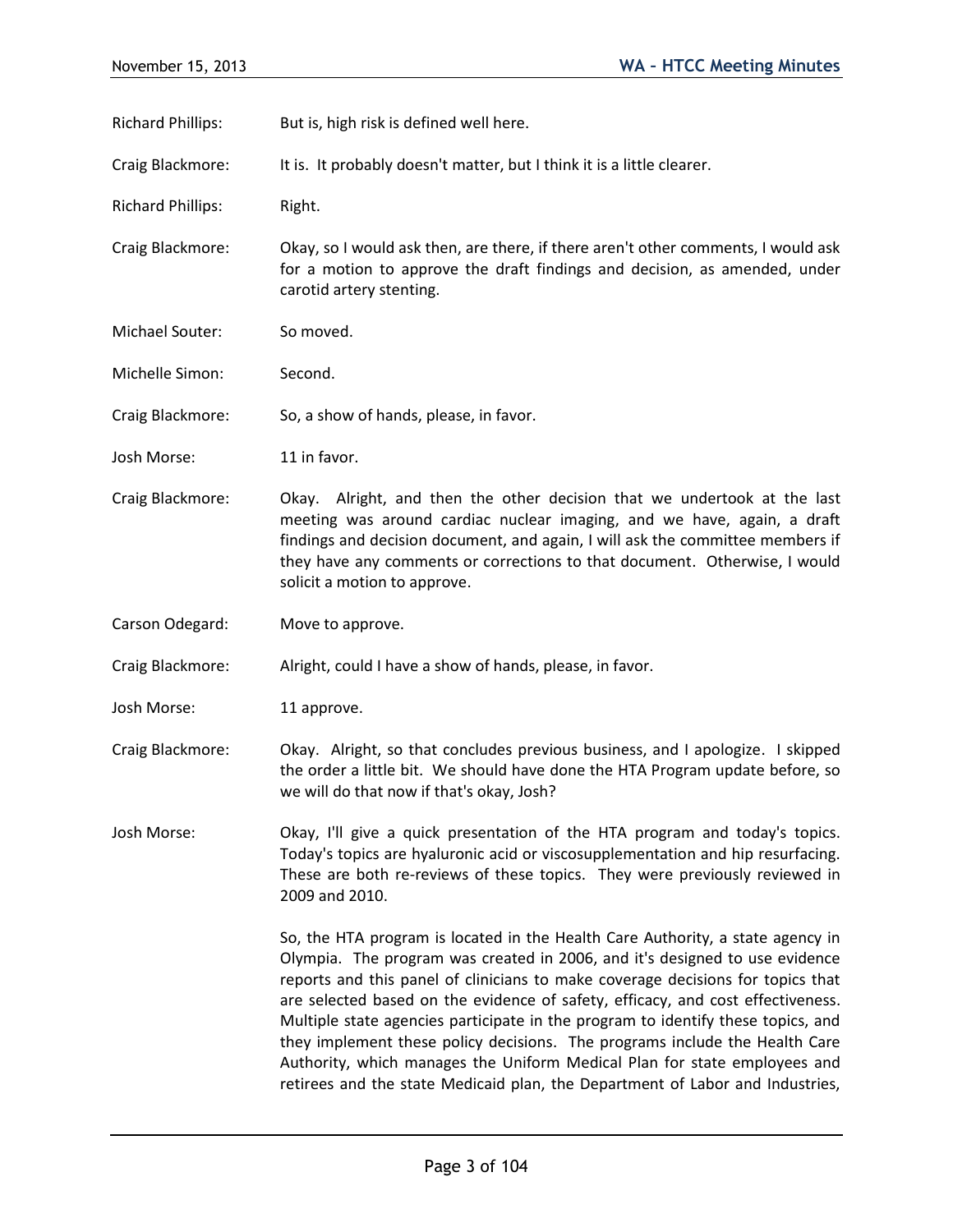and the Department of Corrections. The implementation is done by these agencies as a mandate through the statutory framework of the program.

The purpose of the program is to ensure that the treatments and devices and services paid for with state healthcare dollars are safe and proven to work. We provide a resource to the state agencies that are purchasing healthcare. We develop these scientific evidence-based reports on the topics that are selected, and we facilitate or provide staff support to this clinical committee.

Our objectives, overall, are better health for the citizens and those receiving healthcare through the State of Washington. We strive for transparency and to minimize bias, as well as to be cyclic and keep our policies current.

This is an overview of the process. The technologies are ultimately selected by the director of the Health Care Authority. Nominations can come from any source but are primarily coming from the State of Washington agencies. Once topics are selected, we contract with groups to review and provide an evidence report. We develop key questions. We publish key questions. We publish draft report and the topics. We then bring that information to the clinical committee here in a public meeting for a decision. The agencies then implement these decisions.

The primary questions are: Is it safe, is it effective, and does it provide value? We use these questions to guide the development of the evidence report. We strive for transparency in the publication, again, of the topics, the criteria for reviews, the reports, and the conduct of these meetings here in public. We seek the best evidence that is available, and we are striving for independent decisions from this group of individuals on this committee.

The clinical committee decisions must give greatest weight to the most valid and reliable evidence, objective factors for evidence consideration include the nature and the source of the evidence, the characteristics of the studies or trials upon which the evidence is based, and the consistency of the outcomes. Additional factors include how recent that evidence was developed, how relevant it is to our state populations, and conflict of interest or bias in the research.

So, as I mentioned, today's topics were previously reviewed. These will be the first re-reviews of the HTA program. The program law includes re-review of topics when new evidence could change a decision from the committee. The first topic, hyaluronic acid, was identified for this update based on a new metaanalysis published in 2012. Hip resurfacing, which is the afternoon's topic, was identified for this update based on new evidence from large registries published since the original determination.

These are the topics that have been reviewed, thus far, in 2013 and will be reviewed in the first half of next year. You can see bolded there are today's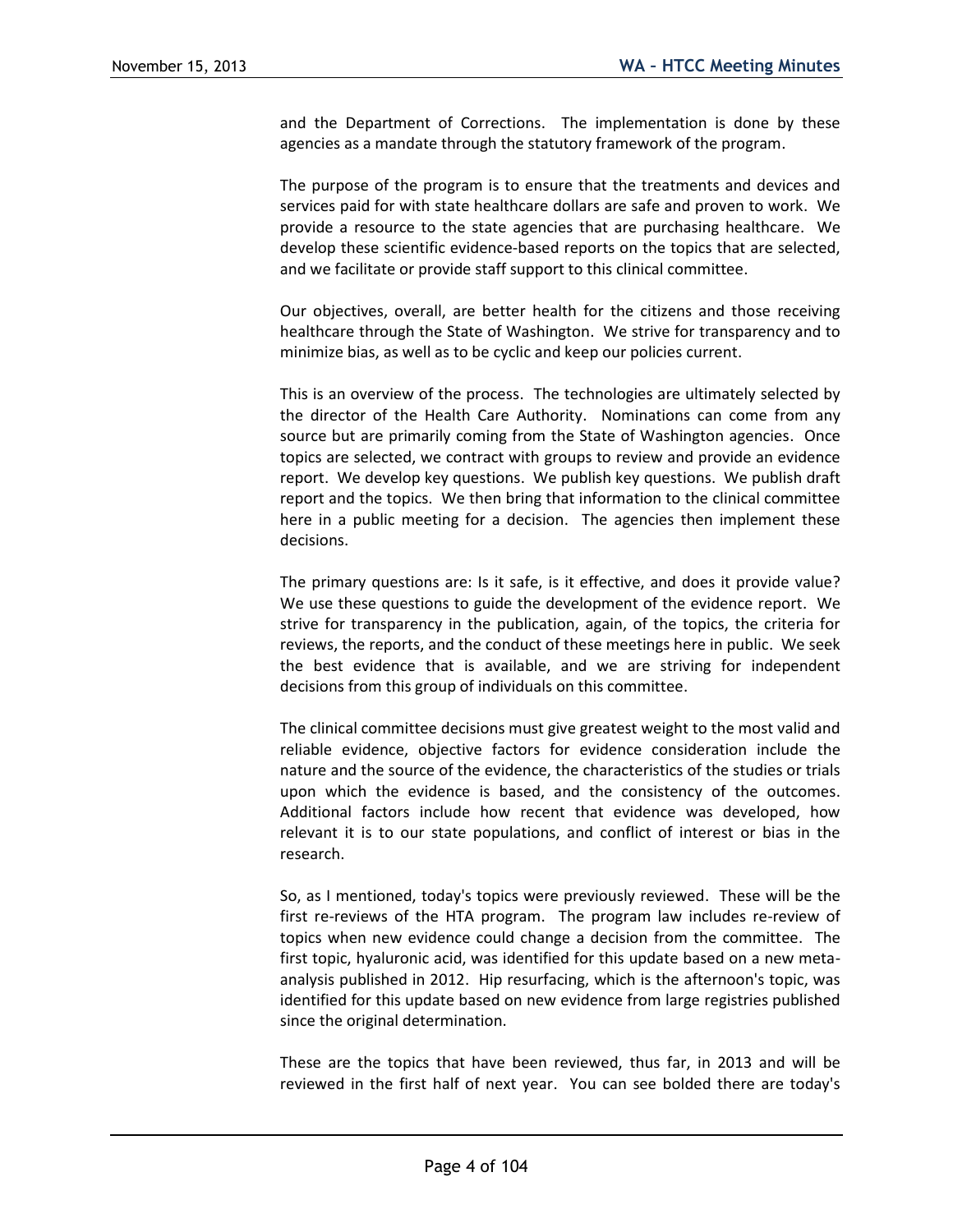topics. Coming in the spring, our next scheduled topics are facet neurotomy and non-pharmacological treatment for treatment-resistant depression, and then in May, we have scheduled proton beam therapy.

There are multiple ways for people to participate in the HTA program. We have a new website address indicated on the top of this slide. You can join our stakeholder distribution list, which is how we communicate changes to the information we put out. Anyone may comment on proposed topics, on key questions, on draft and final reports, and on draft decisions or here at the public meeting before the committee, and anyone may nominate technologies for review by the HTA program, and this is our contact information. Thank you, very much, for being here today.

- Craig Blackmore: So, next item on the agenda is the scheduled and open public comments period. So, we have a number of people who have identified to the committee ahead of time that they wish to speak on this topic. I'm just going to… it looks like we have six.
- Josh Morse: We have five [inaudible]. You have a letter in your packet, which is the sixth one.
- Craig Blackmore: Okay.
- Josh Morse: [inaudible]
- Craig Blackmore: Okay, so that's number six.
- Josh Morse: We have people signed up to speak today [inaudible].
- Craig Blackmore: Right, and it looks like a few people have brought slides? Is that? Okay, and we have given them a time? Have we discussed time with the?
- Josh Morse: We're leaning towards [inaudible] today.
- Craig Blackmore: Okay, and we've got… we're five minutes early. So, okay, so we have, it looks like we have five people who have prescheduled comments, and we can allow five minutes for each of those presenters, and then we also had a couple other people who signed up outside when they came in and we can allow three minutes for the unscheduled presentations, and if there's anybody that wishes to address the committee that hasn't already signed up, please do so, and we will have time for you, as well, and we will start with Dr. Ghislaine Robert, and please forgive me if my pronunciation of your name is incorrect. So, for all the presenters, I am going to ask when you come up that you introduce yourself and you tell us if you're speaking as an individual or if you're representing another organization or company or group of people, and also if you could please tell us if you have any conflicts of interest and let us know if you have slides and we will get those queued up. Thank you.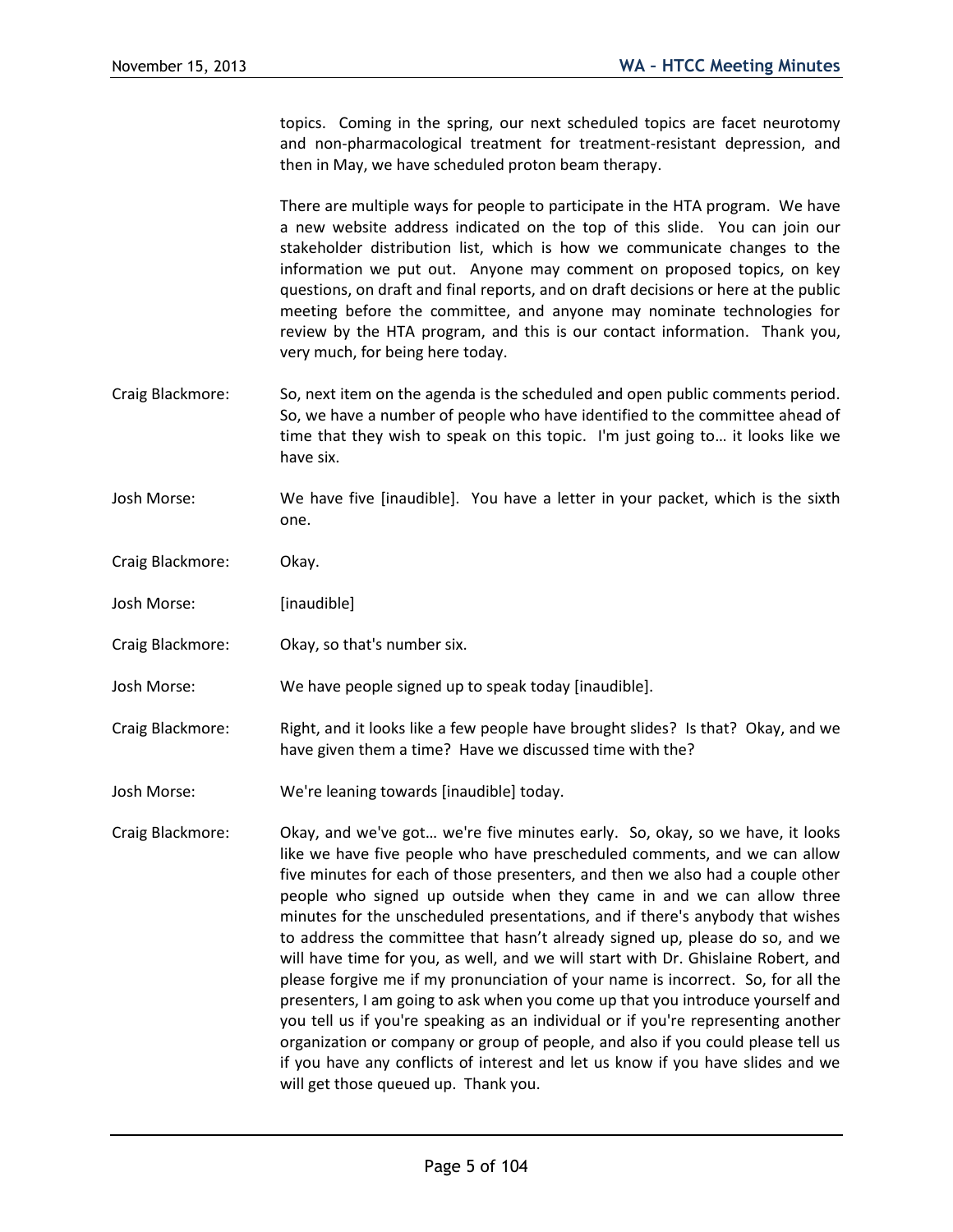Ghislaine Robert: So, my name is Ghislaine Robert. I am a sports medicine physician. I have no conflict of interest. I was asked by the Hyalgan Company to come and talk to you about my clinical experience with viscosupplementation.

> So, I started to use viscosupplementation injections in 1990 in Montreal, Quebec. So I have 23 years of experience with visco. My practice is 100% sports medicine, so I see patients who want to be pain free and stay active. I see an average of 20 to 25, I perform, sorry, 20 to 25 visco injections per week, all under ultrasound guidance.

> I just want to go very quickly over the conservative options for osteoarthritis. For me, the patient is not only a knee that I need to treat. We need also to consider that they might need to do some weight loss; exercise is very important, physical therapy, orthotics and leg limb discrepancy correction, braces, supplements. I also recommend an anti-inflammatory diet for people with a lot of osteoarthritis, and there's a place for medication, but I think when we talk about visco, it's way far superior, as far as safety and efficacy. So, injections, we can do steroid injections. We can do visco. We can do PRP.

> What's the clinical effectiveness of the viscosupplementation injections? First of all, it improves the quality of the synovial fluid. It increases the hyaluronic acid level to normal values for up to six months. It decreases the level of pain. It improves the function level, and, very importantly, it protects the remaining cartilage from further damage.

> About the question of product effectiveness, all products will increase the intrinsic production of hyaluronic acid, remember that whatever we inject, it's gone after three weeks. The long-lasting effect of the visco, up to six months, is the own patient's chondrocytes response to the exposure of hyaluronic acid. So, in other words, all of those products are effective in improving the capacity of the patient to produce more hyaluronic acid for up to six months in their synovial fluid.

> Side effects are very minimal; local soreness, possible infection, as with any kind of injection, bruising, the case of hyaline is a little different, because that's the only one we can give the reactive synovitis. The prevalence of it is 7%. It can increase to up to 20% with repetition of the injection. It's totally unpredictable, and it's not an allergy reaction. There is no antibodies in the synovial fluid when we analyze it. So, compared to the use of NSAIDs, narcotics, steroid injections, and surgery, it is certainly the safest option, and my colleagues will give you more data in a little while.

> So, varying effectiveness by sub-population. So, I just want to emphasize that to get effectiveness, for best results, we need to also take care of their weight, their alignment, kneecaps, so that's why it's so important to use visco in combination with other treatment options. We know that with that severe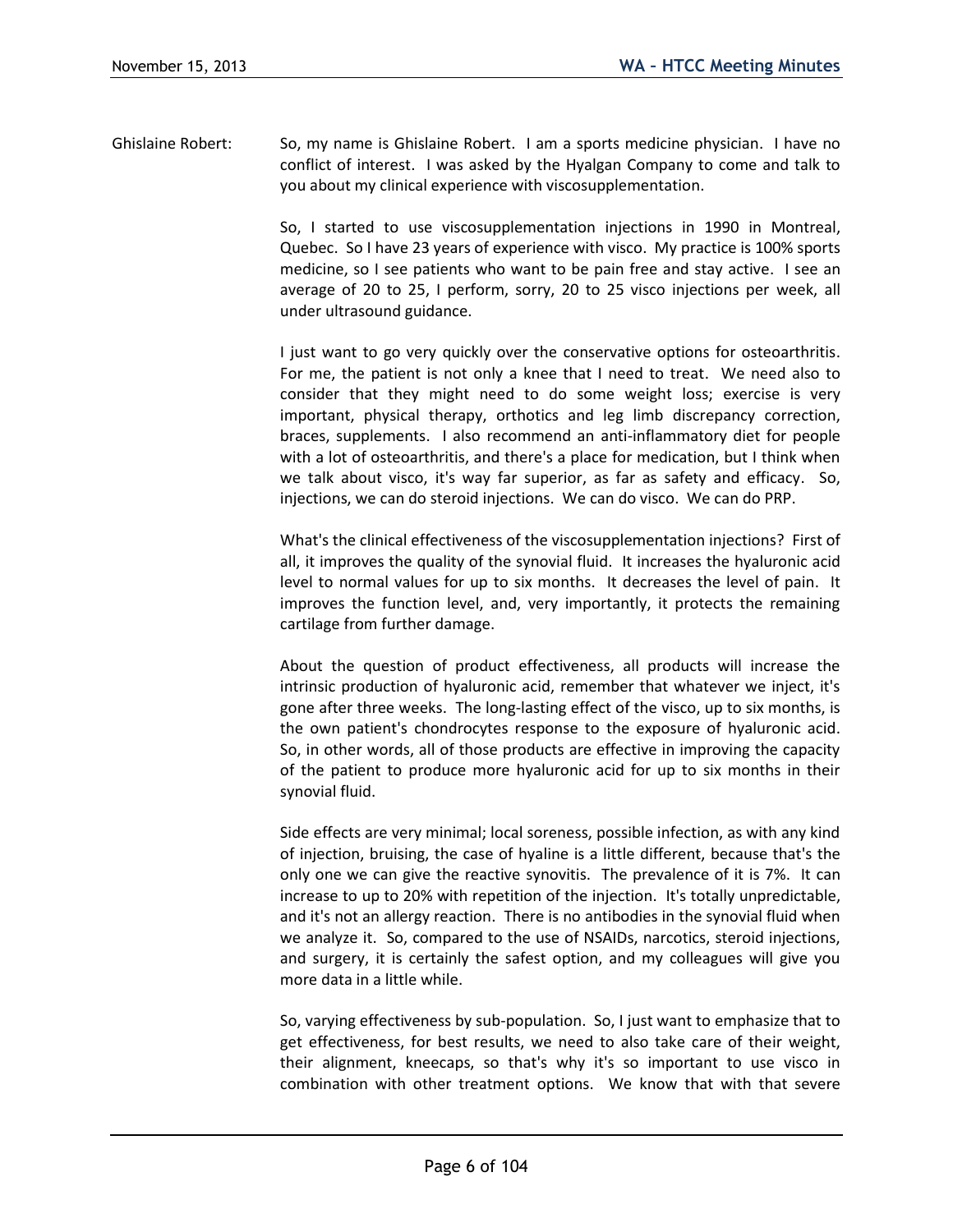osteoarthritis, it does not work as well as it is with mild-to-moderate osteoarthritis, and the reason is most likely because there is decrease or even absence of chondrocytes with severe osteoarthritis. So, therefore, it is very important to start viscosupplementation early in the disease.

Cost implications: Considering the cost of daily use of NSAIDs, multiple steroid injections, if we repeat every six to eight weeks and surgery, the viscosupplementation is certainly the less costly option considering also that we can allocate and even postpone all of these options. In other words, the patient is using viscosupplementation won't need to use any other of those modalities like use of narcotics or NSAIDs and won't need to go to surgery for most of them or can postpone the surgery, which means that in the long-term they might have to avoid at least one replacement.

My final comments, the viscosupplementation injections are safe and effective. They protect the knees. They allow the patient to stay active physically, which is also decreasing the long-term cost of their health by decreasing the risk of obesity, high blood pressure, diabetes, heart disease, and hyperlipidemia. They have minimal side effects compared to oral medication and steroid injections. They help to postpone or avoid future surgery, decreasing the healthcare costs here, as well, and they are the best one-year outcome for mild-to-moderate knee osteoarthritis when associated to physical therapy. Thank you.

- Craig Blackmore: Thank you. Next on the list I have Dr. Vinod Dasa.
- Vinod Dasa: Thank you. I do have slides. If we could pull them up, I'd appreciate it. So, my name is Vinod Dasa. I'm from LSU. I'm an associate professor, and my area of specialty focus is arthroplasty. Area of research is around inflammation, infections, things like that. I am sponsored by Bioventus to be here. So, if we could… there we go.

So, as most of you probably understand the challenging traditional paradigm around OA of the knee is pretty limited. So, what we usually use are ibuprofen, Tylenol, as you can all imagine, and we come into issues when people are on Coumadin or Plavix or renal disease, narcotics are in there too. When that fails, then we move on to steroid injections and then ultimately arthroplasty. So, that's the traditional paradigm that really hasn't changed in quite some time. So, when we talk about managing knee OA, there's a huge amount of options that we've got, but traditionally, the previous slide is what most clinicians hang their hat on.

You can see hyaluronic acid fits in a pretty wide spectrum, and I'm going to point over here. It fits in a pretty wide spectrum of disease progression. So, traditionally, what are our options? NSAIDs, aspirin, ibuprofen, Naprosyn, and most of you know the GI and cardiovascular side effects, and unfortunately, narcotics. Most of you probably already know the issues with NSAIDs and the costs associated with them, and it's in the lay press, and we have to answer to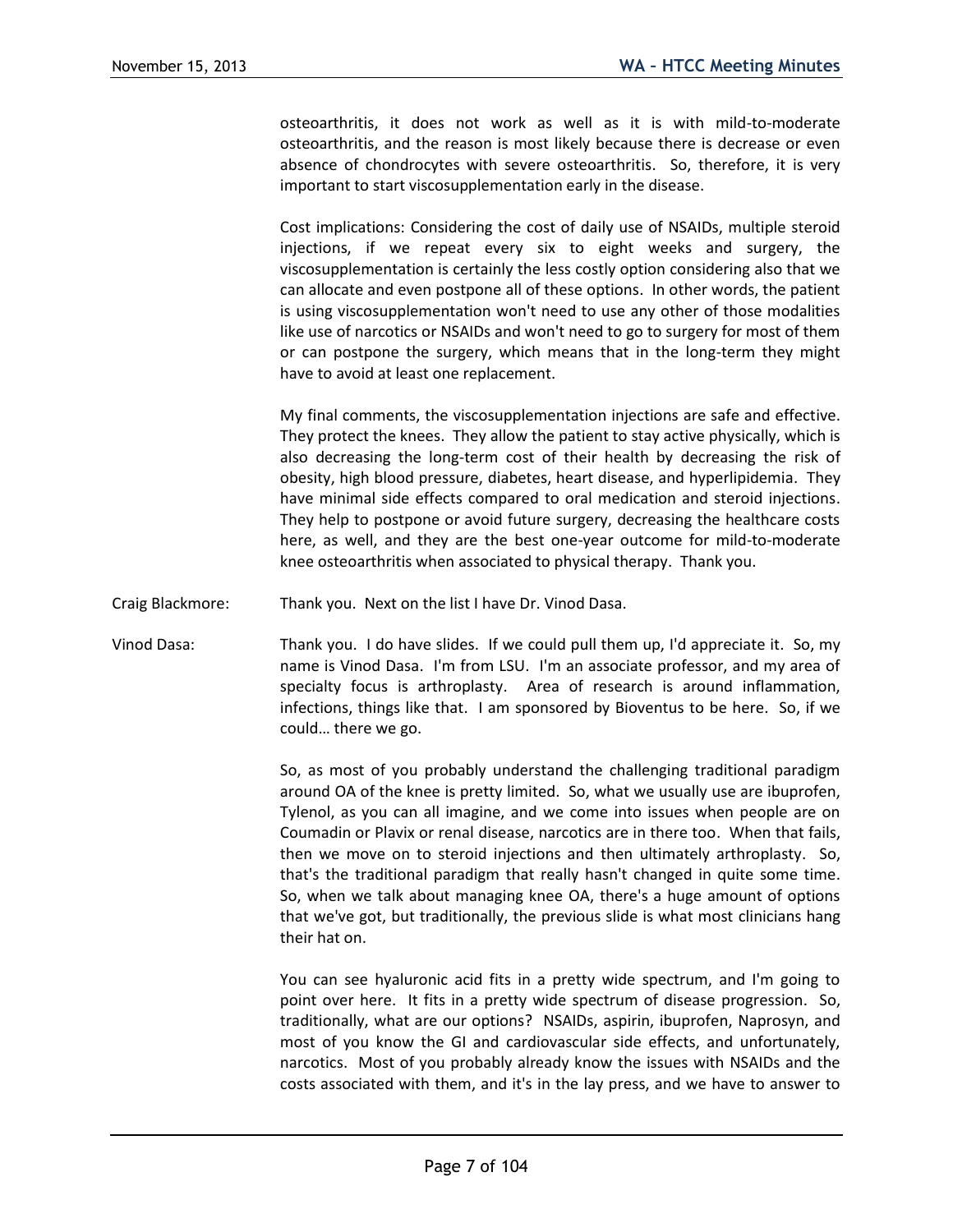that with a lot of our patients, and they're not very happy about it, and I struggle with that almost on a daily basis. As you probably realize, this is another huge issue that just came to our attention this year, and that's the CDC report on deaths from narcotics, especially in middle-aged women. We also know narcotic usage pre-total knee and then following post-total knee, our results are not as good. So, patients do not have improved results and actually compromised our results with when they're placed on narcotics preoperatively.

So, you can see our armamentarium, in terms of managing knee OA, is pretty limited with a lot of downstream effects that are basically unwanted. So, when we talk about steroid injections, moderate-to-severe OA, crystalline forms the best, because you have lower systemic reabsorption, generally about three to four injections per year, and occasionally this rare synovitis. So, we did a study in Louisiana looking at steroid injections. So, we all use 'steroid injections,' but what does that mean? Most orthopedic surgeons, and I would submit to you a lot of clinicians, do more than steroid injections, and we all have our own personal cocktail, and you can see at least in Louisiana that a lot of our surgeons use lidocaine and lidocaine plus Marcaine, that's mine, and then when we look at the combination, you can see that triamcinolone lidocaine really outnumber most everything. Why is that important? Because when we look at the literature around steroid injections, it is more important to look at the cocktail, as opposed to just cortisone, as well, which will, I think, open your eyes in a couple seconds. So, steroid injections usually get pain relief within about 24 to 48 hours. It can last up to six weeks. Again, in diabetics, we had to be careful about systemic hyperglycemia. I've seen sugars up to 300 two to three weeks out from a cortisone injection. So, it's not something to take lightly.

And this is the important thing. So, as we look at the options that we've got, aside from hyaluronic acid, we have to pay attention to what the literature and science shows. At a basic science level, steroids are very chondrotoxic. They kill cartilage cells. There are very elaborate studies, especially done out of the University of Pittsburgh where they took fissures, which are very common in OA, and they looked at what happens to the cartilage cells at the base of that fissure when you inject steroids. It kills all the cartilage cells at the base, at the columnar section of the typical cartilage cell distribution, which is where growth happens. So, when you're knocking off, the cells actually recreate cartilage, we're in big trouble.

The other point of this is looking at the chondrotoxicity of all the analgesics, the lidocaines, ropivacaines, bupivacaines. They all kill cartilage cells to a pretty significant degree, as well. Again, with stem cells, there is some new data, so as we go into the era of regenerative medicine and stem cells, when we expose stem cells to steroid injections, it basically kills all our stem cells, as well. So, again, as we start getting into this area of trying to maintain the lifespan of our joints, our options, again, are very limited and may, in fact, be shooting ourselves in the foot.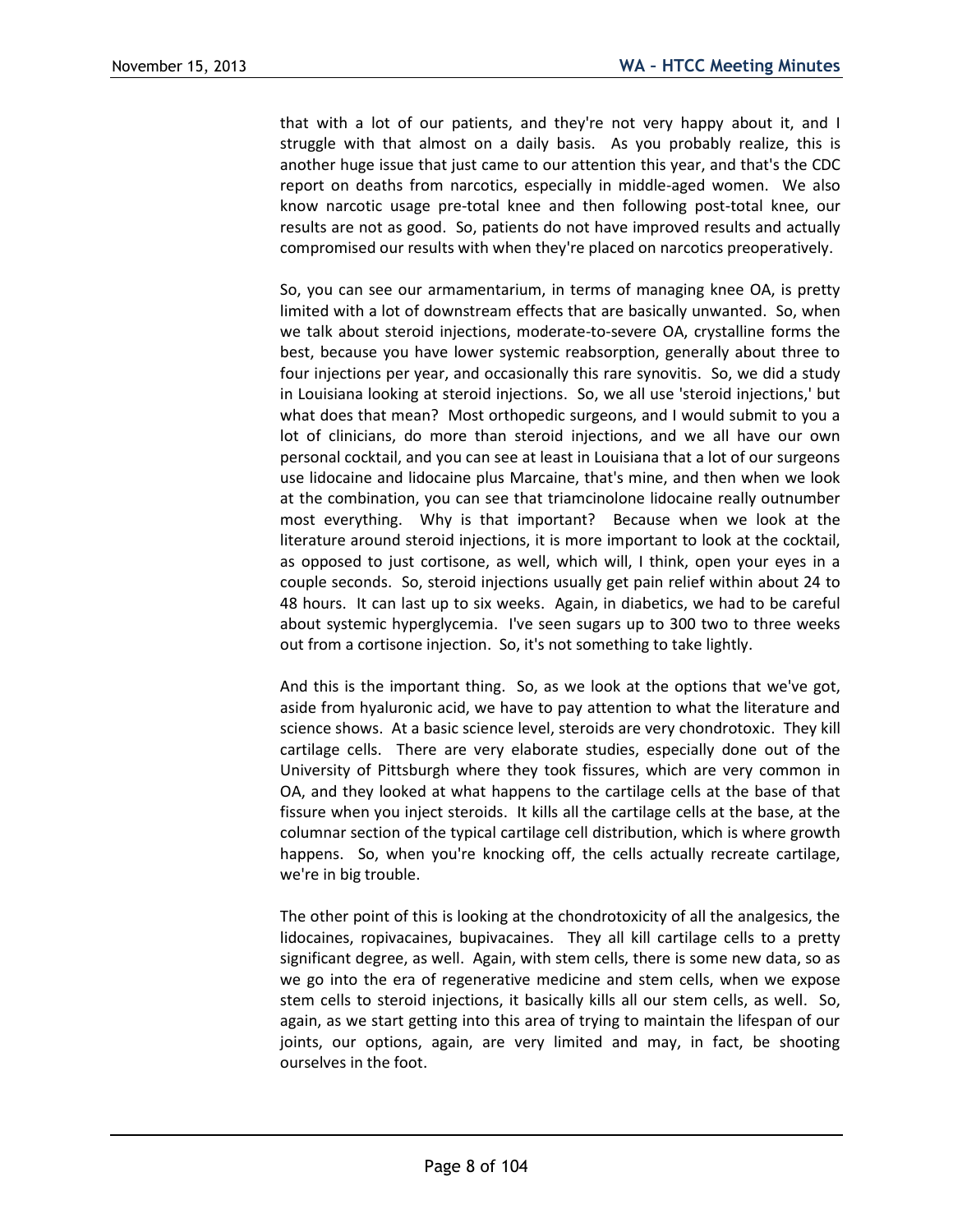So, we had the bright idea of orthopedic surgeons of infusing bupivacaine into the shoulder after shoulder surgery. What happened? The cartilage began to die. So, young guys coming in for rotator cuff tear were going home with a shoulder replacement. Why? Because we gave bupivacaine into the shoulder. So, when you go to Google and you type in the word chondrolysis, which is cartilage death, you get a bunch of lawyers, right? So, the point being is, our options aside from hyaluronic acid are very detrimental, and so when you remove hyaluronic acid out of the armamentarium, we are actually probably hastening the disease process.

A couple of other issues I wanted to bring up, I took exception with some of the comments about the Hayes reports. They said that non-U.S. FDA products included in the meta-analysis was appropriate. FDA has a very rigorous control over U.S. approved products, and if you know how hyaluronic acid is produced, you have no control if it was made in Rwanda and the RCT was included in the Rutjes meta-analysis, which triggered this re-review today, you can see that we have significant issues in non-U.S. products being included in that Rutjes metaanalysis. So, that's a big problem. Number two, the Hayes folks feel that KL-3 and KL-4 is not severe OA. KL-3 and KL-4 is severe OA. If you look at the arthroscopic data, when you look at cartilage and you correlate that with KL-3, it's almost down to bone. You can't expect hyaluronic acid to work in patients that are bone-on-bone. I mean, they need a total joint replacement. They don't need hyaluronic acid. They don't need steroids. So, the Hayes folks feel that that's not important, and I'll have other issues, if we have time, if you'd like to discuss. Thank you.

- Craig Blackmore: Thank you. Next is Michael Schucker.
- Michael Schucker: So, first off, I want to thank the committee for letting me speak. I also want to thank Christine Masters for attaching an addendum to my conflict of interest that I signed. I do speaker programs for Ferring, and I do some consulting and injection clinics, and I think the addendum kind of explains that a little more than just signing the COI. I come here from a different perspective. I come from the perspective of a patient and a provider. I have been in the Spokane area for over 12 years. I am a practicing physician assistant. My specialty is sports medicine and orthopedics. So, I see a great deal of these patients, and I use a great deal of hyaluronic acid.

A background of myself, the reason I went into medicine, I used to be in the military. I'm actually a disabled vet. I worked with special warfare and explosive [inaudible] disposal for ten years. I got hurt parachuting. So, since then, I've received 15 knee surgeries, 2 ankle surgeries, and basically live in pain on a daily basis. This product, personally, has helped me out. It allows me to enjoy my family, my kids, which I have three, 11, 14, 25-year-old daughter, and my 25-year-old daughter is actually in PA school. So, this, this is a very important product to me. I think it would be a tragedy if it's taken off the ability to give to our patients. So, this week alone I probably injected over 20 patients.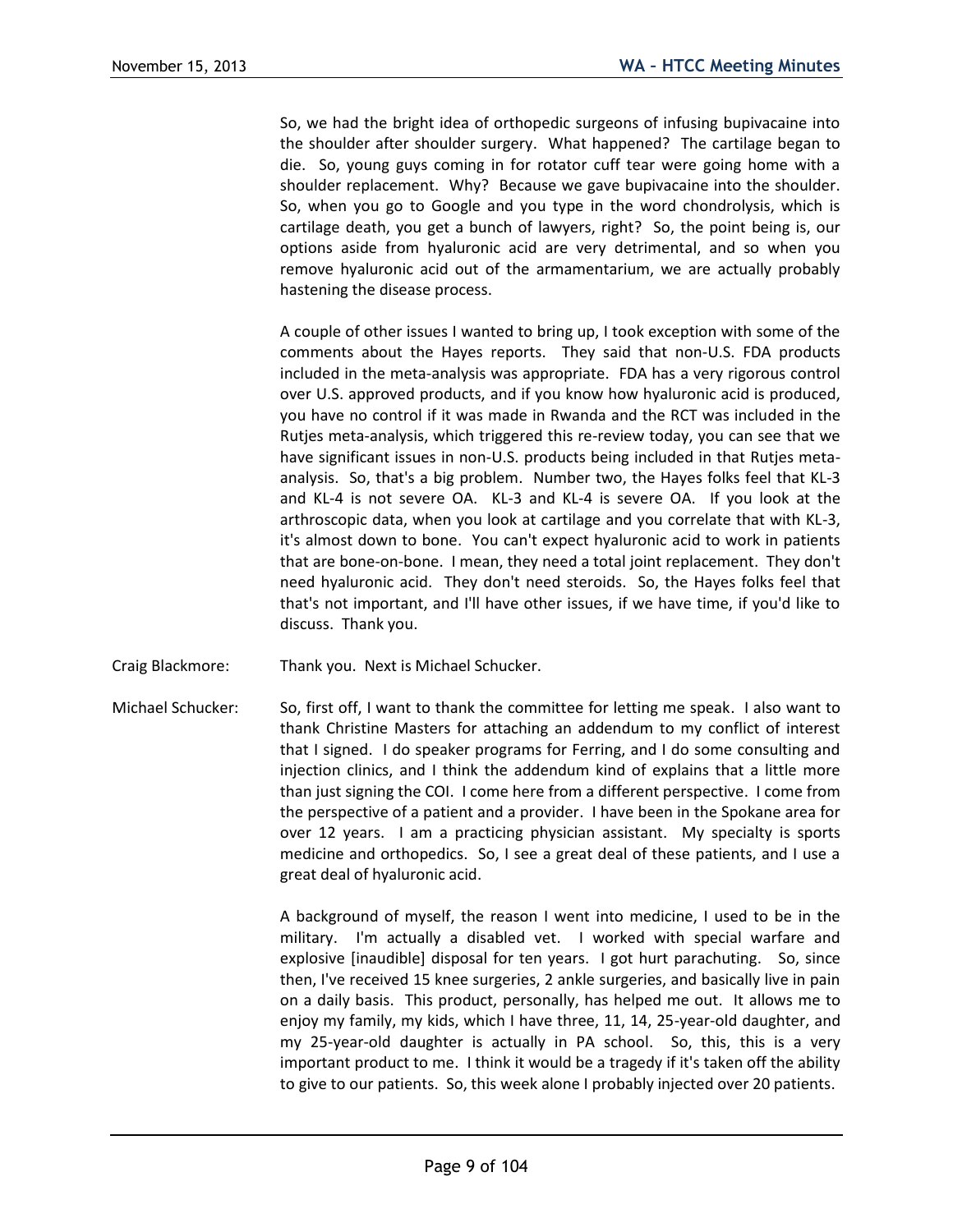I have varying patients in ages, as young as 25 and as old as 90, and I had some of those this week. I had a 90-year-old that thanks me every time she comes in. She comes back every six months for injections. You know, one thing to come back and have your knee stuck three times with a big bore needle, you know, is not something people look forward to, and for them to come back and get these injections, I mean, that says that it works, and I get that response back from my patients. This week, I was kind of telling them that I was coming here to talk to this committee, and I had a lot of patients that were worried. I mean, I have a great deal of patients that are on state insurances, Molina, Group Health HO, and this allows them to be a viable part of their community. For some people, it's a simple as getting up from a chair. They couldn't before, and they can now. So, it makes a world of difference to these people. It changes their lives. I have younger people that I inject that, you know, try to be active. Sometimes, they can't, and it has allowed them to go back to maybe not high-impact activities, which they would like, like running, but they can participate, and again, and you look at the cost of healthcare. If we can have people that can remain active, healthy, you're going to decrease their overall cost of healthcare during their lifetime, because you, I second the comments of the other presenters. You decrease obesity, decrease comorbidities, and multiple things. So I think this is really an option we need to keep for our patients.

If you look at many patients I inject, too, they are morbidly obese. If you look at the total joint surgeons. Most of them, at this point, don't want to do total joints in patients over a BMI of 40, which is quite a bit overweight, and on some of these patients, it is the only option for them, because they have failed corticosteroids. There's significant side effects to NSAIDs, anti-inflammatories, as mentioned earlier. So, this is one of their only options. When you look at post-bariatric patients, those patients cannot be on anti-inflammatories, and we really want to keep them off narcotics, because you have significant secondary issues from narcotics to include addiction side effects. So, this is a great option for them, and the response rates I get, I think, are wonderful. I mean, if I had to put a number to my patients, I would say 75% to 80% get very, very good relief. So, again, I would think it would be a tragedy to take this off the formulary or to allow us to use it on our patients, and I appreciate you letting me make a comment. Thank you, very much.

Craig Blackmore: Thank you. Next is Jon Block.

Jon Block: Oh, good. You got the slides up, excellent. Good morning, distinguished members of the panel and the audience, and while I had great respect for Dr. Blackmore in the past, I have even greater respect now that we share the same haberdasher. Glad to know that we're both the only ones that can tie a bowtie in this room, especially early in the morning. It's tough for me. I got it on the second try this morning.

In response to the Rutjes article that was the impetus for this evaluation...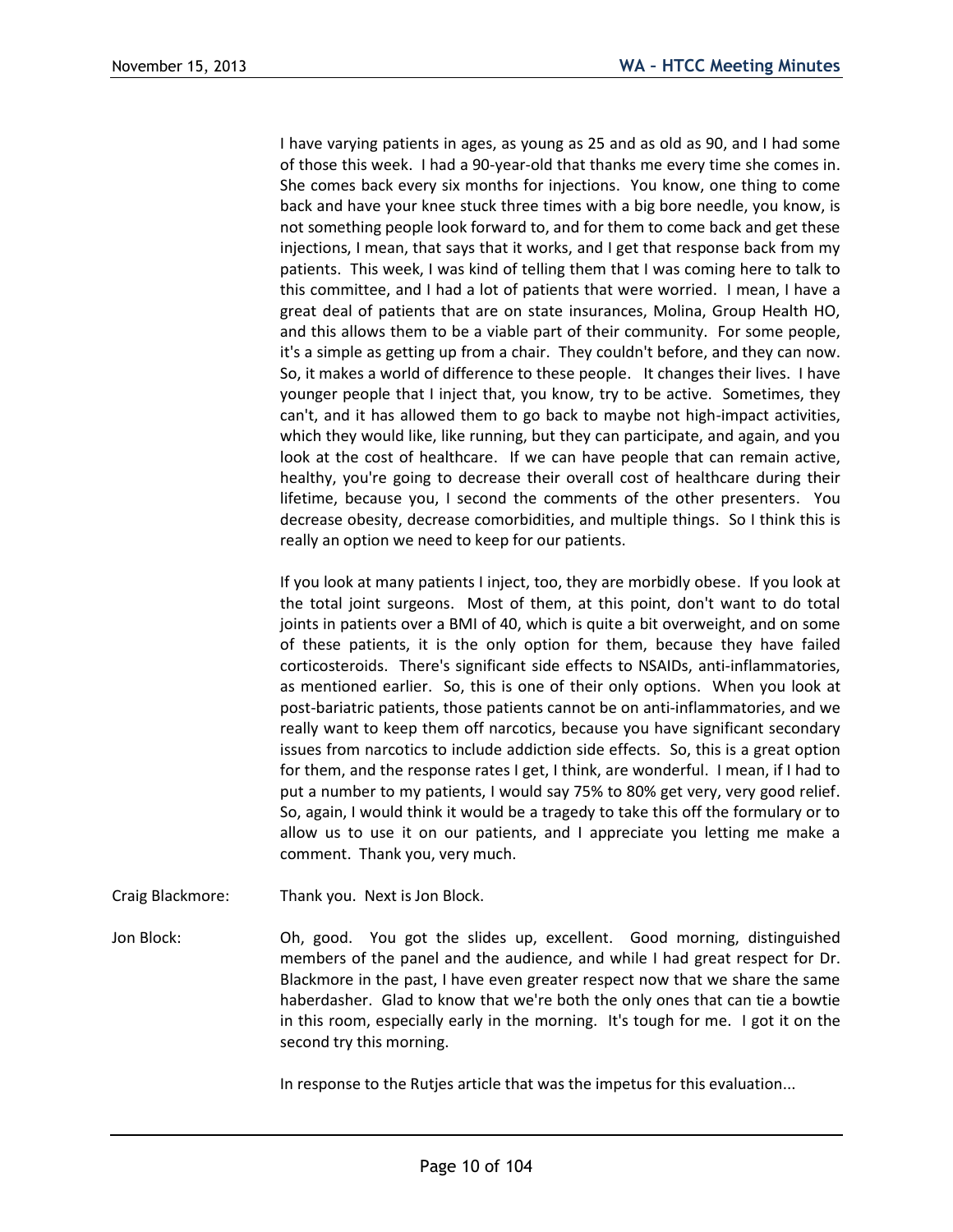- Craig Blackmore: Sorry to interrupt. Thank you for the compliment, but could you please tell us if you represent anyone or have any conflicts of interest?
- Jon Block: Oh, I'm sorry. Yes, I do, I am the founder of the Jon Block Group in San Francisco. We're an independent clinical affairs consulting firm, and I represent the coalition of hyaluronic acid viscosupplementation manufacturers.

In response to the Rutjes article that was the impetus for this evaluation, we rereviewed the data focusing primarily and exclusively, quite frankly, on the U.S. approved products in a recently published meta-analysis that was published in early September of this year. We used the Prisma guidelines, which are the preferred reporting items for systematic reviews and meta-analyses as our guidance for doing the meta-analysis. The inclusion criteria for the articles that we included in our study were U.S. approved products. They were randomized, sham-controlled, all saline controlled study designs. The primary diagnosis was knee OA. Identical treatment and follow-up conditions between injectable hyaluronic acid and sham-controlled groups and at least one extractable efficacy or safety outcome that we can extract from the article.

The exclusion criteria were concomitant interventional therapies, the study was in a non-English language journal, and we did not include any abstracts, conference proceedings, websites, or personal communications, only peerreviewed articles.

Here was our, sort of, Prisma flow diagram in terms of sort of where we started and where we ended, starting out with over 1,500 records and ending up with 29 studies that qualified for our meta-analysis.

Baseline characteristics were fairly similar between groups for those that had hyaluronic acid injections and those that had saline injections across the board. No real differences there.

Now, the findings from our study compared to the Rutjes study in some sense is here we have both pain and function. These are the effect sizes, and as we see, this is a pre-post effect size, which was not calculated in the Rutjes article. So, we have an effect size, and the effect size, by the way, normally ranges from 0 to 1. These are all over 1, as you can see, in the first column under SMD 1.37, 1.4, 1.14 for pain, 1.16, 1.07 for function. These are extremely large effect sizes for the pre to post injection efficacy, and then when you look at versus the saline corrected efficacy values, we have effect sizes, which range around 0.4, 0.43, etc. for pain and then in the mid 0.3 for function. These are considered moderate effect sizes. Rutjes reported an effect size for pain of 0.37. Our effect size is 0.43, so it's a little bit higher when we look only at U.S. approved products.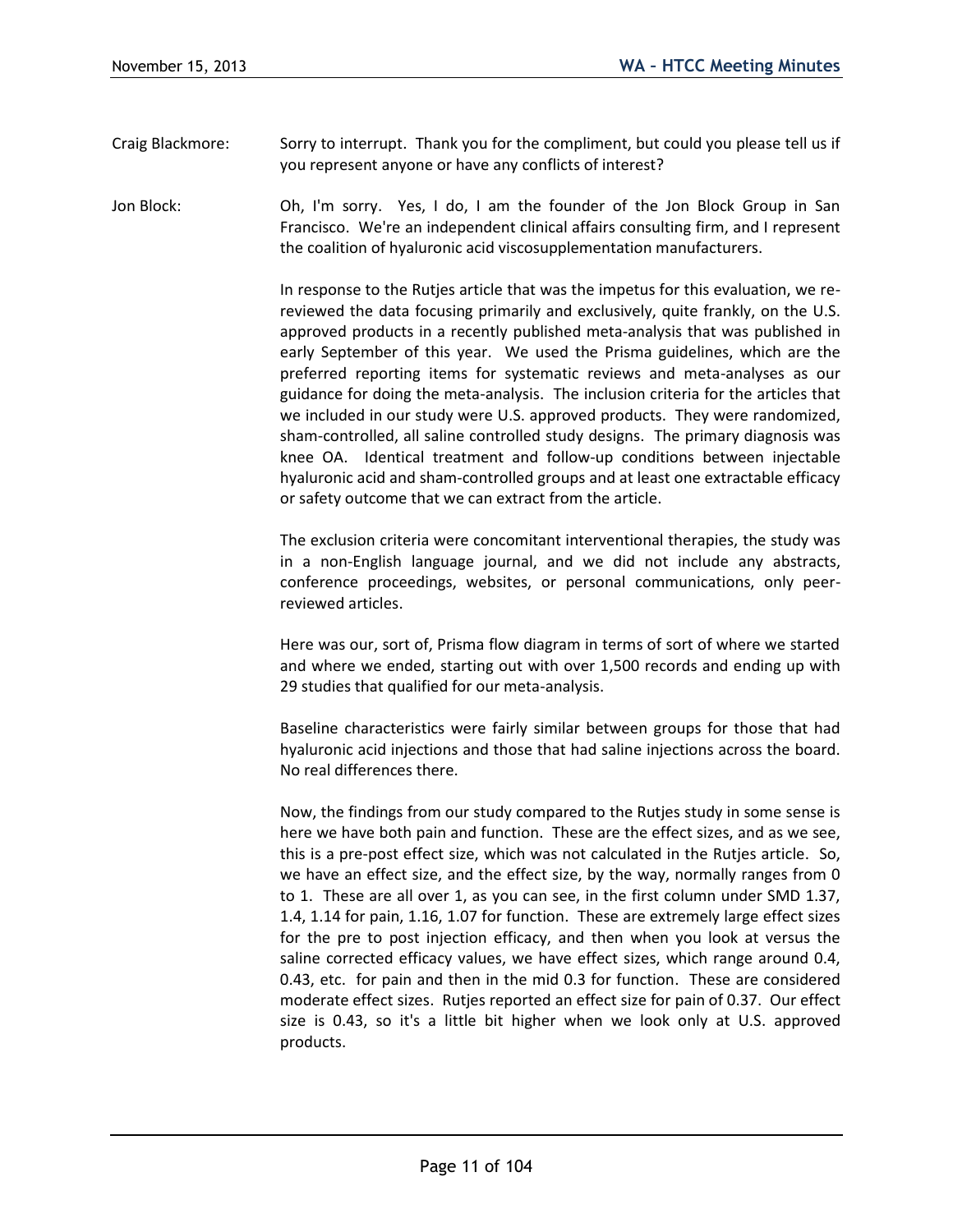Then, we looked also at safety issues, because there was a safety concern raised in the Rutjes article, and we found that there is very little difference in terms of risk for any safety concerns whether they are significant adverse events, withdrawals from the study, treatment related or nontreatment related, these are all very, very close to 0 in terms of the actual safety issues that may arise from injectable hyaluronic acid.

One of the problems, quite frankly, with the safety analysis at Rutjes is, they excluded all the studies that had zero events, and this was an inappropriate calculation. We included all the studies that had zero events. So, if a study was done and there were no safety issues, that study was included.

And what is the driver of why our difference is greater than theirs? The driver is that the U.S. approved products are not particularly good. Here we see differences between U.S. and non U.S. approved products for all the outcomes we looked at, pain, function, and safety. In particular, pain, you look at effect sizes, again, of 0.42 and 0.38 compared to 0.11 and 0.26. That's fairly significant, or substantial I should say, borderline significant at 0.07, and again at 0.05 for function at 4 to 13 weeks, 0.32 versus -0.02 for non-approved products. So, the real driver behind whether the effect size is larger or smaller compared to our study and the Rutjes study was the non-U.S. approved products being included.

We did a subgroup analysis looking at different types of predictors, etc. We found that the sample size and the actual methodological quality of the study were somewhat predictive of outcome for pain and again for knee function, gender, sample size, and again, methodological quality were predictors of function.

Then, we look at the… here is a very important slide. This was the standardized mean difference in the Rutjes article, which was 0.37. That's that red line there. If you look at the pre to post changes, you see that we are way greater than that 0.37 that they did, and then here are the articles we included in our study mostly all favor viscosupplementation.

Then lastly, one of the most important issues that we want to talk about here is, when you translate that effect size into a real-world situation where you have, for example, a visual analog scale of 0 to 10 in pain, Rutjes calculated that the effects would be approximately 0.9 cm out of a 10-cm scale. That's about one point out of ten. When we calculated it based on the pre-post changes, which is the appropriate calculation, we get 3 points out of 10, 3 cm out of 10 cm, which is approximately a 46% improvement. Rutjes showed about a 14% improvement. That's a dramatic difference in our two calculations, and our calculation of 3 cm is far beyond the minimal clinically-important difference of 2 cm, or approximately 30%. Thank you, very much.

Craig Blackmore: Thank you. Next, we have Samir Bhattacharyya.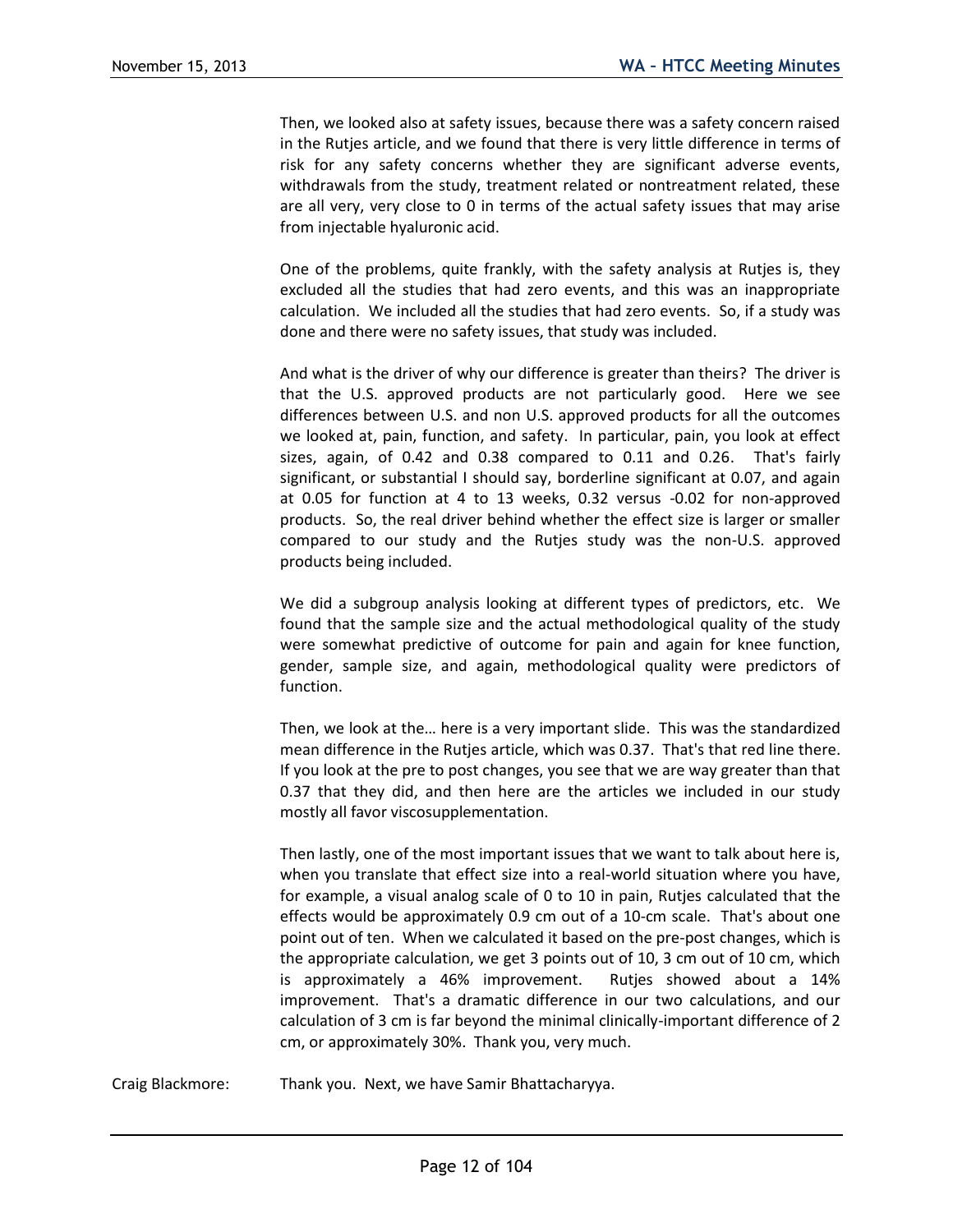- Samir Bhattacharyya: Dr. Blackmore, Josh, Christine, and distinguished Health Care Authority directors, thank you for giving me the opportunity to share a truly new evidence, and I am emphasizing the fact, the new evidence and hopefully, you will find this evidence quite applicable for today's discussion.
- Craig Blackmore: Sorry to interrupt.
- Samir Bhattacharyya: I am, I am going to introduce myself now.
- Craig Blackmore: Yes, thank you.

Samir Bhattacharyya: First, thank you, and then introduction. My name is Samir Bhattacharyya. I lead evidence-based medicine and market access activities for Mitek Sports Medicine, which is a Johnson-Johnson Company.

> So, just a couple of quick contexts. This research was done under the guidance of five prominent physicians in the U.S. and was presented at the American College of Rheumatology a couple of weeks back and CNN Sanjay Gupta's blog recently reported this research. So, I just want to make sure that I talk to you about that.

> Let's go over the research, then. So, the objective was to really study the effectiveness, real-life effectiveness of hyaluronic acid injections using a payer database, which is most relevant for this discussion today. How we define effectiveness was basically, is hyaluronic acid delaying or postponing the time to total knee replacement? Is there any association using a payer database, recorded in the payer database? What database we use, you probably know, MarketScan database is one of the most well known and highly researched database, both in biotech, pharmacological, and medical device. Why is it so researched? Because it's cleaner than other payer databases. It has several millions of patients and their records longitudinally, and it contains multiple payer… multiple insurance company's data. There is not one insurance company. Multiple insurance companies put their data into this database, so it's highly representative of the U.S. population.

> Alright, so what is the method that we used? Basically, in very layman terms, the two cohorts of patients we looked at, everybody had a diagnosis of knee osteoarthritis and everybody had total knee replacement. One cohort used injections, hyaluronic acid injections. The other cohort did not. So, those are basically the two cohorts, and we followed them from a specialist visit to the end and end is total knee replacement, and we followed them for four years.

> So, analytic design, this is probably one of the most important slides. You may say are these two patient cohorts, patient populations similar? So, what we did, we used a gold standard methodological propensity scoring matching, and what that means is, every patient in one cohort is matched, age, gender, comorbidity,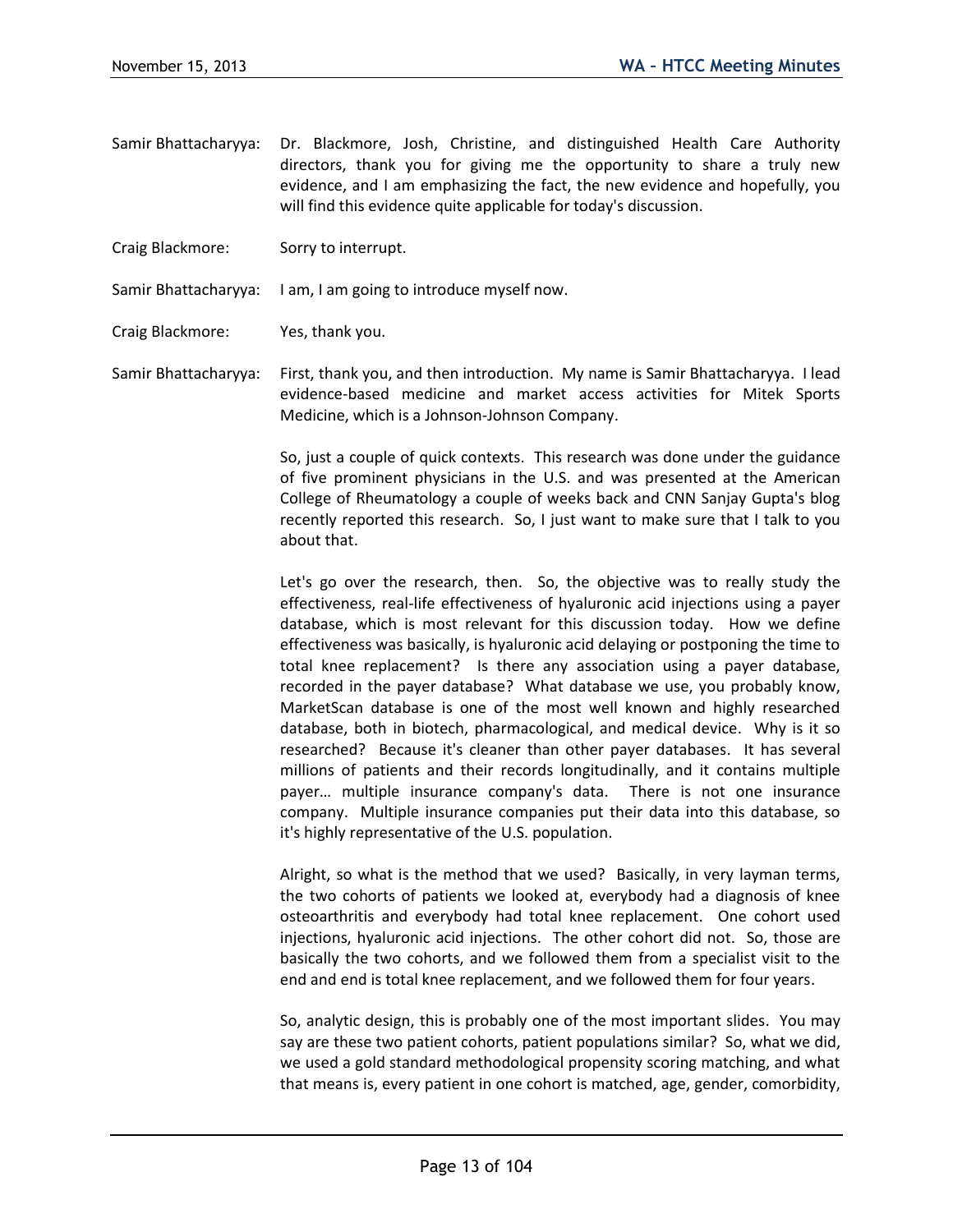resource utilization, Emergency Room visit, hospitalization, anything that's recorded in a payer database and matched one by one so that the two cohorts are as similar as possible, except the implementation of the hyaluronic acid injections.

So, now the results. So, the left line, which is the blue line, basically shows the time to total knee replacement when they're not taking hyaluronic acid, and the red line is the cohort, which are taking hyaluronic acid. So, the median time to delay is 233 days. So, you may say, is this really interesting? Let me show you the next slide, and you will know why this is a very exciting result.

This slide is the most intriguing results that I can share with you at this moment, the new evidence. Each additional course of injections the patients are taking will postpone total knee replacement about seven months. So, if you look at that most left graph, the first injection, the course, it may be three injections every week or one injection or five injections, it's postponing delaying total knee replacement 181 days, and then if you take another course, 241 days, accumulatively 2.6 years delay in total knee replacement in a four-year database, 2.6 years postponement of total knee replacement for the patients who are taking hyaluronic acid, and I, again, emphasize the fact that these are as controlled as possible. Using a payer database, this is as controlled as it gets.

So, I would ask the distinguished HTA directors, number one, what is the impact of 2.6 years in a patient's quality of life and mobility? We need to address that question. Number two, what is the economic impact of 2.6 years in your budget? Number three, wouldn't a physician be really happy seeing his or her patient mobile, happy for 2.6 years? Thank you.

Craig Blackmore: Thank you. So, those are all the originally scheduled public commentors, but we do have a couple people who signed up, Lynn McRoy.

Lynn McRoy: Good morning. I represent Sanofi Biosurgery and they are the manufacturers of Synvisc and Synvisc-1, which are cross-linked hyaluronic acid preparations.

> I want to direct my comments to two of the studies that are included in the Hayes report. The first is the Rutjes meta-analysis, which you've already heard a fair amount about this morning, the second of the AOS guidelines that were published this year in 2013. Speaking specifically about the Rutjes analysis, their conclusion was that there was not a clinically relevant effect size for the intraarticular hyaluronic acid class. This actually prompted Dr. McAlindon and Dr. Bannuru from Tufts University to publish an opinion piece in nature reviews in rheumatology, and their intention was really to clarify how it is that their meta-analysis published in 2011 did detect a significant effect size and found that the class was extremely safe. In trying to determine how can two metaanalysis, which are supposedly the highest levels of evidence, reach different conclusions? They really carefully deconstructed how the analyses were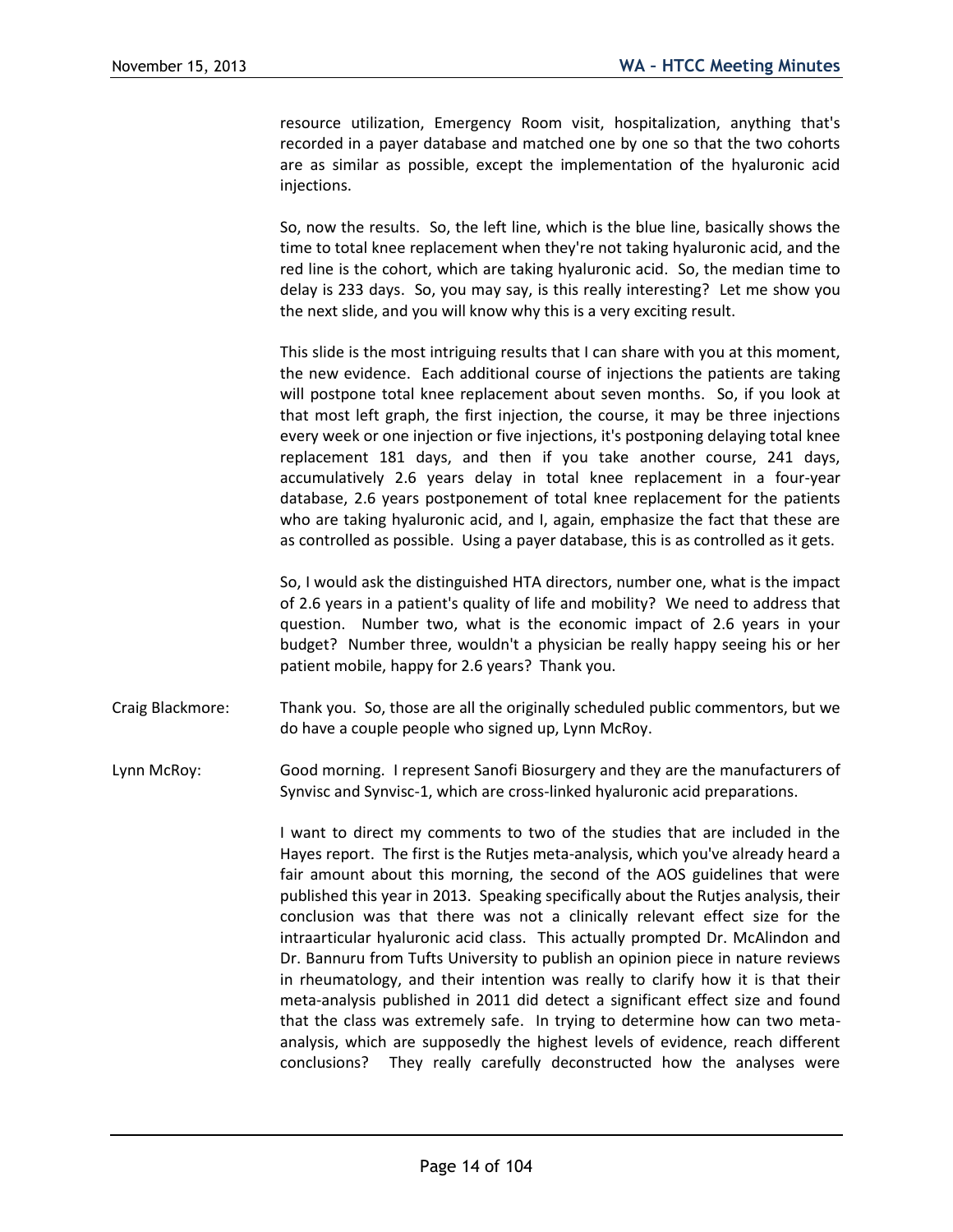different, and the first… and I apologize, I do not have slides, but I have handed out this information, as well as actually Bannuru and McAlindon's paper.

McAlindon and Bannuru looked at the actual trajectory of treatment effect so that they evaluated the effect of the IHA class based on its actual treatment trajectory. The Rutjes analysis looked at a time point that actually corresponds probably with the waning of the treatment effect for IHA. So, they're likely to come to different conclusions, because they're looking at actually when the effect is dropping off, not at its peak. Secondly, they also, the Rutjes analysis included papers that had active comparators, meaning it wasn't simply a salinecontrolled study with IHA, it was an active treatment arm, including things as divergent as arthroscopy and physical therapy. So, if both arms have active interventions, there is likely to be some impact on both so a between-group difference is going to be narrowed toward the null. They weren't comparing apples and apples. They really mixed those groups to the point where they really confounded the result they came up with.

In addition, they included unpublished data that is not available for peer review. So, therefore, no one else has the opportunity to review what those findings were or determine the quality of the study design itself that generated that information. Ultimately, their inclusion of information that is not available really clouds the transparency of their review. In regards to their safety analysis, they included over… in their initial analysis of efficacy, they looked at 71 studies.

For the safety component, they only included 14, and in 10 of those, the serious adverse events that were reported by those investigators were determined by the investigators not to be related to the treatment. However, Rutjes included that in their safety analysis anyway, and those included things like breast cancer, macular degeneration, that had no biologic plausibility and actually from a time perspective could not really have a causal relationship, but that was included in the overall safety assessment, and I just simply want to wrap up by saying reducing the number of treatment options for patients with this disease does not benefit the patient, the physician, or the payer, and to disregard the body of evidence that has been accrued over the past 20 years regarding this class in favor of a flawed meta-analysis does not serve the patient. Thank you.

- Craig Blackmore: Thank you. And we have one more individual who has signed up, Brad Bisson.
- Brad Bisson: Again, my name is Brad Bisson. I am the manager of scientific medical affairs for DePuy/Synthes Mitek sports medicine. That is my disclaimer, and again, I would like to thank the panel here for the opportunity to speak briefly, if only for three minutes. My comments were about, again, the Rutjes, which actually started a lot of this process within here and within the U.S., etc. What I would like to make sure that everybody is well aware of is if they actually just simply Google, or in the case of the Northwest, Bing with Microsoft, the Rutjes article, you will see that there are basically numerous rebuttals that have been done about it.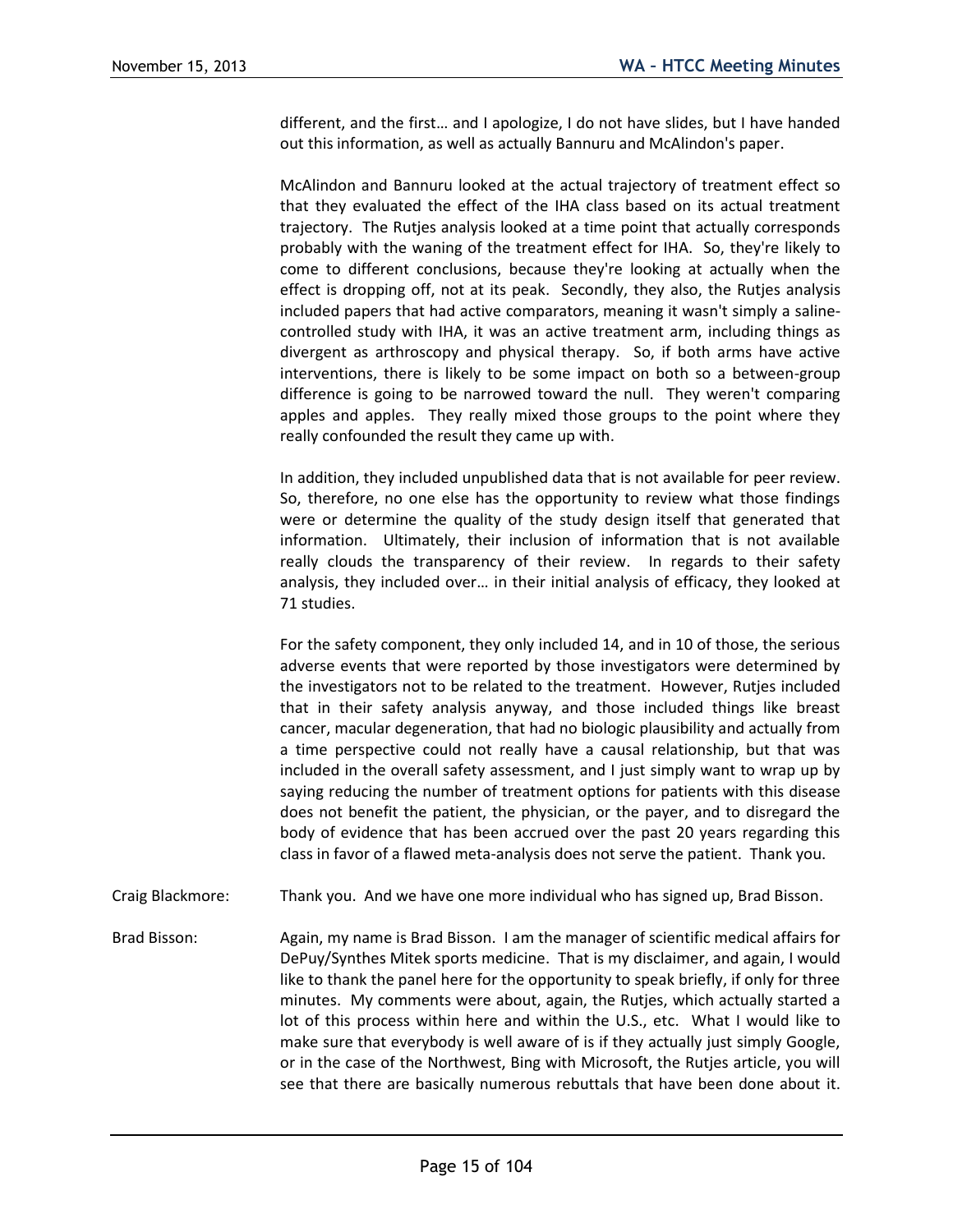The rebuttals have all been against or not in favor of what Rutjes actually stated. The ones in favor of it, I have not yet found one. So, that stated, I just want to read what our brief synopsis was that we actually did have published in the Annals of Internal Medicine. The data and conclusions of the meta-analysis by Rutjes et, al. on the conclusions and the treatment of osteoarthritis viscosupplementation raised several questions.

From the efficacy standpoint, we expected, upon review of their data, the author's summary of the efficacy across the 71 studies to provide benefit of the patient population. As you saw from some of the earlier slides, the efficacy did seem to lean towards the treatment of osteoarthritis being in favor with viscosupplementation. In particular, out of the studies that reported the effect size, 60 showed an effect size favoring hyaluronic acid; 49, 71%, showed the effect size greater than 0.176, which is the equivalent to 0.44 cm on the scale. In addition, the authors used a clinically important difference between the treated group and the control groups on a 10-cm scale to assess the efficacy of viscosupplementation. This cutoff was very strict given the between placebo and various differences of first proven line treatments. Their values represent the incremental and meaningful benefit of therapy across after subtracting from placebo and other nonspecific effects.

What I really want us to talk about also was related previously about the safety. They did talk specifically about the safety of hyaluronic acid being in question. They talked about six cancers in one of their analyses, as well as cardiovascular and GI risk. Of those six cancers, I was in personal communication with Dr. Baroff who was actually for those six cancers and he was a little bit chagrined, to say the least, that the Rutjes article would actually list these, because in his own words, they did not read the article. They read the abstract. The abstract had listed those, as what a lot of abstracts do, but the actual article, if you went down to the conclusion, stated clearly that there was no relationship between those. It was very clear that the efficacy, or excuse me, the safety was these cancers were discovered between 17 and 72 days upon treatment of hyaluronic acid, and I'm sure that since many of the panel here are very medically inclined, are well aware that cancers do not assimilate that quickly. That's pretty much what I have to say, and I thank you, very much, for your time.

Craig Blackmore: Thank you. Is there anyone else here who did not have a chance to sign up that still wished to address the committee? Then, we will also need to go to the phone, Christine, and see if there is anyone who has dialed in who wishes to speak to us. What do you need Christine? Did anybody see the instructions on how to un-mute the phone? If you have called in to the Health Technology Clinical Committee meeting and wish to address the committee about the hyaluronic acid viscosupplementation question, could you please identify yourselves at this point? Okay, not hearing any responses, we will mute the phone once more and continue. Okay, I will close the public comment period. Next on the agenda is the agency utilization and outcome.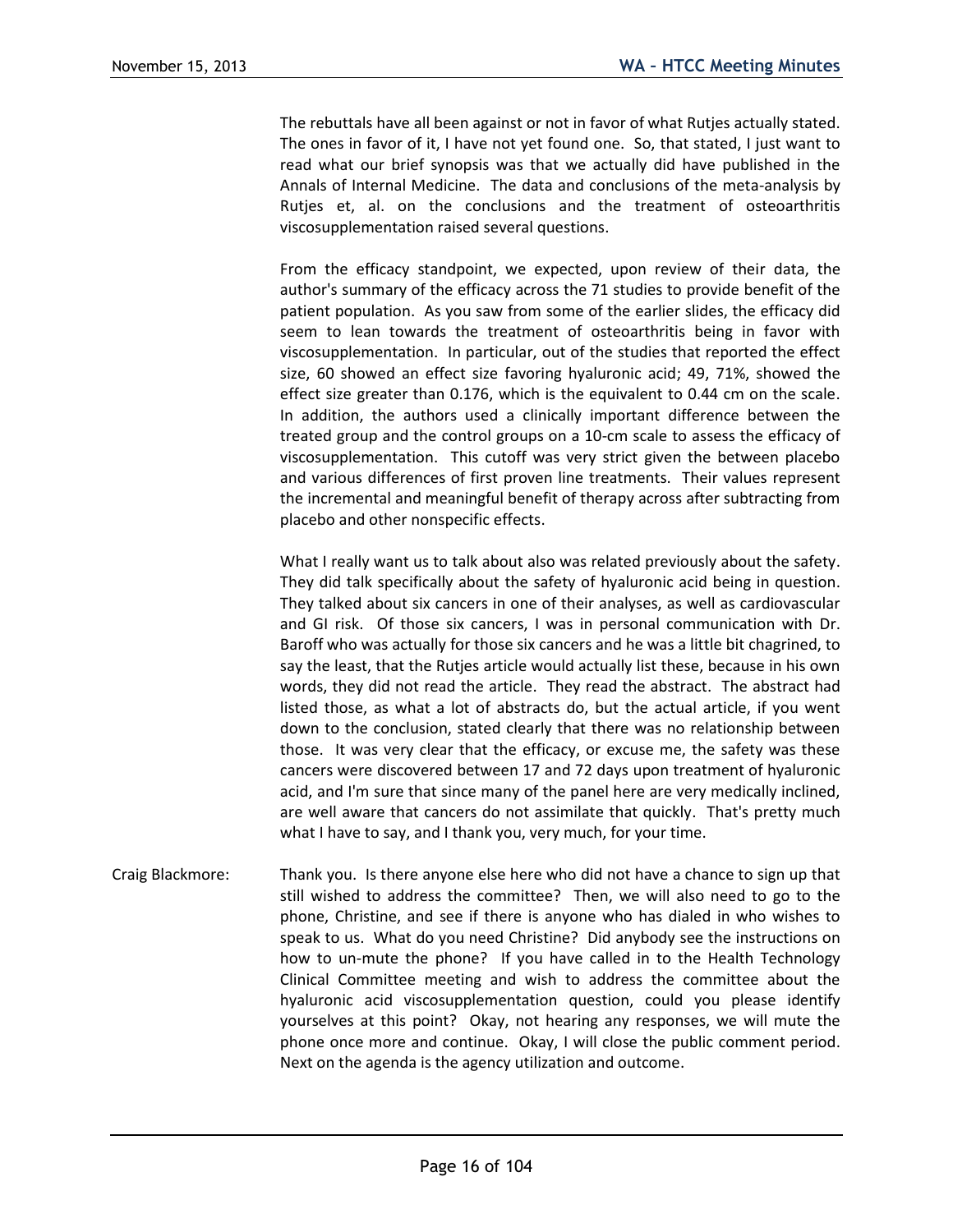Robert Mootz: Hi, I'm Bob Mootz. I'm one of the associate medical directors at Labor and Industries, and I do have slides if I could have those up, please. Okay, well this is our first, I believe this is our very first re-review and so I will start with a little background here. The osteoarthritis of the knee is a fairly prevalent condition. It affects over 10% of older adults. It involves, as you have heard, damage to articulate cartilage and subchondral bone changes that can be actually excruciatingly painful. The usual care for this involves physical therapy, occupational therapy, assistive devices, NSAIDs, analgesics with refractory cases, steroids, and aspiration become some of the choices. The issues, as you have heard, with things like NSAIDs and steroids is there are very significant side effects over the long-term usage of them. So, intraarticular hyaluronic acid injection is an alternative aimed at assisting lubrication and improving cartilage repair. Just one comment, too, is that the approval for this intervention in the FDA as a device, it is not as a drug. So, the rigor in drug testing to get that FDA approval is not there. The agency concerns, initially when we first brought this to you in 2010, we did not have much of a safety concern. The efficacy issues, the mechanism was not clear, and there was unstudied duration of care and duration of effect, and cost issues, we were seeing a fairly rapid increase in use at that point in time in our agency data. This year, as we were looking at it again, the safety concerns seemed to be persisting with some side effects. So, we upped that a little bit, stimulating the review.

> The efficacy concerns were essentially the same, but there are some new studies available. The cost issues, we went down a little bit, because the costs did escalate initially and then leveled off, as you will see in a minute.

> The decision you made in 2010 was essentially authorization for treatment of osteoarthritis of the knee when patients did not have an adequate response to usual care, and it is limited to two courses a year with at least four months in between.

> The safety issues, it looks like localized adverse events appear to be more common than with comparators, such as placebo or saline injections. Serious adverse events, such as pseudosepsis, are rare and can usually be resolved. So, as we looked at the data, the safety issues are not that big of a concern.

> Effectiveness, however, it looks like there are statistically measurable improvements in pain and function that have been reported in placebo trials. What is up for discussion and what we are hoping you will look at carefully in the literature reviews that are presented in the vendor report are what is the clinical significance and meaningfulness of this? The larger, if we call your attention to larger, better designed clinical trials, tend to show smaller effect sizes that are clinically insignificant. Benefit may be greater in less severe cases and younger individuals. The evidence suggests, also, that in terms of quality of life, there does not appear to be any massive effect. So, even though we may be postponing surgery, the evidence is not speaking very clearly, very persuasively that postponement of a couple of years is actually a substantially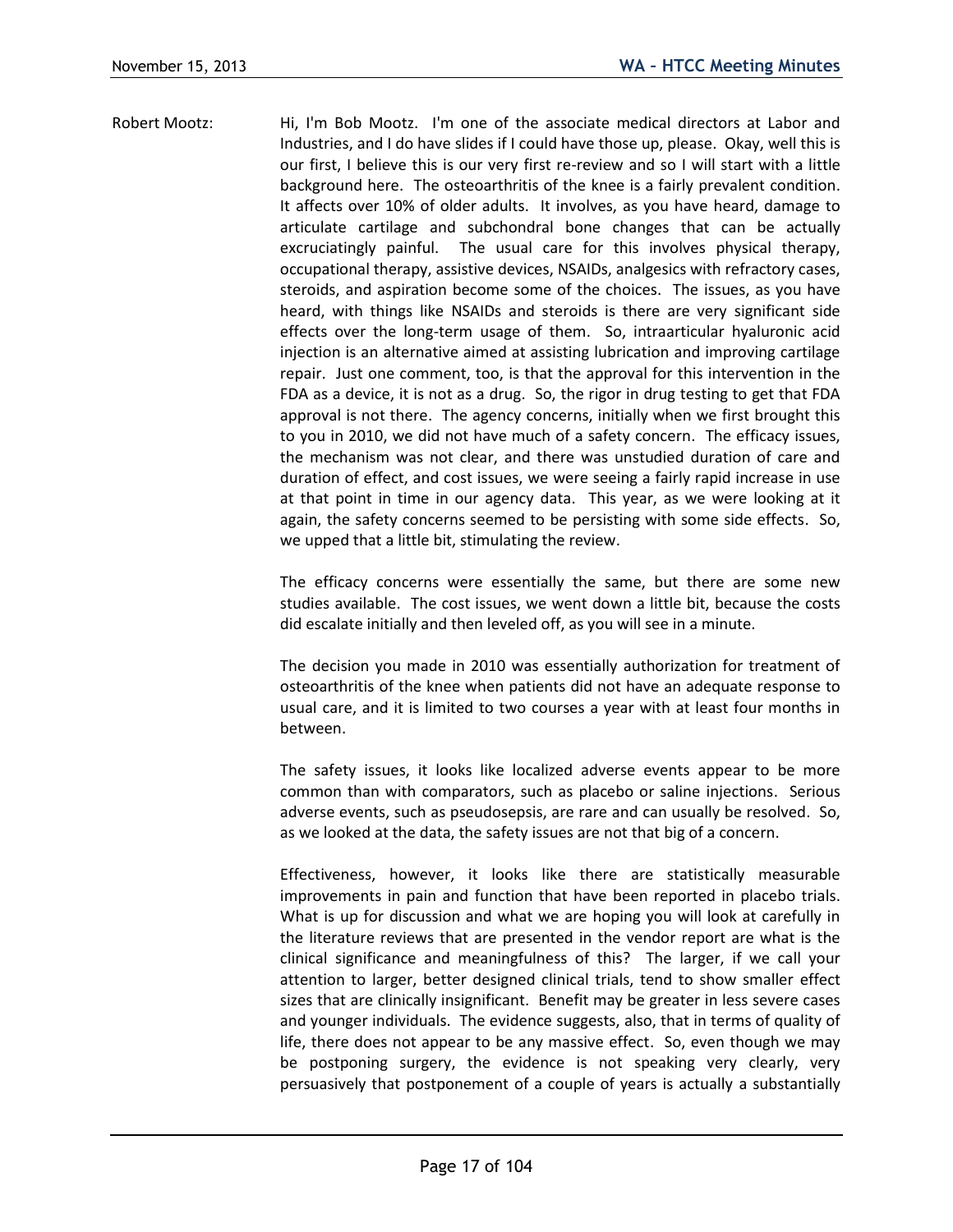increased quality of life compared to alternative treatments. The alternative treatments, of course, have some effect, as well. So, when we talk about prepost studies and that sort of stuff, we are thinking about regressions to means and other issues that you are all aware of. The effects identified from viscosupplementation appear to be longer than that of steroids, and there is inadequate evidence comparing viscosupplementation to other conservative measures, glucosamine, chondroitin, and various forms of exercise.

Cost issues: Our agency experience suggested rapid initial growth that's leveled off. There may be some tradeoffs. Some products may cost less per course but may have increased risk for side effects with multiple injections, whereas more expensive single-dose courses may actually have a lower total cost. The published studies on cost, of course, are of variable methodology and have mixed conclusions, which is why when we've got this kind of issue we bring it to you guys for your input.

Just some agency information. This is just a slide for reference to give you an indication of what treatment costs are for various products. It is not a huge per treatment cost. If you look at the public employees benefit utilization, over the past seven years, they have spent about \$3.8 million on it. Medicare it is about \$1.8 million, and L&I utilization is about \$2 million. So, this illustrates going back to the by-product comparison. That just illustrates the point I made earlier that's the single dose injections may actually have a lower cost for the course than the multi-injections that appear to be cheaper by cost.

In PEBB, again, this just illustrates some of the total cost, the duration and number of courses that we have seen in our data. It looks like, on average, about 1.5 injection courses per treatment intervention.

So, I would like to call your attention to some other coverage decisions that have been made. NICE, in 2008, recommended against coverage for this emphasizing the small effect size and cost issues. Oregon Health Evidence Review Committee this past year also made a noncoverage decision based on the same evidence that we have reviewed. Guidelines that have come out since 2010 have actually diminished in their strength of recommendation, some of them that are called out, the American Academy of Orthopedic Surgery did not recommend hyaluronic acid and did not recommend for or against in 2010, and again, the minimal clinically important difference is part of the issue there. The American Academy of Rheumatology made no recommendations for hyaluronic acid, and this was a change from their 2000 recommendation, which was similar to the HTA coverage decision, inadequate response to conservative intervention.

So, our issues as an agency are based on a reasonable level of clinically important difference. Evidence does not appear to show significant superiority to placebo or sham by type of product, cost, or number of injections. It does appear to postpone the delay in doing total knee replacement surgery.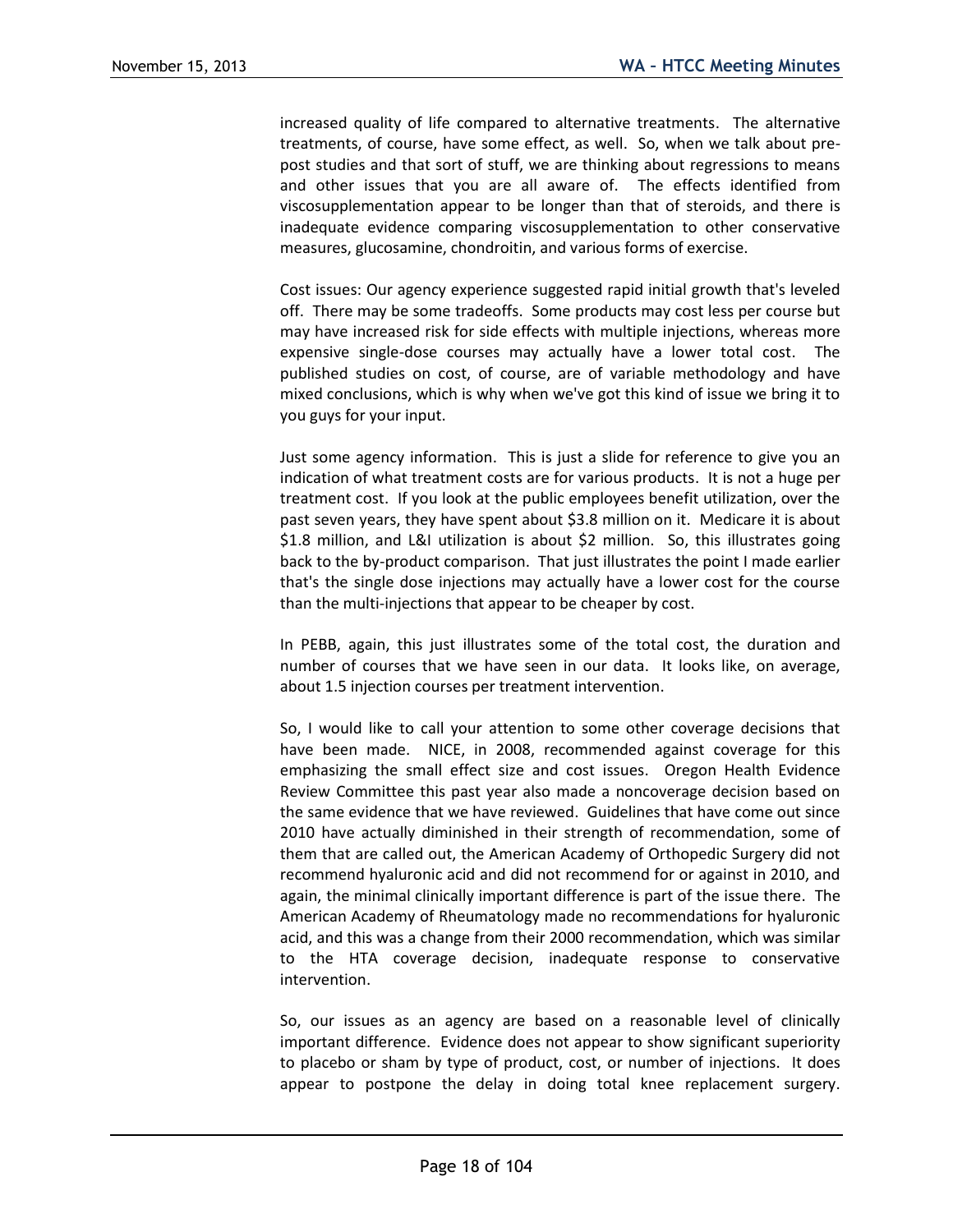However, observing the course of that, doing physical therapy and other interventions, also delays the course of surgery. So, part of what the challenge is, as you go through this evidence, is to try and dissect those issues out. Professional societies have dialed back some of their recommendations and other well-done evidence reviews have made noncoverage decisions.

So, in being consistent with our original recommendation in 2010, we are asking you to consider making a noncoverage decision for this. The meaningful, clinical effect on pain has still not been demonstrated, and little evidence is available on other patient outcomes in the published literature. The harms are relatively minor, but they are still there. If the committee finds that the evidence is still suggestive of a net health benefit, consider continuing the coverage conditions that you have outlined previously and maybe consider adding age as one of the conditions, which was not in the original decision, and that's it.

- Craig Blackmore: Do committee members have questions for Dr. Mootz? I guess I'll ask a question just for clarity. Several slides you present us on utilization.
- Robert Mootz: Mm-hmm.
- Craig Blackmore: And, just clarify for me average injections per patient versus average injection courses per patient, slide 9, 10, 11.
- Robert Mootz: 9, 10, 11?
- Craig Blackmore; Yeah, so there.
- Robert Mootz: Okay, there...
- Craig Blackmore: So, we've got average injections per patient and average injection courses per patient. So, this is, I assume, relating to...
- Robert Mootz: Oh, yeah. It's, it's...
- Craig Blackmore: ...some requirement [inaudible].
- Robert Mootz: ...one course, if a multiple injection project or intervention requires three injections, that would be one course, whereas a single injection product, one injection would be a course. So, that's just distinguishing between those two.
- Craig Blackmore: And so, when we relate that back to the cost, we have average paid for procedure, then, is that procedure a course or is that an injection?

Robert Mootz: That's an injection.

Craig Blackmore: That's an injection, okay.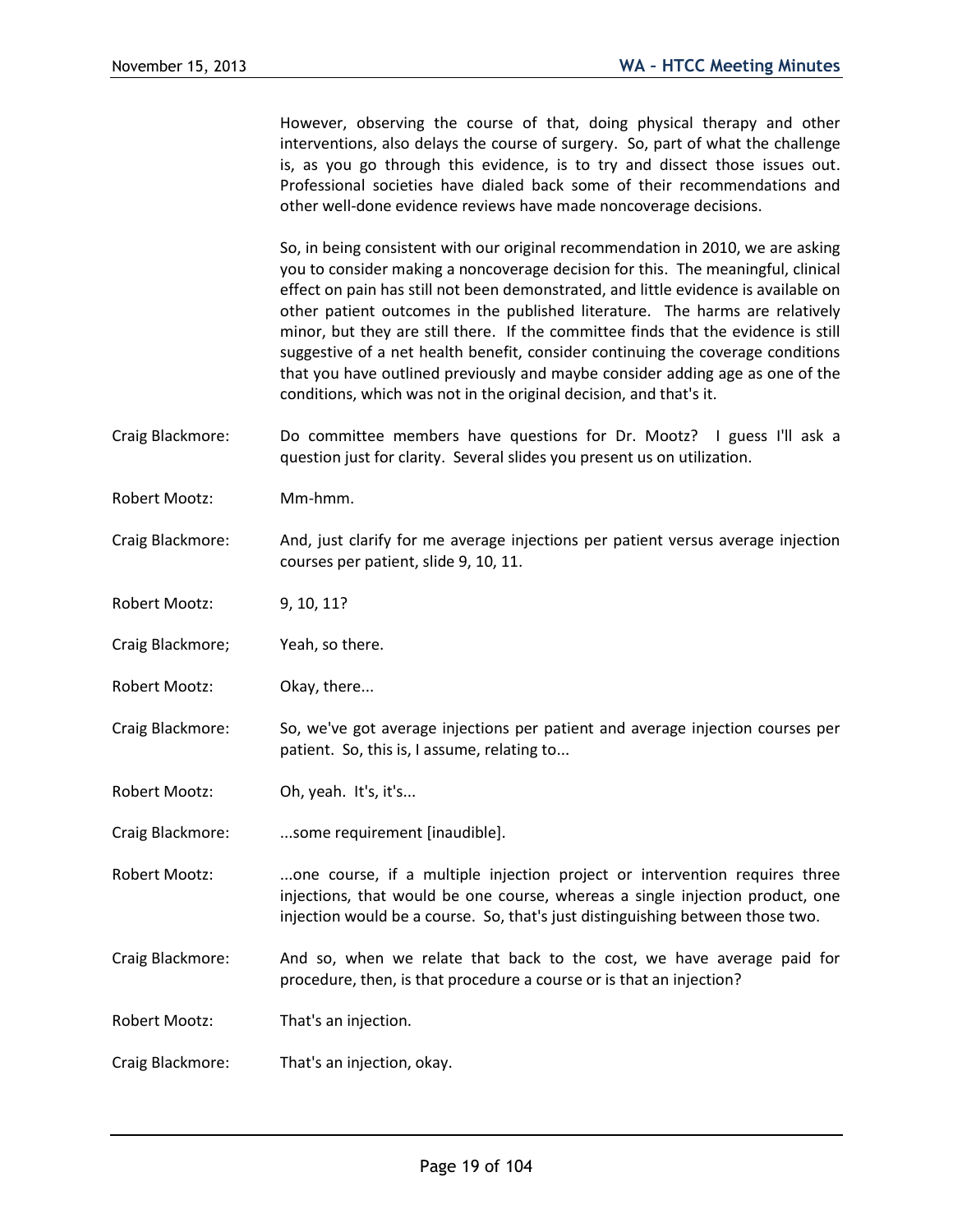| Robert Mootz:            | Right.                                                                                                                                                                                                                                                                                                                                                                                                                                                                                                                                                                                                                                                                                                                                                                                                                                                                                                              |
|--------------------------|---------------------------------------------------------------------------------------------------------------------------------------------------------------------------------------------------------------------------------------------------------------------------------------------------------------------------------------------------------------------------------------------------------------------------------------------------------------------------------------------------------------------------------------------------------------------------------------------------------------------------------------------------------------------------------------------------------------------------------------------------------------------------------------------------------------------------------------------------------------------------------------------------------------------|
| Craig Blackmore:         | And then our previous decision was a maximum of two per year, and that would<br>be courses.                                                                                                                                                                                                                                                                                                                                                                                                                                                                                                                                                                                                                                                                                                                                                                                                                         |
| <b>Robert Mootz:</b>     | Right.                                                                                                                                                                                                                                                                                                                                                                                                                                                                                                                                                                                                                                                                                                                                                                                                                                                                                                              |
| Craig Blackmore:         | So, that's why the number is less than two.                                                                                                                                                                                                                                                                                                                                                                                                                                                                                                                                                                                                                                                                                                                                                                                                                                                                         |
| <b>Robert Mootz:</b>     | Exactly.                                                                                                                                                                                                                                                                                                                                                                                                                                                                                                                                                                                                                                                                                                                                                                                                                                                                                                            |
| Craig Blackmore:         | Just wanted to run it through, yeah.                                                                                                                                                                                                                                                                                                                                                                                                                                                                                                                                                                                                                                                                                                                                                                                                                                                                                |
| <b>Robert Mootz:</b>     | Yep, correct.                                                                                                                                                                                                                                                                                                                                                                                                                                                                                                                                                                                                                                                                                                                                                                                                                                                                                                       |
| Craig Blackmore:         | Okay, thank you.                                                                                                                                                                                                                                                                                                                                                                                                                                                                                                                                                                                                                                                                                                                                                                                                                                                                                                    |
| <b>Richard Phillips:</b> | Yes, I have a question.                                                                                                                                                                                                                                                                                                                                                                                                                                                                                                                                                                                                                                                                                                                                                                                                                                                                                             |
| <b>Robert Mootz:</b>     | Sure.                                                                                                                                                                                                                                                                                                                                                                                                                                                                                                                                                                                                                                                                                                                                                                                                                                                                                                               |
| <b>Richard Phillips:</b> | Do you have any data on the patients who underwent total knee arthroplasty,<br>as to what their utilization of these injections were before they underwent the<br>surgical procedure?                                                                                                                                                                                                                                                                                                                                                                                                                                                                                                                                                                                                                                                                                                                               |
| Robert Mootz:            | We have not done that.                                                                                                                                                                                                                                                                                                                                                                                                                                                                                                                                                                                                                                                                                                                                                                                                                                                                                              |
| <b>Richard Phillips:</b> | So, as far as you know, it's not clear that they're the same population of<br>patients, then.                                                                                                                                                                                                                                                                                                                                                                                                                                                                                                                                                                                                                                                                                                                                                                                                                       |
| <b>Robert Mootz:</b>     | Right, and that, we don't know that from our data.                                                                                                                                                                                                                                                                                                                                                                                                                                                                                                                                                                                                                                                                                                                                                                                                                                                                  |
| <b>Richard Phillips:</b> | Okay.                                                                                                                                                                                                                                                                                                                                                                                                                                                                                                                                                                                                                                                                                                                                                                                                                                                                                                               |
| Robert Mootz:            | Yes.                                                                                                                                                                                                                                                                                                                                                                                                                                                                                                                                                                                                                                                                                                                                                                                                                                                                                                                |
| Craig Blackmore:         | Other questions from the committee? Alright, we will continue, and next we<br>have our evidence report. Maybe while we're queuing that up, I will take the<br>opportunity to introduce Dr. Chansky. So, as part of the committee's procedure,<br>we always invite a clinical expert to ensure that the decisions that we are<br>making are in the appropriate clinical context, since the committee members<br>may not have personal experience with the technology at hand. So, Dr.<br>Chansky, I will ask you to sort of introduce yourself in a moment and tell us who<br>you are, but just to explain the role a little more, the committee is charged with<br>making decisions based on the best evidence, and our primary source of that<br>evidence is going to be the vendor's report, though of course we also hear the<br>public comments. So, we will use you, if I may say, in helping us to understand |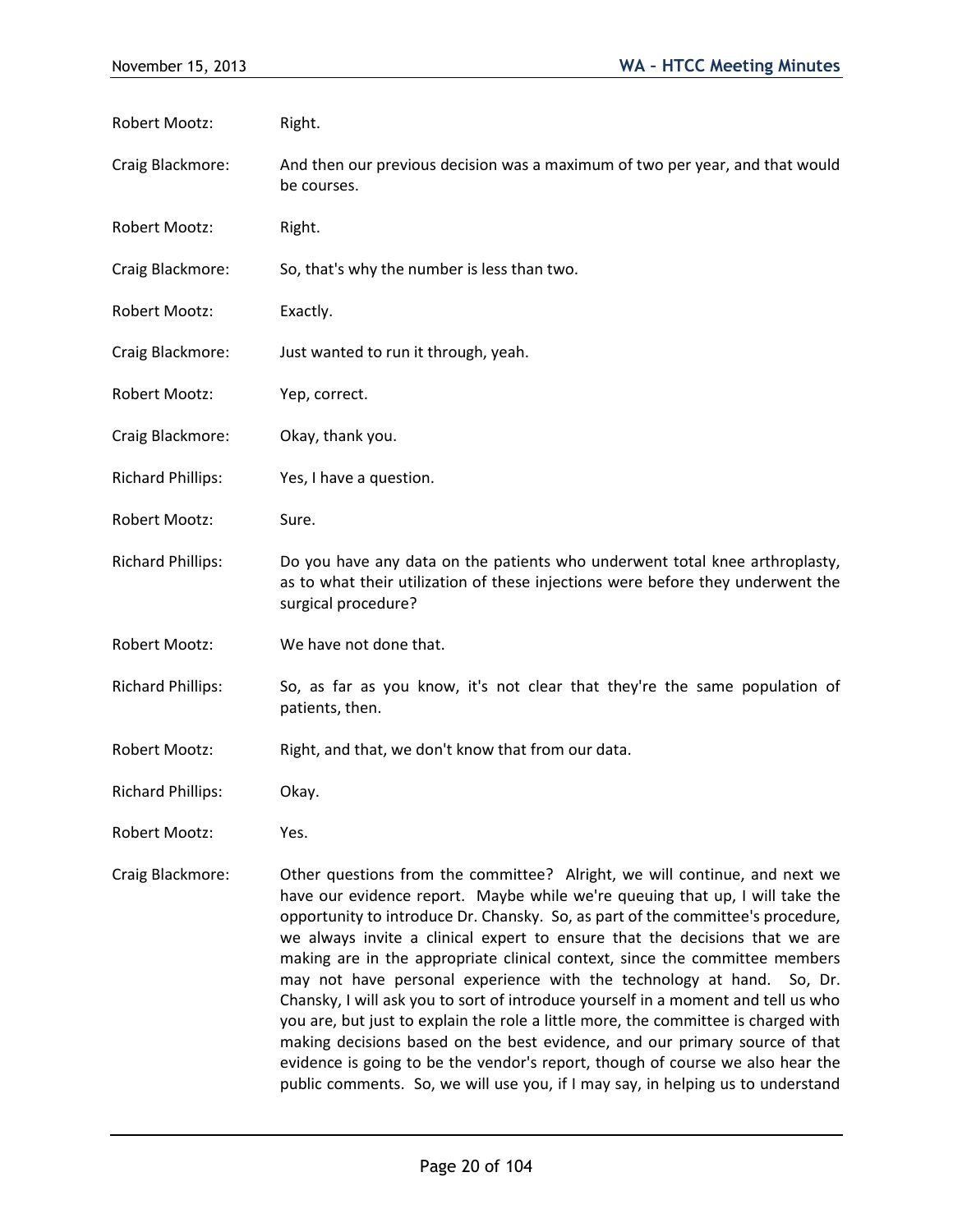the clinical context, and we do not have you specifically on the agenda, but there, inevitably, will be a number of questions, and we will direct them to you and ask you to help us to understand that. So, can you just share with the committee and actually before you do that, we have to speak into the microphones, because we record everything, so.

- Howard Chansky: I am an orthopedic surgeon. I'm the chief of orthopedics at the University of Washington Medical Center and also at the Puget Sound VA, and my clinical expertise is in total joint arthroplasty and orthopedic oncology.
- Craig Blackmore: Thank you.
- Teresa Rogstad: Would you like me to begin?
- Craig Blackmore: Yes, please.
- Teresa Rogstad: Thank you. This, of course, is a re-review of the topic. A report on hyaluronic acid was presented to the committee in May of 2010 and Hayes prepared that report, as well. The approach that we took to this re-review, upon advice from the agency medical directors, was to consider the overall body of evidence at this point in time and to do an integrated assessment of that evidence rather than to just assess the new evidence and kind of provide an add-on to the old report.

The next couple of slides are just for your reference. Here's a definition of abbreviations, and then this slide lists the phrases that we use in a shorthand manner throughout the report to refer to the various systematic reviews that are included and defines the content of those reviews. 2010 report means that previous report that was presented to Washington HTA in 2010, and then update report is just another phrase that we use, it means this current re-review report.

Knee osteoarthritis is the most common form of osteoarthritis and has a prevalence of about 10 to 12% in American adults who are over the age of 60. You've heard some good presentations on the various treatment options and the problems that are associated with them. So, hyaluronic acid injection, or viscosupplementation, was developed as another alternative. HA stands for hyaluronic acid.

Other terms for this compound includes sodium hyaluronate and hyaluronan. These products actually replace a naturally-occurring hyaluronic acid in the synovial fluid and cartilage. It's a viscous elastic substance that serves as both a lubricant and a shock absorber for the joint. There are about 20 hyaluronic acid products worldwide. Only six of them have been approved by the FDA and one of those on the list, Gel-One, was not commercially available at the time of the last report. Most of them are designed to be delivered in a series of three to five injections, but Gel-One and a variation of the Synvisc product can be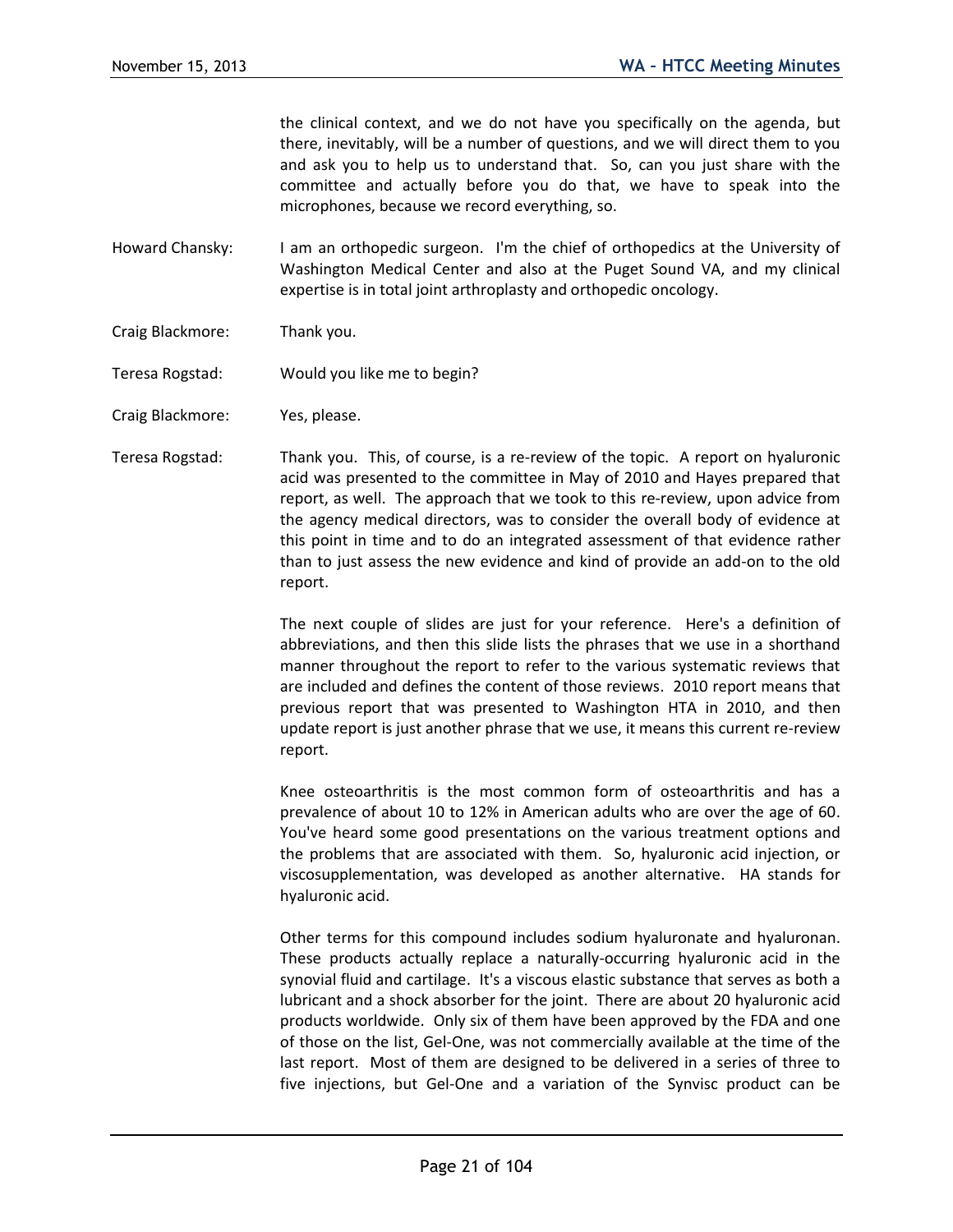delivered in single injection. They differ according to the source that the compound is derived from, but more importantly, they differ in chemical structure and molecular weight. Synvisc and Gel-One are created by crosslinking the hyaluronan chains so they have the highest molecular weight.

The previous report concluded that hyaluronic acid injection results in lower mean pain scores and improved mean function a few weeks after treatment with the effects peaking at about three months, but the magnitude of benefit may be too small to be clinically important. Since that time, three new systematic reviews with meta-analysis have been published, and one of them that you've heard a lot about already, the Rutjes review, raised some new safety concerns about serious adverse events. Another impetus to the re-review was the fact that professional groups for orthopedic surgery and rheumatology have produced new practice guidelines, since the last report, and their recommendations are more negative, and then lastly there is still no national CMS policy.

The PICO statement specifies that the report addressed the use of viscosupplementation in adults with osteoarthritis of the knee and the appropriate comparators were any nonsurgical treatment, the outcomes of interest were pain, function, quality of life, and adverse events. The key questions followed the typical pattern of effectiveness, safety, effectiveness by subpopulation, and cost implications. We searched from December, 2009, forward to collect new evidence, and our last updated search was in July of this year. Systematic reviews and randomized controlled or comparator trials were eligible. We also considered observational studies for the safety and differential effectiveness questions.

This slide summarizes the evidence that is included in this re-review with the red font denoting the new evidence. So, you can see that the answers to key questions one through three come from a combination of old and new evidence, but we found no new economic evaluations or cost studies, and in general, the conclusions of the previous report were reinforced by the new evidence, but the new evidence does allow us to do a little bit more nuanced assessment.

I should explain when you're reading through the report that different numbers of systematic reviews might not seem to tie out exactly. Part of that is because of this 2007 AHRQ technology assessment, which we call the Samson review. That was a main source of evidence for the last report, and it actually consists of a review of six previously-published meta-analyses, the largest of which was a Cochran review published in 2006 by Bellamy and colleagues, and so to represent that older data, we have highlighted estimates from the Bellamy review, as it was, by far, the largest of the meta-analyses in that 2007 AHRQ report.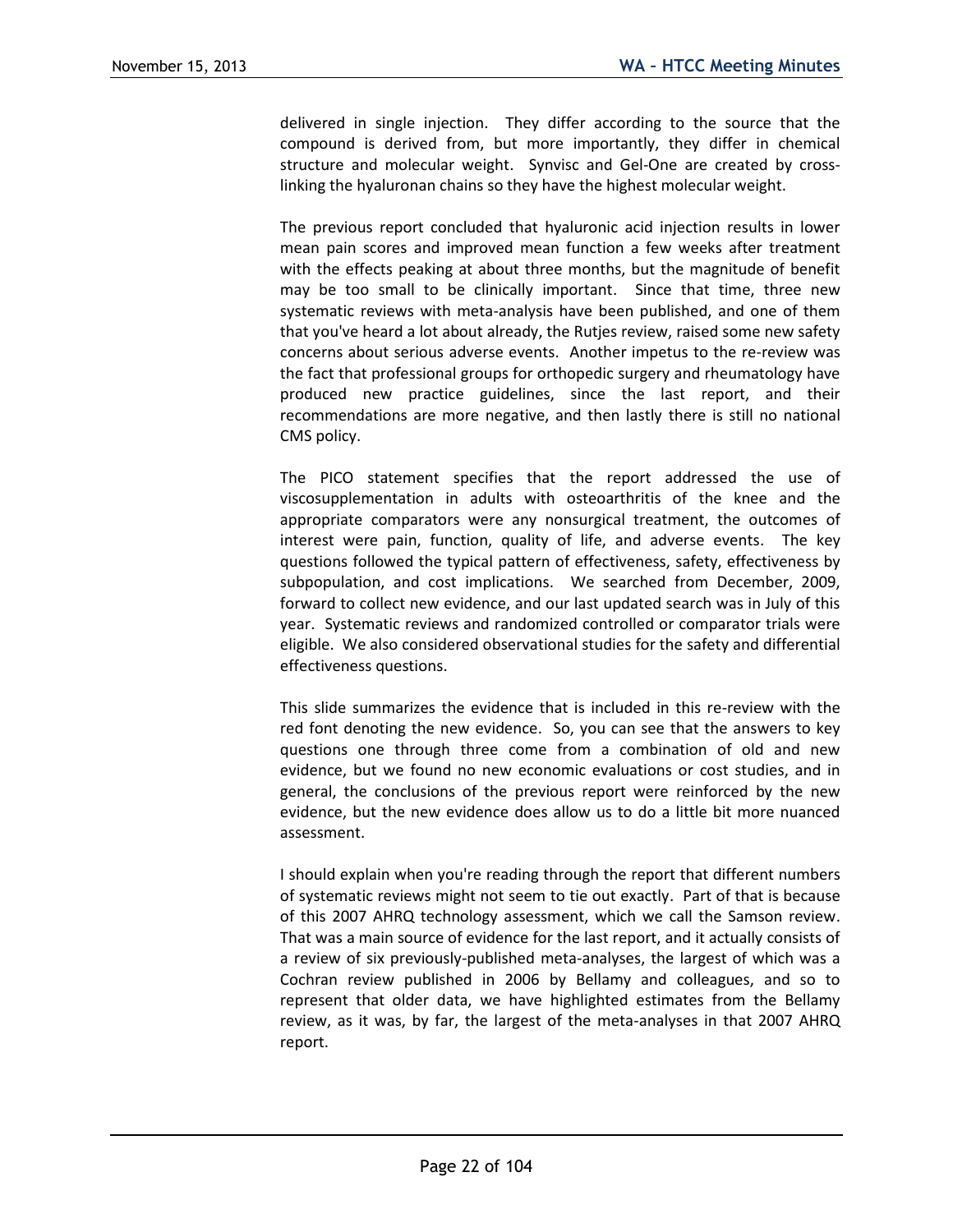So, these slides give you a preview of the findings with respect to key question number 1-A. We found moderate quality evidence showing an improvement in pain and physical function and moderate quality evidence showing essentially no impact on quality of life. I do have to qualify that conclusion a little bit, which I will when we get to the detailed. There was low quality evidence suggesting that a repeat course of treatment is equally effective with the initial course. We will talk about the clinical relevance of those improvements in pain and function, but not quite yet.

Continuing with our preview, some of the studies reported findings in terms of responder rates. A responder rate is the proportion of patients who improve according to a prespecified definition of clinical relevance or clinical response. So, 11 placebo-controlled trials reported responder rates and two pragmatic trials. The findings were generally positive. There were some problems we found with the placebo controlled evidence. Comparator trials showed that hyaluronic acid injection has equivalent efficacy with NSAIDs and that compared with steroid injections, the benefit is longer-lasting. That evidence was considered to be of low quality because of the study quality, and then there was no evidence comparing hyaluronic acid injection with glucosamine or chondroitin.

Before looking at those findings in detail, I wanted to give you some idea of the typical patients who were in these trials. These data were taken from the 22 RCTs that had at least a sample size of 200, and as you can see, generally patients had osteoarthritis for several years and the severity fell at 2 to 3 on the Kellgren-Lawrence scale. According to the source we found in the literature, a KL grade of 3 represents moderate osteoarthritis and 4 represents severe boneon-bone osteoarthritis, but very few patients had disease at the 4 level. Baseline pain was usually in the midrange of whatever scale was used. Most of the studies did not give information on the history of NSAIDs use, but those that did showed that the vast majority of patients had tried NSAIDs. Several of the studies did not allow a steroid injection within the previous three months, but unfortunately, none of the studies gave any history of whether steroid injections had been used prior to that washout period. Most of the studies allowed concomitant pain medication, but often that was restricted to acetaminophen, so NSAIDs were often not used during the study period. The studies gave no history on trauma or whether patients had been compliant with previous treatment recommendations.

So, to represent the most pertinent data, we have focused on findings at three months, and the reason is that three different systematic reviews showed that pain effects peak right about at three months or just a little bit before, and the two newer systematic reviews focused on effects at this interval. So, for pooled effects that were reported in terms of a weighted mean difference, the pooled estimates were 10 and 11 on a scale of 100 points.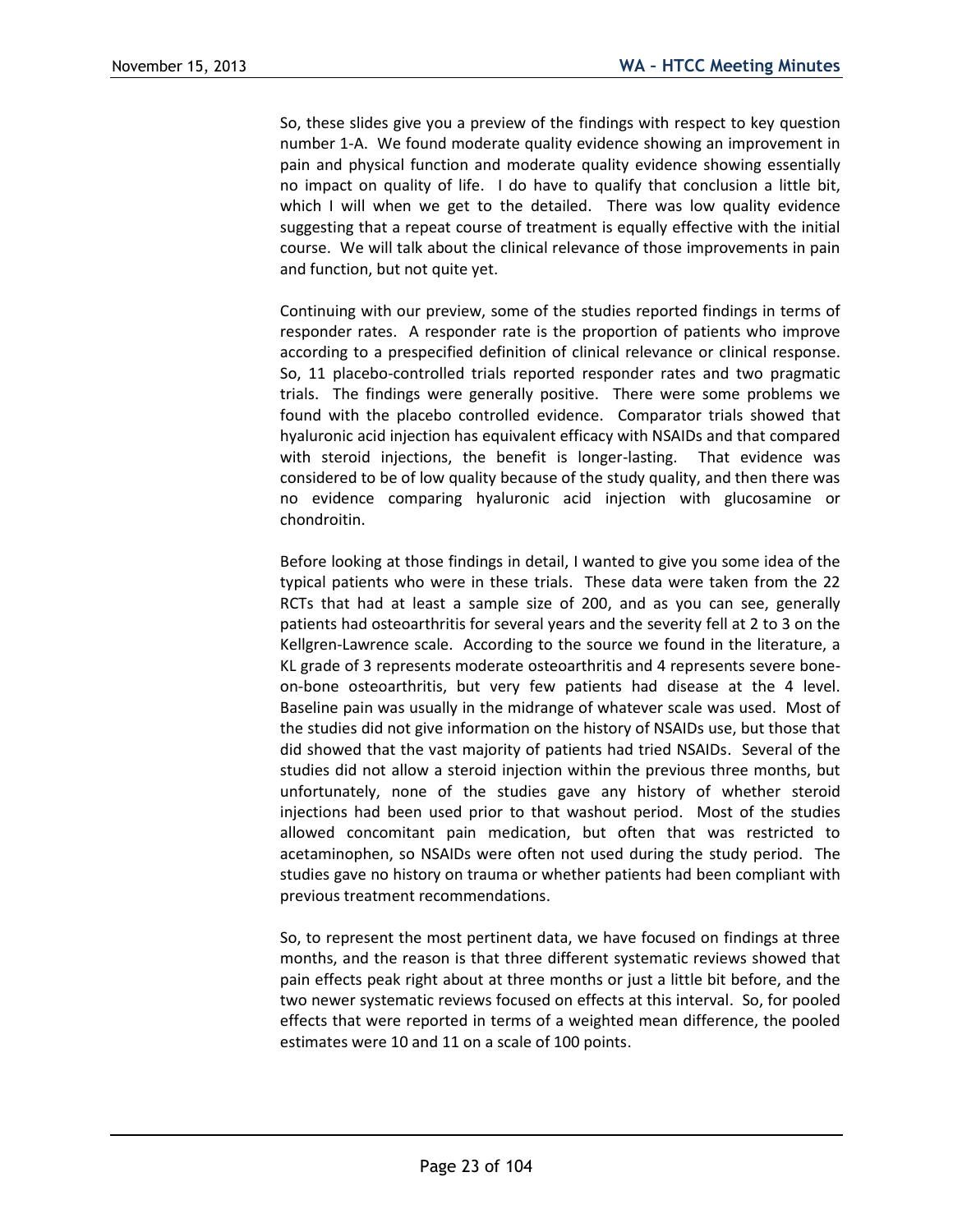Other data were reported in terms of a standardized mean difference, also called an effect size. In the Bellamy review, they calculated an effect of 1.0 for WOMAC pain. There is actually an error on that slide. That was for overall pain not just weight bearing pain. They only found seven RCTs that would allow this calculation according to their analytic methods. The Rutjes review calculated a pooled estimate of 0.37. That was based on 68 RCTs. It is true that some of those trials in the Rutjes review included comparison with an active control rather than placebo, but 54 of those 68 trials were with a placebo control, and 50 of them were published as full journal articles. There was moderate heterogeneity in the Rutjes estimate, so to explore that heterogeneity, they did quite a number of stratified analyses where the studies were divided according to some type of study characteristics, such as sample size, publication status, whether there was patient blinding and so forth, and the only two study characteristics that were statistically associated with effect size were whether or not the study had at least 100 patients per group and whether or not adequate assess or blinding was clearly reported. So when they took the 18 trials that met those two criteria, the pooled effect size fell to 0.11. It was still statistically significant and it favored hyaluronic acid, but it was quite a bit smaller than the effect size for the overall set of studies.

So, we also are highlighting physical function at three months. There is no clear pattern regarding peak function effects, so that it's comparable with the pain effects. That's what we're focusing on, and that's what the Rutjes review and the Colen review also focused on. We have results expressed as effect sizes here. They are slightly smaller than the corresponding effects for pain at three months and again when the Rutjes review did an analysis based on those trials that had larger sample sizes and adequate assessor blinding, the pooled effect was quite a bit smaller.

So, let's talk a little bit about clinical relevance. This slide summarizes the various definitions that we found in the literature reviewed for this report. The language varied somewhat and the definitions varied in terms of whether they were expressed as absolute improvement on a scale or relative improvement for baseline, and you will see that some of the definitions were composite definitions that also took into account improvement in physical function, as well as pain improvement. What seems to emerge from these various definitions is that a 20-point improvement on a 100-point scale, or something equivalent to that, or a 30% improvement relative to baseline would be considered by all sources to be a clinically important difference or improvement, and an improvement on the order of 10 on a 100-point scale would be considered at least clinically noticeable.

Now, these definitions are all based on research having to do with individual improvement or mean improvement within a group of patients who all receive the same treatment and as was alluded to in the earlier testimony, there is some controversy about whether those definitions are applicable to a trial effect, which represents a between-group difference. The impact group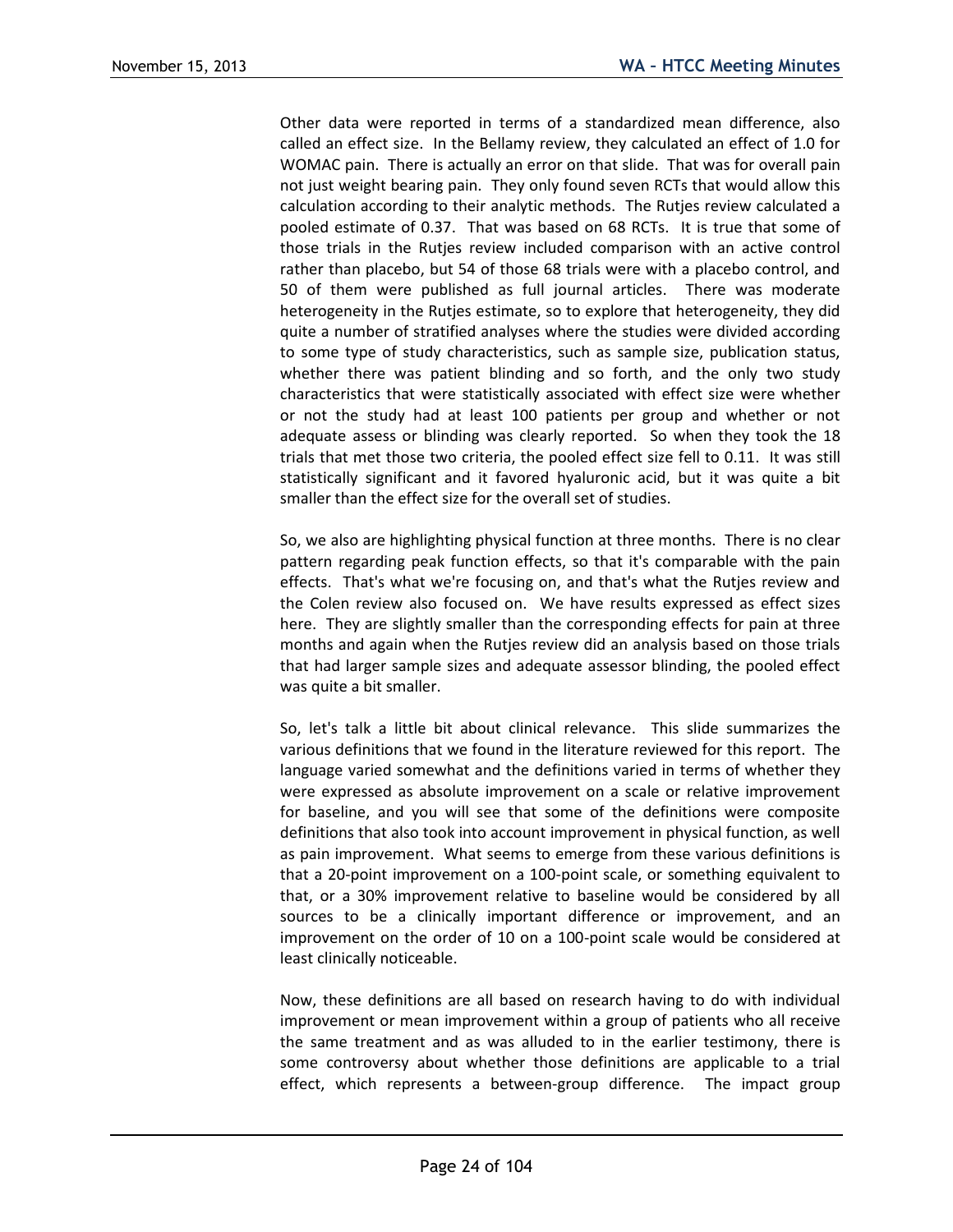published a second consensus statement in 2009, in which the contended that a clinically importance difference in a trial might not, maybe should not be required to meet the same standards as a clinically important difference in a group of patients undergoing the same treatment, because a trial effect represents a downward adjustment for placebo effect. So, they advised that responder rates are really a better approach to analysis in trials.

The Rutjes review did define a minima clinically-important difference for a trial effect for a between-group difference, but the research that they cited did seem to be based on studies looking at individual or within-group improvement. So, they may have committed what the working group considered to be a fallacy. Nevertheless, that effect size of 0.37 does correspond to a fairly lenient definition of amenable clinically-important improvement in individuals, and if that number 0.37 looks familiar, it's because coincidentally, the effect on pain at three months was exactly equal to their pre-specified definition of an MCID.

So, just comparing those pooled estimates with clinical relevance, we see where that was expressed as a weighted mean difference. It met the, sort of the lowest threshold of clinical improvement. The Bellamy review concluded on the basis of their findings that hyaluronic acid was effective, but the Colen review with very similar results concluded that clinical relevance is debatable, and the Rutjes review, although their main outcome equaled their pre-specified MCID, in their conclusions they focused on the fact that effect size was clinically irrelevant in the larger trials with adequate assessor blinding.

There was no definition of clinical importance that was specific to physical function, but the effect sizes were very similar to those for pain and again, the Rutjes review concentrated on the smaller effect in those larger trials with assessor blinding.

So, we did identify 11 sham-controlled double-blind randomized controls with results reported in terms of responder rates. The response rates were higher in the hyaluronic acid arms than in the placebo arms, and in nine of the studies, results favored hyaluronic acid with an absolute difference of 3 to 16 percentage points depending on the follow-up interval and a number needed to treat of 7 to 16. Two of those trials had results that actually favored placebo, but the difference was very small. We considered the evidence to be of low quality because some of the studies had statistically nonsignificant results or did not clearly report statistical significance.

There were two pragmatic trials that reported responder rates and by pragmatic, we mean trials that are conducted to assess the effectiveness in real world practice. So, in these studies, viscosupplementation was considered an add-on to usual care alone and was compared with usual care rather than with a placebo injection. Again, the response rates favored the hyaluronic acid arms. They were statistically significant in both of the studies with absolute differences in the range of 15 to 27 percentage points, and a corresponding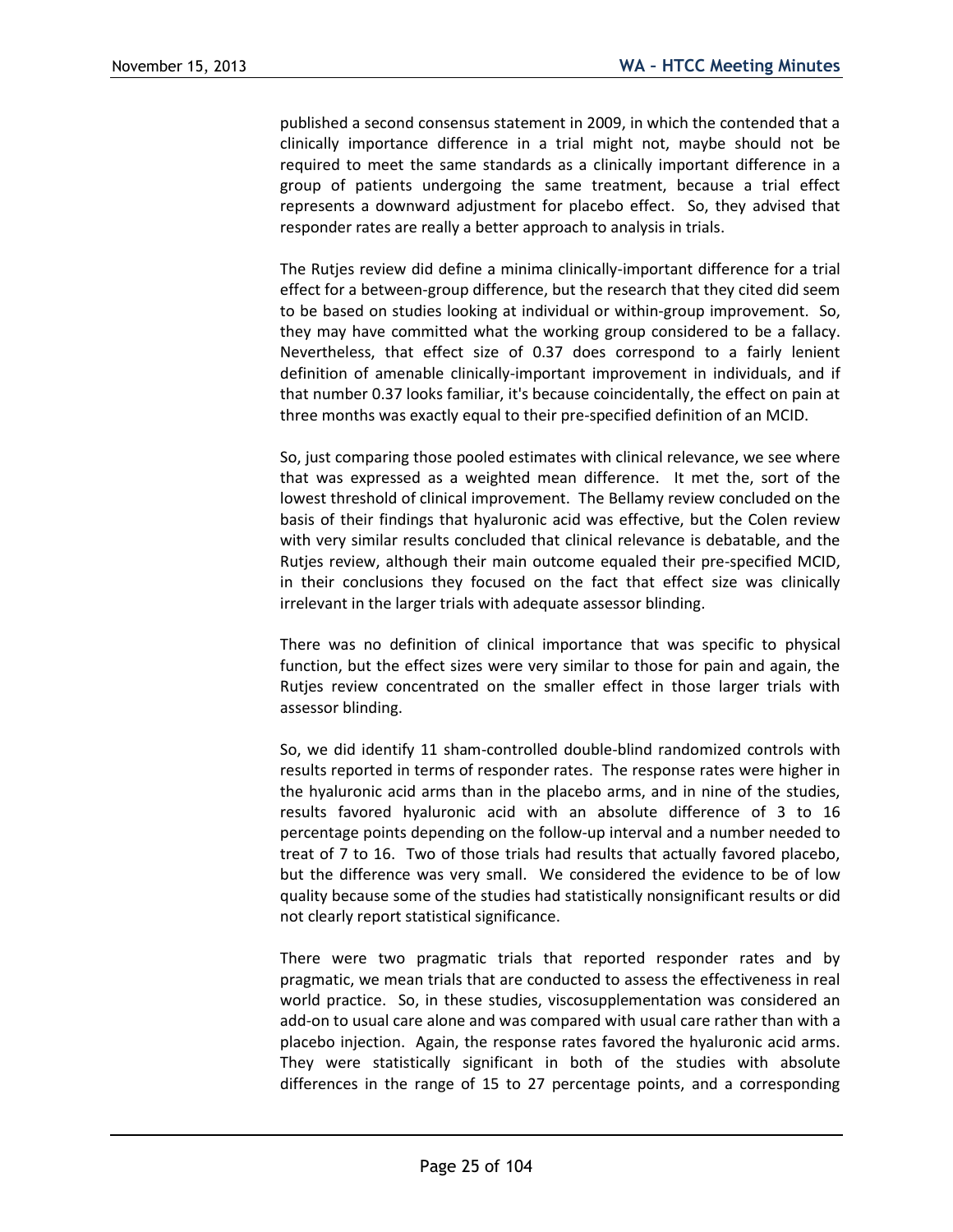number needed to treat of 4 to 6. We considered this moderate quality evidence. The main deficiency with the trials was that being pragmatic trials there was no patient blinding. There also was no assessor blinding, which you might consider a deficiency, although they were a patient-reported outcomes. There is a question about the generalizability of these pragmatic trials. They are over ten years old, and they were not conducted in U.S. settings. One of them had industry funding.

So, there were other results that speak to the question of effectiveness. Six sham-controlled trials suggested that there is no impact on quality of life. In the interest of full disclosure, I have to acknowledge that I realized in preparing for this presentation that we neglected to mention here the quality of life data that was collected by the pragmatic trials. They collected utility values or functional status along with the efficacy data, and they did show a slight difference favoring hyaluronic acid, but the difference was nonsignificant in one of those studies. For repeat courses, three RCTs that had high dropout rates between the first and second course of treatment suggested that the efficacy was equivalent between the two. Comparator trials suggested equivalent efficacy, although it should pointed out that hyaluronic acid injection is not typically offered as a complete replacement of NSAIDs. The goal is to reduce the use of NSAIDs. Other comparator trials, according to a systematic review, showed that initially the benefit from a steroid injection is greater, but the trend reverses at about one month and at 17 to 26 weeks, there is a peak effect favoring hyaluronic acid injection with an effect size of 0.39.

So, to recap, there was moderate quality evidence suggesting efficacy with respect to pain and physical function, either no impact or a very small impact on quality of life, equivalent efficacy for repeat courses of treatment, positive evidence with regard to responder rates, equivalence to NSAIDs, some advantage over steroids, and no evidence regarding comparative effectiveness with glucosamine or chondroitin.

The take-home message about clinical relevance is that the main pooled estimates either equaled or slightly exceeded the review author's definitions of a minimal clinically-important difference, but in the Rutjes review, when they looked only at the larger trials with clearly adequate assessor blinding, the pooled estimate was less than that definition of clinical relevance.

Key question number 1-B had to do with effectiveness by product. Three systematic reviews reported pooled estimates that favored hylan over the noncrosslinked products, but the estimates were statistically nonsignificant, and they were small. One of those reviews reported that the risk of adverse events is almost doubled with the use of hylan compared with other products. This evidence was considered to be of low quality because the studies were rated as poor. There was also inconsistency across the studies in terms of direction of findings and imprecision in the pooled estimates. There was some analysis of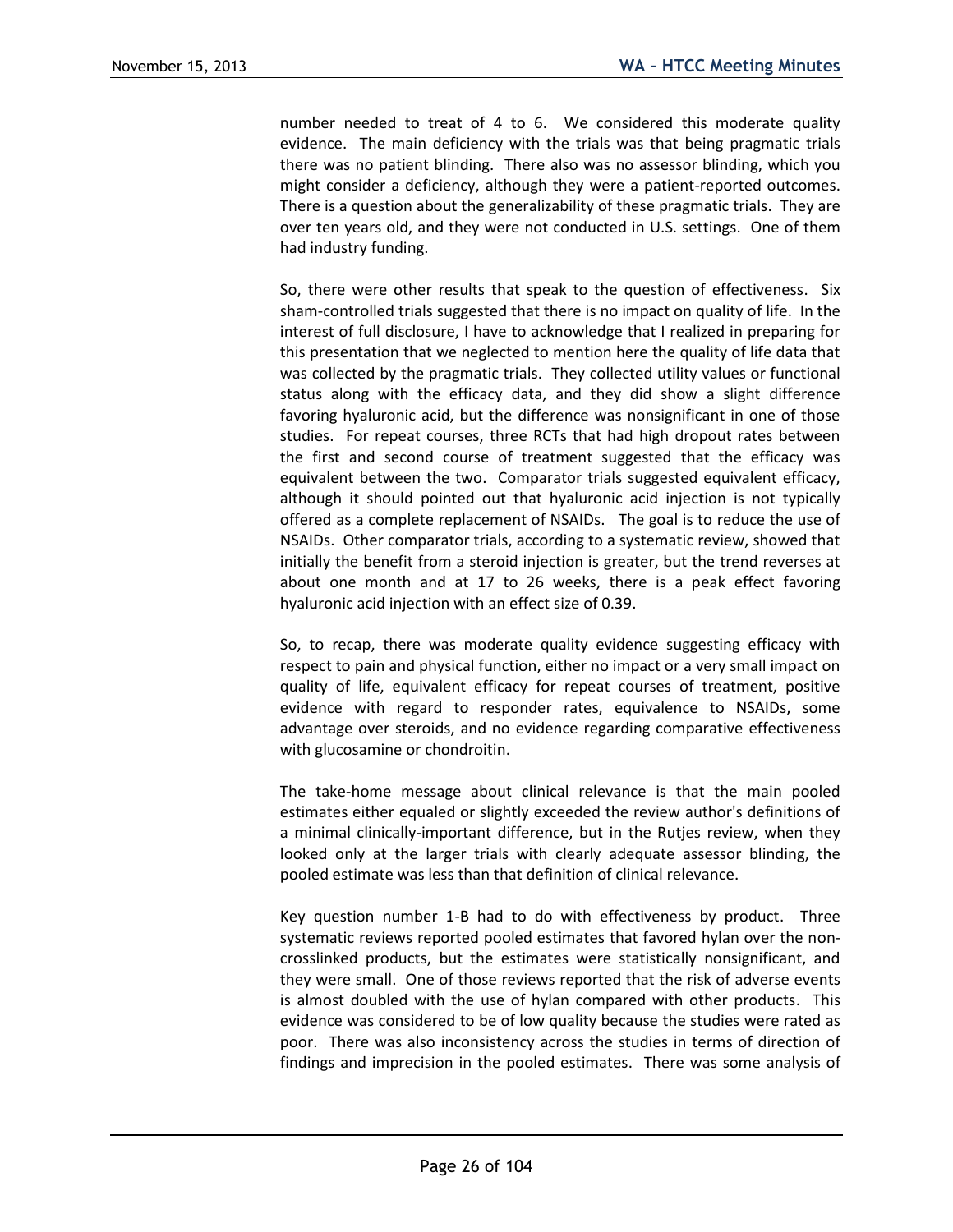molecular weight as a continuous variable and no association was found with efficacy.

Regarding safety, we considered the evidence to be of high quality showing that hyaluronic acid is safe in the short-term, although as you've heard, there was an estimate in the Rutjes review of a small increase in serious systemic events, but there are some problems with the interpretation of those data, which I will get into in a little bit. There was insufficient evidence regarding long-term safety because of mixed findings regarding the safety of a second course of treatment, and the lack of data on adverse events occurring beyond one year.

The Rutjes review estimated that there is no increase in overall risk of adverse events and that Cochran review by Bellamy and colleagues in 2006 reported similar findings. This represents mainly a comparison between hyaluronic acid injection and placebo. So, what this shows is the hyaluronic acid product itself does not seem to increase the risk of adverse events but, of course, there are risks associated with any injection, even with the placebo injections.

Perhaps a more meaningful source of evidence about the risk of the adverse events would come from large case series reporting absolute rates. There were some large case series that were covered in that 2007 AHRQ review. They only used hylan, and they reported absolute rates of 5 to 8% per person or 2 to almost 3% per injection. A more recent large-case series that used a noncrosslinked product reported an incidence of 0.8% of any adverse events per patient.

The Rutjes review showed that the risk of local adverse events does increase with the use of hyaluronic acid mainly compared with a placebo injection. These are events, such as pain or swelling and effusion in the joint. They are generally transient. There is a very rare possibility of a reaction called pseudosepsis, which is a local noninfectious reaction that mimics a systemic sepsis, and there were no cases of pseudosepsis mentioned in the trials or the more recent systematic reviews, but it does show up in mod reports, and it was mentioned in the 2007 AHRQ review. So, we identified a review, the Goldberg review published in 2004 that attempted to document all published cases of pseudosepsis. They identified 28 that had been published as of 2004 and we found another case report, since that time. Of those 29 cases, all but one followed a hylan injection, and these can be severe reactions, sometimes even requiring hospitalization.

Here's the controversial safety data. The Rutjes review reported a rather alarming 40% increase in the incidence of serious adverse events. These were systemic events. As you can see from the detail there, cardiovascular events, cancer, musculoskeletal disorders were all more common in hyaluronic acid arms than in control arms. Gastrointestinal events were actually less frequent in the hyaluronic acid arms. The authors acknowledged that they could not explain the causal relationship between these events and the treatment and, in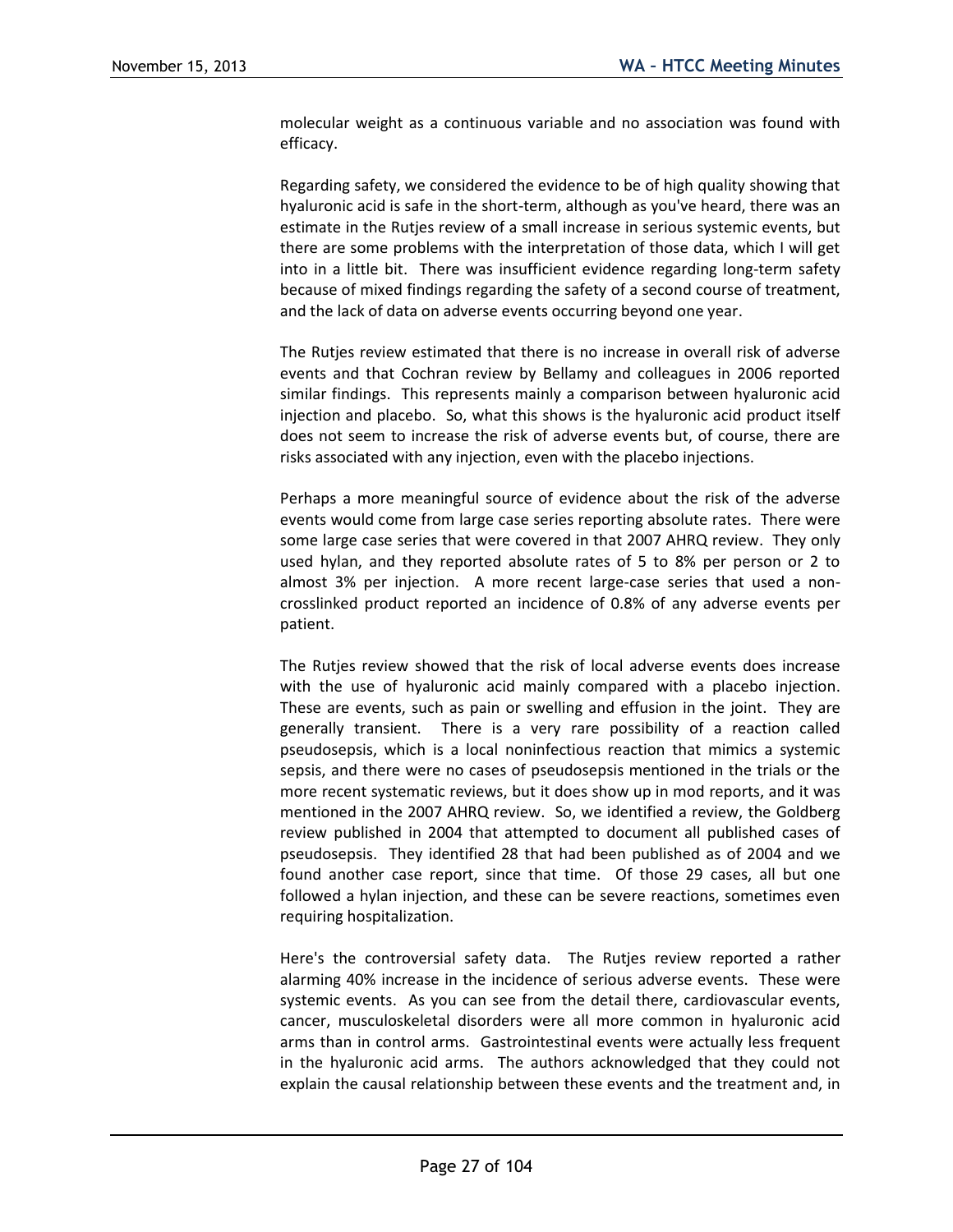fact, the duration of follow-up in these studies is really too small to assume a connection. Because the authors did not report a risk difference, we calculated a crude, overall rate of 0.9% incidence that's combining both arms. So, a risk difference would be smaller than 0.9%.

Also, to get a better handle on this issue, we looked at 22 randomized controlled trials with large sample sizes, and some of those trials did report the type of serious event that was documented in the Rutjes review, but in every case, the authors said that they did not believe the event was attributable to treatment. Among the three case series that were reported in the Samson review, and that represented almost 10,000 injections, there was one serious event that involved large effusion with synovitis. In a more recent trial that used a non-crosslinked product, the incidence of serious events was only 0.8% of patients, and I'm sorry, there's another error on this slide, as well. The product was Hyalubrix, I think is the name, not Hyalgan, and it is not an FDAapproved product.

So, in other comparisons, hyaluronic acid injection was found to be associated with fewer systemic adverse events compared with NSAIDs versus usual care. One of the pragmatic trials reported that adverse events were fewer in the hyaluronic acid arm. In the other trial, they were more frequent, but even in that Kahan trial, gastrointestinal events were less frequent in the hyaluronic acid arm compared with usual care. Two RCTs with extension studies found that the incidence of adverse events were equivalent in a second course of treatment compared with the first. However, two large case series found that for patients who were undergoing a first-time injection, adverse events were considerably less frequent than for those patients undergoing a repeat course, so there's conflicting evidence there.

So, to recap, we felt there was high quality evidence of short-term safety, but insufficient evidence to draw conclusions about long-term safety. The only conclusion that can be made about the comparative effectiveness, according to patient characteristics, is that there seems to be greater benefit in patients who are younger than age 65 and who have less severe osteoarthritis. This was the result of one of the meta-analyses covered in that 2007 AHRQ report. For every other factor, there was either no evidence or conflicting evidence between two trials or evidence from only a single small trial, so no conclusions could be made.

Regarding cost-effectiveness, we looked again at the four economic evaluations that were available at the time of the previous report. Two of them were based on the two pragmatic trials that we've already talked about, and the Canadian study computed a very favorable cost per QALY ratio of about \$10,000 Canadian dollars per QALY that applies to 1999 costs. If you convert that to U.S. dollars, in 2013 that's very roughly \$11,000 per QALY. So, a very good cost-effectiveness ratio. The other study found that costs were comparable between hyaluronic acid and usual care alone. The other two cost-effectiveness studies drew their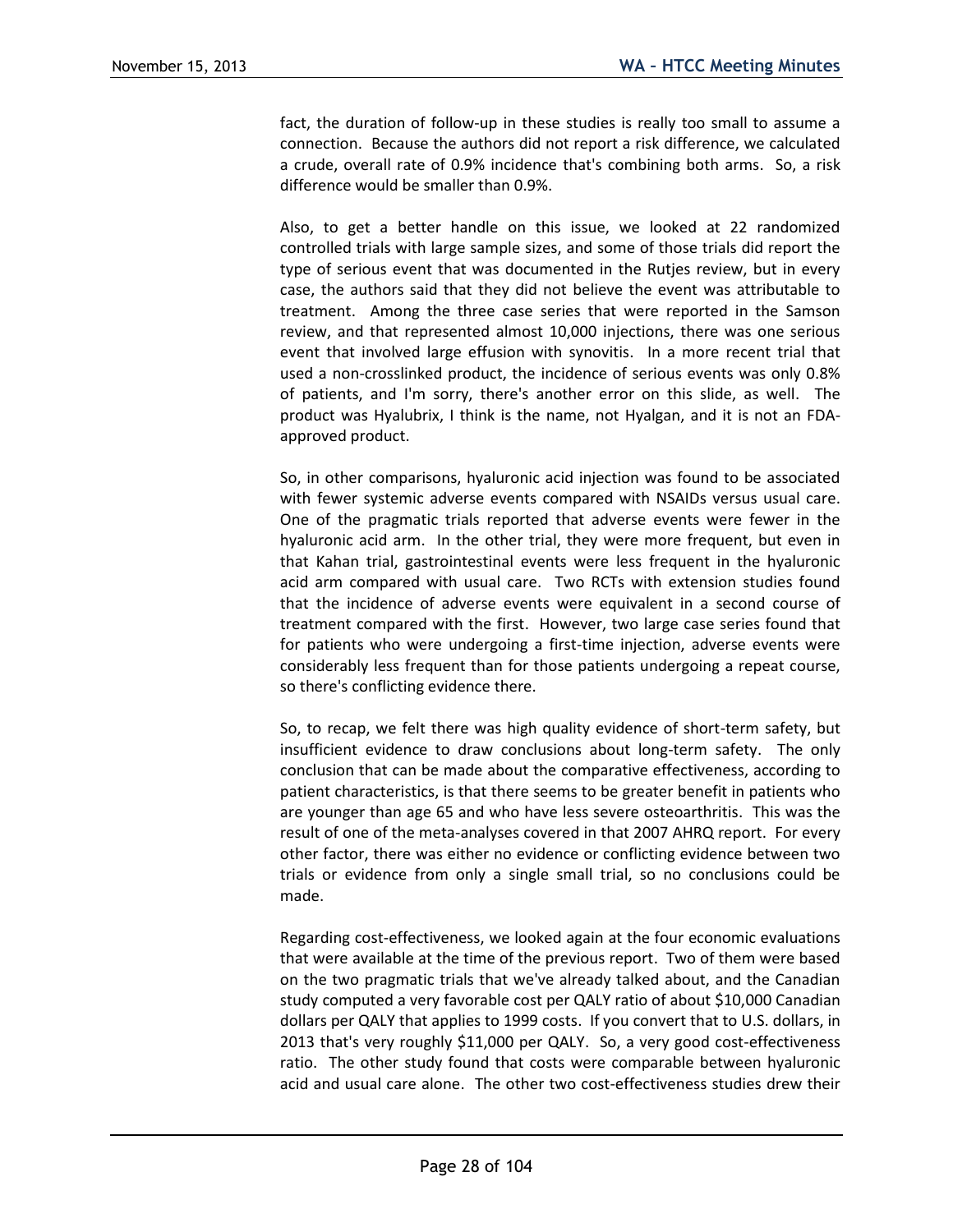estimates of effectiveness from placebo-controlled trials. The Taiwan study was a modeling study and they used a placebo-controlled trial from 1998 as their basis of assumptions regarding effectiveness, and that trial was fairly representative. The effectiveness in that trial was pretty similar to, for instance, the pooled estimate in the Rutjes review. What this study concluded was that hyaluronic acid was not an affordable alternative compared with either of the two NSAIDs that they looked at, not affordable for Taiwan. Looking at the numbers there, you can see it might be considered cost-effective in a U.S. setting, and that study was another older one that was conducted in 2004. The UK study was a very informal analysis that was performed to support the 2008 NICE guidelines. They took two placebo-controlled trials and calculated costeffectiveness ratios based on that placebo comparison. In one trial, the ratio exceeded the national health services threshold, and in the other trial, placebo was both more effective and less expensive. That is a rather unusual analysis, because in a cost-effectiveness analysis, the comparison is usually between two real treatments, not comparing with placebo.

The deficiencies with the cost-effectiveness evidence are that there are only a small number of studies that may not apply to the U.S. The more meaningful studies are more than ten years old. We have no cost-effectiveness data that is applicable to single injection treatments and no data for hyaluronic acid compared with steroid injections.

Of the four current guidelines that address viscosupplementation for knee osteoarthritis, the current practice guidelines for orthopedic surgery and rheumatology do not recommend osteoarthritis for the knee, or actually they say that they cannot make an evidence-based recommendation for viscosupplementation. The NICE guidelines recommend against the OARSI guidelines. OARSI is a research group. They do identify hyaluronic acid injection as an option for knee osteoarthritis, but the recommendation is rated as relatively weak, 64 on a 100-point scale. It's also interesting to note that the American College of Rheumatology guidelines make an additional recommendation that hyaluronic acid injection may be offered to patients over the age of 75 in lieu of oral NSAIDs, but that is offered as sort of a clinical expert recommendation and they do acknowledge it is not evidence-based.

Of the four payers that we looked at, only AETNA had a coverage policy. Hyaluronic acid injection is covered when other treatments have failed for at least three months. Regence and Group Health do not have coverage policies, per se. However, it was brought to our attention that their medication policy suggests that hyaluronic acid is covered with prior authorization and it is limited to two courses of treatment per year. The Oregon HERC recommended against hyaluronic acid injection based on the 2007 AHRQ report and the reports prepared by Hayes in 2010.

So, to summarize, efficacy has been demonstrated, but the magnitude of placebo adjusted benefit may be too small to be clinically important for many if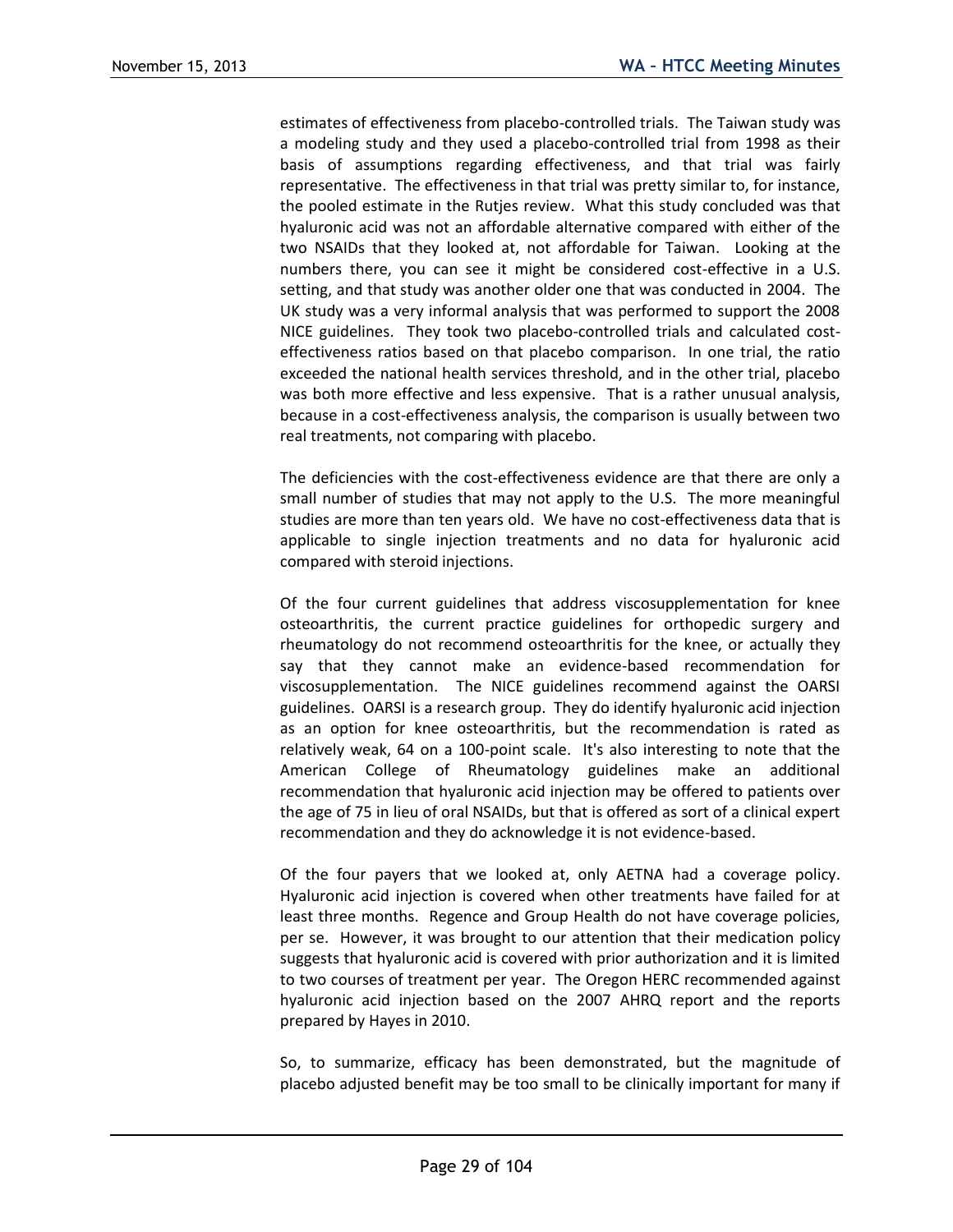not most patients. However, in terms of effectiveness in practice comparing with usual care alone, there is some evidence of a clinically-meaningful benefit in terms of responder rates. The effect appears to be longer lasting than the effect of steroid injections. Efficacy by molecular weight is uncertain. There is an increase in local reactions, but those are generally transient and not severe. There is a reduced risk of gastrointestinal events and efficacy may be greater in younger patients with less severe disease. Cost-effectiveness has not been studied in a U.S. setting.

There are several gaps in the evidence. A very important one is the lack of responder rate data and cost-effectiveness in a U.S. real world practice. Also, the differential effectiveness, according to patient characteristics and previous treatment history needs to be further investigated. Thank you, that concludes my presentation.

- Craig Blackmore: Thank you. Questions from the committee members related to the report?
- David McCulloch: Thank you. Nice report. I noticed that you could not conclude that, and whether or not body mass index affected outcomes or not.
- Teresa Rogstad: Right.
- David McCulloch: But I did notice on slide 15 that virtually all these trials take body mass index between 29 and 33, which is somewhat overweight, no question, but my guess is that in clinical practice, a whole lot of people that get these are a lot heavier than that, and I don't think we do, so we don't really have data on how effective it is in the short-term or long-term in people who are a lot heavier, is that right?
- Teresa Rogstad: Did you say no data on people who are not overweight?
- David McCulloch: No, on people who are more overweight than...
- Teresa Rogstad: Oh, more overweight, than...
- David McCulloch: ...the studies include 29...
- Teresa Rogstad: ...oh, no.
- David McCulloch: ...to 33 BMI, which is overweight, but...
- Teresa Rogstad: Right.
- David McCulloch: . ...we see many, many, many patients BMI is 35, 40, 45, 50 and above, and I... my guess is in routine clinical practice a lot of patients who get these will be heavier than a BMI of 29 to 33, and we don't have evidence for what the short, medium, and long-term benefit is in that setting.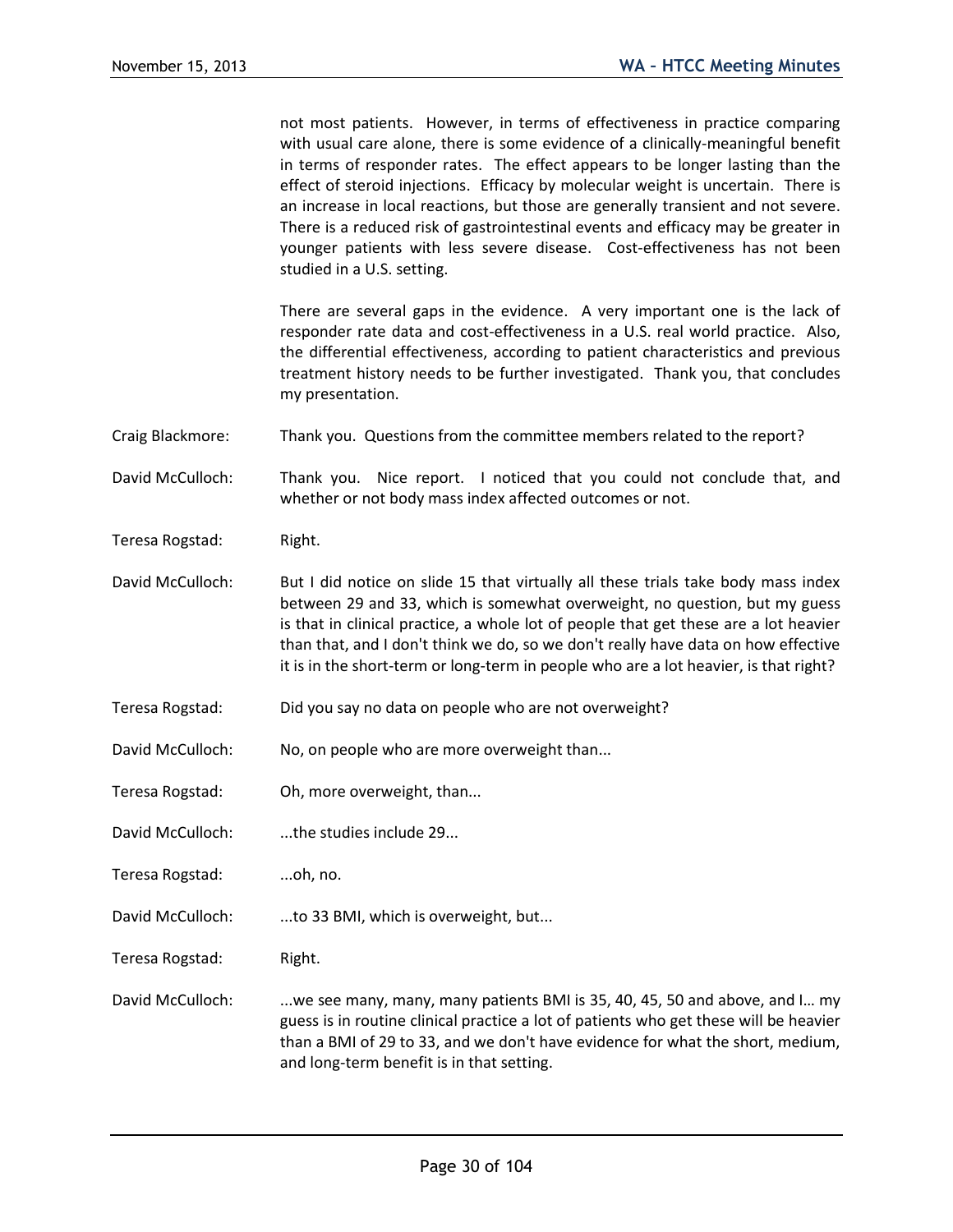Teresa Rogstad: That's right. We didn't find any data specific to that population.

- Seth Schwartz: And more of a, just a basic question. I always wonder about this when we have almost as many systematic reviews as we do primary articles, and so I am just wondering if there was a lot of crossover in terms of what the different metaanalysis we're looking at. Were they looking at a lot of the same articles and, if so, were the looking at them differently or do you have any comment about that?
- Teresa Rogstad: There was quite a lot of overlap in the studies that were included. There were some differences in how, for instance, which outcome measures were selected to be included in the pooled effects or how three-month results were identified, because not all studies reported at exactly that interval. They are pretty consistent in both the direction and the magnitude effect though.
- Michelle Simon: It seems that much of this re-review is spurred by the recent publication of the Rutjes meta-analysis, and for me, the most concerning thing that they have presented is the safety data. So, if, on your slide 34, it talks about the serious adverse events and then I really appreciated you going ahead with slide 35 and trying to pin down what those adverse events were, and it seems that the adverse events really cannot be tied back to the treatment. I mean, this is very perplexing to me about the meta-analysis. So, I guess my question is, do you have any explanation for this? Or did you, and/or, did you look at the potential for publication bias in either any of the meta-analysis or any of the individual RCTs?
- Teresa Rogstad: Well, the Rutjes review did find what they considered to be evidence, some evidence of publication bias among the trials that had efficacy data. I would have to look to see if they analyze publication bias in… they only found 14 trials that reported safety data, and I would have to look to see if there was publication bias there. We actually tried e-mailing the authors of that review to see if they could explain these findings, and they did not reply. They do acknowledge in their discussion that they cannot explain the causal relationship with these events, and was there another question that I'm not responding to?
- Michelle Simon: I guess I was curious about your interpretation of who published Rutjes and where it came from. Is there any potential for publication bias in that metaanalysis?
- Teresa Rogstad: Oh, you mean, a bias on the part of the authors?

Michelle Simon: Correct.

- Teresa Rogstad: Oh, well, they are, I did not think about that. I'm trying to tell you where they're, where they're located. I think they're in Belgium.
- Joann Elmore: They were supported by an ARCO Foundation, whatever that is.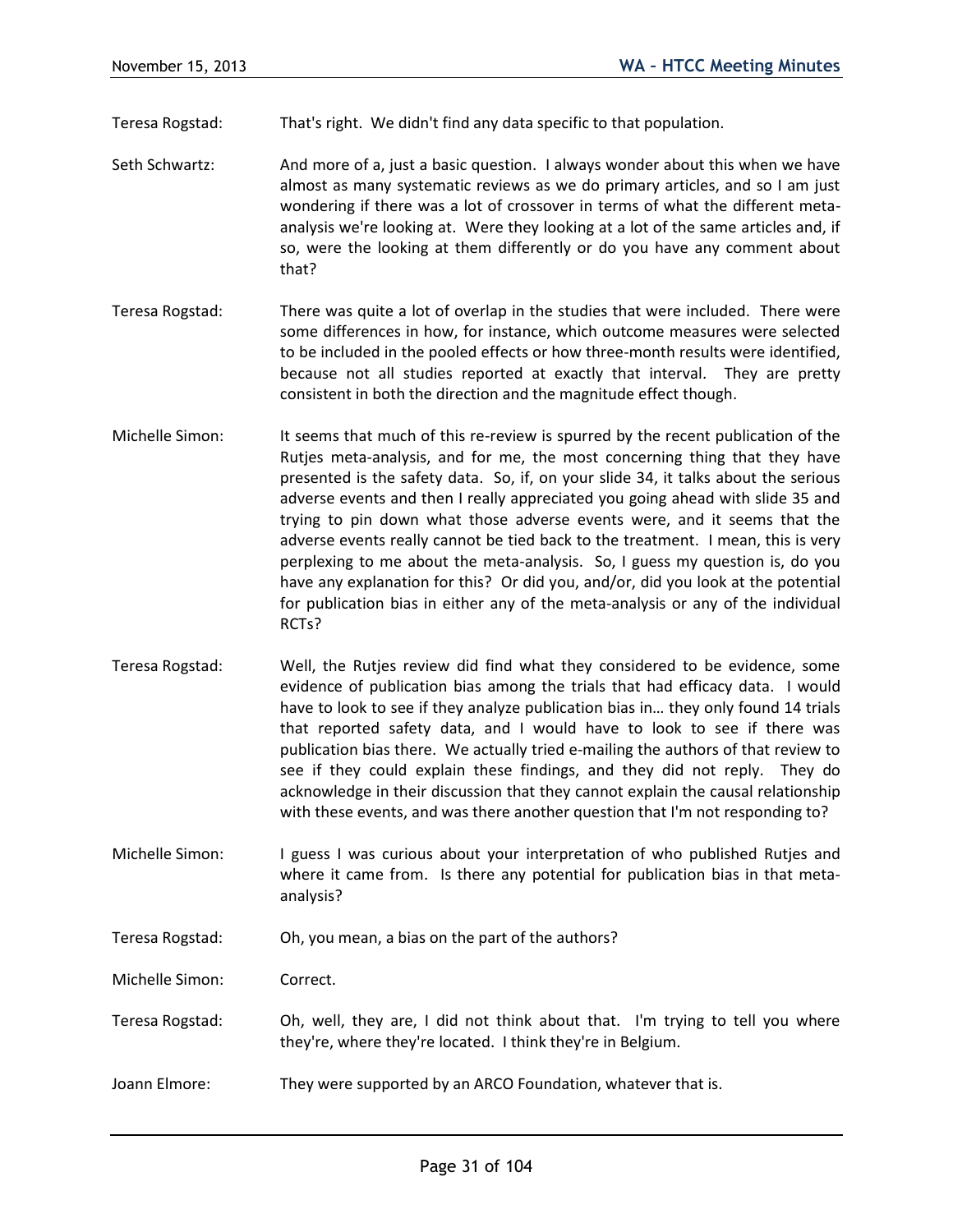Teresa Rogstad: Switzerland, sorry. I have no information on which to judge that.

- Marie Brown: Could you comment please on the inclusion of nonpublished trials in their metaanalysis versus only including published data?
- Teresa Rogstad: Well, they included about 15 or so conference abstracts and five completely unpublished studies, but the Bellamy review also included any study published or unpublished, and the Colen review only included studies that were fully published as a journal article and still had similar results. So, it is true that there were unpublished studies included in the review, but they were not particularly influential on the results and, in fact, in their stratified analysis where they collected, I mean, where they calculated effect size for the fully published studies, the conference abstracts, and then the unpublished studies, there was no statistically significant difference across them, although the effect size was larger in four of the five unpublished studies, but they couldn't demonstrate there was a significant difference.
- Craig Blackmore: So, if I understand what you just said, they included some essentially nonpublished studies, but those nonpublished studies actually made the hyaluronic acid look better.
- Teresa Rogstad: Correct.
- Seth Schwartz: I just had one more question related to the effect size data. It seems the way a lot of this is reported where they were looking at VAS scales and things like that and then doing means of the groups and then looking at a minimally clinically important difference across the entire group, but I am wondering if any of these studies, or if there are any studies that look at percentage of patients who achieved a clinically-meaningful difference.
- Teresa Rogstad: Yes. That's what the responder rate data are. That's exactly what they are and those studies did show positive results favoring hyaluronic acid. Out of 11 placebo-controlled trials with responder rate data, 9 of them reported results favoring hyaluronic acid. So, more patients in the hyaluronic acid arm than in the placebo arm had clinically-meaningful improvement, and then the two pragmatic trials also showed a greater proportion of patients with a clinical response in the hyaluronic acid arms.
- Chris Standaert: They had big ranges in the responder rates, though, yes? Like 30 to 80 or something like that?

Teresa Rogstad: Well...

- Chris Standaert: I can't remember which slide that's on.
- Teresa Rogstad: ...in the pragmatic trials...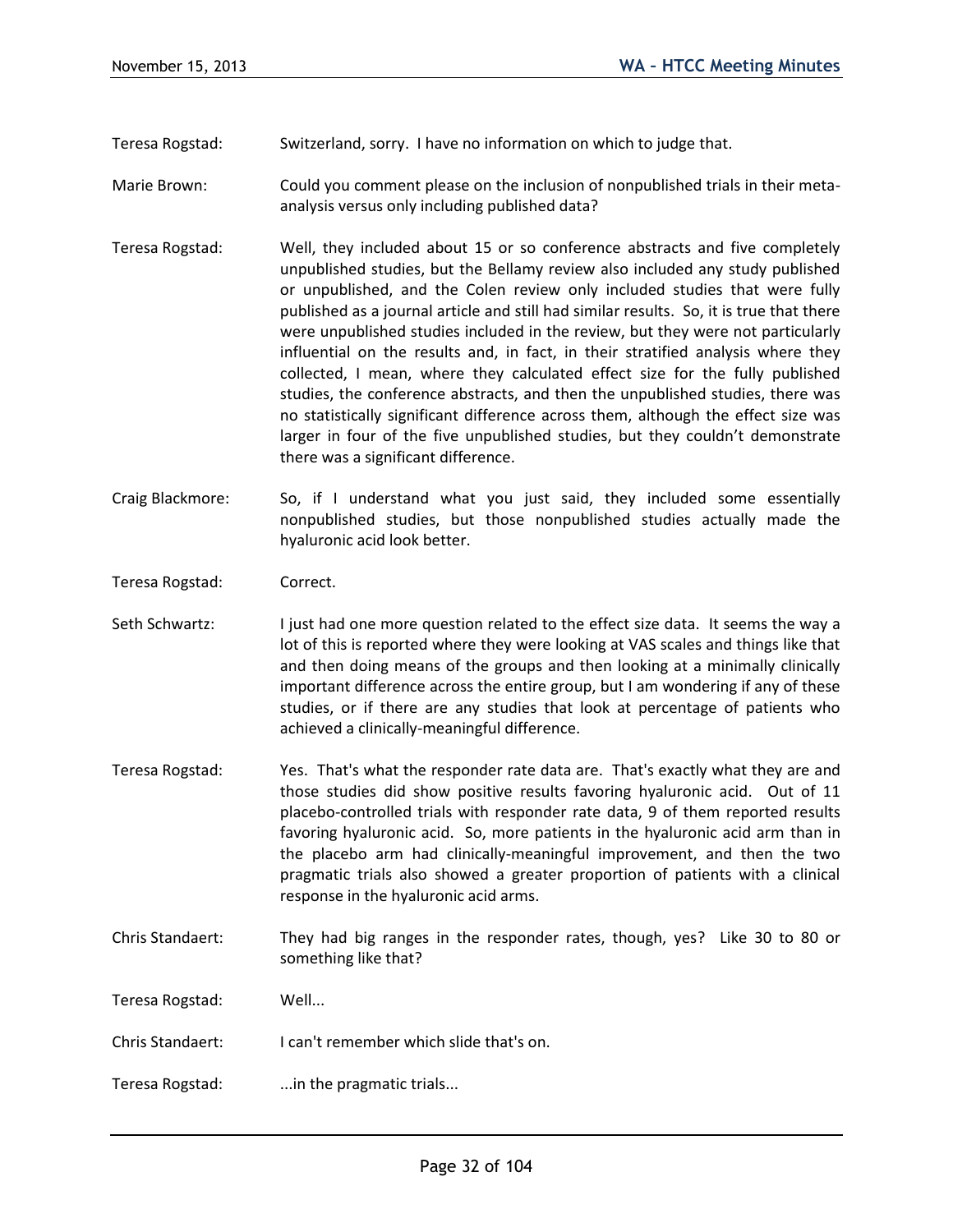- Craig Blackmore: Slide 22.
- Teresa Rogstad: ...it was something like 60 to 80 in the hyaluronic acid arm. It was quite a bit wider in the placebo-controlled trials.
- Craig Blackmore: Slide 22.
- Chris Standaert: Yeah, 30-80. Doesn't the placebo… the RCTs it was 30 to 80 for hyaluronic acid and 27 to 68 for the placebo.
- Teresa Rogstad: Right.
- Chris Standaert: I mean, those are big ranges.
- Teresa Rogstad: Yes. Yes, they are, and that's part of the reason that we characterized that evidence as low quality, but, you know, the pragmatic trials are, perhaps, more meaningful, because they are looking at, you know, how it is actually used in practice, and those...
- Chris Standaert: But they were also, they were totally unblinded, though, from what you told us.
- Teresa Rogstad: Correct, yes they were.
- Marie Brown: And it sounds like the outcomes were mainly pain. There weren't even that many that looked at outcomes of function, and then you also included quality of life, and I'm surprised to see that there's very little data about quality of life that most of this we're talking about is improvement in pain.
- Teresa Rogstad: Yes. There was a fair amount of data regarding physical function, so the function of the knee, but in terms of overall functional status or quality of life, that has not been well studied and where it has been, the differences have been negligible or small.
- Marie Brown: Okay.
- Michael Souter: Yeah, if you look at page 60 of the evidence report itself, at the bottom of page 60 it gives how the pain and function changes were scored.
- Marie Brown: Could you speak a little more clearly in the mic? We couldn't understand you.
- Michael Souter: Oh, I see. Okay. I was just saying if you look at the bottom of page 60 under pain and function changes.
- Craig Blackmore: 60 of the actual report?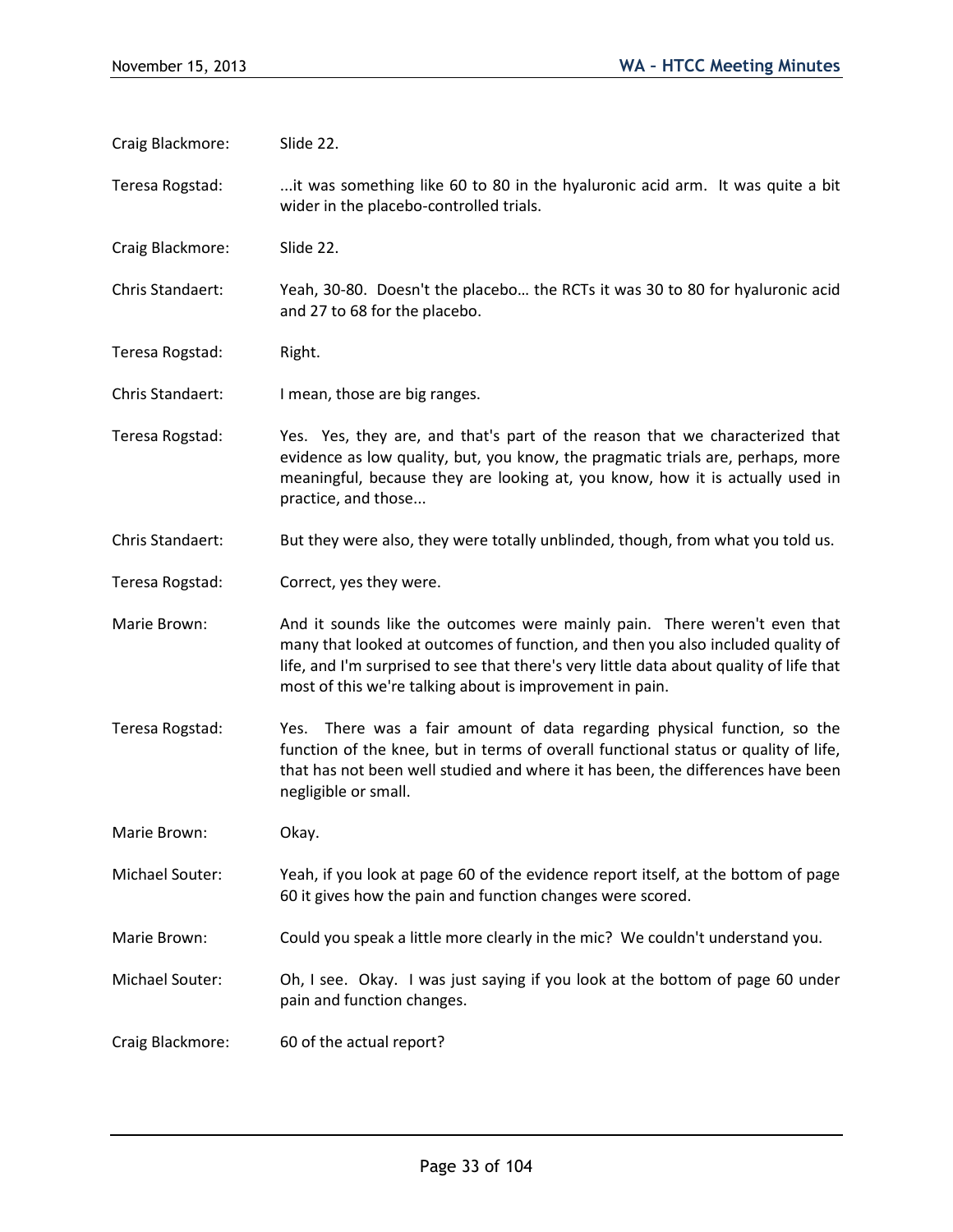- Michael Souter: Of the actual report. It says pain and function change scored differences at follow-up that favored viscosupplementation but they were small.
- Chris Standaert: Another couple of questions. Did you, so in terms of the, when we talk about osteoarthritis of the knee, but osteoarthritis of the knee is variable. So, I know it looked at like an AETNA policy that specifically excluded patellofemoral coverage for example. They don't cover patellofemoral osteoarthritis. They cover, I assume, tibiofemoral osteoarthritis, and the Kellgren-Lawrence stuff does not really, the stuff I read does not really talk about which compartment we're talking about, but are we, these studies are largely… are there studies that specify whether they're talking about patellofemoral osteoarthritis versus tibiofemoral osteoarthritis?
- Teresa Rogstad: I don't recall coming across any discussion of that. I can flip through some studies and see if I find that. I don't recall that information was provided or that there was any analysis according to that.
- Chris Standaert: And my other question was on, we had a lot of comments about medication stuff. Is there, I know there are a couple of studies that excluded the use of NSAIDs during the study trial, but are there studies that really look at effects on medication use of doing the viscosupplementation, so a study that looked at three months out, six months out, a year out, medication rates, selfadministered medications.
- Teresa Rogstad: The randomized control trials did not tend to look at that, but the case series that we found that was published in 2011 did show that NSAID use went down, you know, in a before and after comparison.
- Craig Blackmore: Without a control group, is that right?
- Teresa Rogstad: Right, right.
- Richard Phillips: I have a question about getting into these trials and the severity of the osteoarthritis, I did not see anything there that really provides anything about the stage or the disease. In other words, when somebody comes in with pain, my biggest question would be, well, what level of disease is there? If there is severe disease, maybe I would just go to the orthopedic surgeon and have a knee replacement, but is there, is there a way in which this is defined, which way you go with therapy, and I didn't get that from the studies that it indicated that. It just sort of said, well you have osteoarthritis.
- Craig Blackmore: So, maybe, maybe we could ask our clinical expert to comment on A) the relationship of the Kellgren-Lawrence scale to symptomatology, how well it relates, since that seems to be an inclusion criteria and sort of where arthroplasty fits in, in terms of Kellgren-Lawrence and severity of disease. Is that, is that sort of what you're getting at?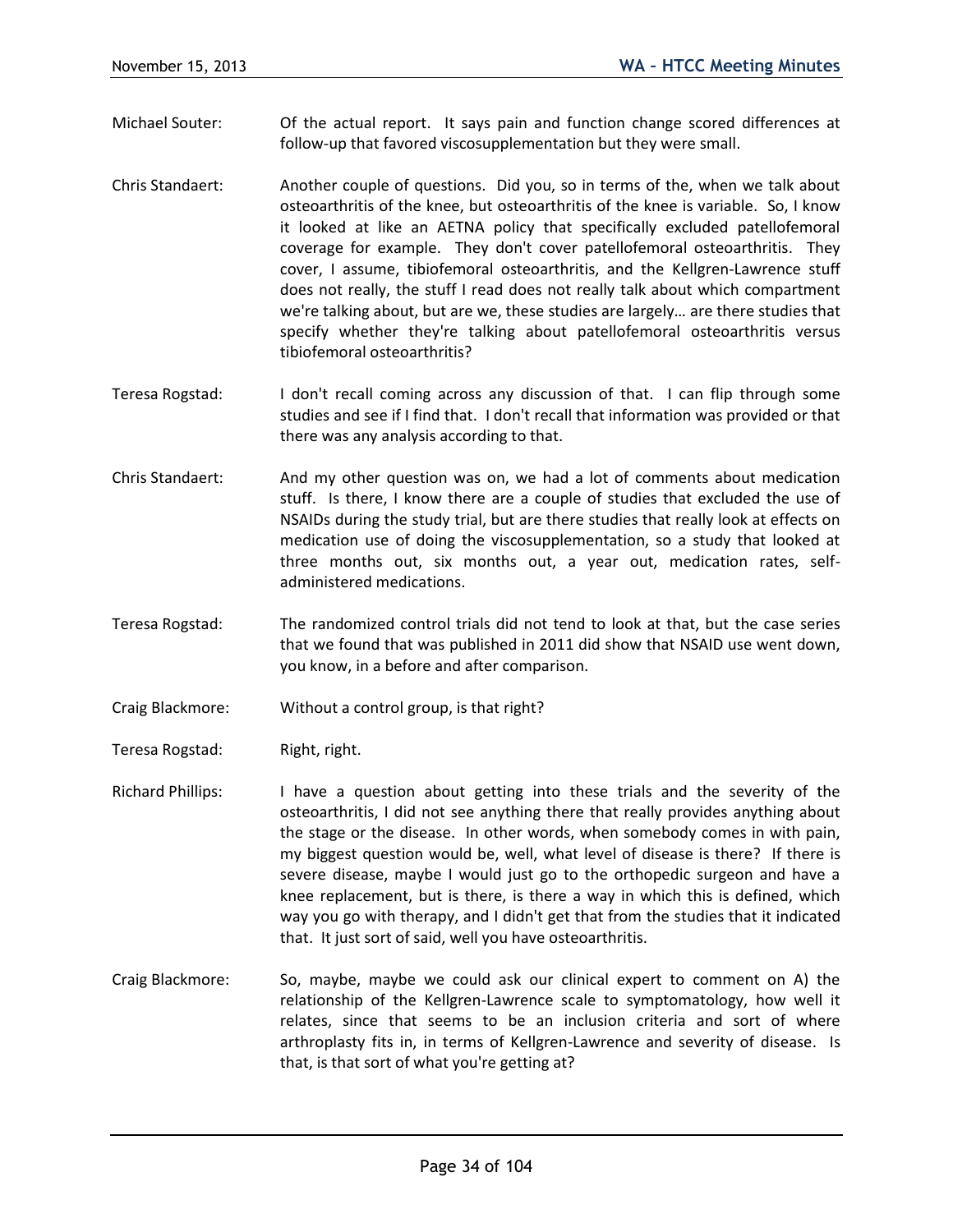- Richard Phillips: Well, you hit the nail on the head, 'cause I was gonna ask for the, our clinical expert, but I was wondering if there is anything in the research, the literature, that's...
- Craig Blackmore: Okay, please, because I didn't mean to...

Richard Phillips: No, and I'm happy to have him respond now, if he would.

- Howard Chansky: Sure. So, Kellgren-Lawrence and other scales we use, Macon scale, they are more frequently used by rheumatologists. Typically, orthopedic surgeons combine our sort of innate sense on the severity of the radiographic findings, but really, more importantly, when you're considering somebody for total joint replacement, you know, you're not really treating x-ray findings. You're treating the symptoms, and all of the scales, you know, they somewhat correlate with the severity of clinical symptoms, but I think everybody that sees patients, you know, whether it's primary care, rheumatology, orthopedics. I mean, we all know that there is not a great correlation between radiographic findings and pain severity for reasons I don't think anybody is certain of, whether it's related to the degree of inflammation, you know, in that particular patient's osteoarthritis. Does that answer your question?
- Richard Phillips: Well, I would ask maybe, maybe you could answer, is it true that bone on bone, for example, is a strict contraindication, for example, to using these kinds of therapies, or is indeed there a role for it? And I guess I'm trying to figure that out, you know, where this fits in, if at all.
- Howard Chansky: Yeah. So, I think that's a clinical opinion question and I think, again, most of us would agree that when a patient has bone on bone arthritis, there is probably no medical treatment that we have available that, you know, significantly alters their symptoms. You know, you can try on loader braces, canes, nonsteroidals, intraarticular steroids, but when I'm counseling patients that come to me with bone on bone arthritis, they typically have already failed those more conservative measures, and I will tell them, you know, I'll try anything you want, but my gut feeling is it's not going to work, and if you're healthy enough and there are no medical contraindications to surgery, you're probably gonna be best helped by joint replacement.
- Kevin Walsh: Just to follow up on Richard's question, then. If you were… if an orthopedic surgeon was looking to stratify patients within a research study, are you saying that they wouldn't use these scales? Or, I mean, how would you, you know, what would you use as a comparator of the level of disease?
- Howard Chansky: So, I would, I would first say that, you know, I am not an expert in clinical study design, but the important things for me, you know, we have to have objective criteria and there are pain scores. There are the, you know, evaluations of the radiographic severity of the arthritis. In my particular practice, this is purely anecdotal, but I have convinced myself that patients that have a greater degree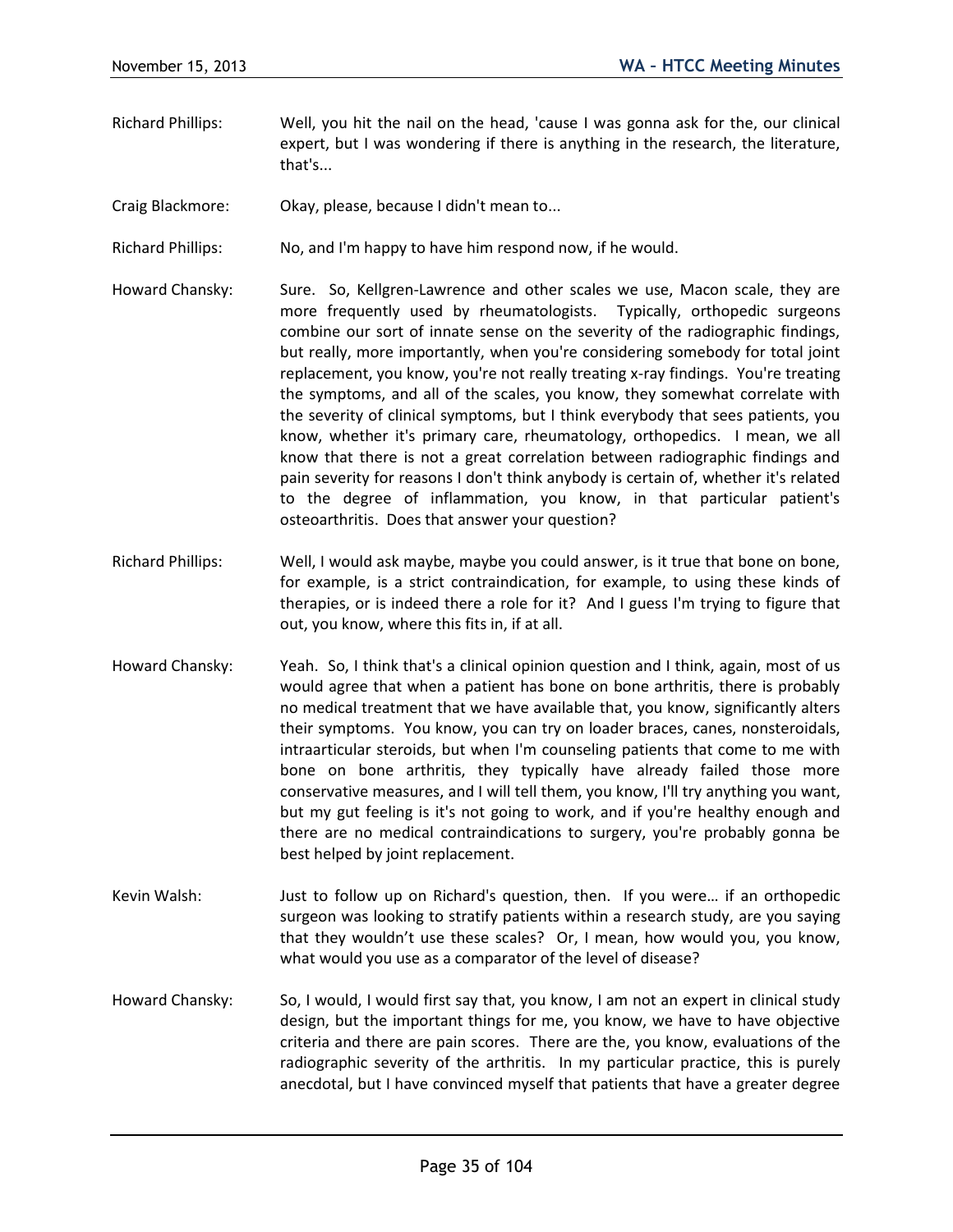of rest pain, I think, have a greater component of inflammation and, in my opinion, those are the people that might actually get some long-term response to intra-articular steroids or nonsteroidals if they can take them, and I think that the patients that actually have more of a component of activity-related pain may be the people that are more likely to respond to viscosupplementation, but again, that is just my gut sense, not based on any data.

- Richard Phillips: Dr. Chansky, I was just curious, what criteria do you use on selecting a course of treatment? What are the spaces between the injections and what criteria you're using to decide on the next, you know, the next procedure. Is it done basically on pain, or is it done on function or some other criteria?
- Howard Chansky: Yeah, I mean, I, you know, as these studies do, I think it's harder in a clinic visit to get a sense on somebody's quality of life, you know? The most direct, I think, most important thing to people is reducing pain. So, for me, again, the decision on, you know, how often I'm going to treat them whether it's viscosupplementation, intraarticular steroids, or surgery really depends on what their relief… what their improvement was with the last treatment I gave them. If it doesn't work, you know, move onto something else. If we sort of run out of options, and again, they're a reasonable surgical candidate, that's when I would do surgery, but I counsel patients, even for total joint surgery that the surgery is primarily designed for pain relief. There are definitely functional improvements. There are quality of life improvements well documented, but the main predictable thing is improvement in pain. So that's, that's, you know, what I would typically go by with a patient.
- Richard Phillips: Thank you.
- Chris Standaert: I had another question. If we talk about the issue of osteoarthritis and severity and all this sort of thing and age and how, where these things, whether they may or not play a role. So, if you had somebody whose 50, it's not always easy to tell why their knee hurts, either by MRI or x-ray or whatever, because they don't… by 50, they often don't have normal anything. So, I'm pretty close there myself, I'm casting aspersions on my own peers.
- Howard Chansky: Close on the high side, right?
- Chris Standaert: Yeah. So, did these studies talk about how they really defined osteoarthritis and how they identified the patients that they really use in the RCTs? So, in these larger RCT's, if we go back to sort of the… the bigger RCTs, how they define their patient population. How do the define somebody who's having osteoarthritis knee pain? Is it generic knee, is it knee pain with some changes on x-ray, and that's the definition? Is it some other clinical definition or criteria they have to decide that really is the problem so we know who we're talking about?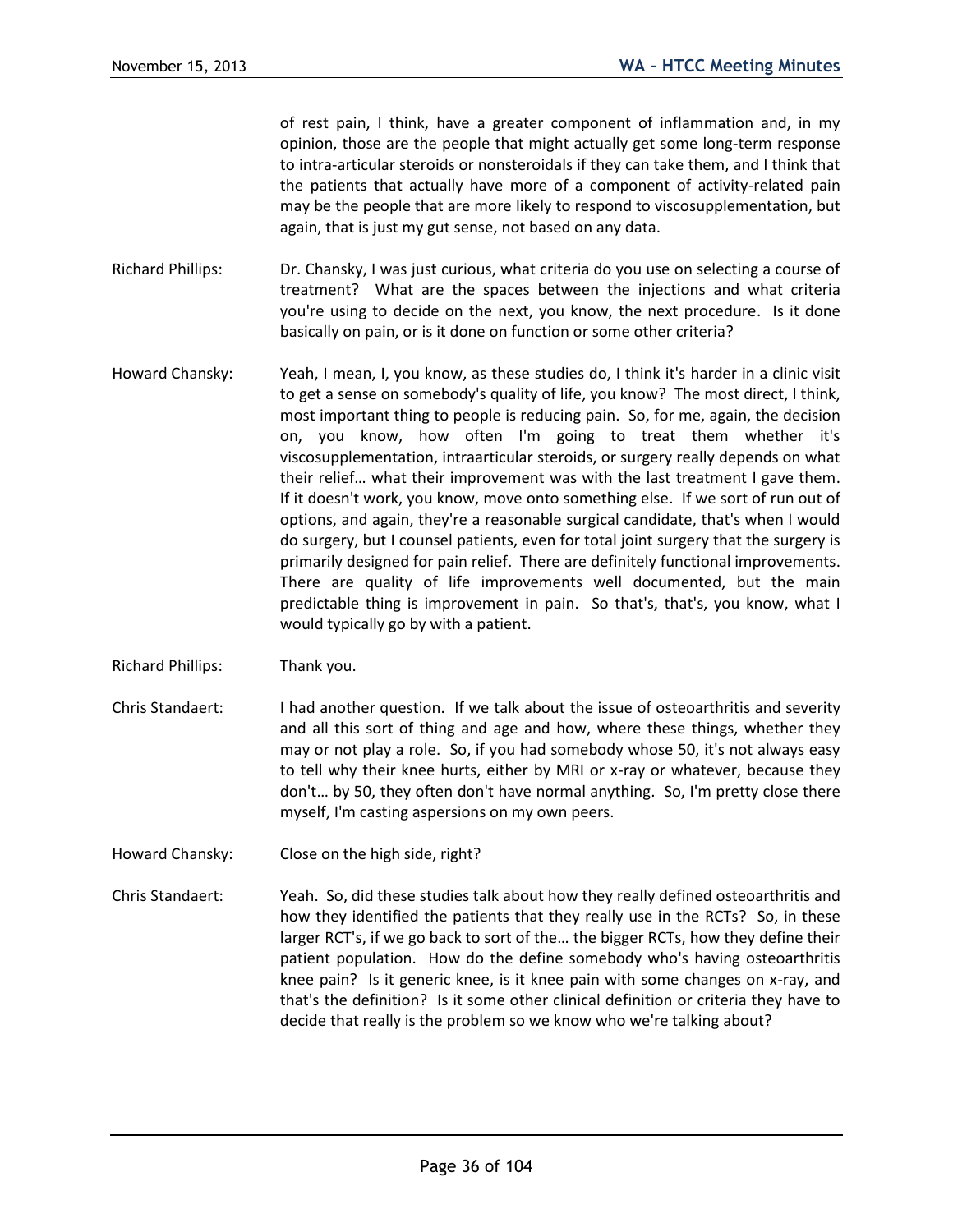Teresa Rogstad: Well, where that was, part of the enrollment criteria, it was usually something like grade 2 to 3 on the Kellgren-Lawrence scale or radiograph. Some studies said radiograph evidence of osteoarthritis. Chris Standaert: Just that with knee pain? Teresa Rogstad: With knee pain. Chris Standaert: Yeah, that's like everybody. Yeah, that's like everybody over 55 years old. Marie Brown: Well, these are probably people with knee pain. Teresa Rogstad: With knee, with knee pain, right, right, and evidence of osteoarthritis in the knee. Chris Standaert: Right. Teresa Rogstad: I also wanted to say something else in response to your question about the use of NSAIDs. There were three sources of evidence showing that gastrointestinal events were lower in hyaluronic acid arms, which implies that there maybe was less NSAID use, and then in one of the pragmatic trials during this study, they did find that 79% of the patients in the usual care alone group used NSAIDs compared with 65% in the group that got the hyaluronic acid injection. Craig Blackmore: That was before, after, or both? Teresa Rogstad: That was during the study. So, they followed patients for a year, one group had access to usual care. The other had access to usual care and hyaluronic acid injection if they wanted. So, during that year, the group that had access to the hyaluronic acid injection had a somewhat lower use of NSAIDs. Craig Blackmore: But again, is that a change or is that a difference in base line... Teresa Rogstad: No, it doesn't represent a change. It's just during the study period. Craig Blackmore: But is that... Teresa Rogstad: I mean, I don't know... Craig Blackmore: Were they like that before they got the injection or were they like that after the injections or both? Teresa Rogstad: That I don't know. Craig Blackmore: Yeah. Teresa Rogstad: It's not reported.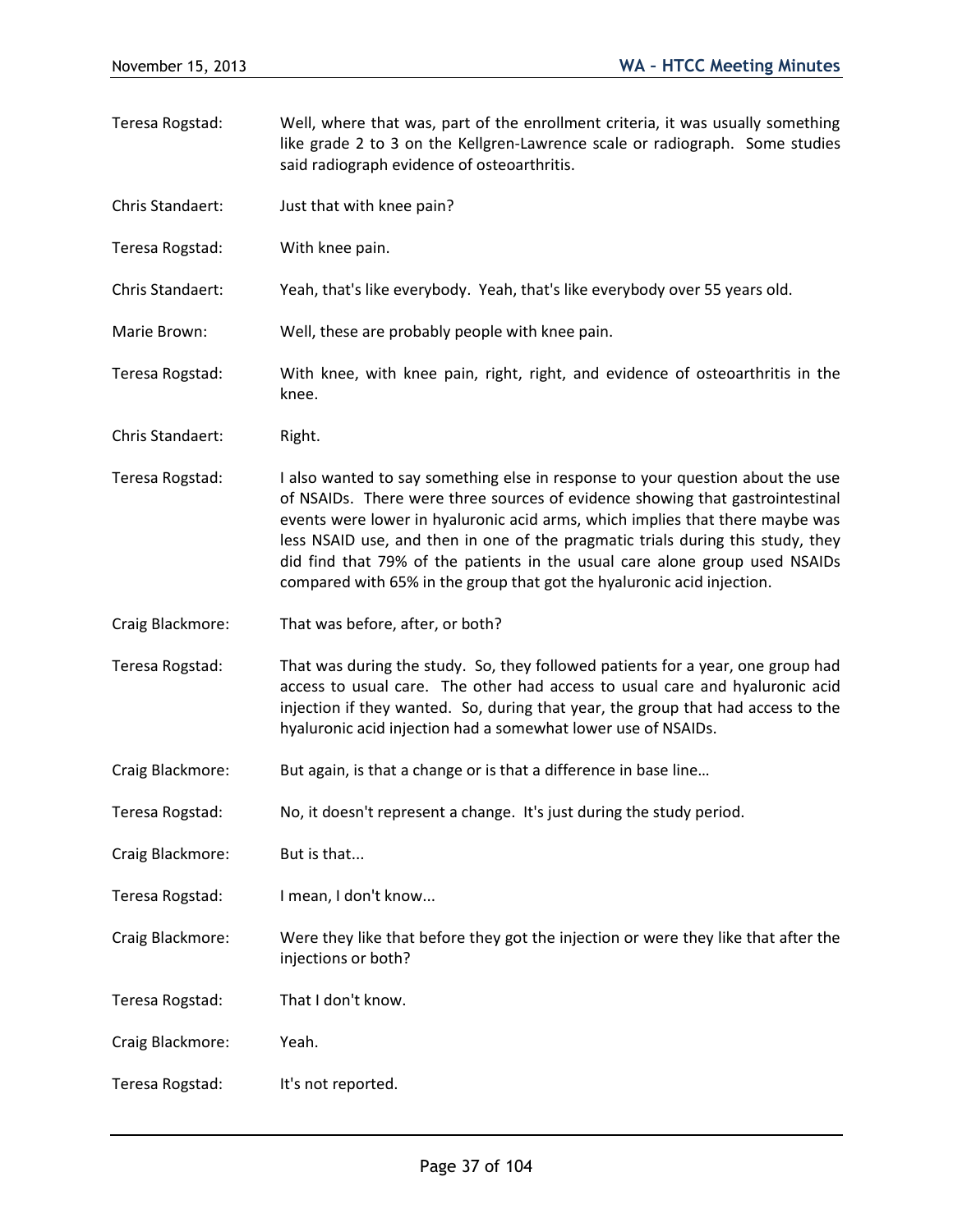- Chris Standaert: We also have no idea if they're taking it for their knee or their shoulder or their back or their something else, too.
- Teresa Rogstad: Right, right.
- Richard Phillips: I thought some of those randomized control trials did not allow the use of NSAIDs.
- Teresa Rogstad: Right. The placebo, a lot of the placebo-controlled trials did not. This was the compared with usual care trial that I was talking about.
- Richard Phillips: Okay.
- Michelle Simon: I have one more question for the clinical expert. So, where are we at with joint replacement for the knee? What's the expected life of that these days and what is… what does it entail to get a new one?
- Howard Chansky: So, the, I'm not sure I understand the second half of that, but, the answer to the first question. So, there are, you know, now good national registries, particularly in Europe and we often, you know, are referred to the Scandinavian registries, and probably the biggest advance in total joint replacement in, you know, the last 20-25 years is the quality of the plastic, the polyethylene, we have, you know, our bearing surface. A new, well-done total joint replacement, whether it's a hip or a knee, I will tell patients that they can, in general, expect that starting at about postoperative year five to fail at somewhere around 1% per year. So, even at 20 years, you know, you're expecting at least 85% of those implants to still be working. I mean, that's affected by age, you know. Youthful patients have shorter longevity of their implant, obesity, but in general, at 20 years 85% or so survival.
- Michelle Simon: So, can we expect the patient, in their lifetime, to be able to get two or more knee replacements, or is that not reasonable?
- Howard Chansky: No, it's not necessarily a good thing to have your second or third joint replacement. They get technically more difficult to give the patient a good result with your revisions, but certainly, I think any busy total joint surgeon and major centers, you know, there are patients that have had five, six, even seven revisions, but at some point you exhaust those possibilities, but maybe what you're asking, you know, has the age at which we're willing to give people joint replacements decreased, and, you know, it has. I mean, the literature bears that out and, you know, again, if you ask the other orthopedic surgeon or surgeons in the room, I'm sure they'll tell you that we are, you know, gradually dropping the age, and for me, that is particularly due to the quality of the implants we have now, the polyethylene we use.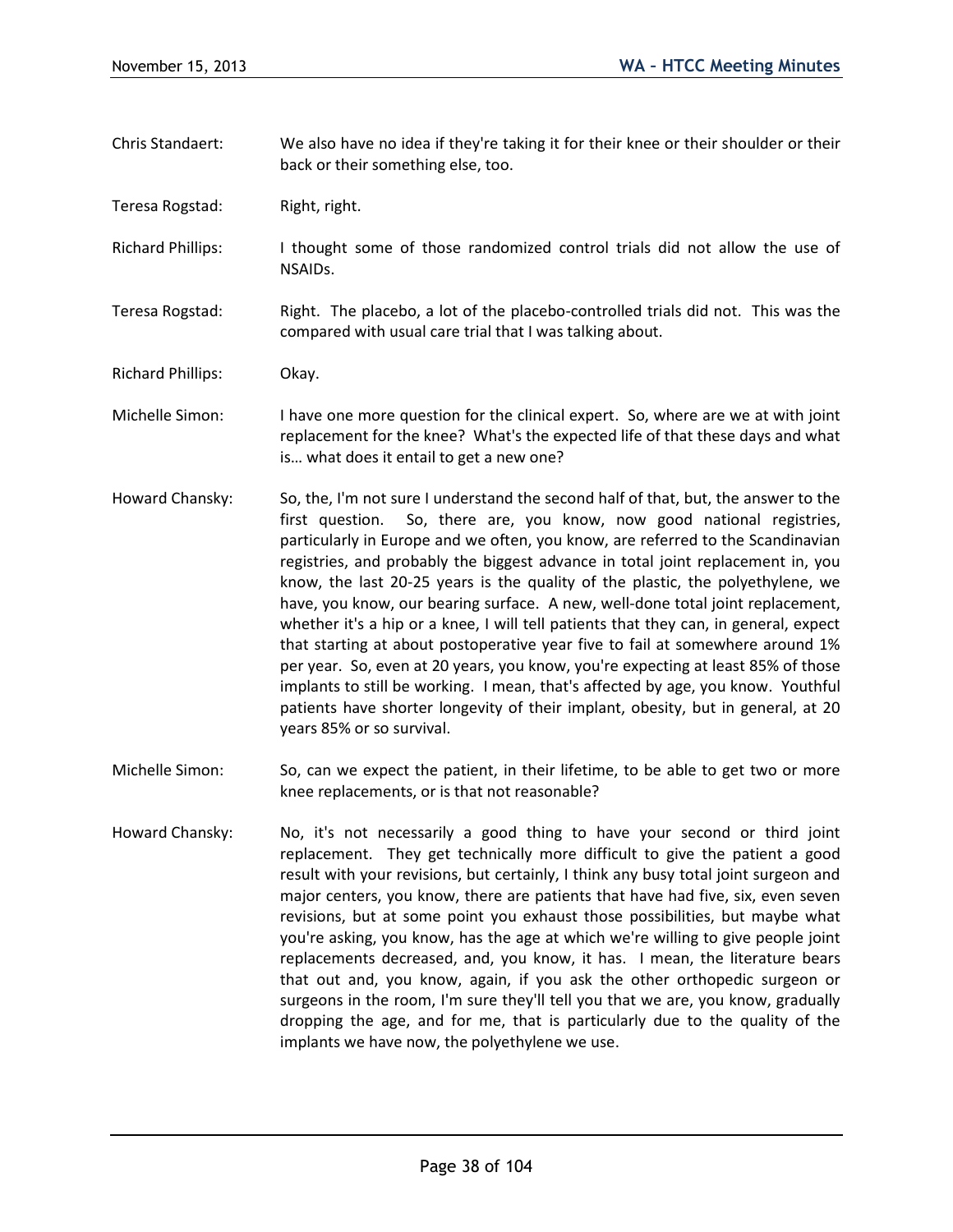- Joann Elmore: I have a question for our clinical expert. What is your perspective on the definition used in these studies defining clinically significant differences given some of these scales that are used?
- Howard Chansky: I would ask you to be a little bit more specific and maybe I'd ask Terry to just refresh my memory at what they were.
- Joann Elmore: On 100-scale, a change of 20, is that clinically significant?
- Howard Chansky: Yeah.
- Joann Elmore: The change of 36, clinically significant?
- Howard Chansky: So, as I was reading the review and then some of the primary articles, you know, that is the question I had myself and, again, I am… I am not here as an expert in, sort of, clinical study design. It, you know, all I could go by was what those studies reported as being their meaning, you know, meaningful clinically or minimum clinically important difference. I don't really have any, you know, independent opinion. I would just go back, again, and say, you know, for treating patients, it's basically when they tell me that all the things I have at my disposal have left them with night pain, you know, they're unable to do their jobs, unable to take care of their families and the risks of the treatment are worth it to them. So, ultimately, it's that sort of global picture that I use.
- Joann Elmore: Does our vendor have any comments on that? On the definition of a clinically significant difference in pain?
- Teresa Rogstad: Well, those definitions are based on some empirical research where they, you know, and I'm not an expert on the methods of validating these kinds of scales, but there is some empirical evidence to support the fact that it shows an association between a 20-point improvement and some other measure of patient satisfaction or improved function or whatever.
- Marie Brown: Right, so these are not patient evaluations of their improvement, the significance of their improvement, it's a statistical evaluation to talk about clinical significance.
- Teresa Rogstad: Right. It's not the patients saying I had significant benefit. There is some objective measurement of whether or not it makes a difference.
- Howard Chansky: I would just add that when these studies are designed and they come up with this scale, though, that is based on sampling large groups of patients and asking them, you know, what constitutes an important difference.
- Chris Standaert: I mean I think that...
- Teresa Rogstad: Self-reported objective, right.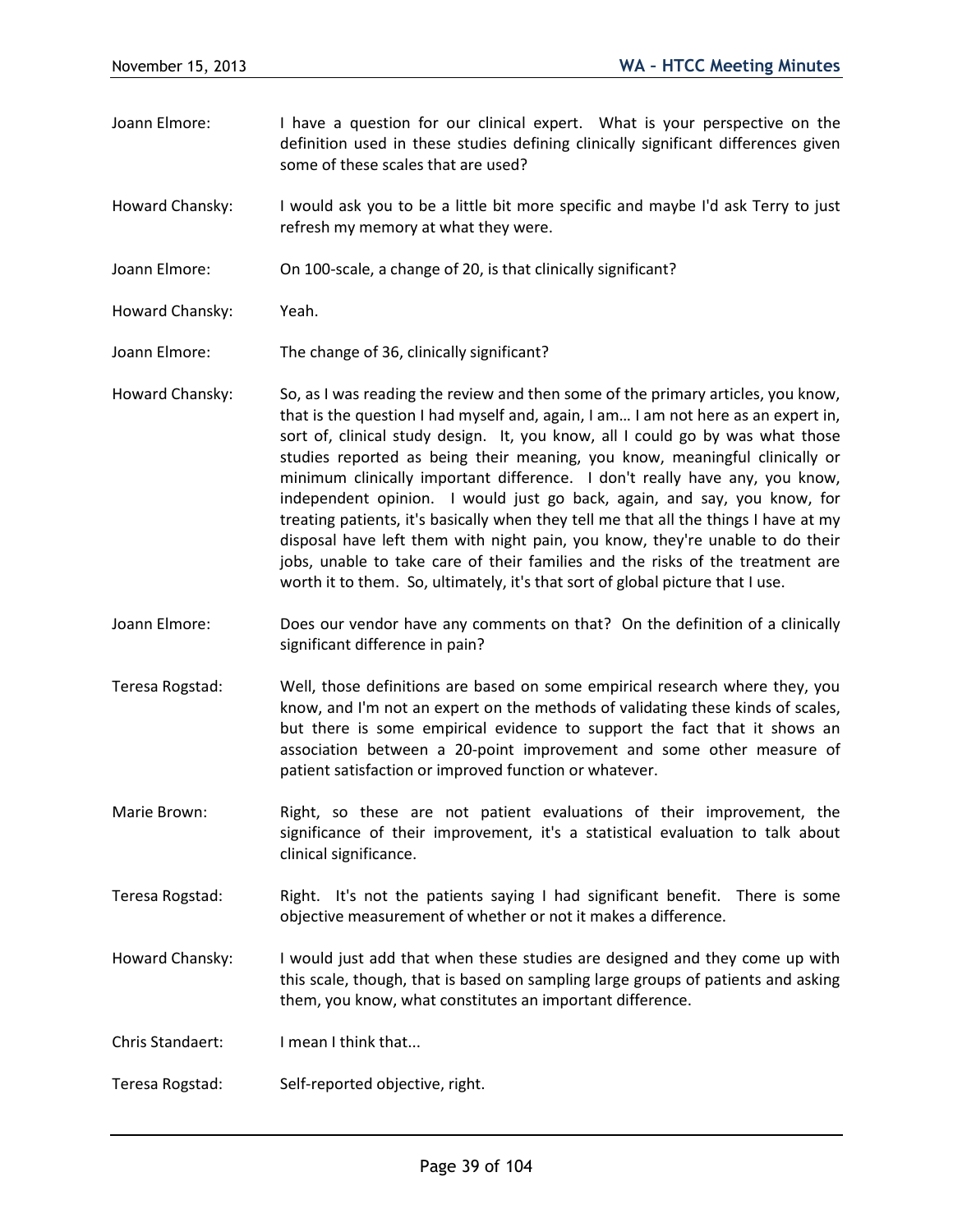- Chris Standaert: The terminology is tricky. I mean, there's the MCID, which is the numbers you put out, minimal clinically important difference, which you had numbers ranging from 10 to 20 to up to 30 or whatever and maybe 30% instead of an absolute number of 10 to 20. That is not the same as clinically significant, though not the same as a patient's perception as significant. There is minimally clinically important difference. That's the minimum. So, there are different, there are different terms for how people measure this and how patients measure it and perceive it.
- Teresa Rogstad; Right.
- Chris Standaert: And so then the only numbers we have that you put up and that people are referring to are the two MCID, which is the minimal, that's the word, minimal difference, minimally clinically important difference, as perceived by patients, but there are other phrases for what a patient perceives as substantially different, you know, substantial improvement. I think there are other terms out there, but I didn't see them in the report.
- Teresa Rogstad: Well, well...
- Chris Standaert: I don't know if that that helps, or no?
- Teresa Rogstad: ...the ORC definitions do differentiate between minimally clinical important difference, that's the 10-point improvement, and clinical importance at 20 points, and then substantial improvement, which was 50% from baseline, I think.
- Seth Schwartz: I just had one other question for our, I guess for our clinical expert. I was a little bit surprised, quite frankly, by the practice guideline recommendations based on the data that we've seen, how nice and particular and the American Academy of Orthopedics basically made recommendations essentially against using this product, and I'm curious what the perception is amongst orthopedic surgeons with that recommendation and whether that's taken seriously or what, how that's been handled.
- Howard Chansky: Yeah, so, so I can get censored if I say anything negative about those notes. So I can, you know, tell you my opinion on that and sort of the gestalt talking to my colleagues, but, you know, we all use viscosupplementation in our practices, but I would say we already, in my group at the University, you know, use them relatively sparingly. They are used typically in patients that cannot take nonsteroidals for renal disease, or they're taking anticoagulants, or they have cardiac disease. So, the Academy guidelines, I don't think they're going to push people, most people to say, oh, I'm never going to use them again. I think we will all continue to use them judiciously. Again, this is just my personal feeling. There are patients I am quite certain they help. I don't know how to predict in advance, you know, which patients will respond to it, but, you know, we see a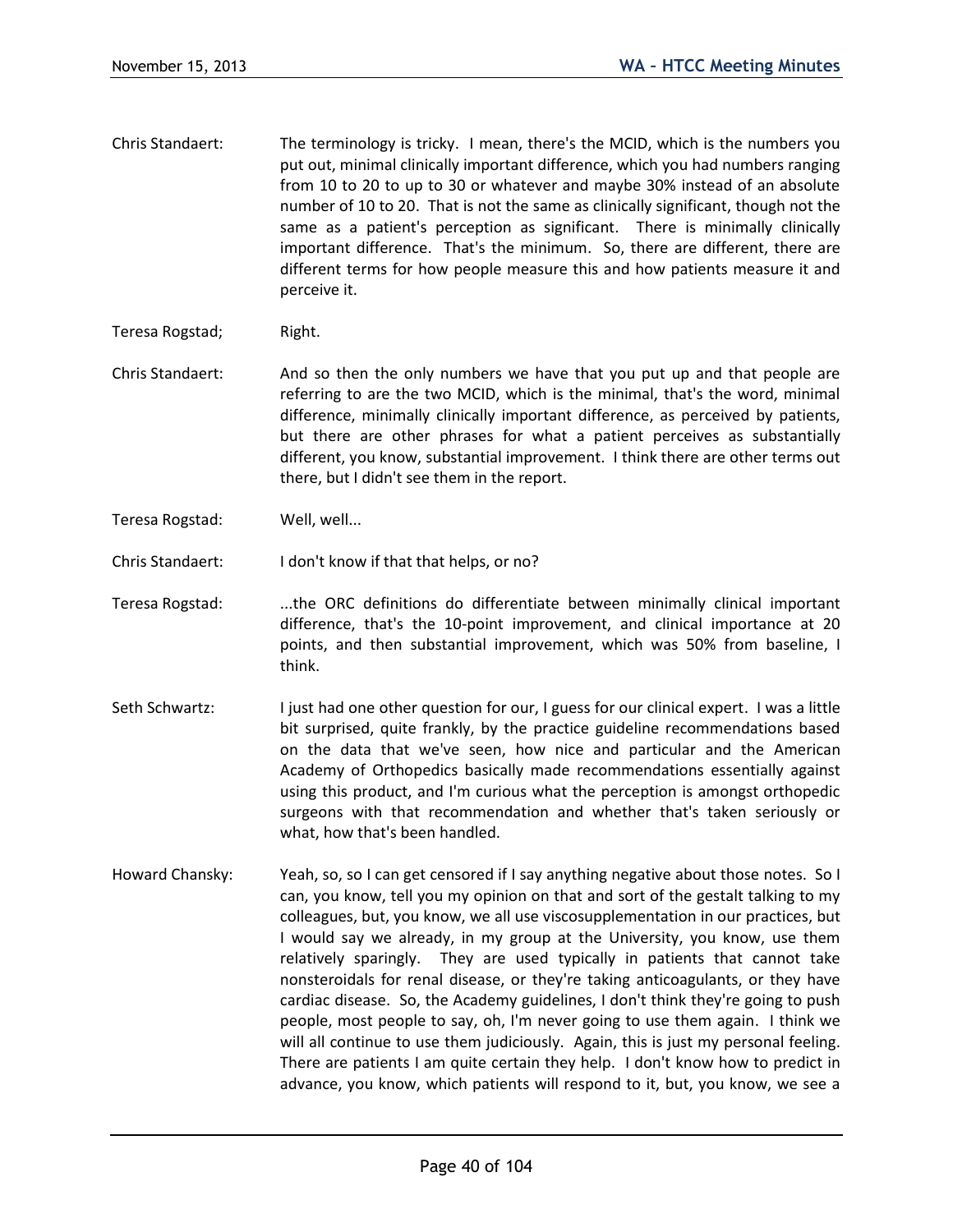lot of patients. I think, as somebody mentioned in one of their talks, that cannot take nonsteroidals, cannot take Tylenol, you know. I have really liked intraarticular steroid injections. Not everybody responds to those, and I won't do them more than every four months. So, there is a population of patients who also can't have surgery for whatever reason that I will still use them, but I will use them sparingly, and the Academy guidelines, you know, they'll be in the back of my head, but it's not really gonna change my practice. I think my colleagues would pretty much agree with that.

- Carson Odegard: I have a collateral question that goes along with this, because I was thinking the same thing that these Academy guidelines, had anything changed, I can't remember what they were before when we went through this process, of what the Academy guidelines were, but...
- Howard Chansky: Well, they...
- Carson Odegard: ...did anything change since the, you know, the last...
- Howard Chansky: ...well the last, the last time they came out, it was basically a neutral recommendation. There was, you know, they thought the evidence wasn't sufficient to go one way or the other, and the thing that has changed is just, you know, some of the analyses and primary studies that we talked about today.
- Carson Odegard: So, they have changed, just since those reviews? Okay.
- Howard Chansky: Yeah. I mean, I think the last one came out in 2010 maybe.
- Carson Odegard: Mm-hmm. Okay, thank you.
- Craig Blackmore: So, if I, if I'm looking at slide 10 and if I understand this correctly, there have been four new randomized trials, basically, since we made our last recommendation, which was about 2010. So, I think the attention is focused on the meta-analysis, but there is more actual data if I'm reading this correctly.
- Teresa Rogstad: Some new trials, you mean?
- Craig Blackmore: Yeah.
- Teresa Rogstad: Yes.
- Craig Blackmore: I mean, since, everybody's talking about the new meta-analyses, and of course, if it's a new meta-analyses of the same trial, what's, you know, what's the big deal, but, tell me if I'm wrong, but it looks to me like there have been four new, or maybe three new, four new randomized clinical trials since this committee last looked at the question three years ago.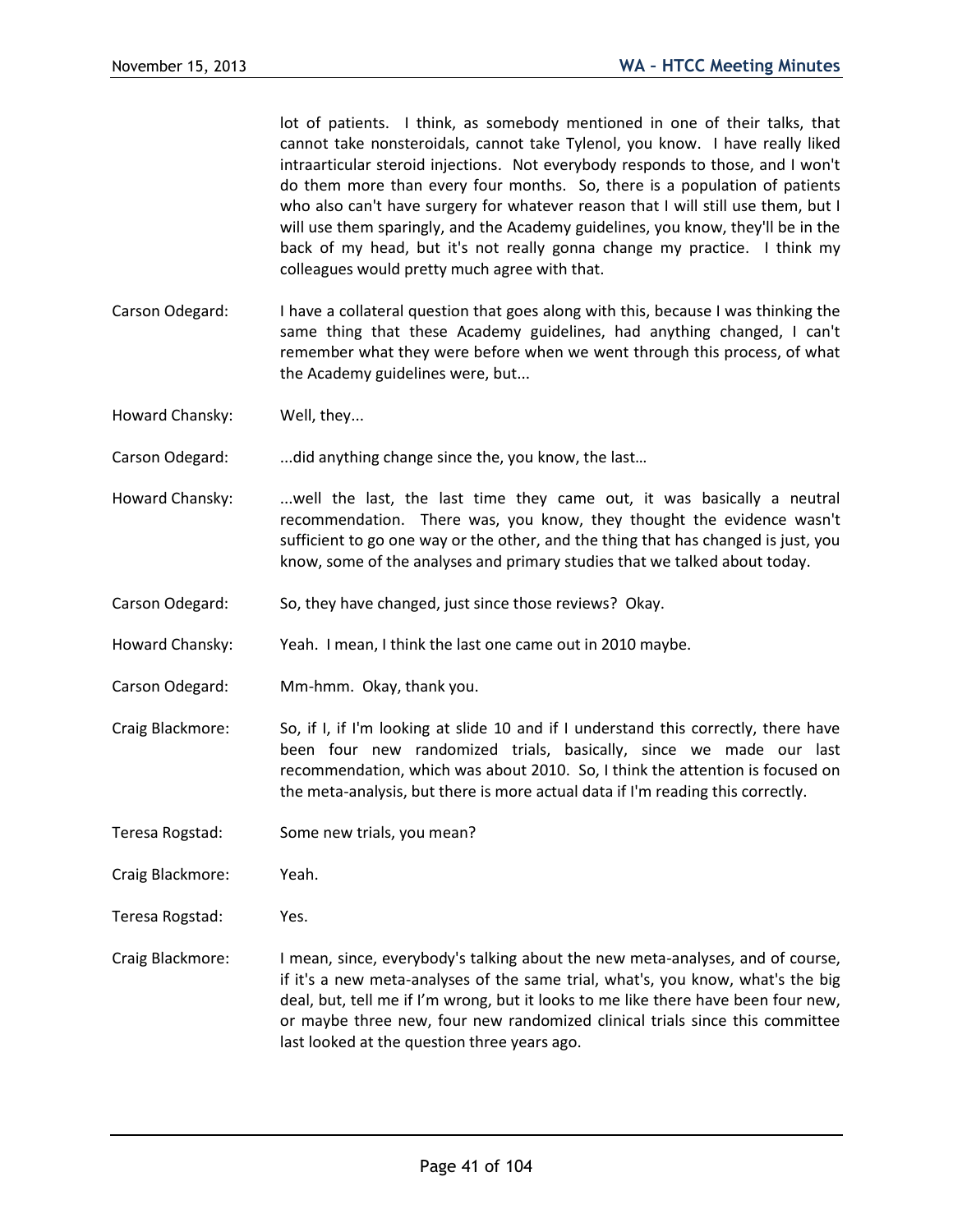Teresa Rogstad: Well, actually there has been a little bit more than that, because there have been trials published that did get captured in the Colen and the Rutjes reviews, but we didn't analyze them separately. The three on slide 10 are those that are not represented in any systematic review. I can either tell you how many new trials there have been, but it's less than half a dozen, I think. Craig Blackmore: Okay, so a handful. Teresa Rogstad: Right. Marie Brown: And they showed positive results. Teresa Rogstad: Yes, they did. Seth Schwartz: They showed positive results. They showed minimal positive results in pain, very little in function, little to zero in function. Teresa Rogstad: Qualitatively, they are not different from the conclusions of the systematic reviews. Craig Blackmore: And then I guess I would ask an expansion of that question and when looking at slide 16 in the Rutjes analysis, they did a sub-analysis on sort of the better trials, if you will. Teresa Rogstad: Mm-hmm. Craig Blackmore: The trials with larger sample size and better or adequate assessor blinding, and they found in those trials that the effect was even smaller and maybe when we take a break, maybe you don't have this off the tip of your tongue, but do you know if these larger sort of better trials are among the more recent, particularly ones since the previous guidelines or if those are older trials that haven't changed? Do you understand my question? Teresa Rogstad: I'll look... Craig Blackmore: It's a little confusing. Teresa Rogstad: ..........I'll look that up, but I think only, maybe only one is a trial that's been published since the last, but I'll... I'll look that up. Chris Standaert: The Rutjes trial has an interesting table in it, Figure 3 in the actual document that has this whole plot of all these different factors they looked at, which I find interesting to look at. I have, I don't know if everybody else has, but it basically stratifies these things, and it shows you the relative sort of ranges of effect size based on different characteristics of a trial blinding, nonblinding, industry funded, no industry funded, and it has all these different things that were just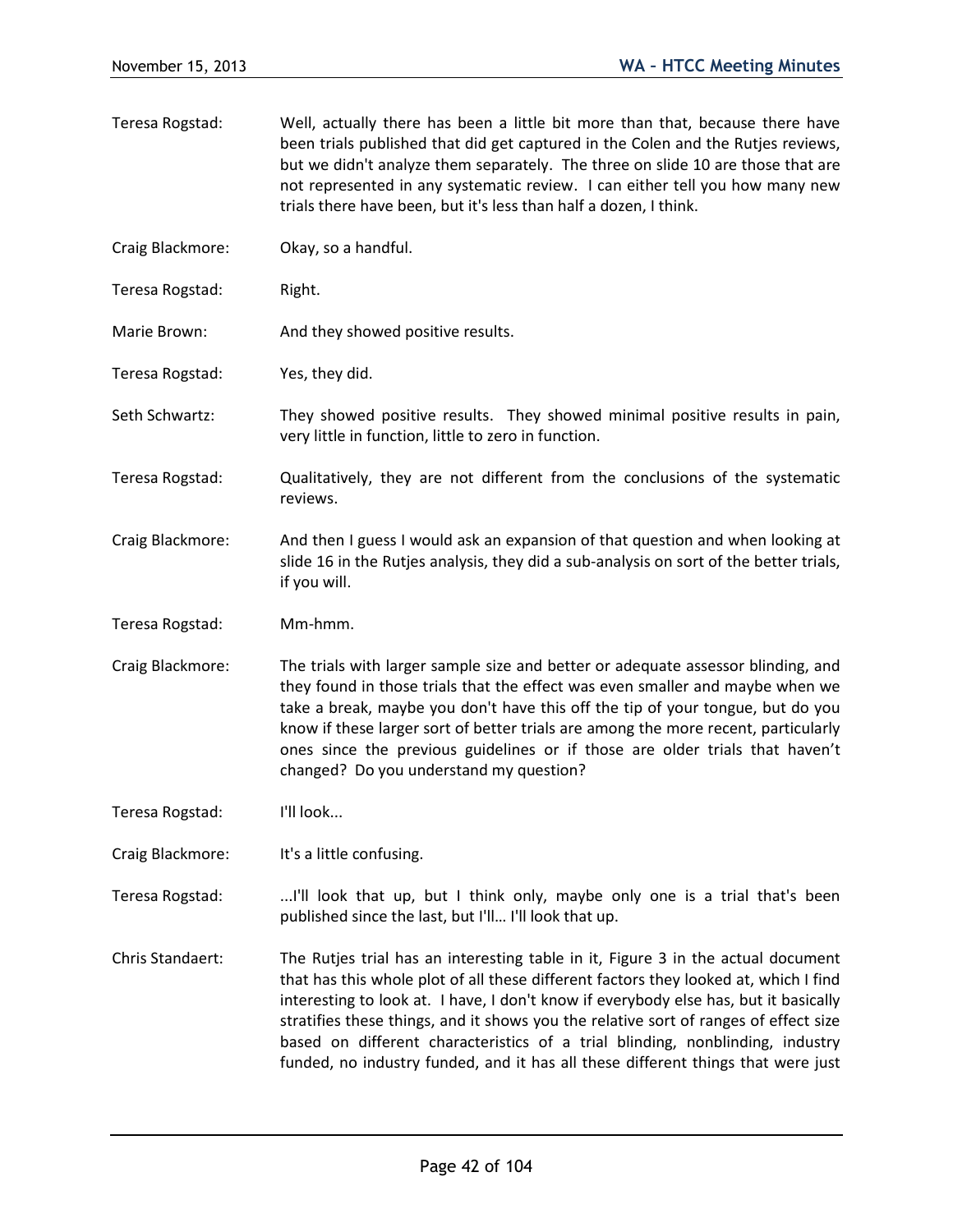pretty interesting to look at. I don't know if you, you can maybe find that and put it up on the board maybe.

- Marie Brown: That would be helpful.
- Joann Elmore: I was impressed by that figure, as well. It basically showed when you add in methodological quality...
- Chris Standaert: Everything goes...
- Joann Elmore: The potential impact is lessened.
- Chris Standaert: Right. Everything, every measure of a higher-quality study shifted to a lower effect size, but I don't know.
- Craig Blackmore: So, I'm going to, it seems like this is a good time to take a break, and, so we'll take 15. It's 10:30 now. We'll come back at 10:45 and we can talk about maybe we can figure out if we can get that on the screen to share, or we can just have the committee members download, and we'll resume.

Alright, we are back in session, and we will continue with the committee sort of questions aspect of this. We are working on bringing up the actual tables from the Rutjes analysis. Hopefully, we'll have that soon. Are there any other questions from the committee members for discussion? Are you, are we still looking? We're still working on it? Can we help?

- Marie Brown: I have a question for our vendor? Could you talk a little bit about, in terms of methods, the differences we would expect? I mean, we've talked about it already, between a group of studies that used as the sample responders and pragmatic approaching to sampling, as opposed to the placebo controlled trial? Or as opposed to other samples. How would a study differ if you looked at the outcomes based on before and after pain comparisons?
- Teresa Rogstad: The difference between studies that reported results in terms of a pain difference and those that reported responder rates or the difference between placebo control and usual care control.
- Marie Brown: The former. The former.
- Teresa Rogstad: The former...

Marie Brown: Uh-huh.

- Teresa Rogstad: ...comparison? Well, it, it's not either/or. It's just that some studies, in addition to reporting the main difference in pain score between groups...
- Marie Brown: Right.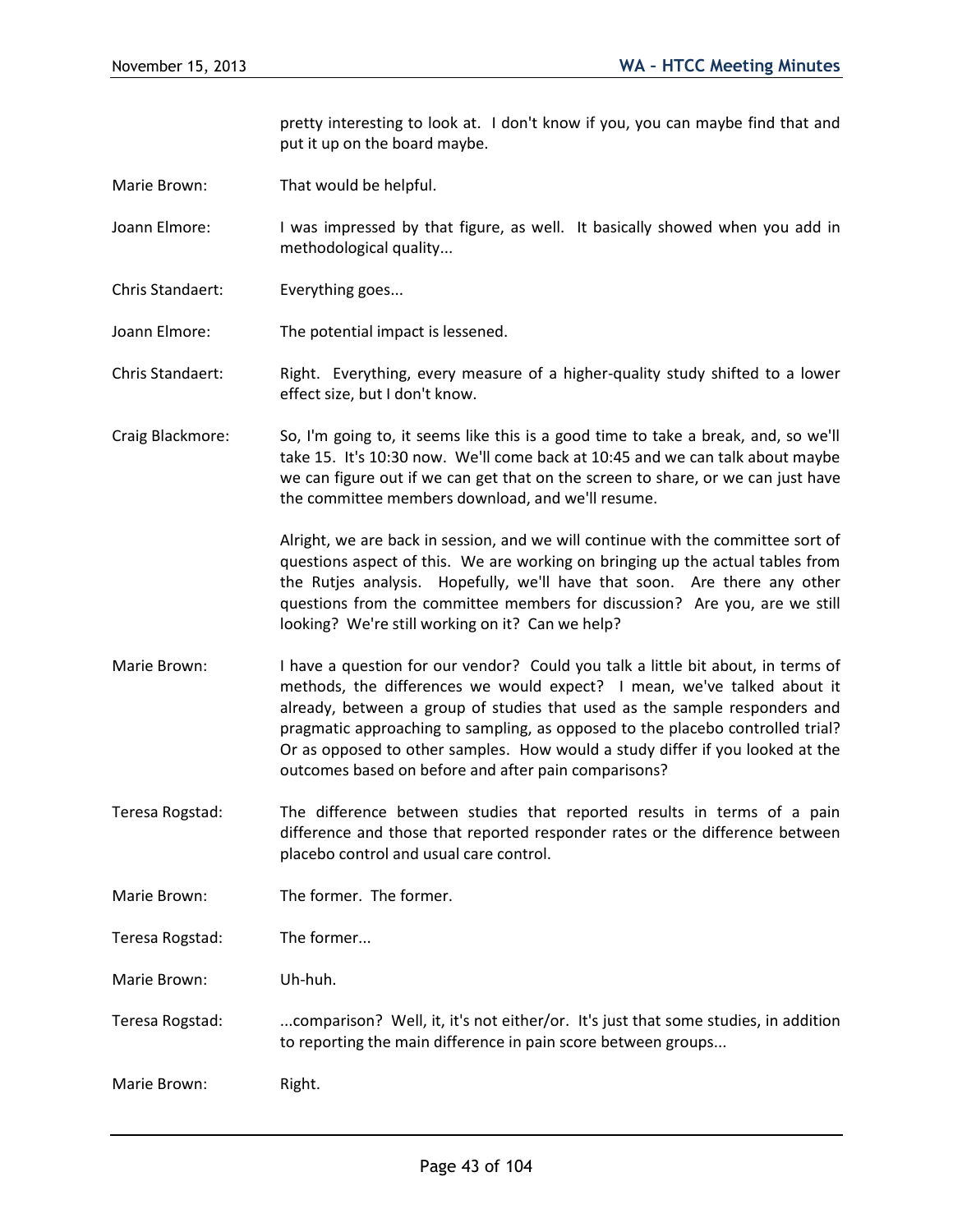- Teresa Rogstad: ...also reported how many patients improved according to some definition of response, and I didn't deliberately look, but I'm not aware that there's something distinctive about those studies...
- Marie Brown: Okay.
- Teresa Rogstad: ...that reported response rates.
- Marie Brown: So, they had similar... if you looked at just the response, the before and after, they had similar outcomes when they did a subanalysis of that.
- Teresa Rogstad: Right. In terms of the mean differences in pain scores...
- Marie Brown: Yes.
- Teresa Rogstad: ...that were reported. They were similar to the whole body.
- Marie Brown: Okay. That was my question.
- Teresa Rogstad: I gotcha. Sorry, okay.
- Craig Blackmore: I guess I'm also a little focused on the responder rate issue, and I think we covered this a little before, but if you could help me understand. The trials that gave us response rates rather than sort of mean scores, were any of those trials in the high-quality end with… particularly with adequate assessor blinding?
- Teresa Rogstad: Yes. Some of them were. It would take me a minute to…
- Craig Blackmore: Right.
- Teresa Rogstad: ...tell you which ones, but yes, some of them were, and you had asked earlier if the trials with larger samples sizes and adequate assessor blinding were older or newer. They are dispersed over time.
- Craig Blackmore: Thank you. So, I'm looking at this for the first time, but presumably the dotted line is no effect and the blue on each side would be sort of where one has to be for clinically important difference.
- Teresa Rogstad: The shading represents the area of clinical equivalence, smaller than minimally clinically important difference.
- Craig Blackmore: Okay, and then the subanalysis is studies that either did or didn't conform to one of these quality measures. So, we could look at concealment of allocation. If it was adequate concealment, the mean is much closer to no effect than if there was inadequate or unclear concealment of allocation.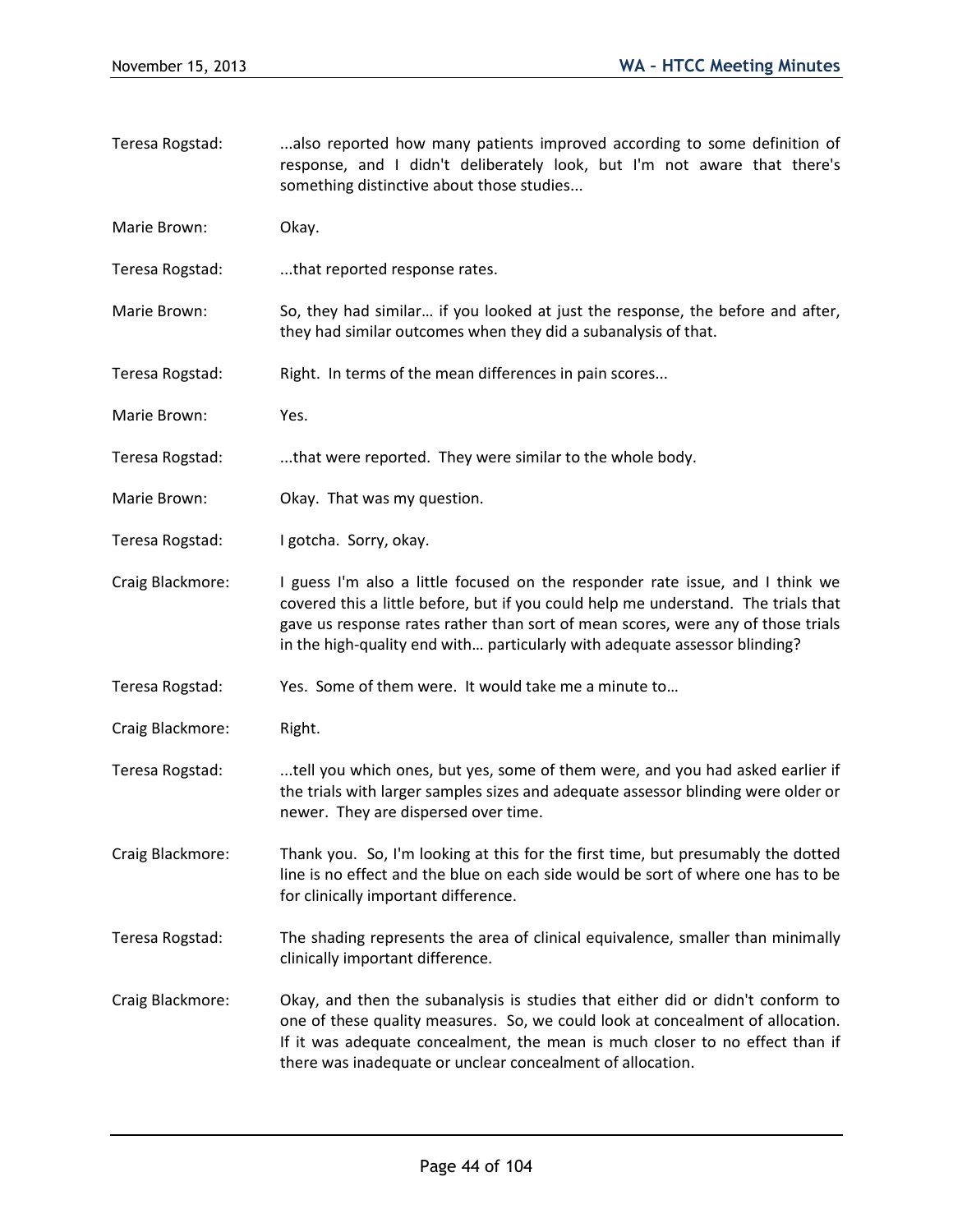David McCulloch: Six or seven dots down [inaudible] or blinded out [inaudible]...

Craig Blackmore: Right.

David McCulloch: ...adequate or inadequate. [inaudible] trial size. Small trials.

Craig Blackmore: Can we scroll down?

David McCulloch: Yeah, can you scroll down a little more? Stop, stop. Another thing is interesting that the fourth dot down, unpublished much closer to mean. We only had 14 published. I mean, most journals have a biased towards, they'll only publish it if looks exciting and positive. So, including unpublished data is a good thing if the studies were reasonably well done. Can you scroll down a little more?

Marie Brown: What is crosslinked?

Craig Blackmore: It's a different type of molecule that you're injecting.

- Marie Brown: Okay, yeah.
- David McCulloch: Thank you. That was helpful.

Joann Elmore: While you have that up, why don't you go down a page to the adverse effects, figure four, and I think on here, I think a point can be made if you go down towards the middle of this. It was mentioned, oh, can cancer be an adverse effect, especially if it's diagnosed a month later, and I agree with that comment, but if you look here towards the bottom, it says any local adverse event in the injected knee, all trials and large trials with blinded outcome assessment, both of those favor the control and both of them are statistically significant. So, that has nothing to do with cancer or other adverse events that one might think, you know, how could that association even exist.

- Craig Blackmore: Any other questions or comments from the committee? Okay, well at this point, what we usually try to do is to ask one of the members of the committee or maybe more than one member of the committee to summarize where we are or not necessarily with a yes/no decision but more what the issues are and where the evidence is and use that as a starting point for discussion. So, can I ask someone to start us off? David?
- David McCulloch: I mean, I'm strug-, since I wasn't here in 2010 on the committee, my first impression, having looked at this objectively, I'm surprised that we voted for coverage with criteria back in 2010, because I mean, a couple of things are clear. Having a really painful knee is a terrible thing. The placebo effect is huge. I mean, you know, come in with a nice, big injection by some benevolent doctor in a white coat injects your knee. The placebo effect is huge, clearly statistically significantly you can move the effect size with hyaluronic acid, but those things struck me. The other thing that struck me, as I mentioned earlier, these studies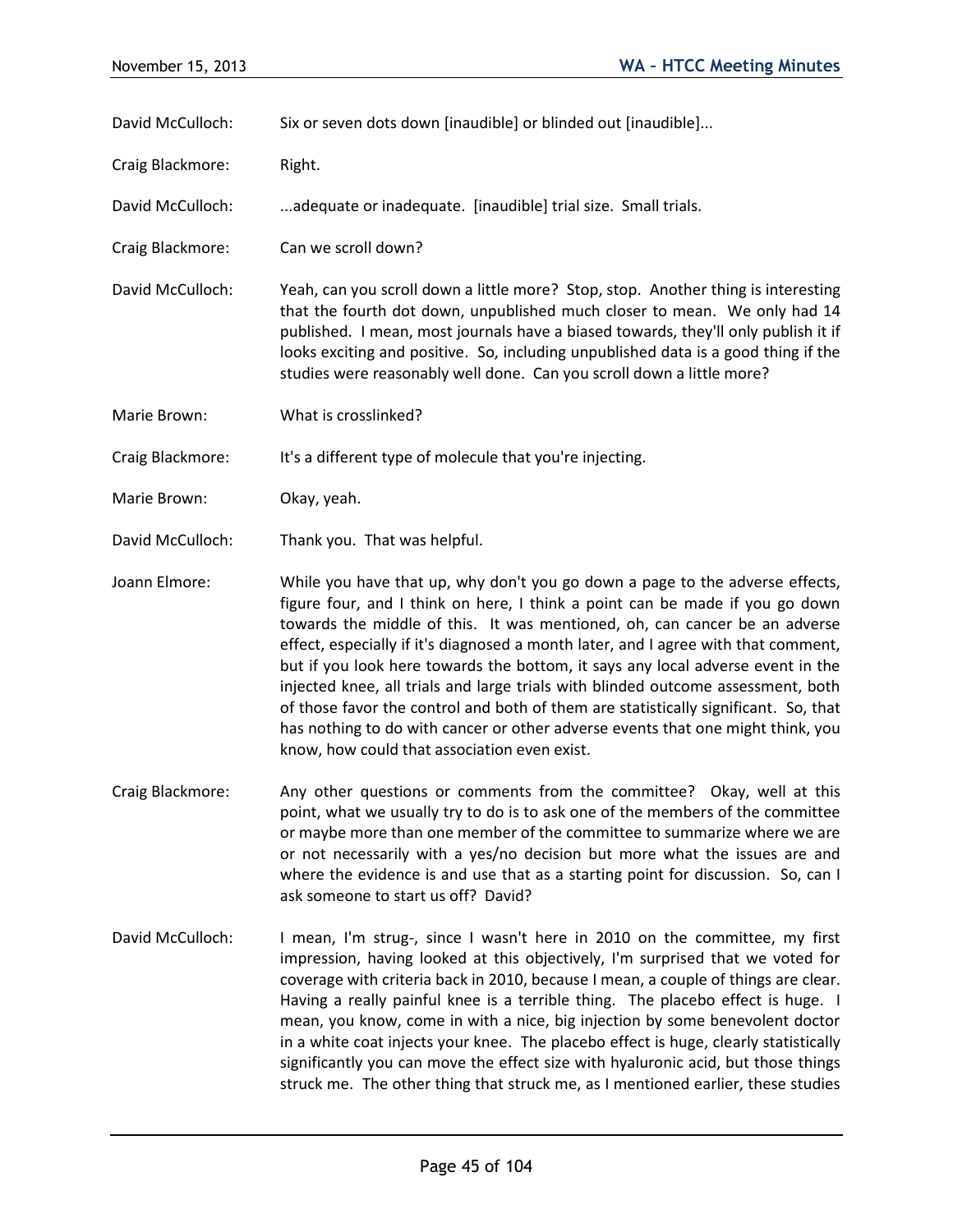are a lot more careful to use patients who are not that overweight, etc. I think in clinical practice, again, the tendency to say these poor patients, I want to do something for them. I'll try NSAIDs. I'll try a steroid injection. I'll try a hyaluronic acid injection. I'll do another one. I'll keep going until the doctor says enough, replace my knee joint. I mean, so, all of this sort of emotional arguments and arguments about, I think you have to try and cut through that by saying where's the most objective data with unbiased observations of outcomes and then, I'm struck with by the time you do all that, it's a very trivial improvement in outcomes beyond placebo effect and some evidence of harms. I'm just surprised that this is something we would cover at all.

- Craig Blackmore: I guess I would, I would just add one thing to that, and I think we always talk about placebo effect, but the other thing that we shouldn't overlook is regression to the mean. You're doing these injections when people are feeling their worst, when they've had a bad week or a bad month, and though arthritis is a condition where you have pain maybe all the time or maybe always when you're walking that the severity of the pain fluctuates, and we see that with all the sort of chronic pain issues that we deal with, and so one would expect the condition, on some level, to wax and wane, and we're gonna capture that as regression to the mean. So, again, I think it just gets at the idea that before and after doesn't work, as a measure. You have to have some sort of comparator group and then we can argue about what the appropriate comparator group is, etc., but I wanted to make that point. Does anybody want to speak to David's comments from the other perspective or have a different slant or different take on the whole thing? Seth or Richard?
- Richard Phillips: Yeah, I was struck that the data that was presented to us really doesn't answer the questions I want to have answered and that is, let's just say we do not cover this entity. We don't cover the injections. Then, basically what you're saying to a patient is that this is no longer one of your options. When you get to this point, you can't use NSAIDs anymore. You have to have surgery, and that seems to me to be the wrong thing to do, because I think that it fits a role in there. We don't have the data. We're not comparing this technology versus surgery. That isn't what this was all about. We're basically looking at comparing it versus placebos and then getting the systemic reviews. So, the question that it's asking isn't the one that really hits me clinically. So, I have a problem, I guess, in canceling out the therapy based on the data we have, because it didn't answer the questions we needed.
- Kevin Walsh: I'd like to respond to that. I take care of a lot of patients with this condition, and it's difficult. Whatever treatment you offer them, it's difficult. At best, they get some pain relief when they get a knee replacement, but if their BMI is excessive, the amount of time they're going to enjoy that replacement is limited. I don't think you're… I understand the question you're asking, but I disagree with it. I think the question we're being asked is, should we pay for this or not? Does it work or not? Not in the larger picture of the patient with the problem, gosh, if we take it away there's one less thing to offer the patient. While that's true, it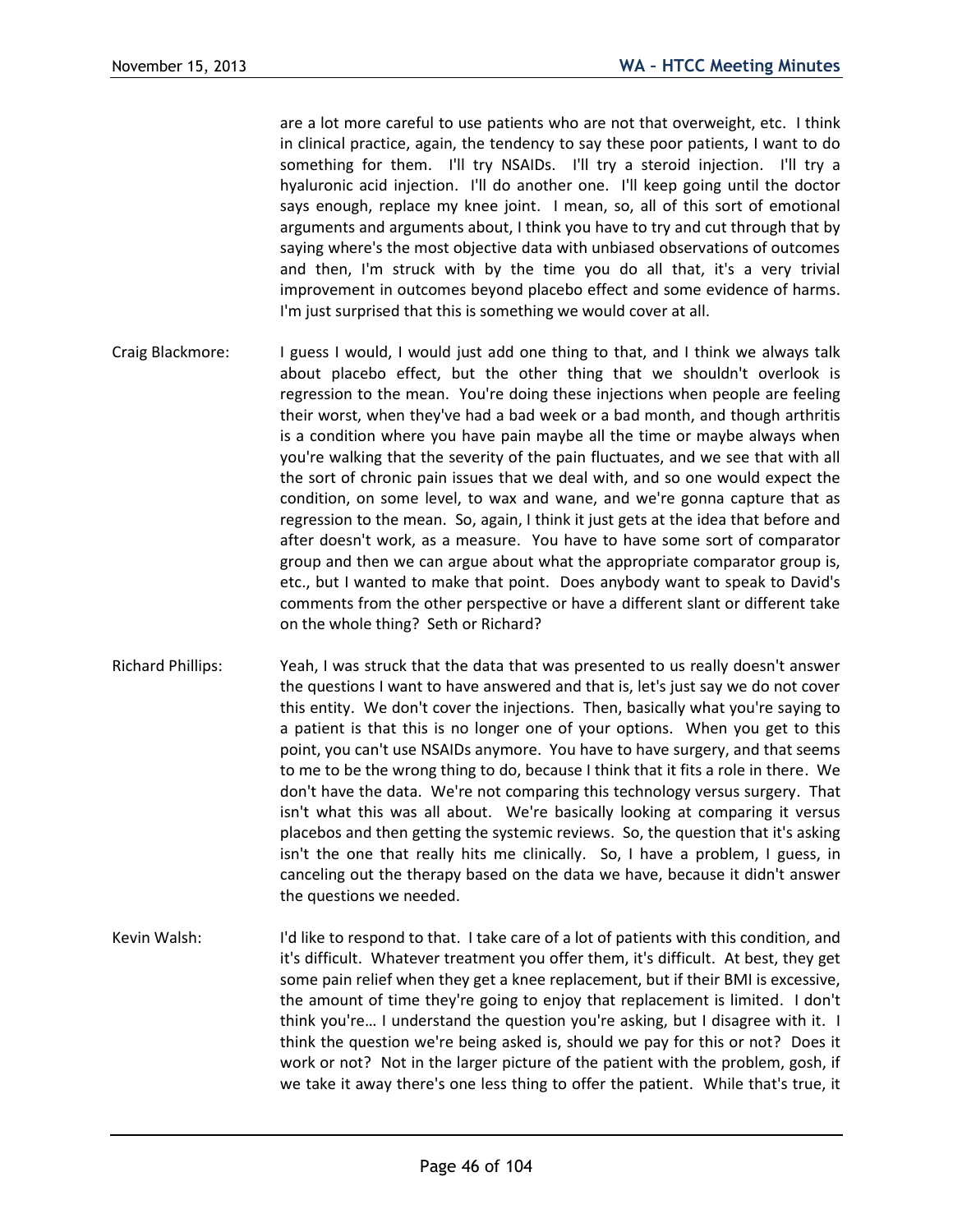seems to me that the information that we're looking at says if this benefits patients, we can't demonstrate it.

- Richard Phillips: Well, see, I disagree with that. I think it does help some people. The thing is, I don't think it's appropriate to offer this to somebody who needs a knee replacement, you know. As a person who needs a knee replacement, I would never take this kind of therapy, but I would say that I think there's a group of people that isn't defined by our studies that probably would fit in there that might benefit from it. I don't know if they have the most severe or least severe, but I don't see that, you know, and that's based on the data that we have. Some people get short-term benefit, and I don't know.
- David McCulloch: Some people get short-term benefit with saline injections. Some people just get short-term benefit by coming in and having somebody do something whether it's regression to the mean.
- Richard Phillips: Oh, yeah. I saw that in the data, too, you know?
- Seth Schwartz: I'd like to respond a little bit to what David said, which I think, I think David gave a very valid point looking at this. I have a slightly different take on it, which is that I look at all these systematic reviews over all these different articles, and what we see fairly conclusively is that in the well-controlled trials, there still is a significant difference. I think there's some difficulty showing what's a clinicallyimportant significant difference. So, that's the differentiation. There is a statistical difference. I don't think there's a lot of argument about the fact that the patients who got hyaluronic acid did a little bit better. The question is, is that difference enough to be clinically meaningful, and that's where I struggle a little bit with the lack of granularity in terms of looking at the variable patients, because when we look at the real-world question, so we have that for effectiveness, but I want to know what's happening in the real world, but when we look at the real world trials, they show a little difference, but they're bad trials. So, we discount that evidence, and we sort of have to. Then, I also want to know about separating out some of these patients. So, maybe the patients who really have less severe disease or who are younger may benefit a little bit more, and maybe those are the ones that have slightly more clinically important difference, but we don't know that data. That's the data that we don't have, because it's just not there. So, my sense of this is that I think there's a real benefit to this in terms of it does something. Is that enough to pay for? Probably not in all patients, but are there some patients where it may be beneficial? Maybe, probably, but I can't sort that out based on the data, and that's what I'm struggling with.

Kevin Walsh: And neither can the people who use the injection.

Chris Standaert: So, I think a couple of comments. One on Richard's point. I mean, I think in some ways the discussion of management of osteoarthritis of the knee has been overly distilled. When I talk to patients, it really isn't, well, I can inject you or I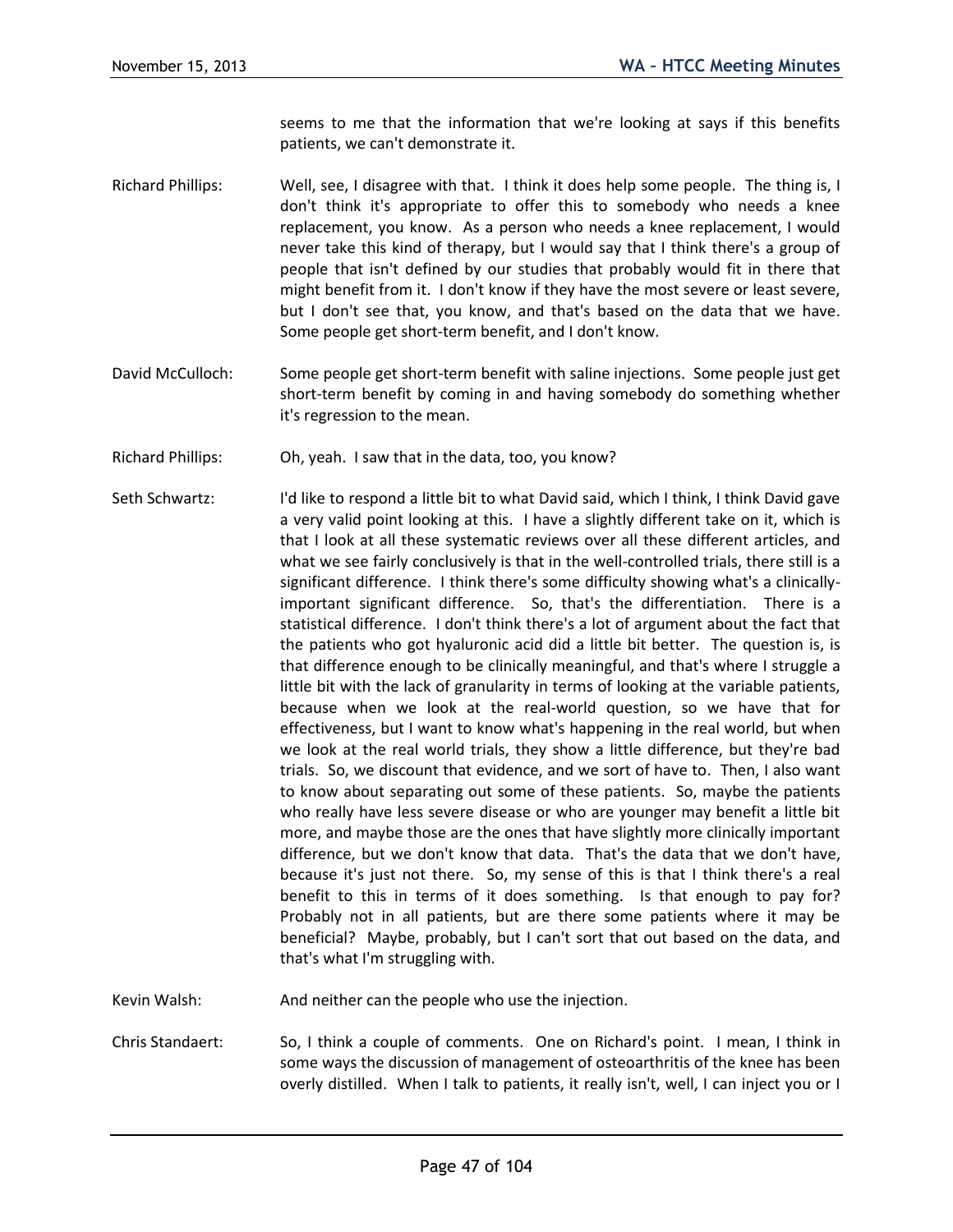can operate on you, or you're hosed. I mean, that isn't it. There are questions about activity modification and diet and weight loss and exercise and pools, or, you know, there's all sorts of other things you do to help people adjust to an arthritic joint that aren't, frankly, have not been part of the conversation at all or anything we've really heard, and that's an important part of managing these patients, and so the discussion really, it isn't really well I can inject you or I have nothing for you or you get a knee replacement. That's never the conversation I have. There's other things you talk about, and we didn't study...

- Richard Phillips: I didn't mean to oversimplify that.
- Chris Standaert: But it's been oversimplified the whole discussion. The whole morning has been oversimplified, frankly, and we didn't talk, we didn't hear studies versus exercise versus a rehab program versus appropriate activity modification, you know. We have somebody you just tell them, no, you can't do high-impact things. You don't go trail walking, you go walk on a treadmill. You get on a bike instead of out walking. We didn't talk, there's nothing like that. That's one comment. The other thing, when I look at the data, I'm sort of struck of what it says there. There does seem to be an effect, and the question in my head is, is it really worth it and if so, in whom, and can you find them in a way that's reasonable, and I, you know, we talked about this years ago, and this was a difficult decision years ago for me personally when we agreed to this. This was a difficult one, and this is one of the few that I had rattling in my head for three years for whatever reason, personally. That's my own personal take on it, and I still have that same conundrum that, well Seth, that you guys were talking about. Is it really worth it and can we find these people [inaudible].
- Seth Schwartz: Is that what that rattle is in your head?
- Carson Odegard: Well, I think we're kind of stuck with the same situation we had last time. You know, to answer David's questions, I mean, we were driven by data that was primarily the Bellamy review and Samson review and they clearly said it's effective. So, if we're talking about effectiveness, even though the margin was small and now we find that the margin is even smaller, as far as clinical effectiveness or improvement, we are still 5 to 13 weeks is 28 to 54% relative pain differences in the Bellamy report. So, it favored hyaluronic acid.
- Marie Brown: I agree with Carson that we have, most of the time in our conversations with past decisions, we have talked about is there… does the data support that there's a positive, significant difference, and today it's, we keep forgetting that yes, the data shows there is a significant difference, and the discussion is more about clinical, is it clinically significant.
- David McCulloch: I guess the data also shows that there is a statistically significant increased adverse events in all the proved data. So, there's a statistically significant small improvement that we're debating whether it's clinically significant, and there is also an increased risk of adverse events. So, we're paying for this?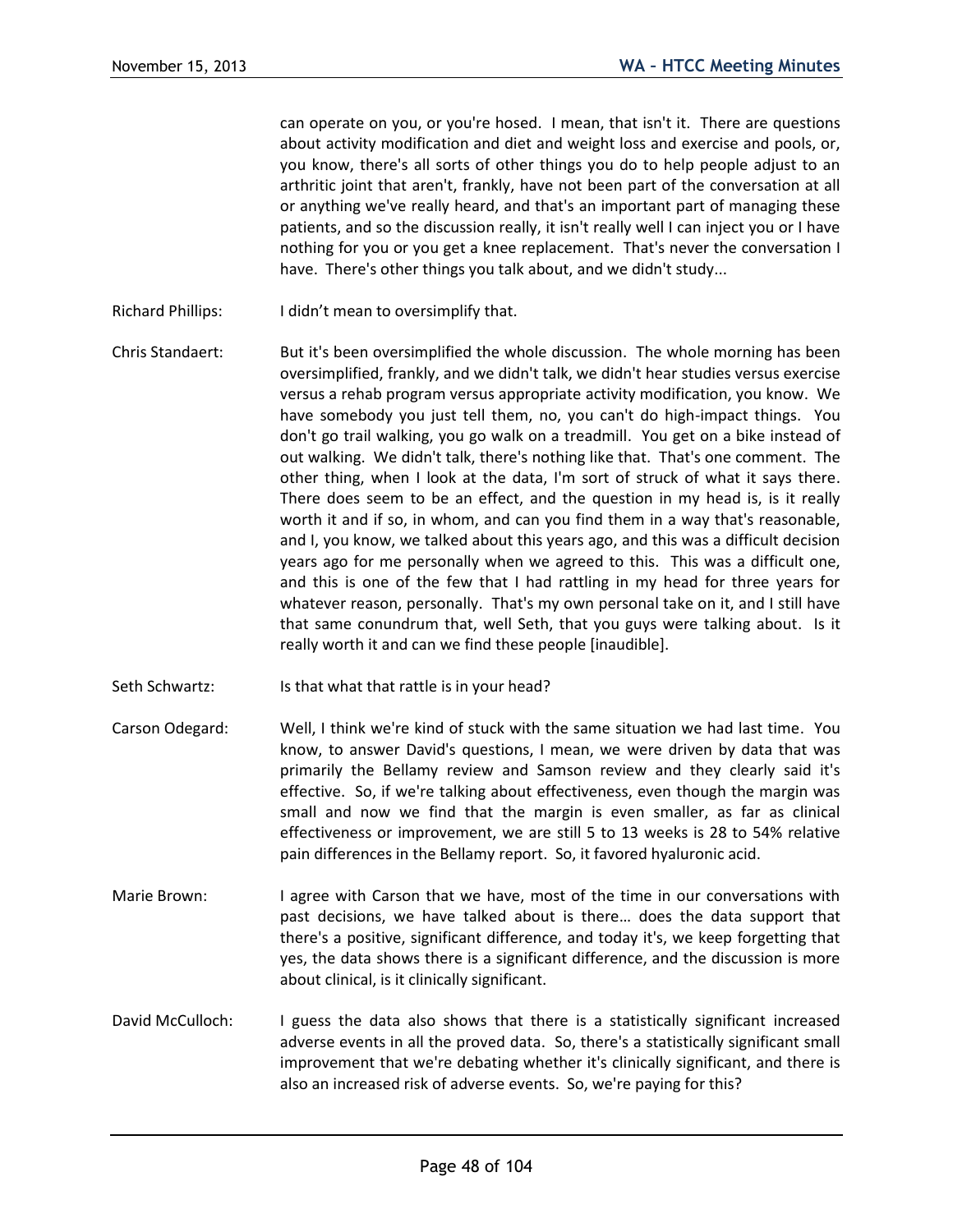- Seth Schwartz: Can we talk a little bit more about that adverse events thing? Because I mean, that's kind of why we're here right now. We're talking about this, and I'd just say, I wasn't struck by, or convinced that there was really any significant additional risk to doing this over conventional therapy. So, if we, you say that there's a statistically significant difference, but that seems to be kind of has been discounted based on what was included in the calculation of that. So, I'm just curious if anyone has any other perspective on who was convinced by the safety data, because I wasn't convinced by the safety data that there is any significant risk there.
- Joann Elmore: That's why I asked that figure 4 be put up on the screen, because when I heard comments about oh, a cancer diagnosis a month later, how could that be related to injecting the knee? I would agree with that question, and I would like to look at the data. So, I ask that figure 4 be placed up on the screen in that they showed all 'serious' and who knows whether a cancer is really associated with it, but they also showed different types of outcomes, and one of their outcomes was local adverse event in the injected knee, and that was statistically significantly increased with this agent compared to controls, both in all trials, as well as the higher quality larger studies.
- Chris Standaert: The safety stuff, some of what they talk, I mean, the cancer thing is tricky. Three months cancer stuff, but they talk about cardiac events, you know? Maybe there's something we don't know. Cardiac events are an acute issue. They're not… that could be from an acute intervention. It's hard to walk by that one. If you kept seeing it, if I kept seeing that over and over again, I'd have trouble walking by it. Seeing it once, I don't know. And these issues of joint inflammation and, I hadn't heard the term pseudosepsis. I'd seen this before. I had a patient who had this happen. The whole knee swelled up and worried about infection and ER visits and all this… you have to do all this stuff when that happens, because they get an acute inflammatory reaction of the knee, and you can't tell they're not infected very easily, and that's a real phenomenon. I have… the number…, data on frequency is really hard to come by, because people aren't really reporting… a lot of these studies aren't reporting complication data very well, which is a problem, but I mean, that is a real phenomenon. It does happen and it is a bad thing, short-term anyway.
- Craig Blackmore: I think for me, it all boils down to whether it really works, and we've heard sort of both sides of that and I still think we're, we're a little, we're a little hooked on the statistically significant versus clinically significant, and looking at a P-value and saying this works, I struggle with that, because the minimal clinicallyimportant difference is the minimum difference that a patient would care about. So, if somebody is having less of an effect, then that means it's not something a patient would care about, and so, why do we care about it? But the flip side of that is, these are average effects.

Joann Elmore: Right.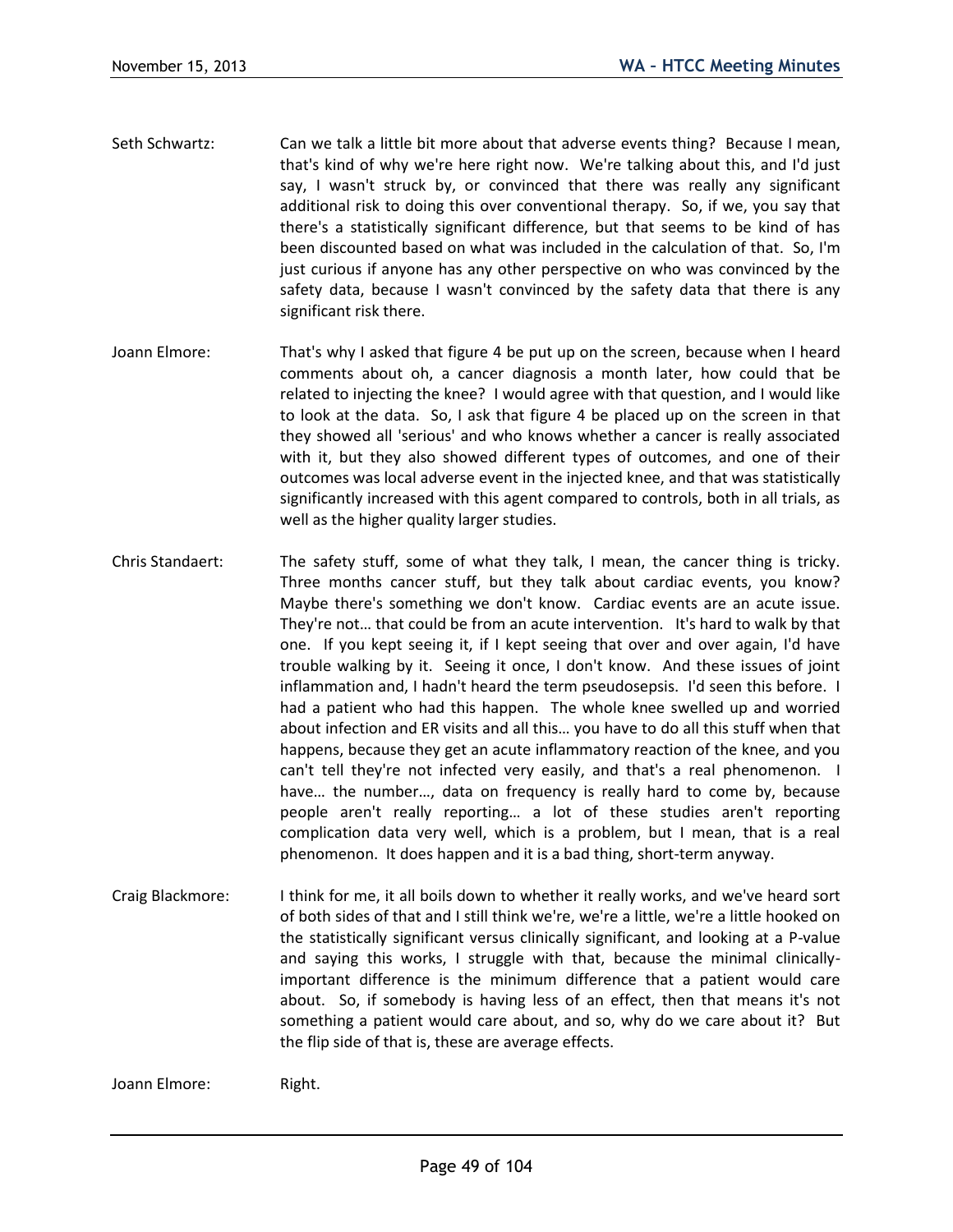- Craig Blackmore: And so an average effect of 0.1 might mean one person had 0.5 and everybody else had zero. So, this is sort of Seth's point, you know? Is there a minority of people that we can't identify who had a clinically important difference, and that's why, overall, we see a clinically unimportant difference, meaning no difference, and I don't have an answer to that, but that, for me, is the struggle.
- Seth Schwartz: This seems like familiar territory, and what I'm struck by is the fact that the people who do the research don't click to the fact that maybe it would be helpful to do this kind of research when there's minimal difference, to find, to further delineate what specific subgroup of patients might respond more favorably.
- Chris Standaert: And that's where my question before about sort of the cause of knee pain and the measuring away and looking at x-rays is really not so easy, and how you, even in my own head, how do you define these. How do you distinguish it so that everybody whose 50 whose knee hurts for, you know, a month or two who has a 50-year-old knee on x-ray, do they all, I mean, is this what they should all get? It's, that's difficult for me to say, and the data doesn't have, you said nobody, I don't understand why people aren't sorting through it either trying to find responders and relative risks and different things and all that. That would be very helpful. Increased granularity would be very nice if we had it. I completely agree.
- Marie Brown: It sounds like that's what our clinical expert opinion said was, if there was a subgroup of people who responded, but he couldn't predict who they were.
- Michelle Simon: I don't think the data we've seen since our last review on this topic persuades me that we need to completely revamp what we thought the first time. I don't think the safety data, really, given the discussion we've had here, suggests that this is something very dangerous. It doesn't seem like the utilization is extreme in the state, looking at the agency data. They say that their cost concerns have actually come down, since the last time we reviewed this topic. It seems like there is a subset of patients in which this is a useful, according to our clinical expert, procedure if they can't stand corticosteroids or, you know, have blood thinners or something, and the safety data on corticosteroid injections, as well as on NSAID use, no one's talking about that, but good grief, that's not wonderful either. That profile is quite concerning. So, I think for me, I think it's something we do need to consider and look at maintaining availability with the state people.
- Craig Blackmore: I struggle with that comparison, too. I guess if we had alternatives that were perfectly safe, this would be easier, but in my mind, the question isn't really how bad are the alternatives, it's are we doing any good, you know? I don't really… there's no point in having it if it doesn't work whether the alternatives are good or bad become sort of irrelevant. So, I mean, it, it still gets down to that, that same decision we were having. We're giving people another option,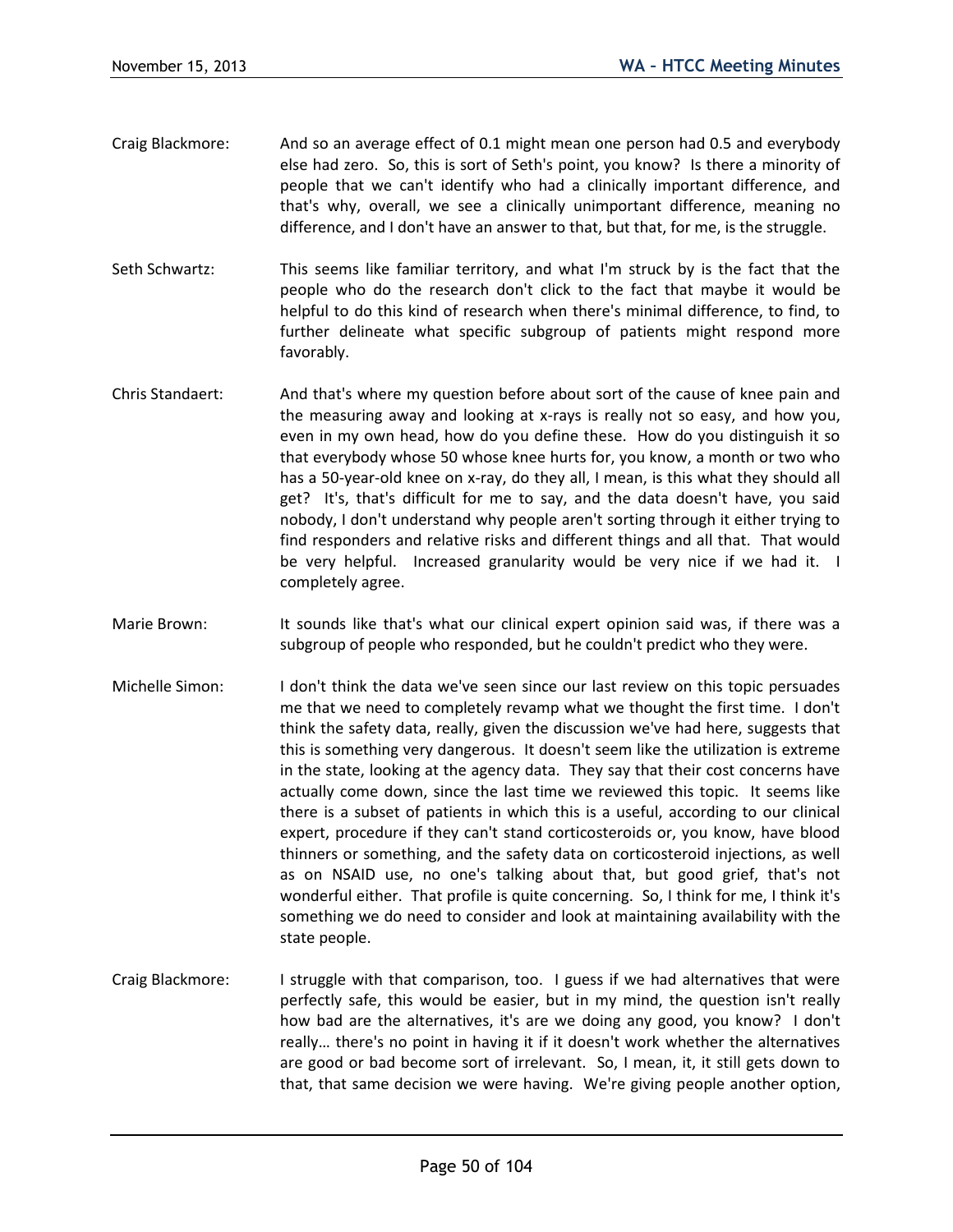but if we're giving them another option that's not doing anything, why are we giving them another option?

- Chris Standaert: It may be safer than NSAIDs, but if they're still taking NSAIDs anyway, then it didn't really get you very far.
- Michelle Simon: But it sounds like, in some of the studies anyway where they actually looked at that, there was decreased use of NSAIDs. Now, whether that's attributable to knee pain or some other pain, I don't know.
- Chris Standaert: Yeah, there's just that one study, but it wasn't even a decrease, it was just a relative rate.
- Marie Brown: What...
- Chris Standaert: So, the question of NSAID use...
- Marie Brown: ...I didn't hear.
- Chris Standaert: ...you said there was one of these.
- Teresa Rogstad: Oh.
- Chris Standaert: The, the sort of...
- Craig Blackmore: Not a, not...
- Chris Standaert: ...nonrandomized in...
- Teresa Rogstad: Case, case series, yeah, before and after.
- Chris Standaert: ....case series. No, you didn't give us, you gave us comparison data. You said that, you looked at two different arms, the arm that got the injection. This is the in-practice group.
- Teresa Rogstad: Oh, oh, the, right...
- Chris Standaert: [inaudible] other, but nonrandomized, noncontrolled injectable end group not the other. They weren't blinded, anyway.
- Teresa Rogstad: And that was...
- Craig Blackmore: And we don't know...
- Teresa Rogstad: ...during the treatment.
- Craig Blackmore: ...what they were anyway.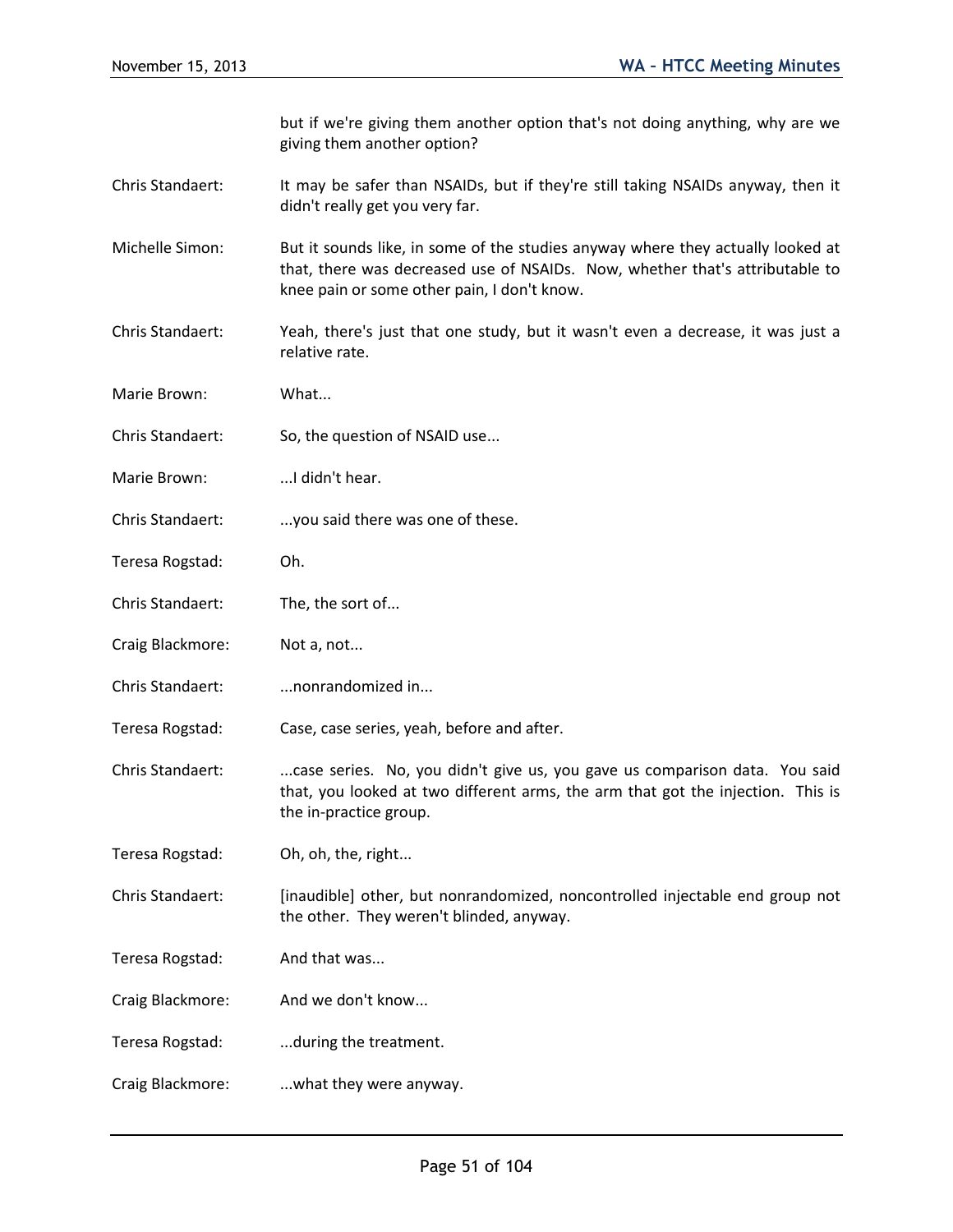- Chris Standaert: Nonrandomized, yeah.
- Teresa Rogstad: They were, it was a randomized trial, no blinding...
- Chris Standaert: They weren't blinded, right.
- Teresa Rogstad: It was NSAID...
- Chris Standaert: Sorry, I correct that.
- Teresa Rogstad: ...use during the study.
- Marie Brown: During the study.
- Chris Standaert: Right.
- Teresa Rogstad: And it, it did show decrease.
- Chris Standaert: But they didn't give us pre-injection NSAID use and post. You gave us...
- Teresa Rogstad: Right.
- Chris Standaert: Right. So, we don't know...
- Teresa Rogstad: So, we don't know if it changed.
- Chris Standaert: We don't know if it changed.
- Teresa Rogstad: Right, right.
- Michael Souter: I tend to agree with Michelle, that I'm not persuaded that there's a great deal of data to persuade me one way or the other from where we were before. You know, I look at the Rutjes report, and to be honest, I find it a little bit conflicting in itself. It talks about, you know, the serious adverse events in one sense. It talks about the other adverse events in another. It then talks about, you know, there being insignificant differences when you look at, you know, to try to nail that down in a little bit more detail. The… and it's a meta-analysis, and, you know, meta-analysis is only a sum of what you plug into it. It's an imperfect tool in itself, and I think we have to be cautious about that. The, you know, there are some more randomized controlled trials. I like trials that, you know, have got some pragmatic base and there are concerns about the two openly pragmatic trials. There is another one just on flipping through the evidence tables there, the [inaudible] trial, which was actually double-blinded and is, you know, actually assessed as more likely to be more like a pragmatic trial, just because of the way they have structured it. They included repeat injection of any active treatment of one year. So, that makes it more like an effectiveness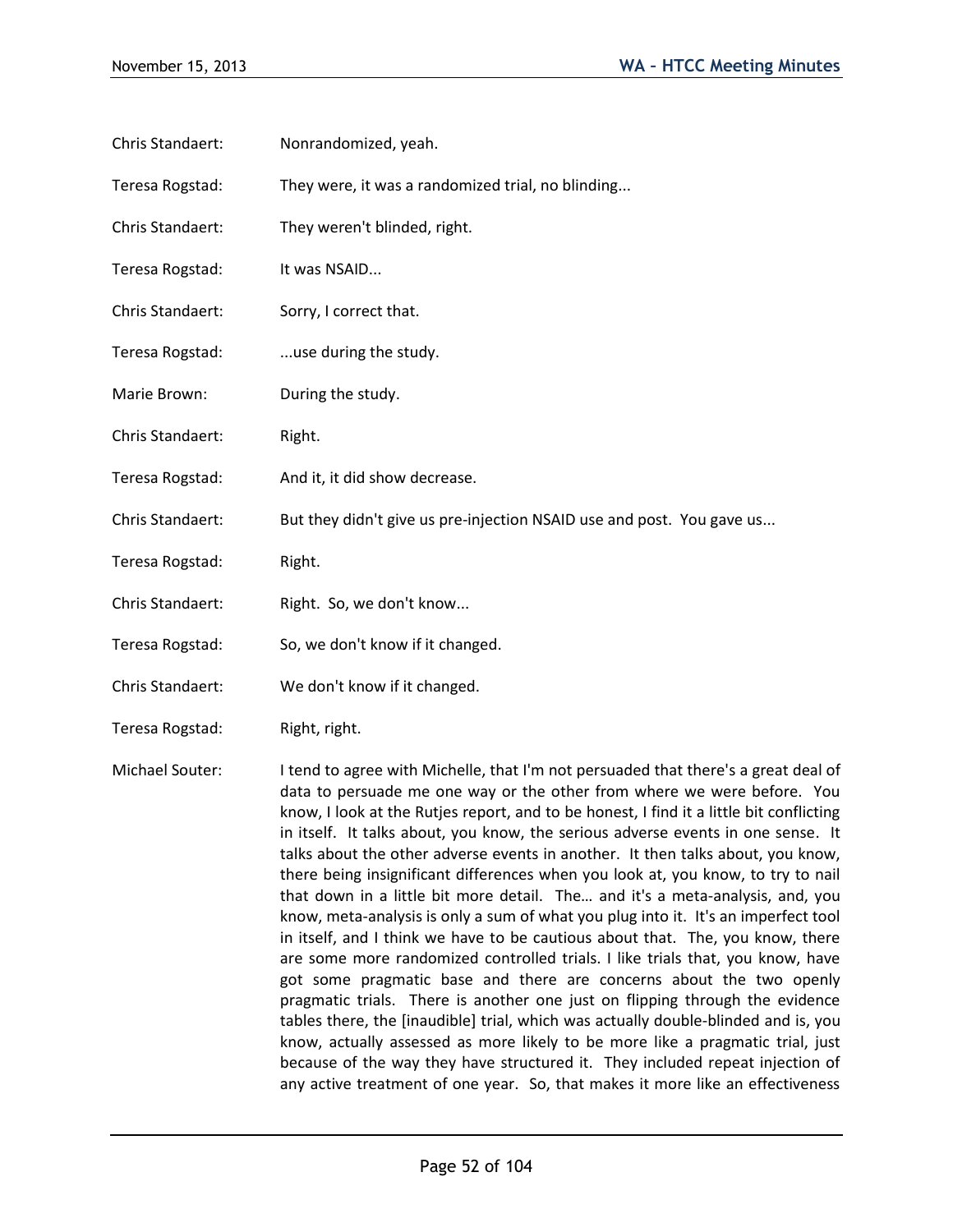trial than an effects trial, and you do see, you know, reports there in terms of improved pain.

- Seth Schwartz: But they didn't compare, they didn't compare the saline group when they reported the improvement. They only reported improvement in the group that was treated.
- Michael Souter: No, I thought the important… they compared it with the saline group. I mean, it was, you know, there was the combined and there was the other mixture of the molecular weight groupings in there. The saline group discontinued the study at 52 weeks. They still… I thought my reading of that, that they did actually talk about that being, they did compare the groups, I thought...

Teresa Rogstad: Um, I actually mis-...

Michael Souter: ...but none, nonetheless, it's just, sorry...

- Teresa Rogstad: ...oh, finish, go ahead and finish.
- Michael Souter: ....no, carry on.
- Teresa Rogstad: I...
- Michael Souter: Were you going to say something about...
- Teresa Rogstad: ...on a different point, so go ahead and finish.
- Michael Souter: Okay, so anyway, I've… I think that we were not talking about making this available to anybody and everybody. We're… we put limitations on its use previously that you actually had to have a failure of conventional therapy. I think that was appropriate. I still think it's appropriate. If there are benefits there, then let them be proven in the patient groupings by seeing them fail the conventional therapies and then see whether or not this gets any improvement. If this does not display an improvement, then we're not allowed to, or rather, the practitioners aren't allowed to go in and repeat it on the basis that another dose might improve it. I mean, those were the limitations we put on there before. So, I'm… I'm thinking that we just stay with where we are.
- Teresa Rogstad: I just needed to correct something I said earlier about change in NSAIDs use in that pragmatic trial. I just realized there were baseline data. So, in the group that had access to hyaluronic acid injection, they went from about 94% using NSAIDs to 65%, and in the usual care alone, it went from about 84% down to 79%. So, there was a change. Sorry about that.
- Seth Schwartz: Michael, I just want to, look at page 111 of the study at the bottom.
- Michael Souter: Mm-hmm.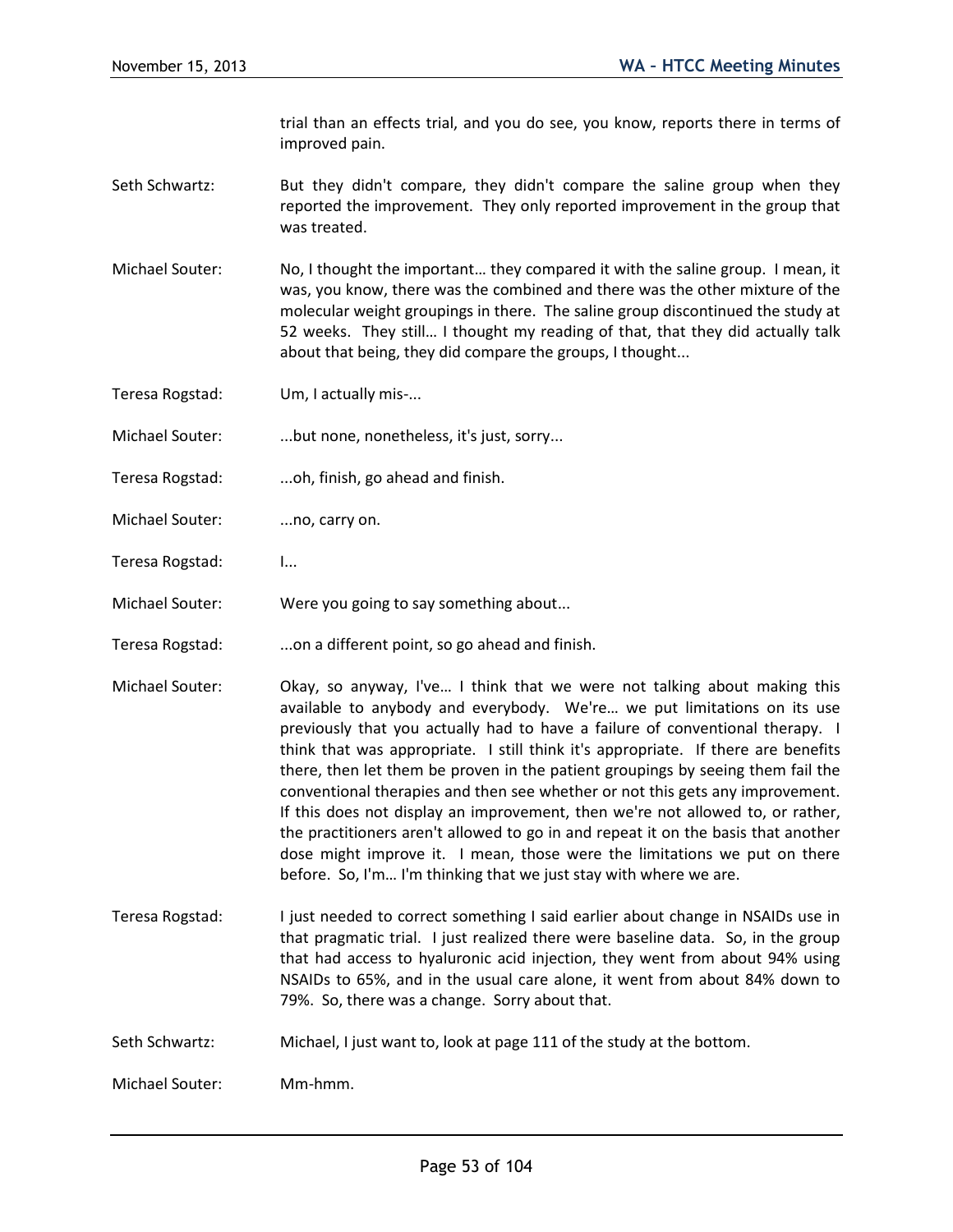- Seth Schwartz: It talks about the [inaudible] Study and in column four, the improvement in mean walking pain, saline is not listed as one of the modalities that's compared. It's all the different molecular weights of hyaluronic acid products that are compared. While it was a good study, they had an N of 200 and the saline group was 50. I mean, it wasn't an equal group, 150 and 50, and it didn't even look at improvement in pain in the saline group, so there's not a comparator.
- Michael Souter: Well, I'm reading it differently. I'm looking at improvement to mean walking pain and differences from baseline were significant for all hyaluronic acid groups. Outcomes of saline group was NR. What's NR? Not reported.
- Teresa Rogstad: But remember, there could be a placebo effect, and there could be regression to the mean.
- Michael Souter: Yeah, but it's a long placebo effect, though, 52 and 104 weeks.
- Joann Elmore: As a clinician who cares for patients with terrible knee pain, I do want to help them, and I don't want to hurt them. As a scientist who does clinical research, I want to rely on good quality data I can trust. I have four points after listening to the presentations today and reviewing the material in advance. The first is, the placebo effect is truly remarkable. When you look at data from 11 randomized clinical trials that were placebo, double-blinded, double-blinded randomized clinical trials, more than 4,000 patients, the placebo effect ranged from 27%, so one out of four got better with placebo, to 68%. So, more than half got better on the placebo arm. So, number one, this is impressive, this placebo effect.

Number two, I don't know what to really make of the risk data. I think that it looks like it's slightly higher, you know, what is a local reaction in the injected knee, but it does look slightly higher. You know, we do need to, first, do no harm. So, I'm not certain that's weighing heavily on my mind at this point, but there was data, especially in the larger studies, that there was slight increased risk, at least of problems at the local injection site.

The third point has to do with quality of the studies, and this, I found concerning in that, when you look at the results, almost everything shifts to less statistically significant, less clinical significant. When you pull out quality metrics, such as, only look at the larger size or only look at the sham, or only look at, you know, double blind. That, to me, I think is important, and we need to pay attention to.

The fourth and final point is something that I don't have an answer, and it worries me, which is, will this help my patient? I want to help my patients. I want to give them a clinically meaningful improvement and I have not seen that from the data, because the data defined used these scales and while there may be a statistically significant difference, things are still in that grey zone, according to the investigators and scientists who have said, in talking with patients, how much of a movement on this little research scale is important to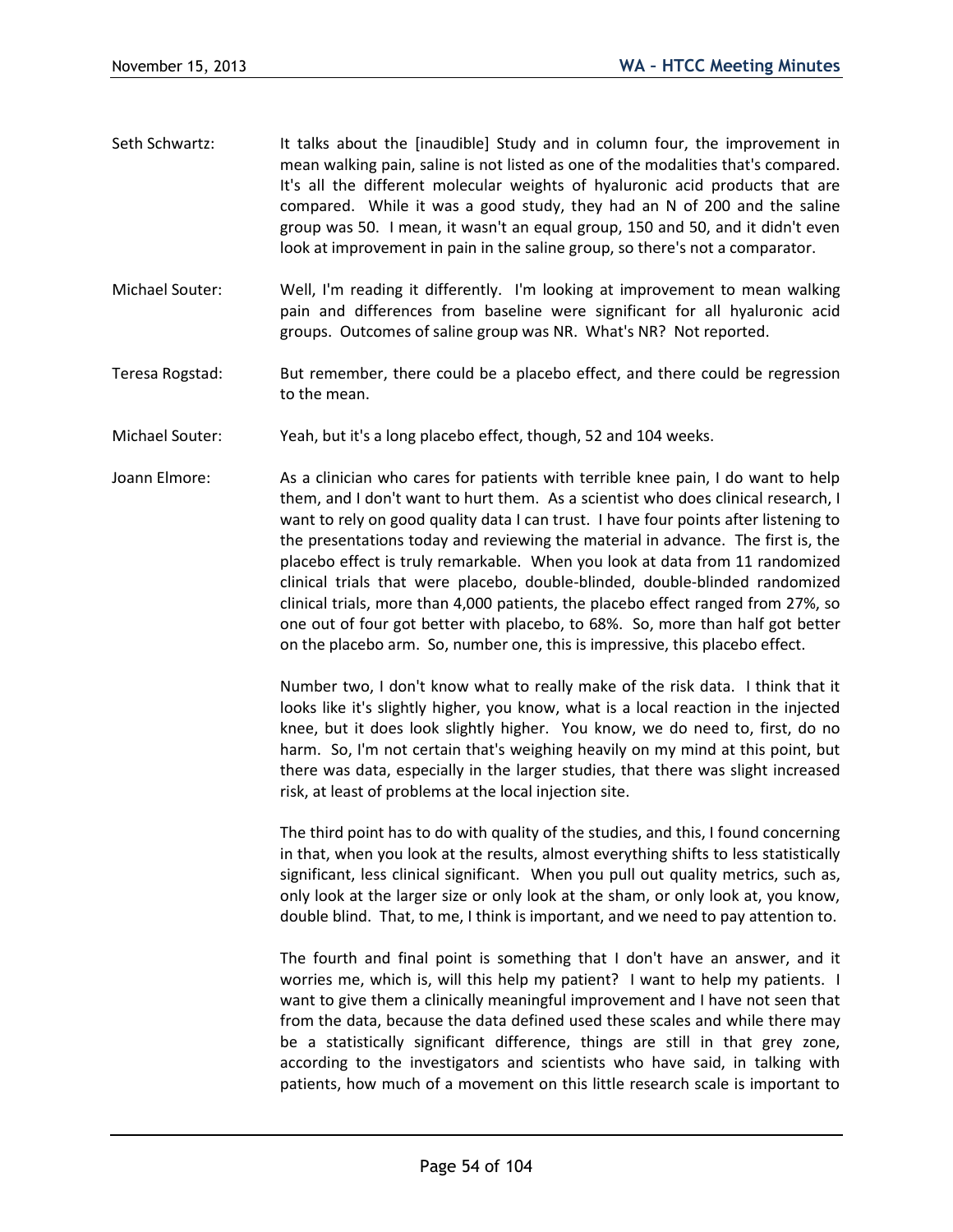you? Will you even notice this, and while most patients would want an even bigger movement, some have defined this, you know, 20-point movement as something that at least would be relevant to the patient, and we did not see that in these studies, and that worries me, and I think, Craig, you articulated this the best in that I want to support technology that is beneficial to the patient and that will help my patient, but according to some of these summary results, there are no overall clinically meaningful improvements for the patients, if I'm interpreting this correctly, and Craig can you follow up on that?

- Craig Blackmore: I mean, clinically, minimally-clinically important difference is the difference that makes a difference to a patient. Below that, it is not either identified by the patients as present or that it's not enough for them to care, and that's minimal. So, that would mean saying, alright, that's a little bit. That's not a big help. That's a little bit of a help, but I can sense that, and what we're seeing is a range from the different societies and the different research panels who have tried to look at it, but the results that we're seeing, particularly the results of the better performed studies, are below what a patient would notice. So, we say this thing works, what does it mean for it to work? Certainly, it does not work for the patients if it's not clinically important to them, but it works for the statistics. So, on average, I would say the data tells us that it does not work, at least from the standpoint of the patients. That doesn't answer the question of, are there are a few patients out there, and we don't know who they are, that might benefit, but on average, it's a clinically unimportant difference. At least that's how I would interpret it.
- Chris Standaert: It's sort of tricky. I mean, the last time we said this. We used the criteria failed conventional therapy. It's a very vague term. Is that Tylenol? Is that somebody that said I took Advil? It didn't work. I mean, that's sort of what you hear, but would that qualify? That's very vague. But then, we had a conflicting thing. I think we said patients had to be considered candidates for knee replacement, which, mostly, is actually the study data that we're looking at. Most of the severe osteoarthritis, the category 4 are the ones that are going... they are the bone on bone who are going to need…
- Michael Souter: No, we didn't say [inaudible]. We just said knee replacements.
- Chris Standaert: We said candidates for, didn't we?
- Craig Blackmore: No, I don't think so.
- Chris Standaert: What did we say? Where is it?
- Craig Blackmore: Number of courses and [inaudible].
- Michelle Simon: We did, and the discussion had always been that this works better, as we understood it, in mild cases.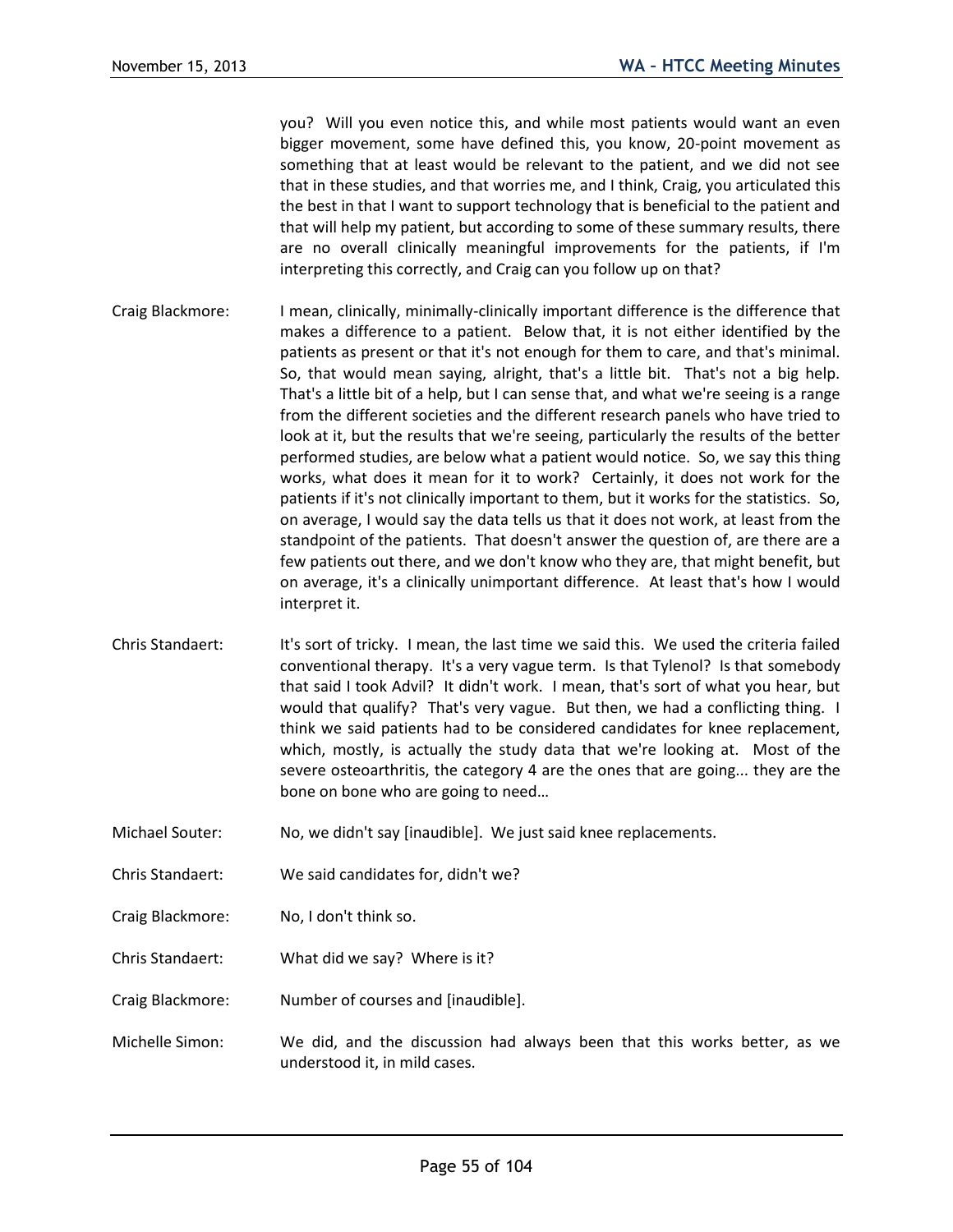- Chris Standaert: Yeah, yeah. I guess I struggle with how to define these people in whom it might work in, and if you can't define them, do you define a population where this would be the best choice for them, because other choices are bad? They're on Coumadin. They're on something else. They have heart disease. They can't have surgery anyway. They can't… we always have these outliers in our medical group, but then you can't tell which of them would respond to this, which becomes the problem, if any.
- Michael Souter: Yeah.
- Chris Standaert: And our data hover around, they hover around that MCID. They're not clearly passive. In all… when you really… this thing of distilling it down to better studies, you drop clearly below it is troublesome to me. There's an effect there, but it gets very small when you look at very well-done studies, the more welldone study.
- Kevin Walsh: I'd like to just make a response to one of the things that Michelle said. It doesn't look like much money. I agree. It's \$8 million a year.
- Craig Blackmore: No, not quite. A million a year.
- Kevin Walsh: No, a million a year. Is that over a couple years?
- Carson Odegard: Yeah.
- Kevin Walsh: Oh, okay. I'm just thinking, in my patient population, I've got a large percentage of patients who are undocumented. The state used to have a program to provide cancer screening for those patients, but with the Affordable Care Act, it's going away. This could buy a lot of fit tests. It could buy a lot of mammograms. So, we're not, I mean, we can decide on what's the benefit of MCID, you know, for this subgroup of patients, but it's not like that's not a significant amount of money somewhere else in the health budget.
- Craig Blackmore I guess I'll... I'll expand on what I said before, talking about average benefit versus benefit in a few individuals, and I said that, but remember that that's a theoretical construct. That what we're seeing, again, what my interpretation of what we're seeing is a small, not clinically important difference overall, which could be that there is a clinically important difference in a couple of people or a minority of the people, and it's averaged out to become unimportant, but that's a theoretical construct, and there's no evidence that that is the case. So, if that were the case, I could make an argument to pay for it, because I know at least somebody is benefiting, but I don't know if that's the case, and the evidence doesn't support that. So, again, I'm circling back to, therefore, I don't have evidence of effectiveness.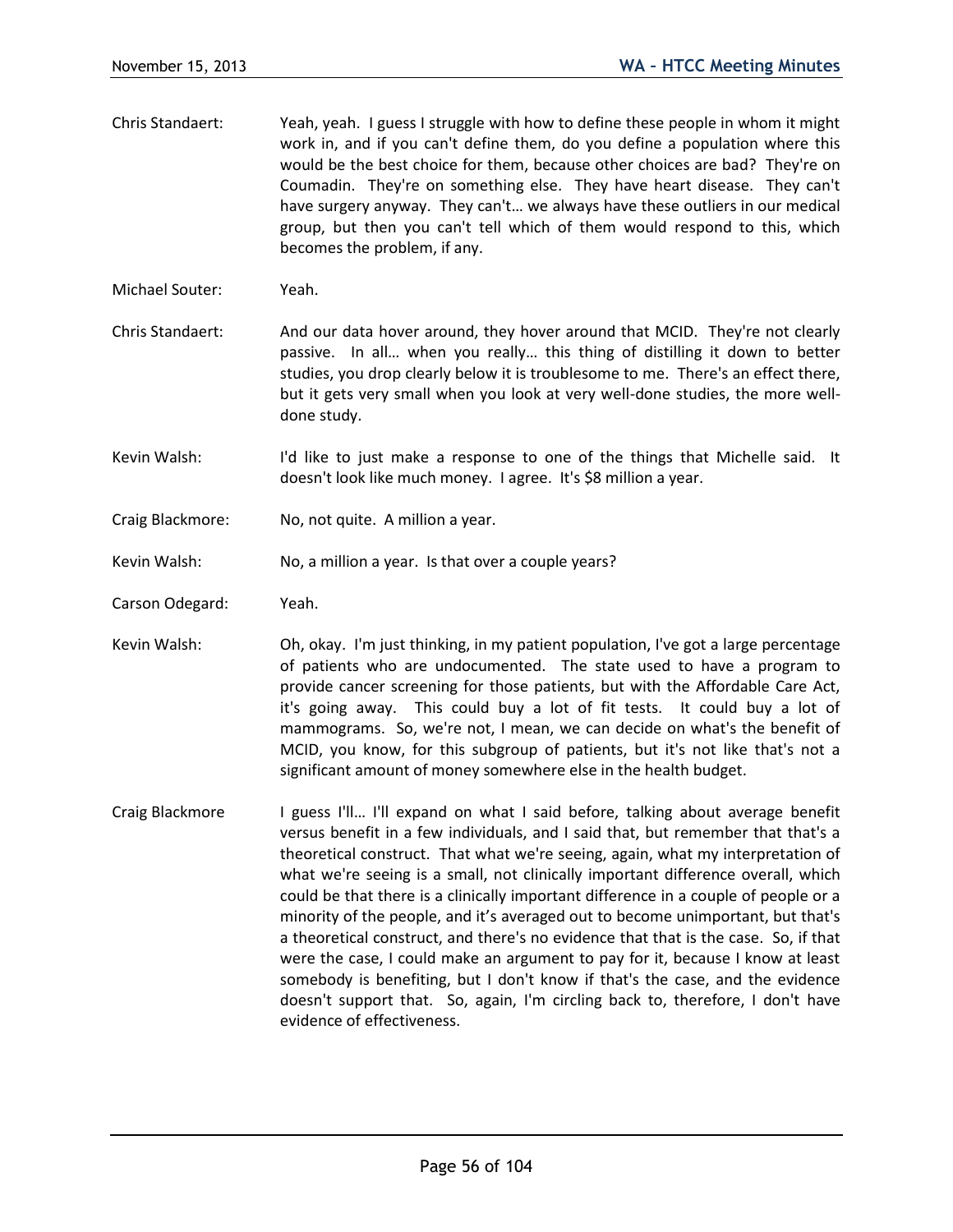Seth Schwartz: Craig, I'm struggling with that same thing, but I won't say that, I would disagree with you when you say there's no evidence, which I completely agree with that, that construct...

Craig Blackmore: There's no good evidence, yeah.

- Seth Schwartz: ...but there's no good evidence, but I mean, but in the per... in the responder trials they did show a difference. So, again, that's worst data, I agree. Those studies weren't as well done, and you're trying to extrapolate. So, I don't know what it means, but I wouldn't say there's no data. I think there's some support for that concept.
- Craig Blackmore: I think that's fair. It's not clear-cut, at all. Anybody we haven't heard from want to chime in, if there is anybody we haven't heard from? Marie, do you have any other comments? Richard, you've been quiet for a while.
- Richard Phillips: This reminds me a lot of the TENS, the TENS decision we made where, you know, there it was only like \$75 per unit, and we voted against approving TENS because really, the evidence was very sporadic and it was plus/minus, and yet we all knew that there were individuals that had tremendous benefit from it and it's the same kind of thing, you know? We really don't have strong evidence one way or the other. I don't know if I have any, I really don't discredit what you've, what you've said. You said it very nicely, and I really agree that the effect could be explained a lot by placebo. For me, it's just a, you know, I think, I see covering this with a lot of restrictions, but it wouldn't hurt my feelings, you know, if we went the other direction on it, but maybe we ought to just get on with it.
- Craig Blackmore: We can get on with it. Anybody want to say anything else before we get on with it? Okay.
- Chris Standaert: I just don't want to hurt his feelings.
- Craig Blackmore: So, I think we're at a point now where we need to start to formulate some decisions and the way that has worked for us in the past is to sort of go through kind of a straw vote process and kind of narrow things down. I'm not voting yet. You can put your cards down, just to kind of go through kind of a straw vote process and narrow things down and then drill down. So, in this, we have three options: noncover, cover without limitations, and cover with conditions, and my sense, and please tell me if I'm wrong, my sense from the deliberation is that the committee is leaning away from a decision to cover with unconditionally. I want to sort of see if I can, in kind of a straw vote, put aside. So, is there anybody who… how can I phrase this? Nods of heads, should we focus on no cover versus cover with conditions? Does that seem like a fair way to go?

Marie Brown: Yes.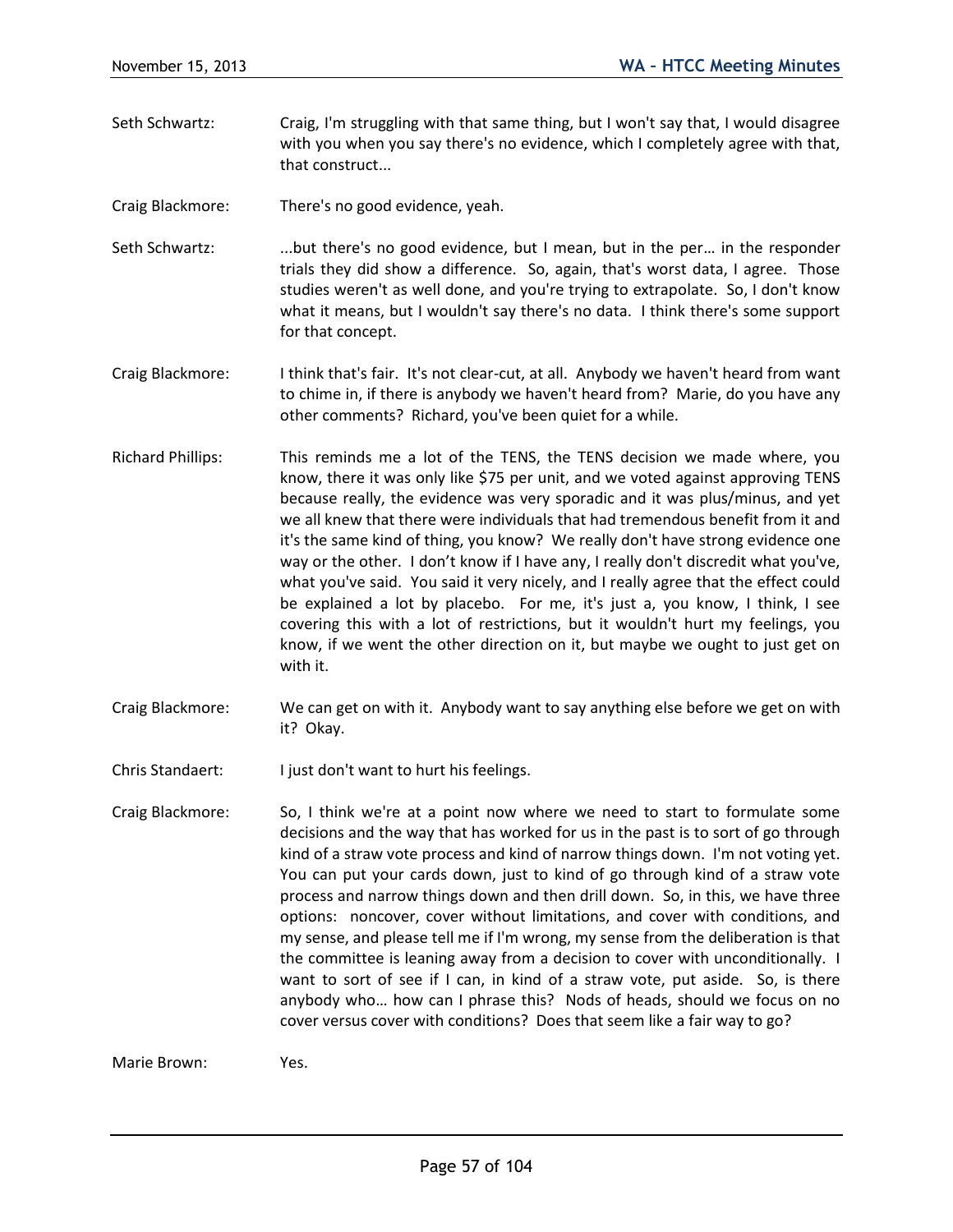Carson Odegard: Agreed.

- Craig Blackmore: Okay. So, then the next thing that has worked for us is to talk about what those conditions might look like and use that as a framework to proceed to a vote, in this case versus no cover or cover with conditions. So, this is where we get...
- Richard Phillips: Well, Craig, I think if we have enough people here who want no cover, we've got it settled. We don't need to go through that step. So, don't we really… wouldn't it make more sense to go, find out.
- Craig Blackmore: I mean, that's the other approach, and I'm, I'm happy either way. Maybe, why don't...
- Marie Brown: Although it may change, I don't know if there's anybody that it would change their decision to look at what the conditions are. Sometimes that really does help with decision making.
- Craig Blackmore: It makes it tricky.
- Richard Phillips: Yep, fair enough.
- Craig Blackmore: It makes it tricky, and it goes both ways, you know?
- Marie Brown: Yeah, yeah.
- Craig Blackmore: You might be looking at the conditions and say no, or you might say yes, or...
- Marie Brown: Right, exactly.
- Craig Blackmore: Well, I mean, I think both approaches are valid. Maybe we will pick up our cards then and go through our tool and then get to the first nonbinding vote and see where that seems to lead us. So, the tool we use is our coverage and reimbursement determination analytic tool and the committee is very familiar with this tool. It describes the committee's charge. Is it safe, is it effective, and does it provide value and underlying principles. The determinations are evidence based. They result in health benefits, and we use evidence as the basis for the coverage decision and then also we reconcile our decision making with CMS national coverage decisions, as well as local decisions and societies and payers, etc. The first action piece in the tool is whether we have identified… is for the committee to delineate the outcomes that they deem important, and in my binder anyway, pages 6 and 7 are switched, just sort of for your information. So, on page 6, the safety outcomes that we're concerned about, and this is prepopulated, is there any safety outcomes we haven't talked about that need to be added to this? We talked about the concept of pseudosepsis. That is certainly a consideration, and under efficacy, effectiveness outcomes, we also talked about decreasing use of NSAIDs and, of course, narcotics, as well, as potential outcomes of interest. Okay, any other comments on that?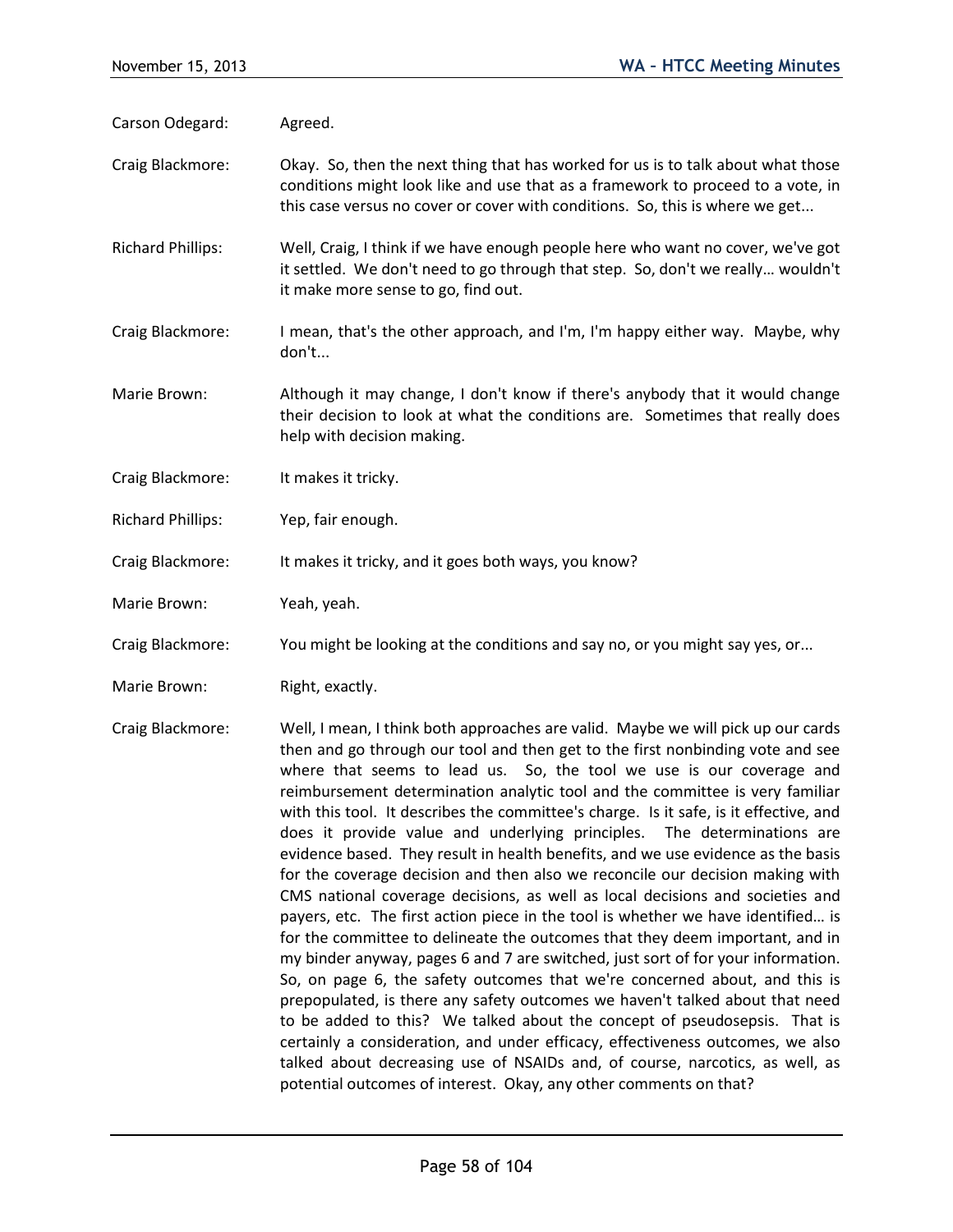So, the next piece of this is the nonbinding brown cards, and this is, again, this is meant to lead to more discussion if we feel the need, and I'll ask the committee members to vote with their cards on whether the use of hyaluronic acid injection, tell us if there is sufficient evidence under some or all situations that the technology is more, less, or equivalent in effectiveness or if it is unproven. So, if you believe there is evidence that it is more effective under any circumstance, you should vote yes. Does that make sense?

- Marie Brown: Under any circumstance?
- Michael Souter: More.
- Craig Blackmore: You should put more, I'm sorry, yeah. That's, under some or all situations. So, we will assign the more if you think it is effective under any situation, basically.
- Josh Morse: Okay, I see seven more, two unproven, and two equivalent.
- Craig Blackmore: Alright, and now, the safety issue. So, if you believe it is less safe under any circumstance, now, so it's the reverse, if you believe it is less safe under any circumstance you should vote less. Otherwise, you should use one of the other categories.
- Michael Souter: Say that once more. If it's less...

Craig Blackmore: If you believe it's less safe under any circumstance, you should vote less.

- Josh Morse: Eight less, three unproven.
- Craig Blackmore: And then finally, cost effectiveness.
- Josh Morse: Eleven unproven.
- Craig Blackmore: Okay. So, in looking at sort of the straw vote, I'm not sure what's going to happen. So, I'm going to ask the committee, basically, to help me. We can either go straight to vote and then if conditions are chosen, decide on those conditions, or we can go to conditions now and then vote on coverage under conditions or not with the conditions predefined. Either way is… either way has merit. I'm just going to ask the committee which one they want and then go down that path. So, how many want to vote now? So, I think that was about seven. Okay, so then, we'll proceed to a vote and if the vote is coverage with conditions, we will figure out what those conditions are subsequently.
- Chris Standaert: So, if we, I have a question of order. So, if we vote cover with conditions, have we accepted that as a vote, and then we have to define conditions, or could we vote cover with conditions, put the conditions up, and then if people decide they don't want those conditions and they vote against it, and so it, I mean,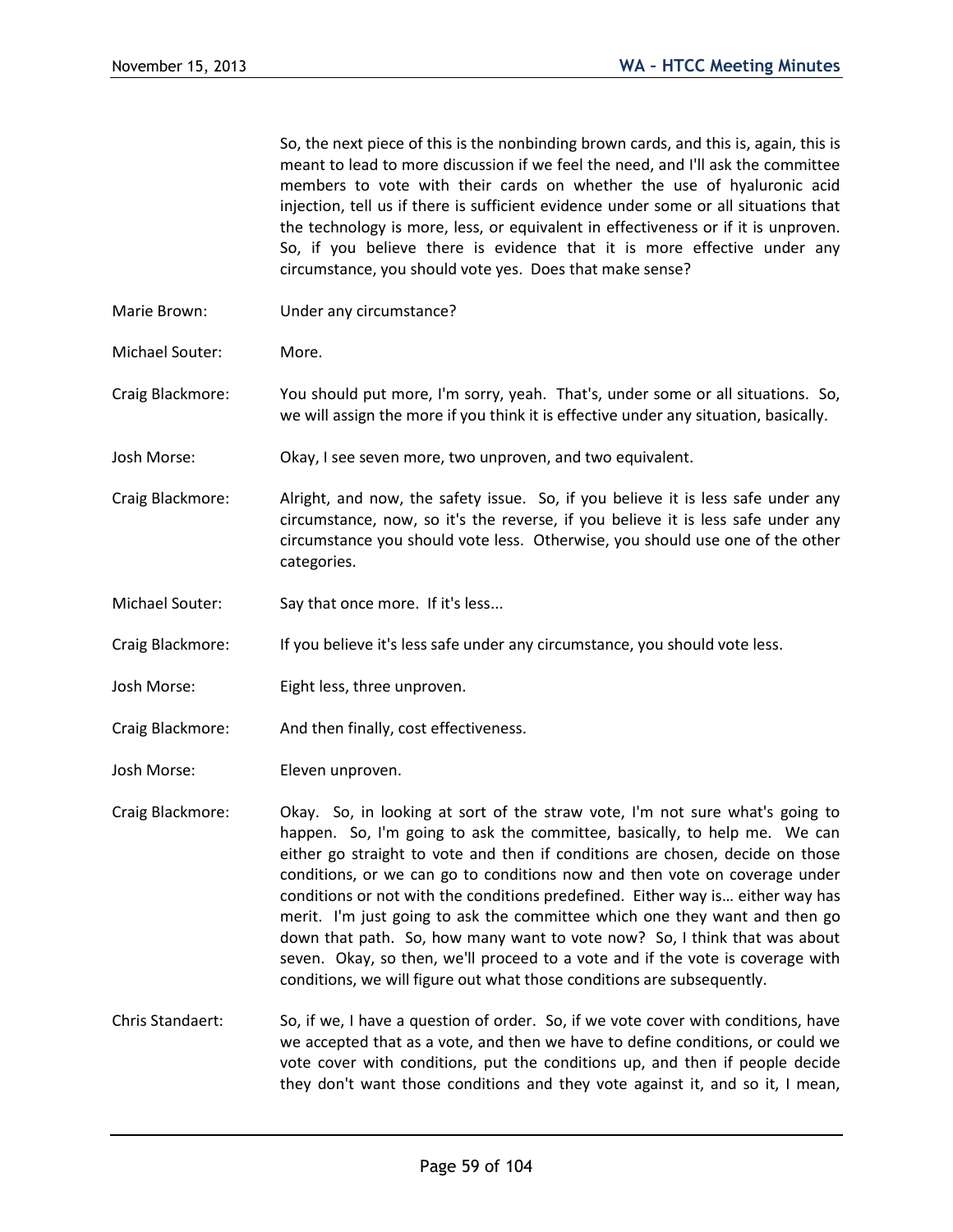that's what, we're voting for cover with conditions, but I don't know what I'm voting, if that's my final vote, I don't know what I'm voting for. So, I have trouble with that.

- Craig Blackmore: Yeah, that, that's why, that's why I was asking the question, because...
- Chris Standaert: If there, I guess if there is a majority that already know they're not gonna cover it, well it's easy, but if people are on the fence and we have cover with conditions and some may find them acceptable and some may not, that may shift the vote to no cover after we've already voted to cover with conditions, and are we screwing up our process by doing that?
- Craig Blackmore: There, there is, there is no, the process is not predefined, and we have done it both ways in the past, and there are advantages and disadvantages to both approaches. If we vote now and then decide on the conditions, then the conditions we've come up with may have caused people to regret their vote on some level, right?
- Chris Standaert: Mm-hmm.
- Craig Blackmore: But at the same time, if we decide on conditions now, then that may cause people to vote… that means that the people that are sort of in the no-cover group are affecting the conditions that define the overall vote. So, that might push us into a different category altogether than we would be in the other way, if, if I've explained that properly. So, there's no, you know, I don't think there's an answer. That's why, and, and maybe after that explanation we should raise our hands again and make sure we still are where we were, because again, there's not, there's no preconception with this. So, again, do we want to vote first or not vote first? So now, see, it's changing. Okay, so now I'm seeing we're not gonna vote first. We're gonna decide, oh sorry, we're, we're redoing this because I want to make sure that people understood what we are doing, and I don't know that they did the last time. So, what we need to do is, give me hands if you want us to vote first and then decide on conditions, if indicated. So, a show of hands vote first. So, how many is that?
- Josh Morse: Six.

Craig Blackmore: Half five, six.

- Carson Odegard: Okay, because we had a split vote last time, seven to three last time, right? So, I can't remember if we did this… did we go over conditions first last time?
- Chris Standaert: You know what, six is the majority.
- Craig Blackmore: Six is the majority. I don't, I don't, we've done it both ways. I've done it both ways. Okay, so we'll vote and, right. So, this is, so based on the evidence about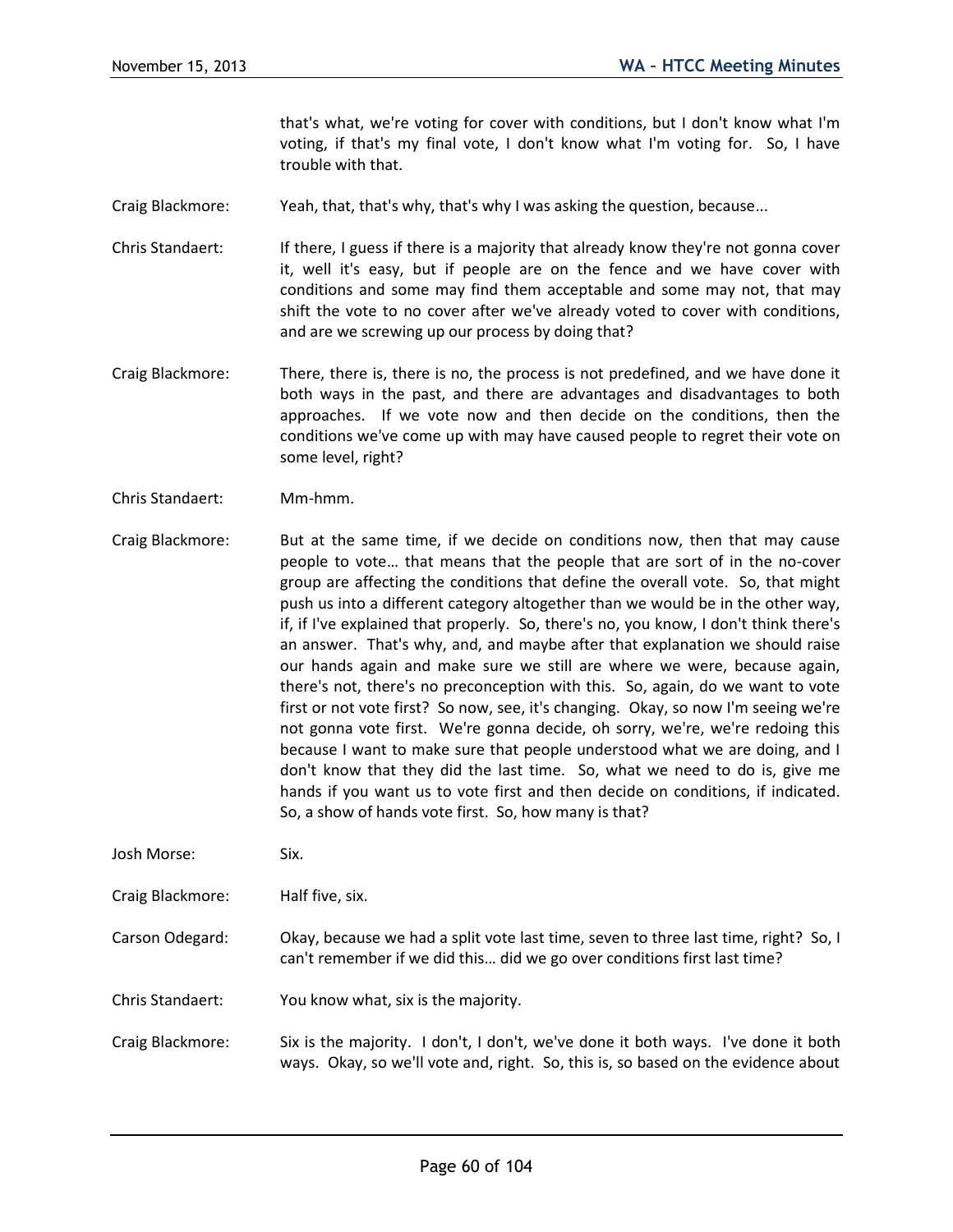the technology's safety, efficacy, and cost effectiveness, your choices are to cover unconditionally, to not cover ever, or to cover under certain conditions.

- Josh Morse: Four no cover, seven cover with conditions.
- Craig Blackmore: Alright, so the committee has decided to cover with conditions. Now, our task is to come up with conditions. I will ask Christine or Margaret to put up… if we could start, I think, with what we did last time for frame of reference and then we will… we will decide to keep or add or subtract. They are gonna work on getting that up there for us.
- Chris Standaert: I guess I'm gonna say that I voted for cover with conditions so that I could see if we could come up with conditions that would make sense, but I still may switch if we can't do that. I don't know if we can do this. My concerns here, though, I don't think, frankly I don't think every 35-year-old with patellofemoral syndrome who has some demonstrable change on x-ray needs hyaluronic acid, and they're all going to have pain off and on forever, because their knees are bad and they're aging and their knee is going bad, and they have to manage it, but I don't think that's an indication to do this twice a year for the next 40 years, and, and I somehow don't think that should happen, and I think people, you know, this idea that if you can find the space where this fits well where it's worth the extra sort of intervention and invasiveness and everything else and cost and all that, then that's okay, but very blanket everybody under 65 with any sort of osteoarthritis and knee pain who did not do well with Tylenol, I don't quite, I'm not comfortable with that.
- Craig Blackmore: So, what do you suggest?
- Chris Standaert: I don't know. That's a good question.
- Seth Schwartz: I guess I have a couple of thoughts here. I think one is, one of the ways we've handled this in the past when we have a sense that there is a chance there may, it may be beneficial under the circumstances are difficult for us to define. We've kind of left it up to, we've put more generalized constraints and then left it for the conditions to decide when to use it. So, that's one thought. In line with what was said with the previous coverage decision, I think it basically does that. It says, we're not going to, it's not going to be used egregiously. We're going to try and select the patients that included their other alternatives first and then if none of that works, then we'll leave it to the clinician's discretion to use or not use, which sounds like is basically what's happening in clinical practice, particularly given that their guidelines with some of these groups are helping to guide us to some extent.
- Craig Blackmore: I don't… I don't think we know what's happening in clinical practice. I don't think we have any data on that, whether it's being used appropriately, whatever that is, used not used.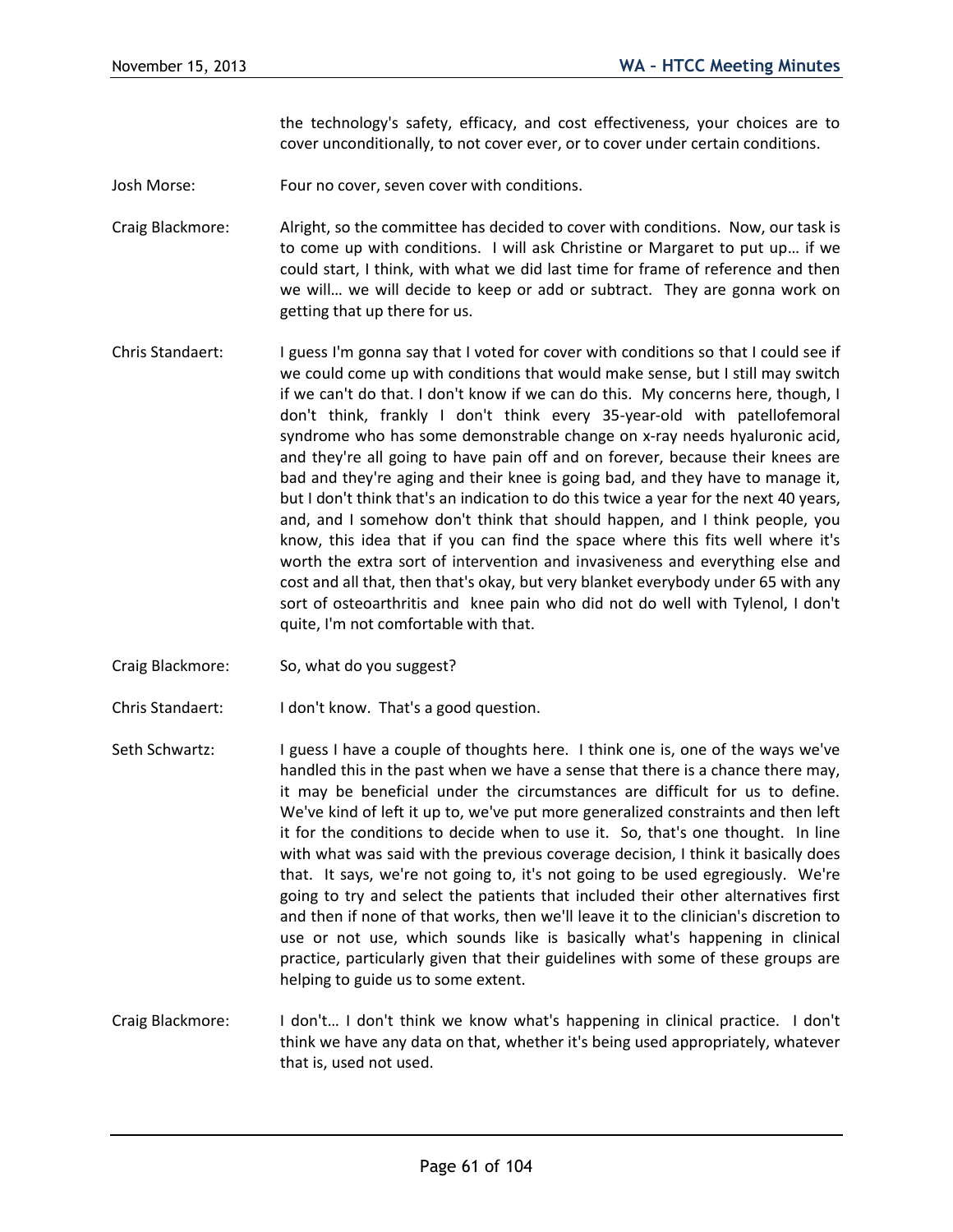- Seth Schwartz: So, my second point is, so that's one perspective on what the limitations could, or what the, what the conditions could be. The other perspective is that there is this group where clearly the other alternatives are not an option. So, you have these patients who aren't candidates for surgery and aren't candidates for NSAIDs and aren't candidates for steroids for various other medical reasons and whom you basically have no other option. So say maybe that's the condition is patients in whom there is no other options, it should be at the discretion of the clinician to decide if this is something they want to use in that setting. So, in my mind, those would be the two different options for conditions. I don't know what the right answer is, but it's just where I would… how I see it.
- Craig Blackmore: Okay, any other sort of general thoughts before we try to drill down?
- Michael Souter: Our previous conditions relied on a filter being on patients who have not had an adequate response to known pharmacological conservative treatment. I think that's probably been unduly soft. I would like to kind of raise the bar a little bit there, and so I would actually, you know, change that to patients who have not had an adequate response to nonsurgical treatment and allow the intervention there of anti-inflammatory and appropriate group. I agree with Seth about injecting a caveat there so that condition would not apply to patients who cannot tolerate those kinds of interventions, but I think that we need to raise the bar a little bit from where it previously was.
- Marie Brown: And to emphasize what Chris was talking about is, there is a variety of other treatments that no matter what else you were doing pharmacologically, you want to work on these other issues, which are, people call the placebo effect, which I could the therapeutic effect.
- Michael Souter: But, I think if we… if we fall short of surgery, then I think that then leaves the, you know, leaves more scope for the practicing clinician.
- Craig Blackmore: I'm, I'm sorry. Say that again.
- Michael Souter: So, nonsurgical, instead of nonpharmacological conservative treatment, I would just change that to patients who have not had an adequate response to nonsurgical treatment.
- Craig Blackmore: So, who, who do you think, let me ask this a different way. Who, who should be getting this? Is it people who NSAIDs aren't working? Is it people who the NSAIDs are contraindicated? Is it people who, you know, are too young for surgery? Is it people who are too sick for surgery? I mean, can we define the group in whom we think there might be a benefit, meaning we can define the people in whom we don't think there's a benefit, and that would be our condition.
- Michael Souter: I think, well, at the moment I think, you know, you could actually argue for all of the above in those groups that you outlined.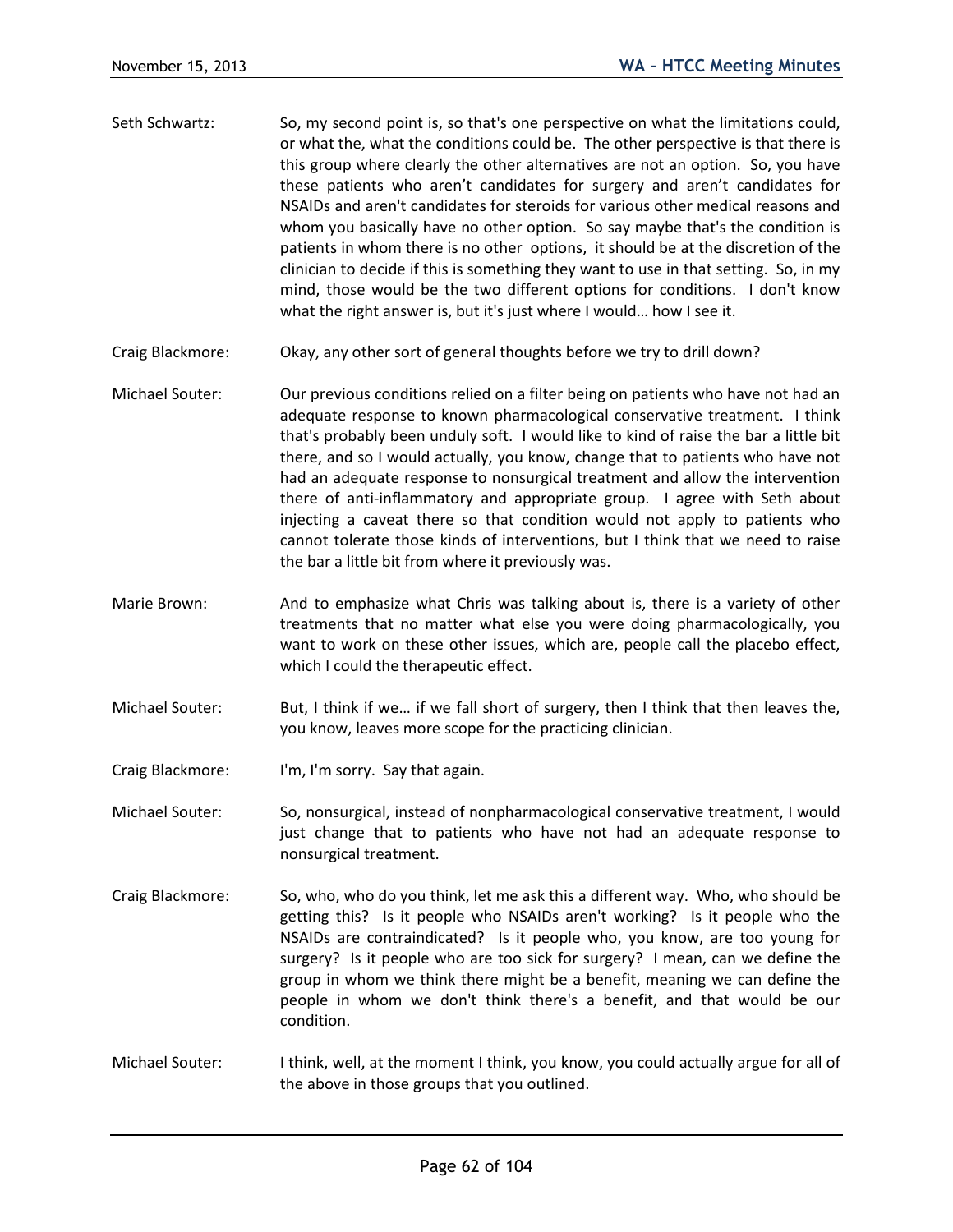Craig Blackmore: And that, and that may be. I mean, I'm asking you what you...

- Michael Souter: And that, and that's the way I tend to think of it as a, you know, what I do want to do is to avoid this being used too egregiously, as was vocalized earlier on. I think, we don't want, you know, people to, for this to be too easy an option and standard. So, I think if, if you've got a failure of nonsurgical treatments, to me, that, that gives enough. You know, you could argue, do we need to be more specific than that? You certainly don't want it to be that you've tried Tylenol and it hasn't worked for you. There needs to be a little bit more than that.
- Craig Blackmore: Okay, other thoughts? Sorry, I'm kind of stalling.
- David McCulloch: I mean, with respect, Mike, I don't think, that's not a condition at all. It's putting words on a page that will make us look better. I mean, any patient and doc who want to do this says, 'oh, I've tried all the painkillers and I can't take this, and I can't do this and I can't do that. I just want the shot.' I mean, you can meet those criteria by just saying you meet those criteria.
- Michael Souter: But if you take that approach, then any of our conditions we have ever applied in any of our decisions will fail.
- David McCulloch: Well, and that's a generalization. We've had such much more specific conditions for other things. I don't, don't, I'd just say that's not really a condition. There's no way to define it other than the patient and the doctor agree that everything else hasn't worked, I want the shot. It's not really a condition. I can't tell from any of this data that we've looked at conditions that actually would define somebody that will benefit, so that's why I can't come up with anything.
- Marie Brown: I think our healthcare training is such that we don't... when someone says this hasn't worked for me, nothing has worked for me, that we're trained to do indepth assessments of what that means. How much have you taken? When have you take it? So, I think it's less arbitrary than, I mean, I think we do assess what and why something might not be working and look to see if those… we can help the patient think of those ways… of other ways to make those things work.
- Richard Phillips: You know, I think that, I tend to agree with Michael's point there about the, expanding a little bit. I think it would be important to say it like the orthotic options, therapy, behavior modification like weight reduction. You know, if somebody doesn't achieve weight reduction as part of their therapy, it's hard to believe that they would be a candidate for hyaluronic acid injection. I mean, in other words, it seems to me it has to be one of the, the last alternatives in a situation where the patient is not a surgical candidate, and my personal thing is that the patient cannot undergo surgery either because of clinical condition, age, whatever, but probably meets criteria for it otherwise. So, I would like to think that it would be restricted to, you know, a set of people where, you know,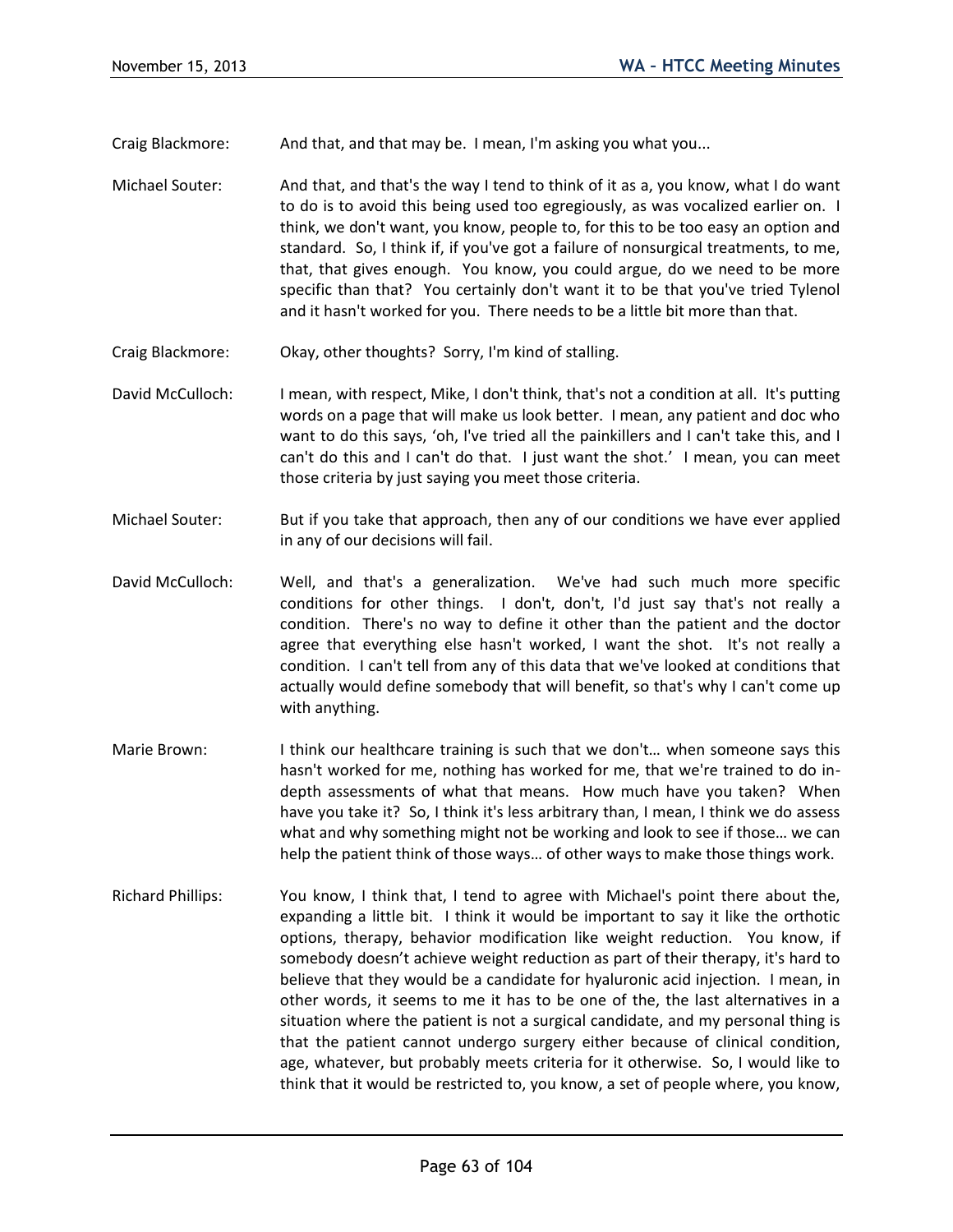maybe it's, as our clinical expert mentioned, there's maybe a small number of people that maybe it will meet some goals. It's impossible to really predict who's going to achieve and who is not going to achieve, but I think it would be good to expand that talk to include the higher list with an expectation that hyaluronic acid injection only goes if you don't achieve those goals.

- Marie Brown: I'd like to expand beyond the nonsurgical candidate, because I think a delay of surgery for two years or one year or six months is a worthwhile outcome for...
- Chris Standaert: But we...

Craig Blackmore: But we, we have not seen any data. I mean, I know we were shown some slides by one of the… one of the speakers here, but I mean, there is no data that this delays treatment.

Marie Brown: Okay.

Craig Blackmore: The data that was presented was that patients who have a longer delay to their arthroplasty get more injections. Does that mean the injections caused the delay or they didn't want to have the surgery so they got more injections? I mean, you can't make any inference from that.

Michael Souter: Mm-hmm.

Craig Blackmore: So, I mean, we have no idea if this delays treatment.

Chris Standaert: One of the… some of the very frustrating things about the data we do have is, it does not include good data on timing of surgery and influence on subsequent treatment, and it does not include quality of life.

Marie Brown: Right.

Chris Standaert: And so, we have all this data on pain with this hovering little data point, but these bigger questions of, does it delay surgery, does it improve quality of life, does it improve health outcomes...

Marie Brown: Right.

Chris Standaert: ...we don't have anything, which is problematic.

Marie Brown: Agreed.

Michelle Simon: So our… our discussion right now is around conditions, I'm gathering. So, I don't feel compelled that we've seen evidence for us to really make a change in the decisions that we made in the past regarding this, and I think if we do we're guessing, because we don't really know, based on the evidence, who the perfect patient is for this. If we delay it and make it a very small group of people who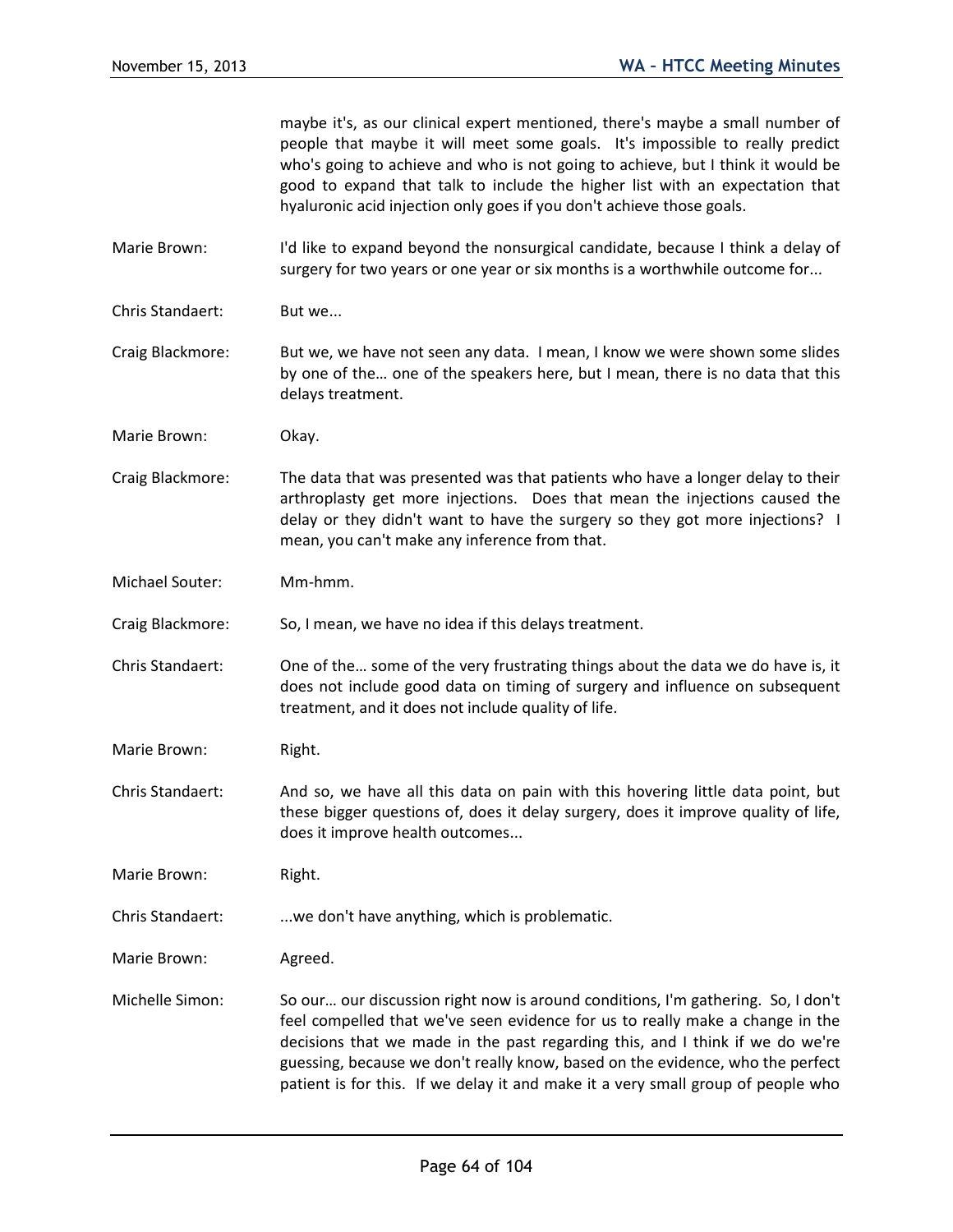have failed absolutely every possible measure, then we're talking about people that probably have advanced osteoarthritis and this is probably a patient population, which it is not going to work very well in. So, I'm cautious about making those types of changes from our previous decision.

- Chris Standaert: Our condition, actually, is the exact same language in the FDA indication for Synvisc, which must be where we got it, because it's exactly what that says, and, you know, if you're going to tighten these things, you know, typically with policies like this, you do things like months of treatment, you throw in specific things, you throw in exercise, activity modification, and you say behavioral, advice on behavioral modification. I mean, you throw in specific things and you throw in timelines, and that's the only way to really modify the scope of what you're defining as nonoperative care, and by switching to nonoperative, which even includes the idea that you could do a corticosteroid injection. That would be the big expansion of changing that language from nonoperative to nonsurgical.
- Michelle Simon: Nonpharmacological.
- Chris Standaert: Nonpharmacologic to nonsurgical, you get into injections, but is there a way to change this language so you can more clearly specify what you mean as what you… if you're trying to get at the… like Craig's question before, who, who is it? Who is the person for this? Is it somebody who has tried activity modification, has tried exercise, has tried safe oral medication, been compliant with it, just not done well, really not bad enough to be thought of for a total knee yet but is hampered by this in a way that's functional. Is that the person in whom you try it?
- Craig Blackmore: See, I...

Chris Standaert: Logically, I think of it that way, but I don't have the data to tell me that's it.

Craig Blackmore: I would argue it completely differently. I would say, the benefit here is basically the same as all the other treatments. If there is a benefit, it's the same as placebo. It's the same as NSAIDs. It's the same as anything else. So, the only people that I would make eligible for it are the people that can't get NSAIDs and that can't get… maybe can't even get surgery, the ones in whom the other treatments that are equally effective can't be used, and then we need to offer them something and we're not sure this works but, you know, at least they get the placebo benefit, and, and I would make it, I mean, obviously I voted no cover, so I'm not convinced by the data, but I would make this restrictive and I would say, look, you know, maybe if we can't give them NSAIDs, because, you know, they have gastric bleeding or whatever it is, kidney problems, then this would be an option, but if they're eligible for these other things that work as well, they should do those.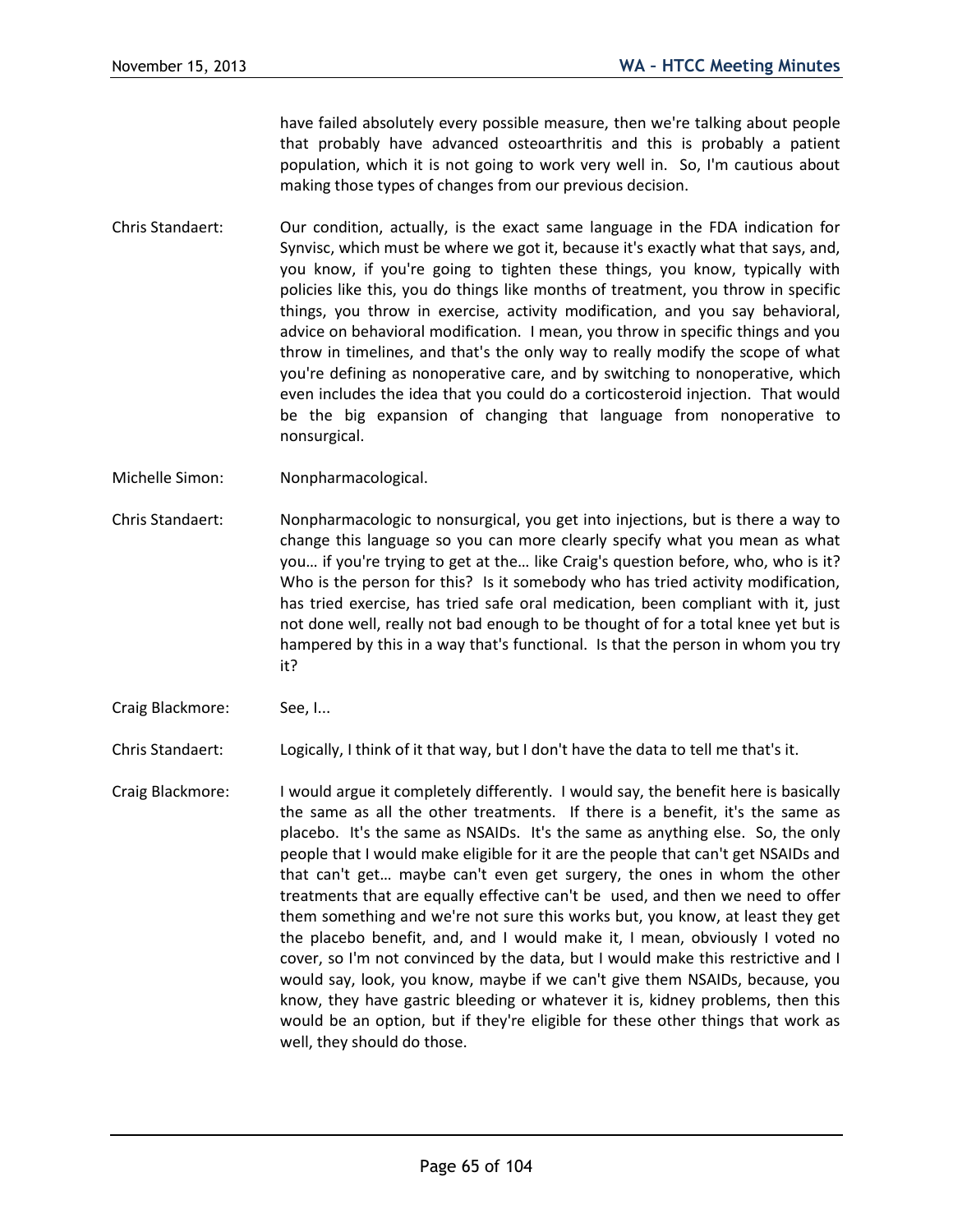| Seth Schwartz:   | One of the things we've done before when looking at this, we looked at what<br>were the, you know, debating whether the trials really showed effectiveness<br>but, you know, since we're here they must be, you know, at least some of us<br>think that they do. We've looked at what were the entrance criteria for the<br>trials. So, maybe we should ask our evidence vendor, you know, was there<br>anything beyond just knee pain and radiographic evidence of arthritis that<br>allowed these patients to be entered into these trials? |
|------------------|-----------------------------------------------------------------------------------------------------------------------------------------------------------------------------------------------------------------------------------------------------------------------------------------------------------------------------------------------------------------------------------------------------------------------------------------------------------------------------------------------------------------------------------------------|
| Teresa Rogstad:  | No.                                                                                                                                                                                                                                                                                                                                                                                                                                                                                                                                           |
| Seth Schwartz:   | Did they have to have, you know, trials?                                                                                                                                                                                                                                                                                                                                                                                                                                                                                                      |
| Teresa Rogstad:  | It was typically a minimum pain score and evidence of osteoarthritis. There<br>wasn't anything like they've tried                                                                                                                                                                                                                                                                                                                                                                                                                             |
| Chris Standaert: | Did they have an age range?                                                                                                                                                                                                                                                                                                                                                                                                                                                                                                                   |
| Teresa Rogstad:  | six weeks, weeks of exercise or three rounds of physical therapy or anything.                                                                                                                                                                                                                                                                                                                                                                                                                                                                 |
| Chris Standaert: | Did they have an age range? Did they say over 50, over 40, people, they'll take<br>all comers? They'll take 30-year-olds, they'll take 70-year-olds?                                                                                                                                                                                                                                                                                                                                                                                          |
| Teresa Rogstad:  | They were generally all adults. I would have to check that out. I'll double check<br>on that.                                                                                                                                                                                                                                                                                                                                                                                                                                                 |
| Carson Odegard:  | I have a question about the third point. On why we decided on that particular<br>condition when isn't it, you know, are these courses done when there's no<br>clinical benefit?                                                                                                                                                                                                                                                                                                                                                               |
| Craig Blackmore: | Well, they could be.                                                                                                                                                                                                                                                                                                                                                                                                                                                                                                                          |
| Michael Souter:  | Well, it was to stop it was to stop that very circumstance, if somebody                                                                                                                                                                                                                                                                                                                                                                                                                                                                       |
| Carson Odegard:  | Yeah, I mean in                                                                                                                                                                                                                                                                                                                                                                                                                                                                                                                               |
| Michael Souter:  | continued to get injections                                                                                                                                                                                                                                                                                                                                                                                                                                                                                                                   |
| Carson Odegard:  | clinical practice                                                                                                                                                                                                                                                                                                                                                                                                                                                                                                                             |
| Michael Souter:  | on the vague hope that somewhere sometime one might work.                                                                                                                                                                                                                                                                                                                                                                                                                                                                                     |
| Chris Standaert  | I hate to be totally cynical but it's hard to imagine you haven't seen people who<br>had ongoing care that has been absolutely futile towards treating their problem<br>in any meaningful way, not necessarily harming them, but not really helping<br>them either.                                                                                                                                                                                                                                                                           |
| Carson Odegard:  | Right.                                                                                                                                                                                                                                                                                                                                                                                                                                                                                                                                        |
|                  |                                                                                                                                                                                                                                                                                                                                                                                                                                                                                                                                               |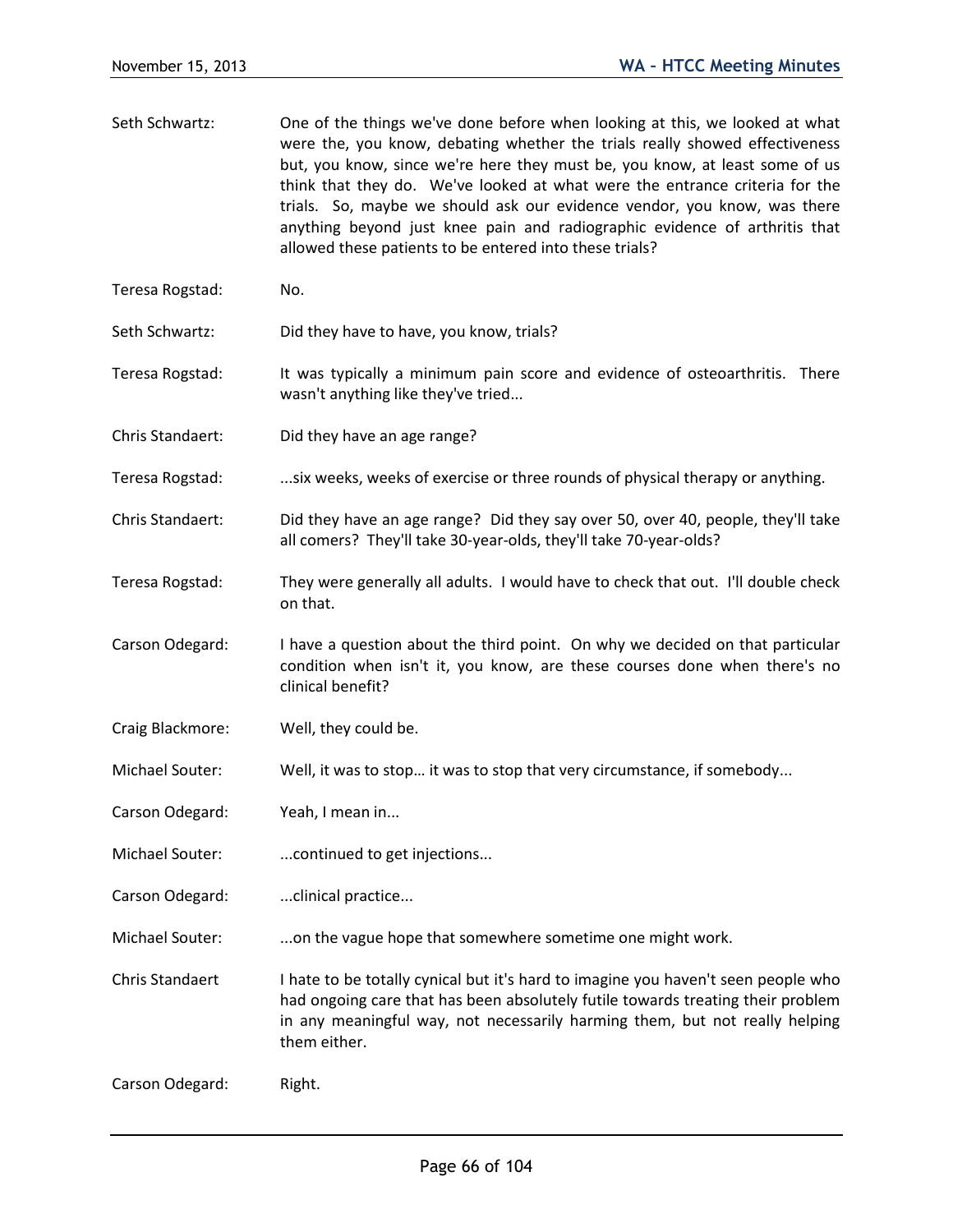| Chris Standaert: | I see this every day in my practice.                                                                                                                                                                                                                                                                                                                                                                                                                                                                                                                                                                                                                                                                                      |
|------------------|---------------------------------------------------------------------------------------------------------------------------------------------------------------------------------------------------------------------------------------------------------------------------------------------------------------------------------------------------------------------------------------------------------------------------------------------------------------------------------------------------------------------------------------------------------------------------------------------------------------------------------------------------------------------------------------------------------------------------|
| Carson Odegard:  | Sure.                                                                                                                                                                                                                                                                                                                                                                                                                                                                                                                                                                                                                                                                                                                     |
| Chris Standaert: | I don't deliver, I know, I hope, but I see it every day. I see people who have had<br>it every day. So, I hate to be, but yet I'm sure that I would, you know?                                                                                                                                                                                                                                                                                                                                                                                                                                                                                                                                                            |
| Craig Blackmore: | And then the I mean, the other question is, is that really a barrier?                                                                                                                                                                                                                                                                                                                                                                                                                                                                                                                                                                                                                                                     |
| Carson Odegard:  | Yeah.                                                                                                                                                                                                                                                                                                                                                                                                                                                                                                                                                                                                                                                                                                                     |
| Craig Blackmore: | Looks good.                                                                                                                                                                                                                                                                                                                                                                                                                                                                                                                                                                                                                                                                                                               |
| Carson Odegard:  | Right.                                                                                                                                                                                                                                                                                                                                                                                                                                                                                                                                                                                                                                                                                                                    |
| Michael Souter:  | I think it's a barrier.                                                                                                                                                                                                                                                                                                                                                                                                                                                                                                                                                                                                                                                                                                   |
| Joann Elmore:    | I've been quiet, because I don't feel that there's evidence to base the conditions<br>upon, so I'm hoping that you all will come up with something that seems<br>clinically reasonable, but I do want to point out that since the committee voted<br>in 2010 with these conditions, there has just been a slight increase in utilization<br>of the injections in PEBB and in Medicare. In other words, it didn't go down<br>after 2010 per capita. It's gone up slightly.                                                                                                                                                                                                                                                 |
| Michael Souter:  | Maybe that restricted it going up.                                                                                                                                                                                                                                                                                                                                                                                                                                                                                                                                                                                                                                                                                        |
| Joann Elmore:    | In other words, it slowed down the usage?                                                                                                                                                                                                                                                                                                                                                                                                                                                                                                                                                                                                                                                                                 |
| Michael Souter:  | Yeah.                                                                                                                                                                                                                                                                                                                                                                                                                                                                                                                                                                                                                                                                                                                     |
| Joann Elmore:    | Oh, okay.                                                                                                                                                                                                                                                                                                                                                                                                                                                                                                                                                                                                                                                                                                                 |
| Craig Blackmore: | Any other thoughts?                                                                                                                                                                                                                                                                                                                                                                                                                                                                                                                                                                                                                                                                                                       |
| Marie Brown:     | I don't see any compelling reason to change what we have. I don't see any data<br>to help us change what we have.                                                                                                                                                                                                                                                                                                                                                                                                                                                                                                                                                                                                         |
| Craig Blackmore: | Okay. So, I'm going to I'm going to so one choice would be to keep this. I'm<br>going to put an alternate out there and see if there's enthusiasm among the<br>panel, and that is what I said before, which is to restrict this to people who have<br>a contraindication, and we can talk about how to define that, a contraindication<br>to the other nonsurgical interventions. So, it would only go to patients who, for<br>whatever reason, cannot get the NSAIDs or, you know, the other nonsurgical<br>treatments. So, I'd I'd like a show of hands if there is support for that as a<br>restriction and then we will talk about some of the others. So, who, who thinks<br>that would be an appropriate condition? |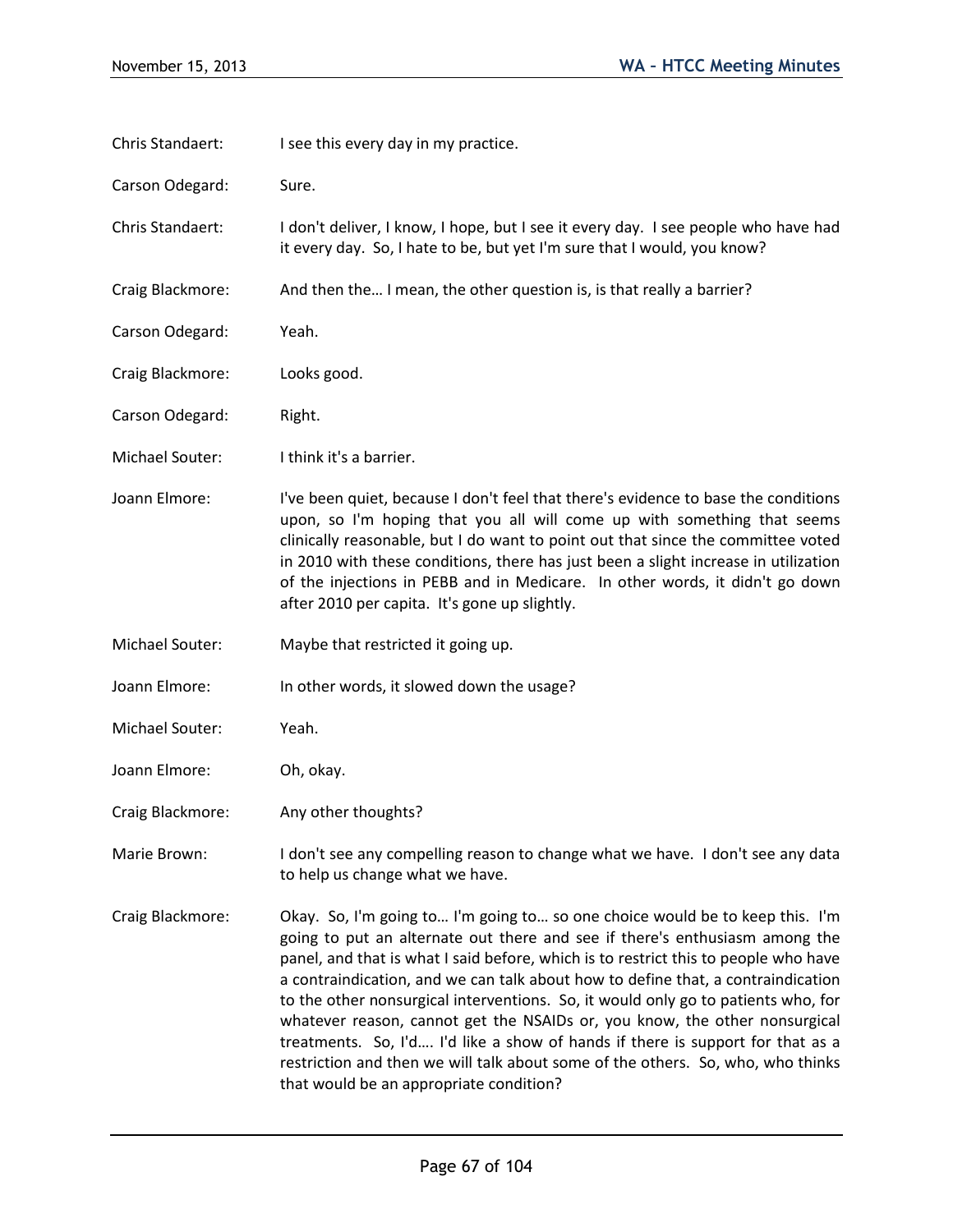Joann Elmore: I'd need a few more studies.

Chris Standaert: I would be more supportive of that than this.

- Richard Phillips: Did you just say nonsurgical?
- Craig Blackmore: So, I'll back up. So, I am proposing, in lieu of the first three bullet points that we would use the fourth bullet point. I guess we would also use the second, but basically starting from scratch using a new one that says we will only allow the use, or will only pay for the use of this in patients who have a contraindication to other nonsurgical treatments and, and we can refine that. This is straw vote, right? So, it would basically be people who can't get NSAIDs or can't get Tylenol or for whatever reason were not able to use the other tools in the armamentarium.
- Marie Brown: How does that language deal with the physical... with PT and other lifestyle change things?
- Craig Blackmore: I guess what I'm talking about, really the pharmacological.
- Joann Elmore: And what about a patient that's not a surgical candidate at all and cannot undergo surgery, what about them, Craig?
- Craig Blackmore: Well, that, that would be another condition.
- Chris Standaert: Well, that's Michelle's point. There are people who need a knee replacement who can't get it, they aren't the ones who are going to, they're not even the ones in the studies. They're not the ones people are talking about benefiting, which is tricky. And there are, I mean there are people who...
- Craig Blackmore: It's all tricky.
- Chris Standaert: ...yeah, it's all tricky. There are people who can't really go to PT, and there are people who really are not medically stable to benefit from exercise. There are people with bad cardiac disease, people who have other bad things where they really can't go to an exercise program that is going to help their knee. So, those people you probably could call out also. The PT benefit, now that's a different question, but that issue of people who, due to other medical comorbidities, cannot rely, cannot effectively access an appropriate exercise program.
- Craig Blackmore: So, this is not as simple as I thought it was going to be is what you're telling me.
- Chris Standaert: You thought it would be simple?
- Carson Odegard: So what… what about the people that actually failed conservative treatment and now they're becoming contraindications?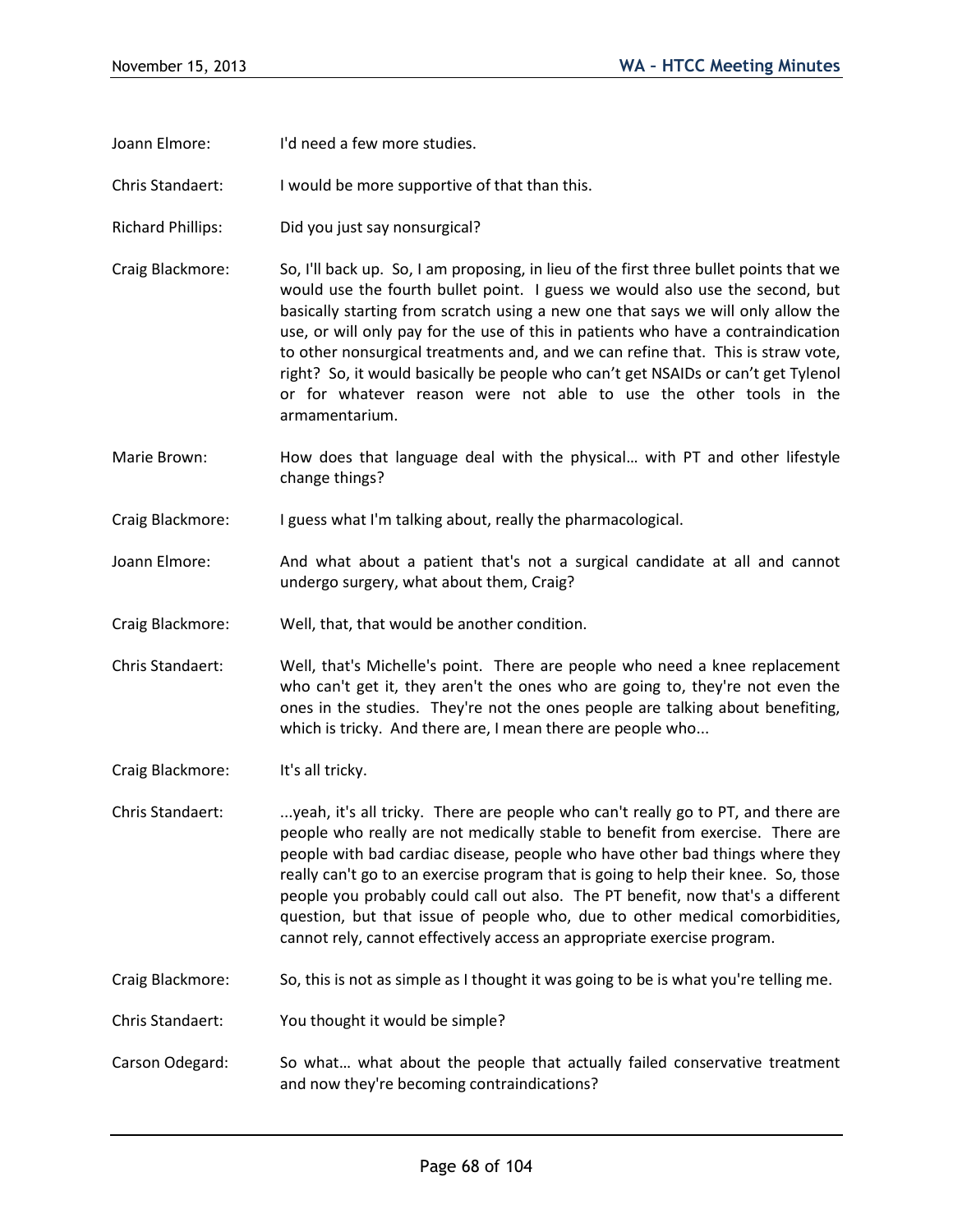- Craig Blackmore: I don't, I agree, I agree with David. I don't think failed conservative treatment is meaningful. I don't think it says anything. I mean, there isn't a person who comes to the doctor who hasn't had knee pain for three months, and they, and they tried something, and they failed it, right? And so saying that is just basically saying, you know, open season.
- Carson Odegard: I agree, but what I'm saying is, the people that have failed, they're not in our description but now they've become contraindications because they failed treatment.
- Craig Blackmore: I don't know.

Chris Standaert: I think the people who have tried an appropriate exercise program, modification then lost weight and tried NSAIDs and tried Tylenol and still have pain.

- Carson Odegard: Mm-hmm.
- Chris Standaert: Right? I mean, the truth is that… the trouble is, I agree with you. That's what I was pointing out. So, we get these, Seth brought this up before. You have the two camps. You have the people who can't have something else that might expect it to be helpful, cannot have the other comparators that seem to be equally as effective, or you have the people in whom they have not worked and this is some other step, but then the trouble comes down to, the data doesn't tell us that in those people, this is particularly helpful, as a population. That gets to be the tricky part. So, you've hit the end, but it's one more thing. You've already tried five things that haven't worked. So, is the next thing going to work, you know? Is this the next thing that's going to work in that population? And we don't have the study to say that it is, which is the problem.
- Craig Blackmore: Or is that a population in whom nothing is going to work?
- Chris Standaert: Right.
- Craig Blackmore: So, I mean, I am trying to figure out how to word this to people who… so that it's not just used sort of on everybody but would be used on people who had some reason they couldn't get an equivalent treatment, meaning Tylenol, NSAIDs, and then the whole question of physical therapy and weight loss. So, I guess I would say restricted to patients who have a contraindication to other or to pharmacologic treatments, perhaps.
- Chris Standaert: To pharmacologic treatments or unable to… or have medical contraindications to exercise modification or exercise approaches, or something.
- Craig Blackmore: But they could still get Tylenol.
- Chris Standaert: They have to have both.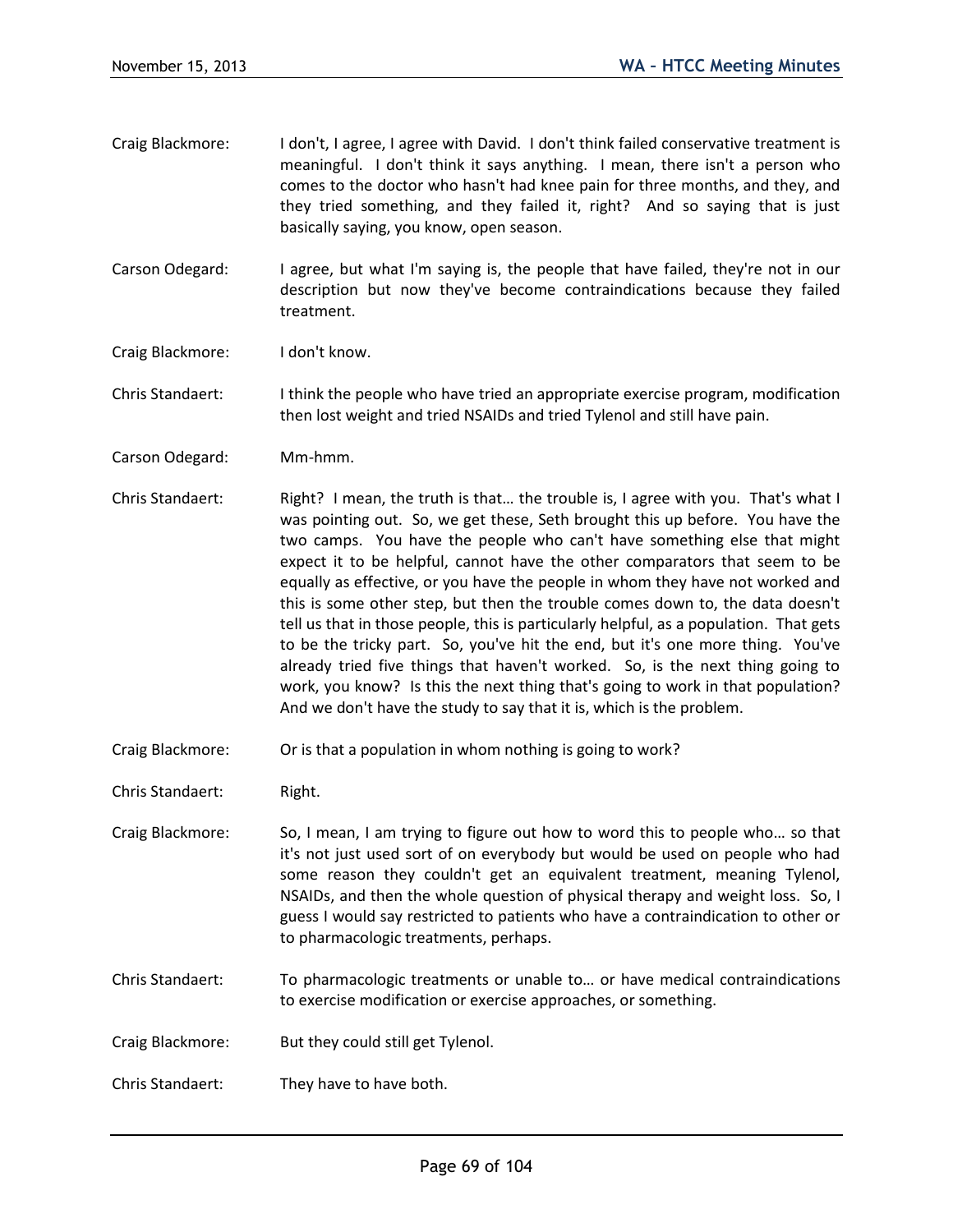- Craig Blackmore: Right. Well, I was, yeah. We can do both or I'm just saying, as a replacement for the NSAIDs and the Tylenol and...
- Richard Phillips: What about the nonresponders? You have just the contraindications to them...
- Craig Blackmore: Yeah.
- Richard Phillips: But what about those who didn't respond?
- Craig Blackmore: I'm intentionally excluding the nonresponders. I'm saying if… I'm proposing, and the committee may not agree, but I'm proposing that this be limited to the people who can't get the other equally-effective treatment.
- Kevin Walsh: I would ask, if you're going to do this, that you include physical therapy. So, and not limit it to pharmacologic.
- Craig Blackmore: So, contraindication to pharmacologic therapy and...
- Kevin Walsh: Because there was a study...
- Craig Blackmore: ...contraindication to physical therapy?
- Kevin Walsh: ....there was a study that they, or a trial that was described that found no difference between hyaluronic acid and home exercise.
- Chris Standaert: Yeah, and I guess I would use exercise opposed to PT, because you run into people who don't have good PT coverage and can't do that, but you can still tell them to, you know, walk exercise, get to a pool.
- Richard Phillips: Does PT, does that include orthotics?
- Chris Standaert: No.
- Richard Phillips: That's a separate thing altogether.
- Seth Schwartz: And I guess I, my only...
- Chris Standaert: Well, PT is a hodgepodge, but no, I wouldn't count DME stuff in PT, but…
- Seth Schwartz: My only problem with pharmacologic is, you know, they might not be able to take steroids, but if they take 100 mg of morphine, their pain is going to go away. That's pharmacologic but still a terrible idea.

Richard Phillips: Yeah.

Chris Standaert: So, appropriate pharmacologic.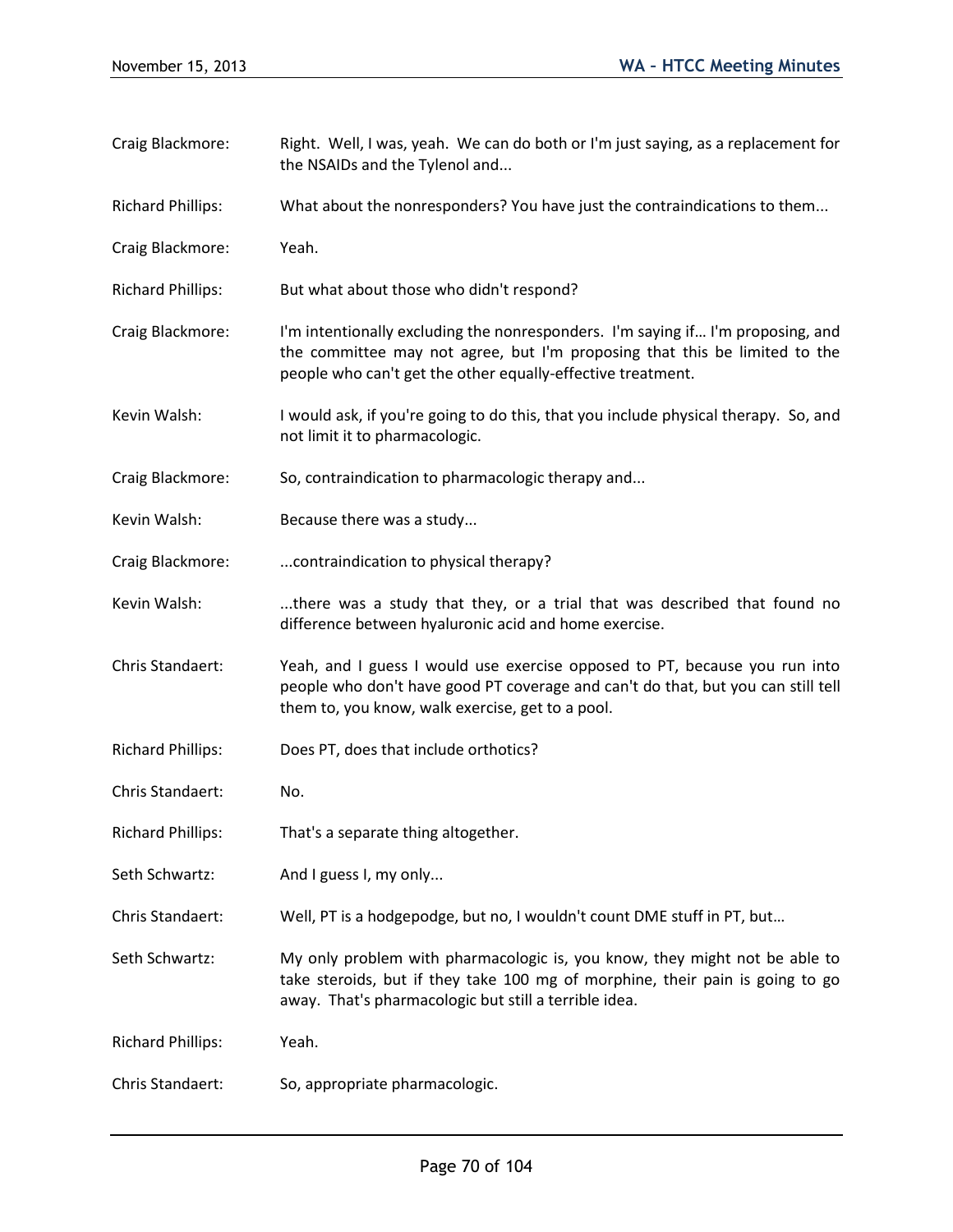Craig Blackmore: Say nonnarcotic, I mean, you know?

- Chris Standaert: Say appropriate pharmacologic care. Haldol for treatment of knee pain.
- Craig Blackmore: Alright, so I'm hearing restricted to patients who have a contraindication to a nonnarcotic pharmacologic and exercise treatments, is that what I'm hearing? I would leave off the exercise personally, but...
- Kevin Walsh: I would just, I'm, I'm just saying, scratch the nonnarcotic... scratch the pharmacologic descriptor in there to just nonsurgical treatment. That could include other pharmacologic treatment. It could include physical therapy, home exercise, you know, magnets, whatever else you want to try.
- Marie Brown: Well, now we're, we're back to Michael.

Chris Standaert: So, contraindication to all forms of all nonsurgical treatment.

- Craig Blackmore: Is it single or is it all?
- Chris Standaert: Yeah, so they can take NSAIDs, but they can't go to PT, they can go to, they can exercise but they can't take NSAIDs. So, they're, they can exercise but they're on Coumadin. Even then, that's indefinitely. You get them off the Coumadin and stick a needle in their knee, which is a whole other ballgame, but.
- Seth Schwartz: Why do you always do this to us?
- Chris Standaert: Because things are rattling around in my head.
- Richard Phillips: Can I ask a question? One thing that I'm concerned about is that we're, it becomes a nightmare to try to validate this from the agency point of view, wouldn't it? I mean to try to find out all of these particulars, small issues?
- Craig Blackmore: I mean, I...
- Seth Schwartz: No, that's, but historically they say, we can't do that. It's going to be left up to the provider. So, you can either give people a carte blanche and say, hey, give it to everybody, or we can try to put something in there that...
- Chris Standaert: How about, how about...

Seth Schwartz: ...implies that patients...

- Chris Standaert: ...we say patients who have a medical contraindication to other appropriate forms of nonsurgical care?
- Craig Blackmore: Write that down. Did anybody capture that?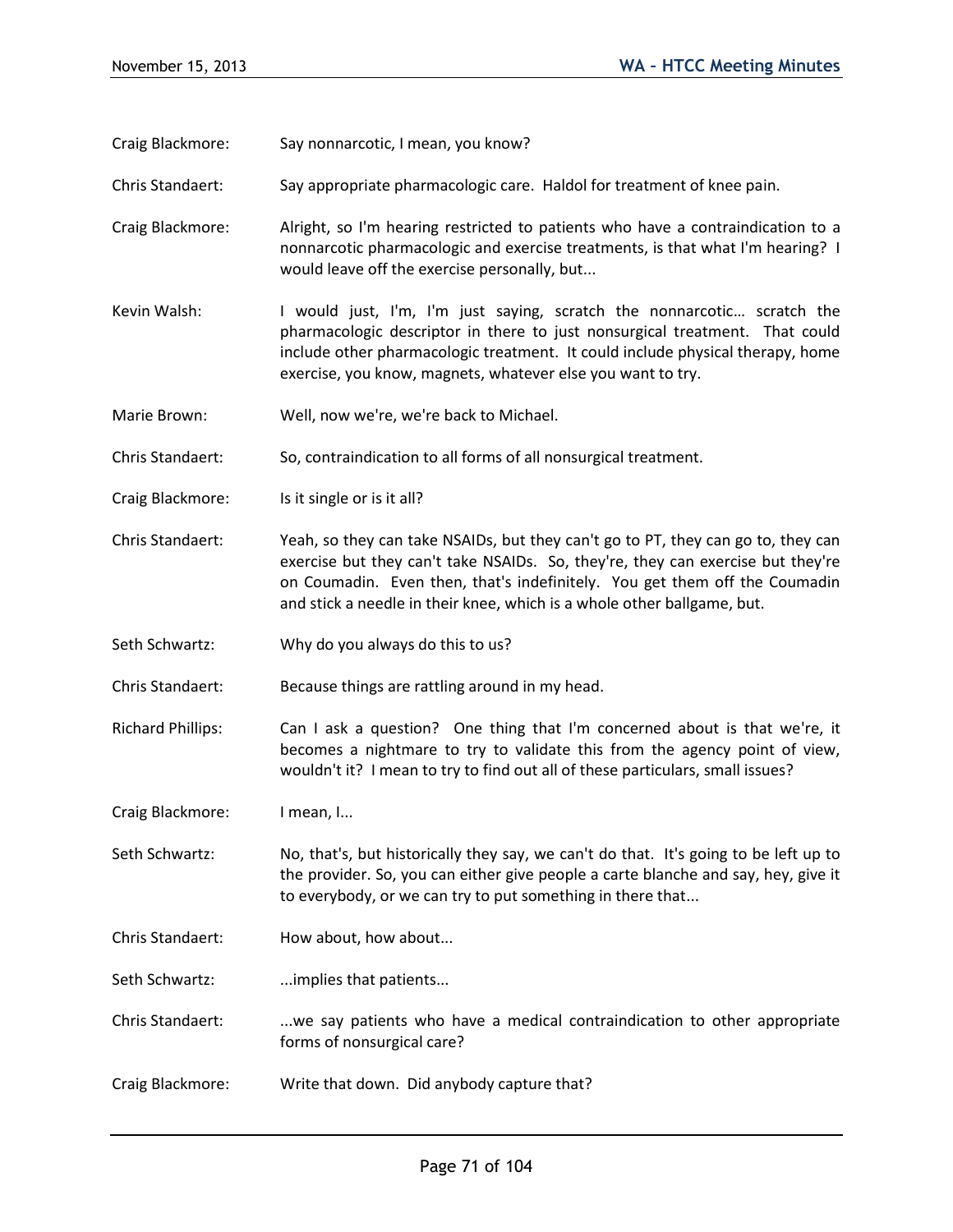Marie Brown: Yeah. Chris Standaert: Patients who have a medical contraindication, so it has to be a defined medical condition, to other forms… to…. medical contraindication to other forms of nonsurgical care. Even for the people who medically, for some reason you don't want to, you can't do the other things, that's who you're looking for. That's what this says, anyway. Craig Blackmore: Well, it might limit a little. Alright, thoughts on the wording on number… the second choice here? Marie Brown: Limited to two courses per year? Craig Blackmore: Yes. Chris Standaert; And the third bullet point, the evidence… you have to prove it worked if you're going to do it again. Richard Phillips: I'd like to add another category in there if you would, and that would be the patients who are nonresponders who are not surgical candidates in the patients who have not responded to medical therapy, not contraindication but just have them respond to medical therapy but have no other alternative. Marie Brown: Wouldn't that be... Craig Blackmore: Well, I think that would be covered, wouldn't it? Richard Phillips: Mm-hmm. Craig Blackmore: You have… you can't… you have medical contraindication to other forms of nonsurgical... Richard Phillips: Not medical contraindications. Say they've, now they're... Chris Standaert: He's saying they're nonresponders... Richard Phillips: ....they're nonresponders to medical therapy... Chris Standaert: ....he's saying the people for whom nothing else works. Richard Phillips: ...are candidates for surgery, except for the fact that they're, you know, I mean, they need surgery but they aren't candidates for surgery because of their comorbidities, essentially. Joann Elmore: So, they've failed.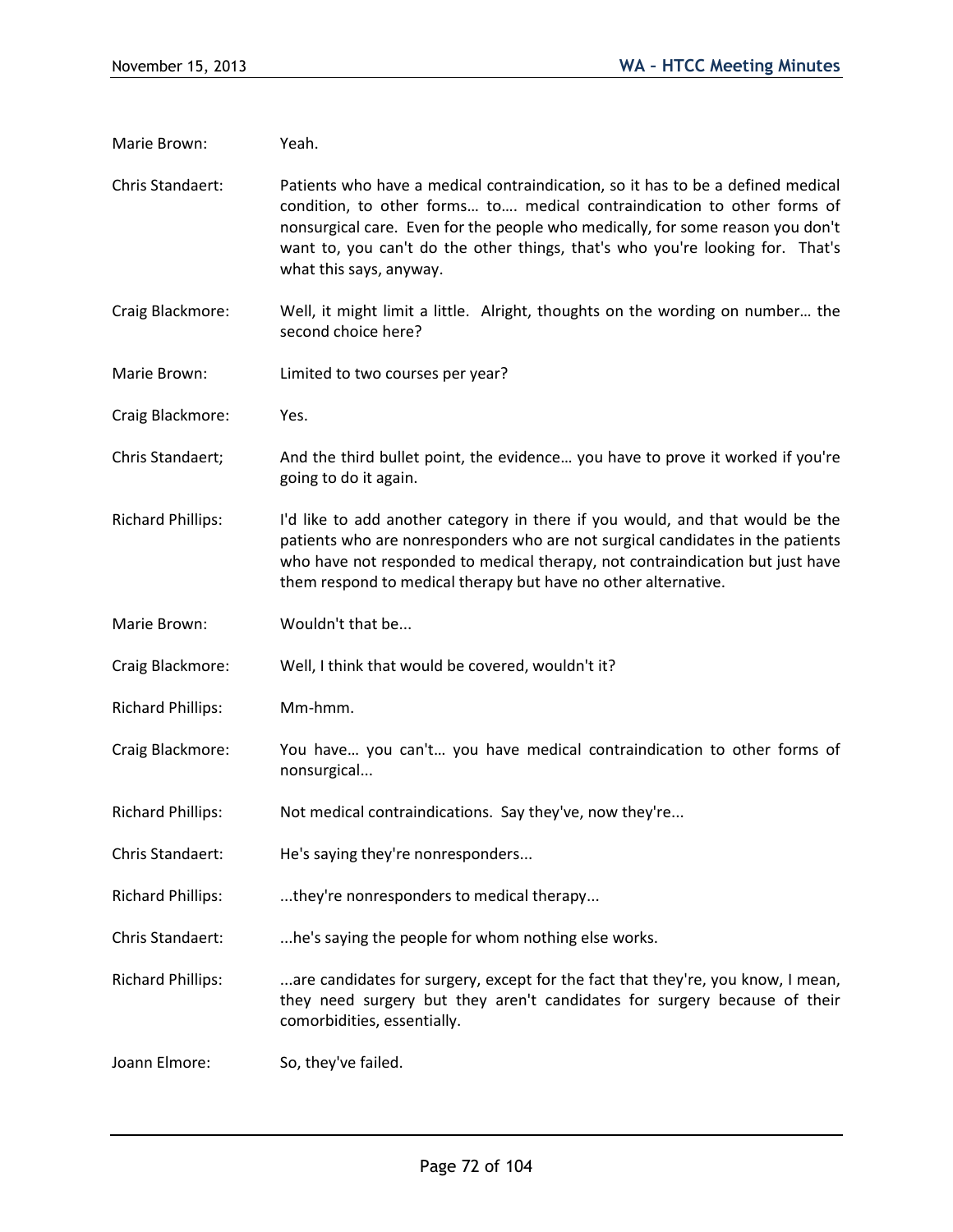| <b>Richard Phillips:</b> | Yeah, like somebody with stage 4 heart failure or something like that. I don't<br>know, this                                                                                                                             |
|--------------------------|--------------------------------------------------------------------------------------------------------------------------------------------------------------------------------------------------------------------------|
| Craig Blackmore:         | Can you make that a second [inaudible]                                                                                                                                                                                   |
| <b>Richard Phillips:</b> | if we end up parsing this, it might be, so maybe it's too much, but I.                                                                                                                                                   |
| Craig Blackmore:         | So, this would be, um, if you can't have the surgery, even though we think you<br>need it, we would allow this whether, you know                                                                                         |
| <b>Richard Phillips:</b> | If the provider believes that the patient has an opportunity to do the surgery,<br>then I think that surgery should be offered rather than the injections.                                                               |
| Chris Standaert:         | But surgery                                                                                                                                                                                                              |
| Craig Blackmore:         | That's not what it says.                                                                                                                                                                                                 |
| Chris Standaert:         | Surgery's really, you're hitting this end-stage people.                                                                                                                                                                  |
| Marie Brown:             | Yeah.                                                                                                                                                                                                                    |
| Chris Standaert:         | And they're the ones in whom this isn't, if the people who are lined up for<br>surgery aren't, not the ones who really                                                                                                   |
| Craig Blackmore:         | They're the ones we don't think it would benefit. Those are going to be the<br>bone-on-bone.                                                                                                                             |
| Marie Brown:             | I think that there was data that mild it was more effective in people with mild-<br>to-moderate osteoarthritis than more severe.                                                                                         |
| <b>Richard Phillips:</b> | Yeah.                                                                                                                                                                                                                    |
| Craig Blackmore:         | Other thoughts?                                                                                                                                                                                                          |
| Joann Elmore:            | [inaudible]                                                                                                                                                                                                              |
| Craig Blackmore:         | We can move that down.                                                                                                                                                                                                   |
| Marie Brown:             | Move that down, too, so we have three.                                                                                                                                                                                   |
| Chris Standaert:         | We could we could change it to add a clinical benefit in terms of pain and<br>function, and we could make people not just sort of say, oh they were better,<br>but actually prove that they hurt less and could do more. |
| Joann Elmore:            | What's your definition of improve?                                                                                                                                                                                       |
| Chris Standaert:         | Didn't you ask that before?                                                                                                                                                                                              |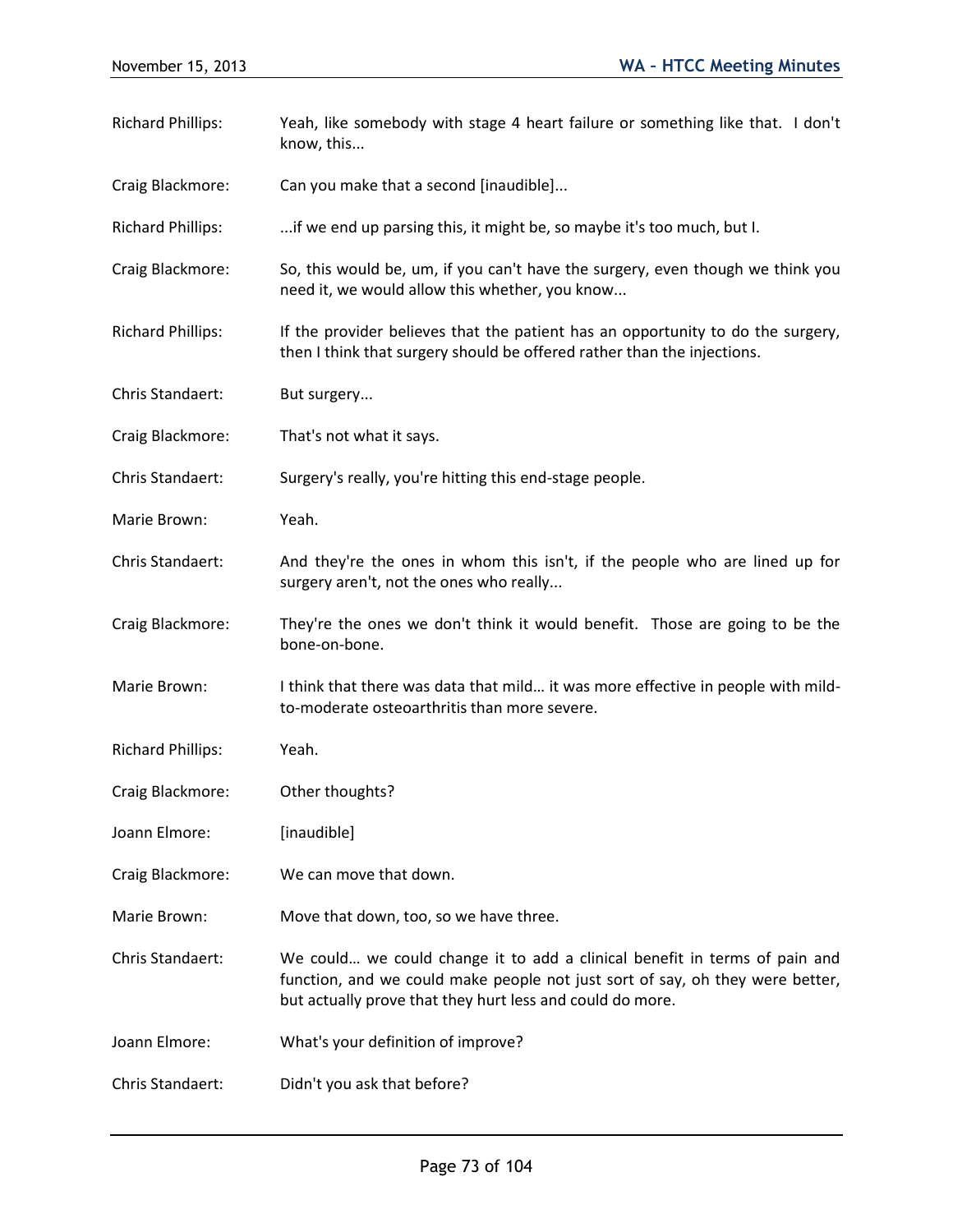Craig Blackmore: Okay, there it is. Chris Standaert: Clinical benefit in terms of pain and function. Richard Phillips: That sounds very reasonable. Marie Brown: Mm-hmm. Craig Blackmore: Okay, so, then Margaret I would ask you to add, in terms of pain and function to the third bullet point above, as well, so they are the same. Yes. Seth Schwartz: Not to be nit-picky, but shouldn't it be pain and/or function? I mean, we've heard that pain may be improved. Their function may be no different, and pain is what they care about, or if their function is better. Marie Brown: And improved pain is, in itself, an important outcome. Craig Blackmore: So, why do we have pain and function there at all? Just say clinical improvement. Chris Standaert: You don't get the, oh, it's a three today. I think we can do a... Seth Schwartz: He's trying to stop the rattle in his head. Chris Standaert: I know the data is on pain. That's one of my problems with the data. Pain is fuzzy, you know? It's sort of, you see people in there with a three one day then a four the next, you know? What's, and then we get into this, what's significant pain as opposed to saying can you actually, is it… I'd like to see does this make your life better in some way, and that's a harder thing to measure… the quality of life measure isn't as routine. People measure pain and function, that's why I threw it in, but I could go either way. Craig Blackmore: Alright, do we keep pain and function or not? Marie Brown: Yes. I mean, it makes it more stringent, and that's what we're looking at. Craig Blackmore: Okay, so there's… there's two proposals for conditions on the board. Should there be a third? Is there another proposal that we haven't heard? Joann Elmore: No cover was the third. Michael Souter: No, we've already covered that. Joann Elmore: No, we can still vote no cover. Chris Standaert: People can still vote no cover if they want.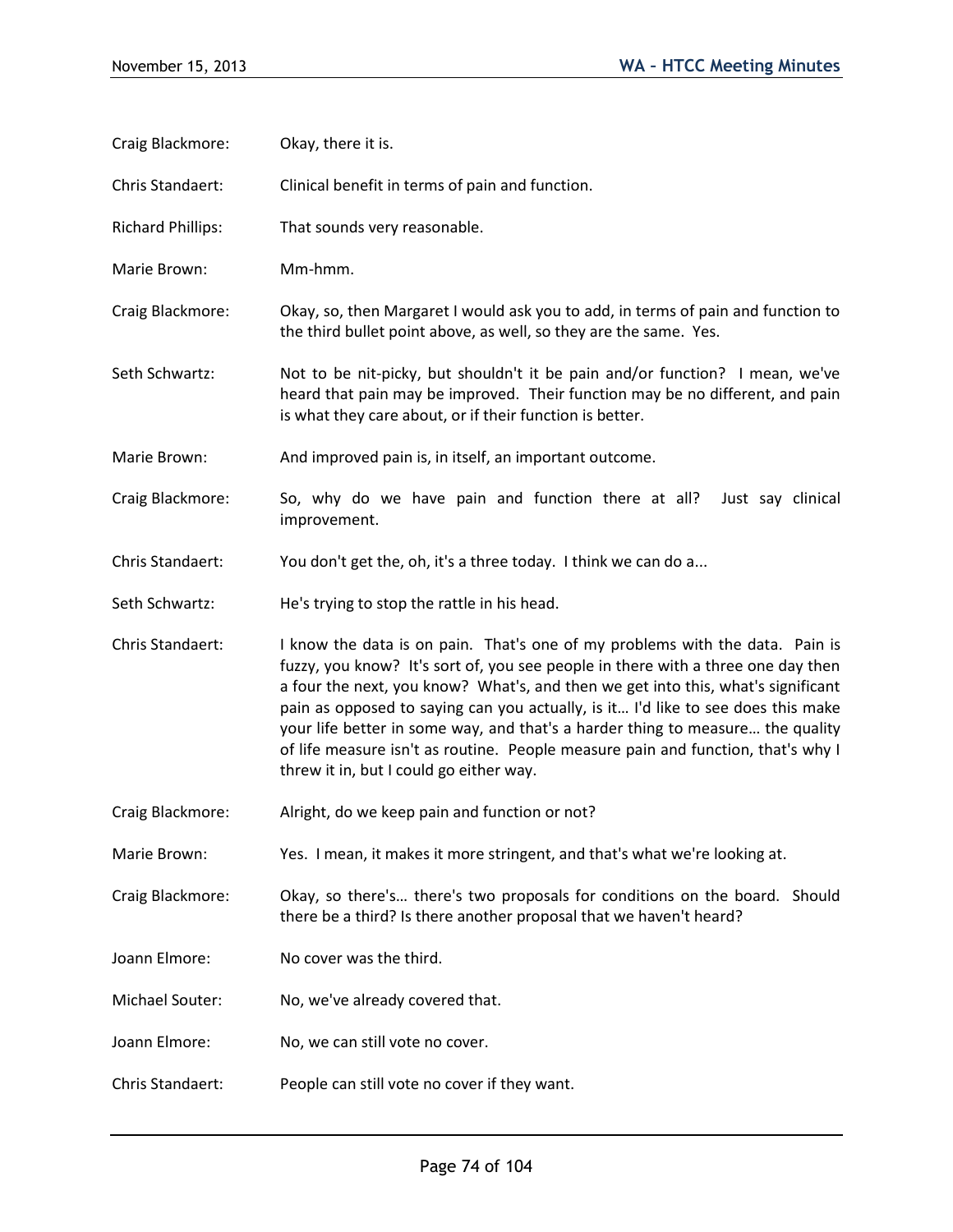Joann Elmore: That's still an option for voting, obviously.

Richard Phillips: Yeah, I think so.

Craig Blackmore: We're in new territory. I don't know if it is or not. Now that we've seen the conditions, are we allowing a no coverage vote? I can't have a three-way vote. Alright, we'll do this. We'll vote on the conditions, and then we'll go back and vote again on whether people accept the conditions or not, but first, we can't have three choices, because then we won't have a majority, right?

- Joann Elmore: Right.
- Craig Blackmore: But, but after understanding what the conditions are, we'll give people the opportunity to decide if they're going to go that way or they're going to go back to no cover.
- Marie Brown: I like that option. It's the most cautious and the most group oriented.
- Craig Blackmore: I'm getting comments from Gary.
- Gary Franklin: I just have a question. Is there anything on the degree of severity by some measure, by some osteoarthritis score? I know we heard, you know, don't do it for bone-on-bone, but is there kind of a, a range of severity that you would want to see? You wouldn't want a tendinopathy kind of thing, like you said before. So, you don't want like nothing, but, so do you want some kind of medium-to-severe score on how bad the osteoarthritis is?
- Chris Standaert: The first paragraph, if you scroll up, that's where we used the phrase osteoarthritis: with osteoarthritis of the knee. So, radiographically evident?
- Craig Blackmore: I mean...
- Chris Standaert: You know, or did it matter?
- Craig Blackmore: Don't you think osteoarthritis is osteoarthritis? I mean, if somebody has osteoarthritis of their knee and the pain is from the tendonitis, we can't come up with a criteria that differentiates that, right? We're not...
- Gary Franklin: Well, aren't they graded, though, in terms of…
- Michael Souter: [inaudible] from the evidence vendor was that...
- Gary Franklin: Arthroplasty is...
- Michael Souter: ...there wasn't...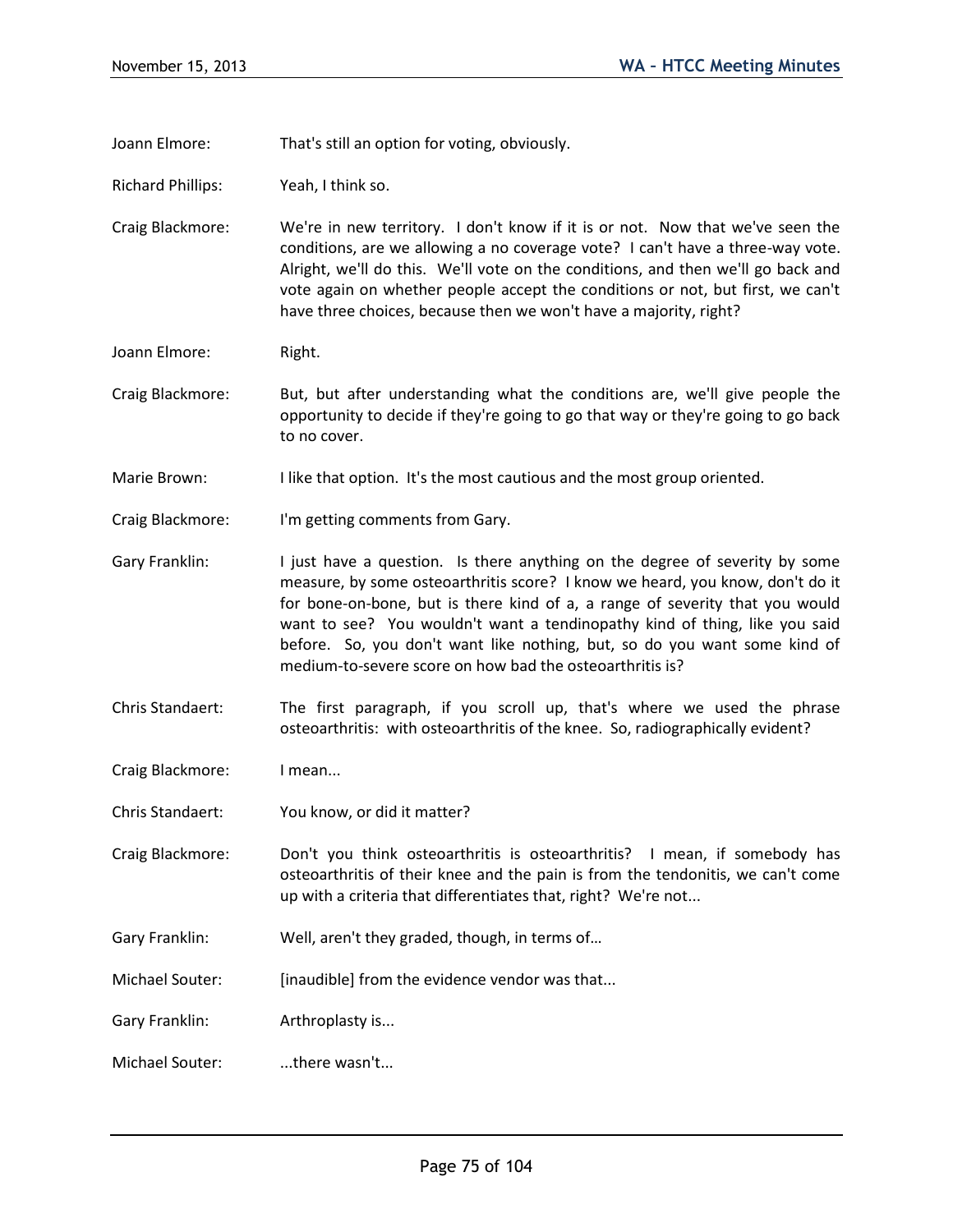- Gary Franklin: ...done, aren't there grades of it?
- Michael Souter: No. Not that they provided in our data.
- Craig Blackmore: The Kellgren-Lawrence has four grades plus, you know, a zero meaning no osteoarthritis and it… it corresponds, not incredibly well, with symptomatology and...
- Chris Standaert: But no routinely used clinically. I mean, you don't read x-rays that have… this is a Kellgren-Lawrence 2 ever.
- Craig Blackmore: Well, I do, but most people don't.
- Chris Standaert: I know, reading my x-rays reports. So, that's not what it says. So, it's… well, since Craig's left I don't read that, but it's… I don't know that those are wide, as Dr. [inaudible] said before...
- Craig Blackmore: It is not widely reported.
- Chris Standaert: There are multiple scales...
- Craig Blackmore: It is not widely reported.
- Chris Standaert: ....out there and picking the one scale we think has to be documented, I think, would be tricky for us, because we're redefining the standard of practice there.
- Michael Souter: So, the attempts to try and, you know, an adequate response there was, I think, to try and give some metric of severity there.
- Seth Schwartz: Or, the question more about if you have somebody with really mild osteoarthritis, should you be doing an injection? So, there's, you, we may not even have to define how it is, but just say moderate or severe osteoarthritis or moderate or severe symptoms of osteoarthritis and you can't do anything else.
- Craig Blackmore: I mean, I'm, I'm happy...
- Seth Schwartz: I'm not saying we have to do it. I'm just saying that, I mean, aren't...
- Chris Standaert: If you go with the second one, not this set but the second one, they're pretty restrictive. You have to be medically contraindicated to other treatment, so then you just have osteoarthritis and you can't have anything else.
- Craig Blackmore: It would still be very mild osteoarthritis. You know, I think, I think we can put those words in. I'm not sure they mean anything, but they might. I mean, they might. Moderate? I mean, what's going to help with implementation of the rule? We can give you the intent of the committee, but we have to phrase it in a way that you can operationalize it, right? So, there's...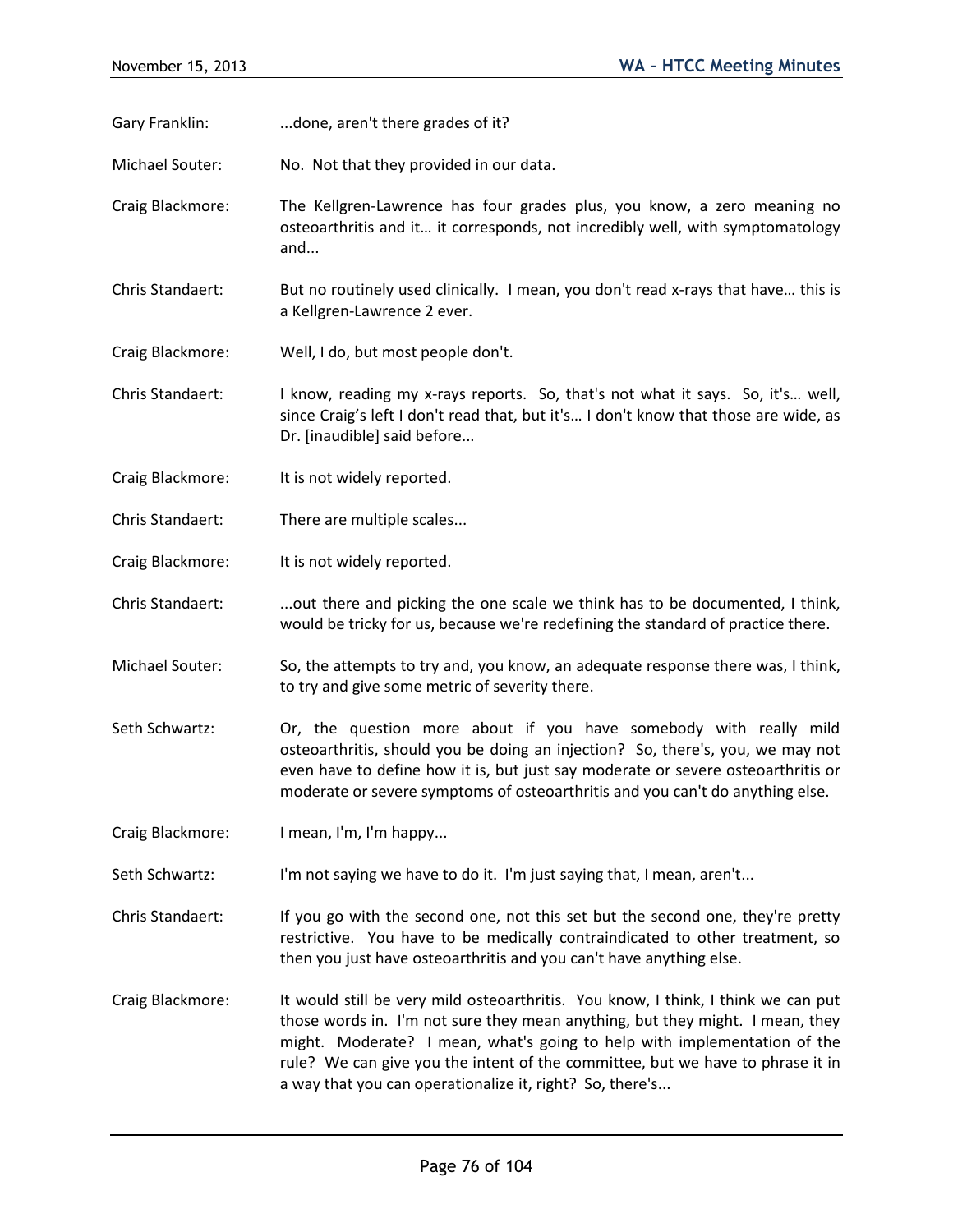- Gary Franklin: Well, if you say moderate to severe. I mean, so that's what the FDA just did on long-acting opioids. They changed their labeling from moderate to severe pain to severe pain. So, they didn't say what scale you had to use or whatever, but it was a huge change in how people are going to look at, how opioids might be used for pain, for chronic pain. So, I think it would be helpful. It couldn't… maybe we end up using some instrument or something, I don't know, but.
- Craig Blackmore: Okay.
- Gary Franklin: That guidance would be helpful.
- Michael Souter: I would be happy with moderate to severe if we catch it with an original set of conditions. If we are going to use the more restrictive conditions that Craig has supported, I would not support moderate to severe.
- Marie Brown: Right. I agree.
- Craig Blackmore: Really?
- Michael Souter: Yes.
- Craig Blackmore: Okay. Okay, then… so then Margaret, we need you to take what you just wrote, moderate to severe, and put it, not the whole thing, just the parenthesis moderate to severe, and make it a new bullet point above the word in patients who have not had, does that make sense? Yes, and then write osteoarthritis after, no, yes, you're good. Sorry. After the word severe, write osteoarthritis. Okay, is that…?
- Michael Souter: That's okay, and then remove it from the paragraph above.
- Craig Blackmore: Yes.
- Michael Souter: Okay, and I would still, in that original paragraph, I would still support, or propose, that we change nonpharmacological to nonsurgical.
- Craig Blackmore: Right. So, that nonpharmacologic… yes, right there, becomes nonsurgical.
- Michael Souter: And then we can vote and see.
- Craig Blackmore: Can we get rid of the word conservative?
- Marie Brown: Yeah.
- Michael Souter: Get rid of conservative.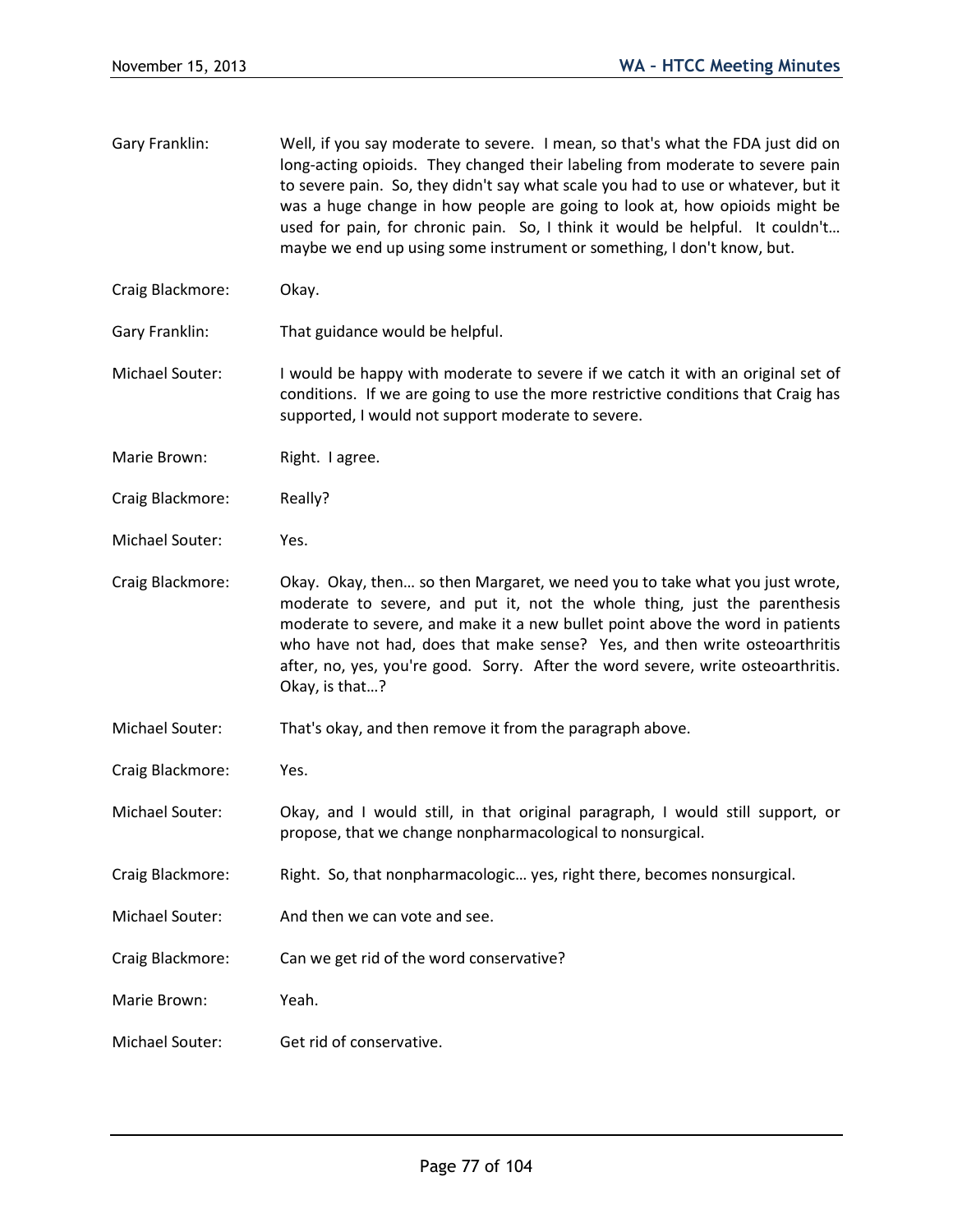- Craig Blackmore: You got that Margaret? The word conservative after, the word conservative right there, yeah, get rid of it. Okay, other comments? Alright, so we're going to do a hand vote on which of these sets of conditions are most appropriate, and then we're going to follow that with a vote on accepting the coverage with conditions or going to one of our other two options.
- Marie Brown: Do we want to leave simple analgesics on the top?
- Craig Blackmore: I'm sorry, did I miss something?
- Marie Brown: Nonsurgical treatment. Do we need simple analgesics on that?
- Michael Souter: Yeah, okay, no that makes sense if you take that out.
- Marie Brown: Yeah.
- Michael Souter: The only reason we injected it in before is because we were talking about nonpharmacologic, but nonsurgical treatment embraces all of it. It might embrace just [inaudible]
- Craig Blackmore: Hopefully, nonsurgical treatment includes simple analgesics. Okay, let's get rid of that.
- Seth Schwartz: One other thing I would say is, if you're going to vote for the first, you would also probably want to include the second. In other words, if patients can't try that, you want to include it. So, I think what we should be voting for is the second alone or the first and the second basically.
- Craig Blackmore: Right.
- Michael Souter: Okay, so take, let's take patients who have a medical contraindication to other forms of nonsurgical care and inject that as a bullet point at the bottom.
- Craig Blackmore: Okay, so you got it, so Margaret, the part in purple you can get rid of. The part in pink, get rid of that, and then the first bullet point under the or, if you can copy that and also include that in the upper group.
- Michael Souter: Mm-hmm.
- Craig Blackmore: That's what you...
- Michael Souter: Yeah, you can't, get rid...
- Craig Blackmore: ...were saying, right?
- Michael Souter: ...of the restricted, too. Yes.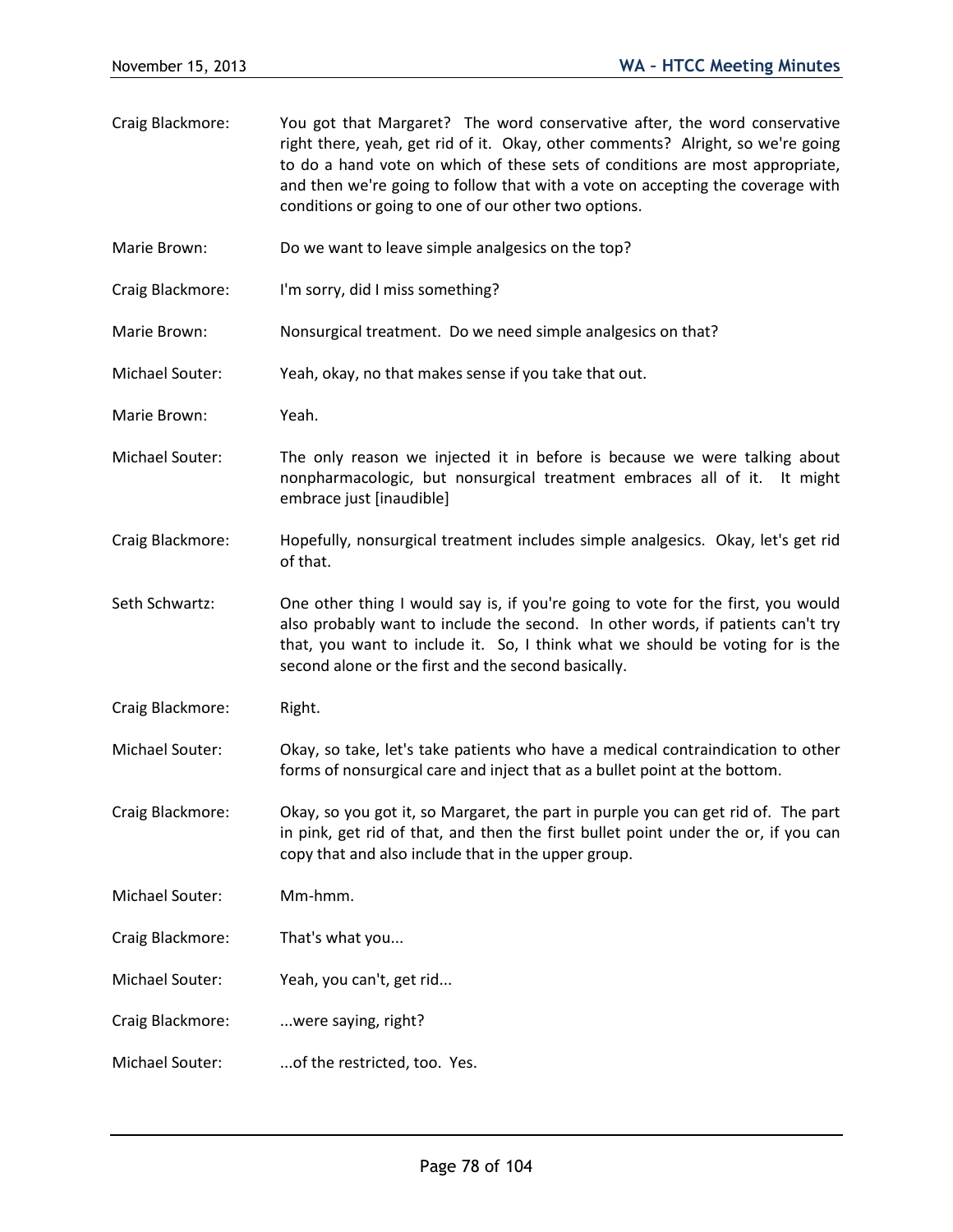| Craig Blackmore:         | No, copy it. Yeah, that's fine.                                                                                                                                                                                    |
|--------------------------|--------------------------------------------------------------------------------------------------------------------------------------------------------------------------------------------------------------------|
| Seth Schwartz:           | Yeah, the fourth, fifth bullet point on the top.                                                                                                                                                                   |
| Craig Blackmore:         | Yeah.                                                                                                                                                                                                              |
| Seth Schwartz:           | But get rid of the restricted to. Say, it should be or in patients.                                                                                                                                                |
| Craig Blackmore:         | Or or in.                                                                                                                                                                                                          |
| Chris Standaert:         | Then you want the other requirements back.                                                                                                                                                                         |
| Seth Schwartz:           | So, fourth bullet point.                                                                                                                                                                                           |
| Craig Blackmore:         | Bullet point not the fifth.                                                                                                                                                                                        |
| Chris Standaert:         | Take it up one more. No, no, no.                                                                                                                                                                                   |
| Craig Blackmore:         | Yeah, that's fine. Just move that down below it, either way.                                                                                                                                                       |
| Seth Schwartz:           | But it should be the third, shouldn't it?                                                                                                                                                                          |
| Chris Standaert:         | It should be the third.                                                                                                                                                                                            |
| Seth Schwartz:           | It should be the third. It's still going to be limited to two courses a year.                                                                                                                                      |
| Craig Blackmore:         | Oh, I'm sorry.                                                                                                                                                                                                     |
| Chris Standaert:         | Move it up one more.                                                                                                                                                                                               |
| Seth Schwartz:           | Move it up one more.                                                                                                                                                                                               |
| Chris Standaert:         | So, the or patients before is limited to two courses per year.                                                                                                                                                     |
| Craig Blackmore:         | It goes right there, not even as a bullet point. It's part of the same sentence.<br>Yeah, right there without, there it is.                                                                                        |
| <b>Richard Phillips:</b> | Take the semicolon out.                                                                                                                                                                                            |
| Craig Blackmore:         | Okay, so so I'm going to go again with a show of hands on which set of<br>conditions we are going to opt for. So, first the the first set up there. How<br>many people would vote for the first set of conditions? |
| Josh Morse:              | Five.                                                                                                                                                                                                              |
| Craig Blackmore:         | Alright. How many people would vote for the second set of conditions?                                                                                                                                              |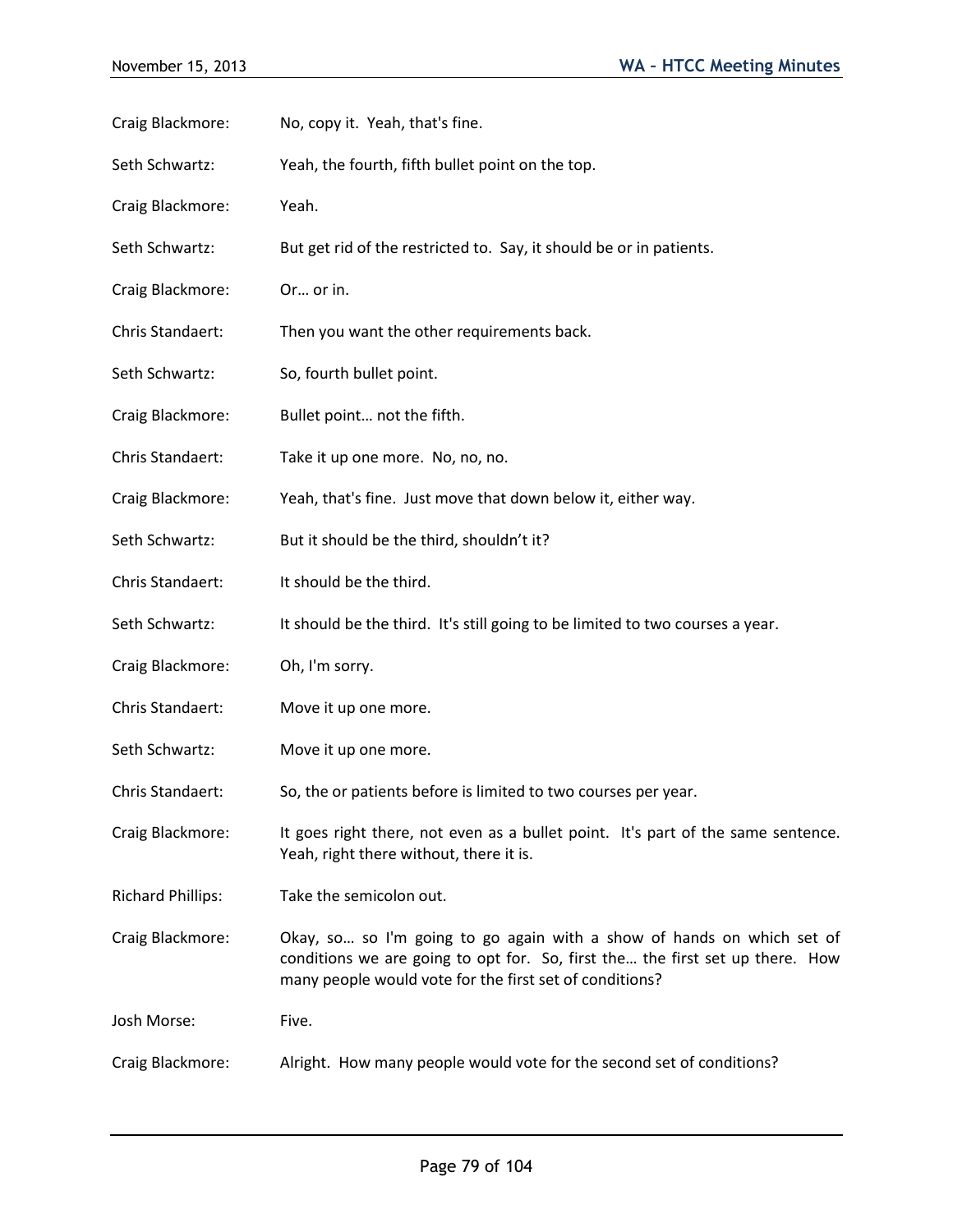- Josh Morse: Three. Richard Phillips: I'll vote for that, too. I will, I'll vote for either. Craig Blackmore: Alright. Josh Morse: So, everybody has to vote on these two.
- Craig Blackmore: Everybody has to vote. You have to pick either number one or number two, and the difference is just number one is a little broader and allows, you know, it's just a little broader. So, again, how many people would favor the first of those as the conditions? If I could have hands, please.
- Josh Morse: Five votes for number one.

Craig Blackmore: Okay, so how many people would vote for number two?

- Josh Morse: Six for number two.
- Craig Blackmore: It's a close vote. Okay, and we're going to proceed to the final vote, and this will be no cover, cover with these conditions, or cover unconditionally.
- Josh Morse: Eight cover with conditions, three no cover.
- Craig Blackmore: Alright. So, we are required to see if our decisions reconcile with Medicare national and local coverage decisions, and I'm looking in my packet. There is no national coverage decision. There are practice guidelines, and we are less restrictive than the American Academy of Orthopedic Surgeons, and we're different than the American College of Rheumatology. They don't really have a recommendation. We are less restrictive than NICE, and there is no local coverage decision. Okay, and our reasons for disagreeing are based on the most recent evidence, which we've talked about, the recent meta-analysis, but more importantly, the underlying trial data that goes with it. We've also considered…. well we drilled down on the data, some of which is recent. Okay, lunch is here. It looks like lunch is here. We resume at, we'll resume at 10 of 1:00. Thank you.

Alright, I am calling the meeting back to order. Alright, we have a quorum. We have a quorum. We are back in session. A request has been placed for coffee and we're gonna track some done.

Richard Phillips: Caffeine is good enough.

Craig Blackmore: Okay, next topic for the afternoon is hip resurfacing. It's a re-review. The first item on the agenda is scheduled and open public comments. We have no prescheduled public comments. Do we have… and we have nobody who signed up. So, anybody who's here in the audience, if you'd like to address the committee on hip resurfacing, please let us know. I'm not seeing any hands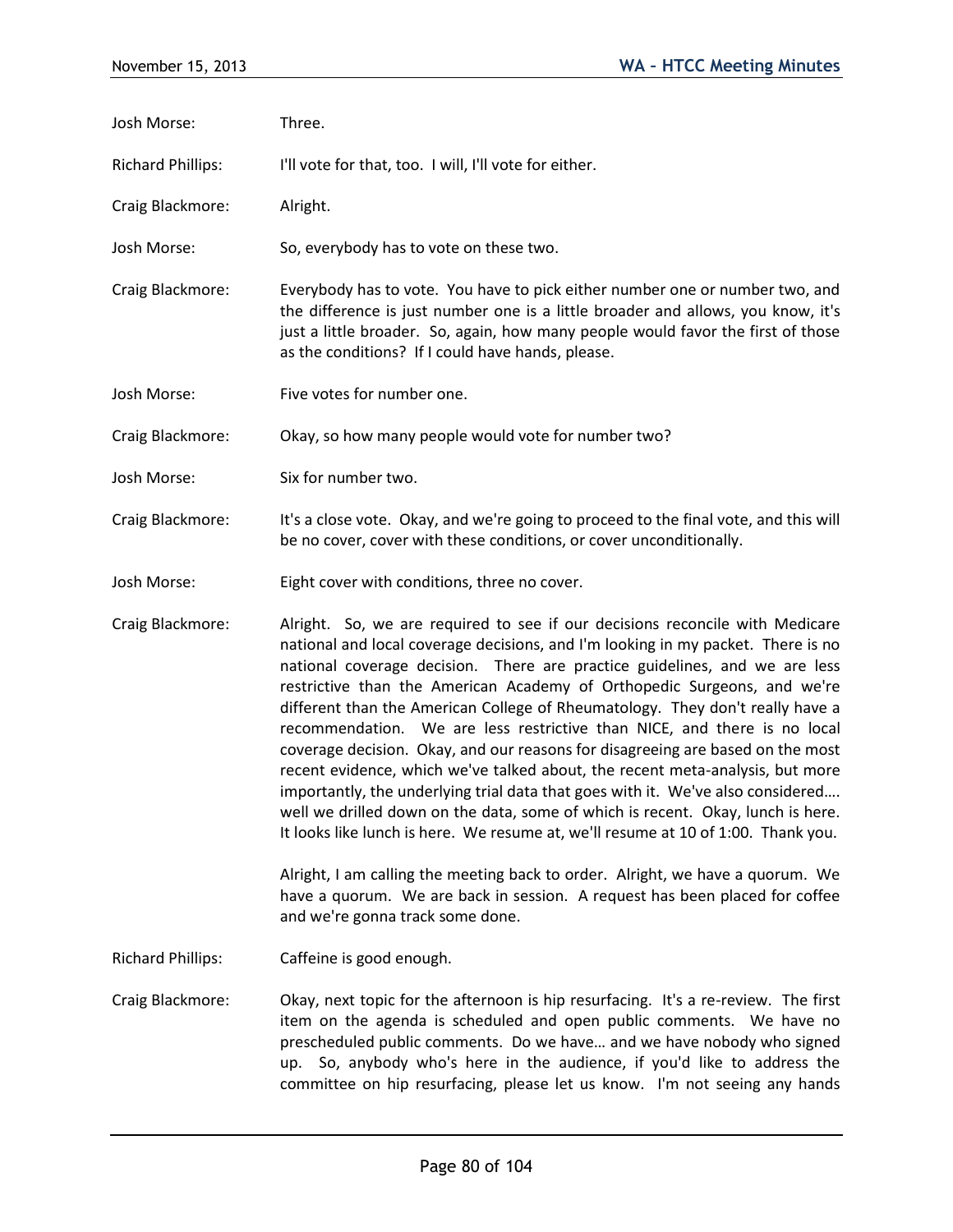raised. We will go to the phone, if we can. Christine is looking for coffee, so we will hold off on the phone comments. On our schedule the public comment period goes to 1:15, so I'll make sure we check back at about 1:15 and check the phone people and also check the audience, but in the meantime, we'll move on to the agency utilization and outcomes.

- Steve Hammond: Hello. I'm Steve Hammond, chief medical officer Department of Corrections and as soon as we get the slides up, I'll proceed. When I use a pointer, I'll use the screen at the end of the room where the food is, so my apologies to those whose back is to that screen.
- Craig Blackmore: Can I ask you to point at that screen instead so I can see?
- Steve Hammond: Well, you know, actually that might make sense.
- Craig Blackmore: Thank you.
- Steve Hammond: Because this morning I was thinking there was a larger audience, but okay, we'll do it that way once we have something to point at.
- Craig Blackmore: And the meeting grinds to the halt, as soon as Christine steps into the hallway.
- Steve Hammond: Yeah, I'm, I'm afraid I'm lost without the PowerPoint, so.
- Craig Blackmore: I'm the same way.
- Richard Phillips: Why don't you give us a lecture on diabetes?
- Steve Hammond: Okay, so as Craig mentioned, we are doing a re-review of the hip resurfacing assessment. This topic was reviewed in 2009. At the time it was selected, the criteria for selection gave medium weight to safety concerns, high weight to efficacy concerns, and low weight to cost concerns. In 2009, the HTCC decision was to cover with conditions, those being hip resurfacing could be used for conditions of osteoarthritis or inflammatory arthritis when there was a failure of nonsurgical management, and the patient is otherwise a candidate for a total hip arthroplasty, and the device used would be FDA approved.

Let's see. Here we go. So, the re-review was prompted primarily by reports that were related to safety, largely coming from registries, and our criteria for selection then were high safety concerns raised by the reports of complications and frequency of revisions required in the experience subsequent to 2009. Concerns about efficacy were there related largely to the relatively high rate of premature revision required in hip resurfacing procedures, and there were also concerns about cost, again related to management of complications and surgical revisions, although when we saw the utilization data, we saw that it has been decreasing. So, that somewhat mitigates cost concerns. So, it is primarily a concern about safety.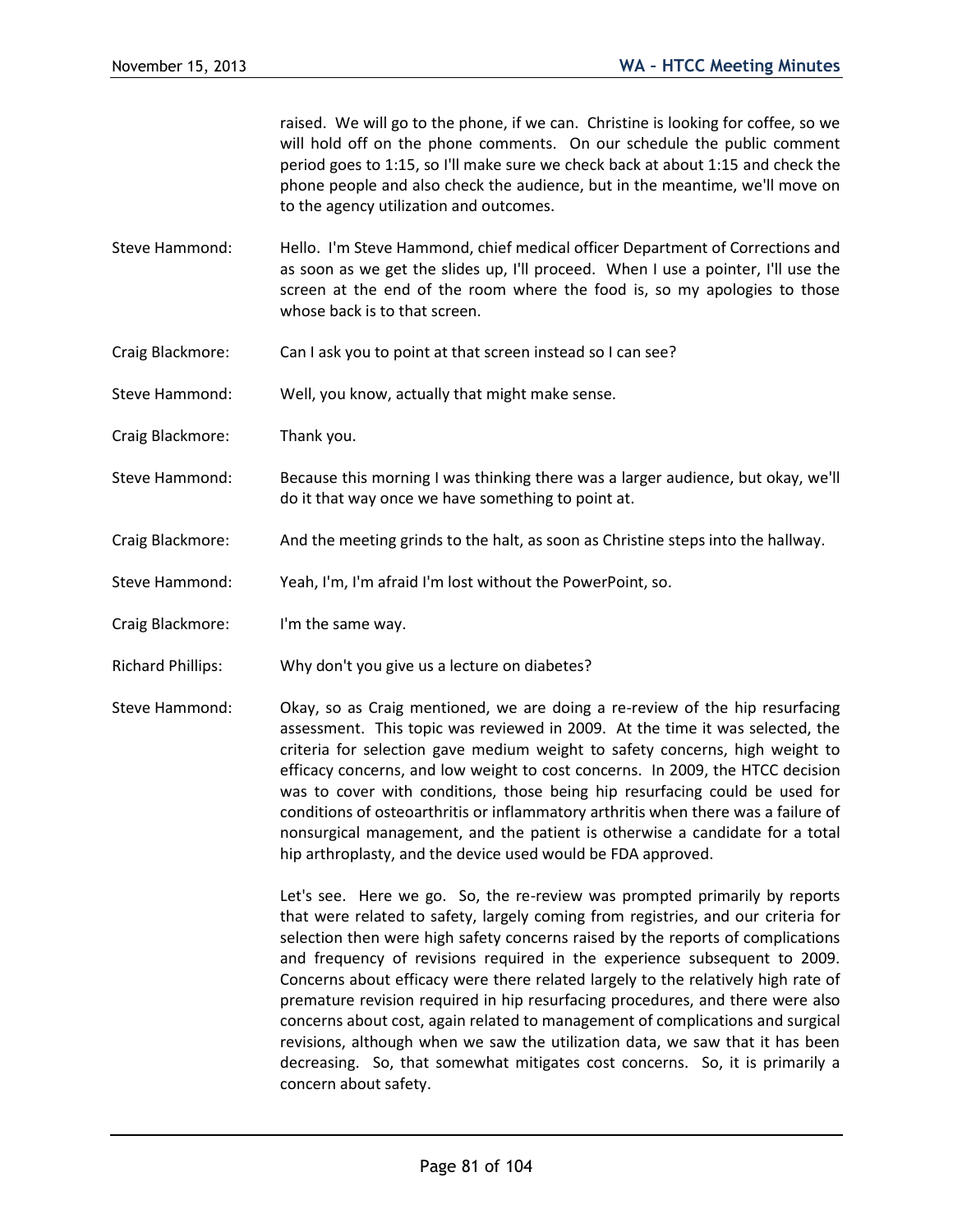So, a little background. This is a typical hip resurfacing device. This happens to be the Birmingham device, which is commonly used. I think it is the most frequently used, but this is just an illustrative example to see the nature of the device, and this contrasts the hip resurfacing procedure with the total hip arthroplasty and you see that with hip resurfacing, the acetabular component, the cup, is placed and then the femoral head is reshaped to accommodate the femoral component with a stem that goes into the femoral neck. This is in contrast to a hip arthroplasty, in which the femoral neck is replaced by this metal prosthesis, and that comes into play when we look at the most common or most serious complication of hip resurfacing, which is femoral neck fracture, and this is an illustration of that. The first panel shows the prosthesis placed. The second shows a propagating fracture, and the third shows a completed fracture, and again, with the arthroplasty, this does not occur. I do not believe that ever fractures.

So, the safety concerns, again, revolve to a large extent around the significant rate of femoral neck fractures that occur following hip resurfacing, again not seen with arthroplasty. Also, there is concern about a fair number of local complications, including pain in the area of the resurfacing procedure and pseudotumor, which is an inflammatory mass that sometimes develops in the area related to, subsequent to that procedure. These problems have resulted in significantly higher rates of revision required after hip resurfacing procedures. Also, there is growing concern about all metal-on-metal arthroplasty systems and these, some of the complications that have been attributed to metal-onmetal are local hypersensitivity reactions related to metal fragments around the area of the prosthesis and then there is concern about possible consequences of systemic metallosis. The actual consequences are not well understood, but it is known that measurable systemic levels of metal ions are significantly higher in metal-on-metal prostheses. This is important for hip resurfacing because all of the hip resurfacing prostheses are metal-on-metal. It is also a concern for metal-on-metal arthroplasty systems.

So, in 2009, the clinical committee found hip resurfacing to be equivalent in efficacy with arthroplasty, except that there was expert opinion provided at that time that revision after a hip resurfacing would likely be less technically difficult than revision after a hip arthroplasty, and then the decision in 2009 was made despite a recognition by the clinical committee that there was some evidence that suggested a higher revision rate required after hip resurfacing than after arthroplasty. That evidence, though, has accumulated and become more weighty subsequently.

So, the updated review, again, shows equivalent efficacy in terms of pain and function outcomes, that is, if you are not considering the requirement for premature revision, and safety evidence goes both ways, but generally favors total hip arthroplasty. Again, higher… there are substantially higher revision rates, and I don't remember the exact ratio, but I think we'll be hearing about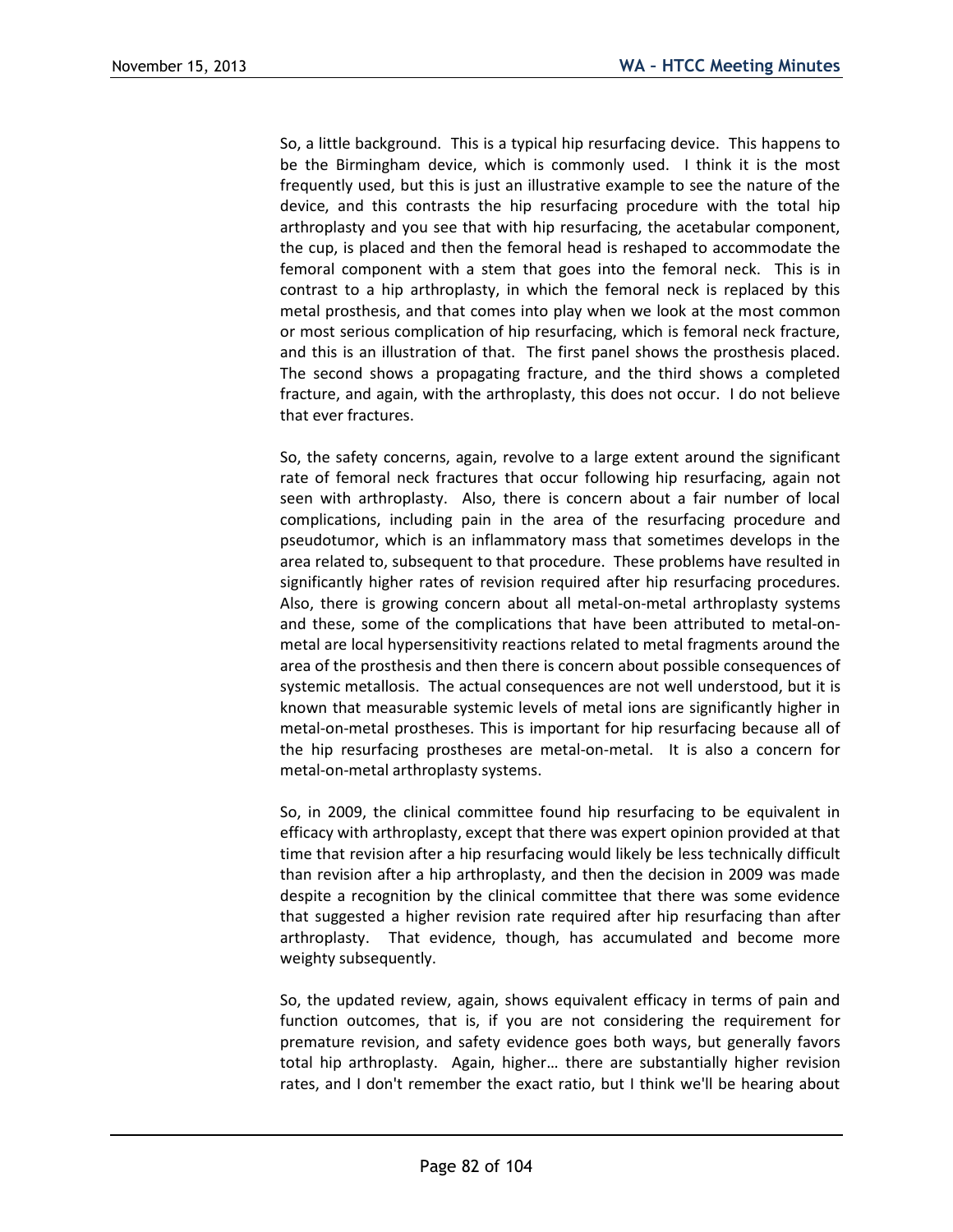that from… in the evidence report. It's something like three times, three or four times the revision rate for resurfacing procedures. This is a relatively new procedure, so follow-up data greater than 10 years are scarce. Again, there is a significant incidence of femoral neck fracture associated with hip resurfacing procedures, which is not seen with arthroplasty. However, with arthroplasty, there is greater incidence of dislocation and deep infection. Again, the metallosis is a concern with all metal-on-metal prostheses systems.

So, one of the questions, a new question we asked to be reviewed in this technology assessment was evidence relating to the greater efficacy or safety of revision after hip resurfacing, as compared to arthroplasty. Unfortunately, the evidence remains sparse and of low quality, although there was one study that showed similar outcomes after revisions of hip resurfacing and arthroplasty procedures.

So, getting at a question that came up in this morning's discussion, what population might particularly benefit from hip resurfacing, and the answer is somewhat in the reverse of that question. There is good evidence that hip arthroplasty appears to be more effective and safe in cases of hip dysplasia, female patients, and patients with smaller femoral head, and so the question remains, is there some ideal setting for hip resurfacing and this is in the realm of theory at this point. There is not really good evidence to demonstrate this conclusively, but it appears, given the safety concerns, that younger patients who have favorable bone geometry, structure and quality, that is good bone density and strength, plus the geometry is, to an extent, related to the size of the femoral head and also the angle, the femoral neck. So, that usually equates to being male patients for whom remaining physically active is a high priority and who would be expected to outlive an arthroplasty. So, that is theoretically a population that might benefit from hip resurfacing.

So, how effective is it, or how cost effective? Basically, the cost utility studies that were reported in the tech assessment were quite heterogeneous in their conclusions related to assumptions about efficacy and safety and essentially given their widely-varying conclusions and methodologies, the medical directors did not find it particularly helpful.

So, current coverage policy is that it is covered by all of the state agencies per the 2009 decision. All of the agencies, except Medicaid, exert prior authorization, and Medicaid is covered without prior authorization.

There is no national coverage decision from CMS on hip resurfacing, and there are a variety of coverage policies from other private payers, which, as you can see, specify certain conditions that have already been mentioned in the previous discussion about for whom this might be a suitable procedure, and I won't go ahead and read all of that.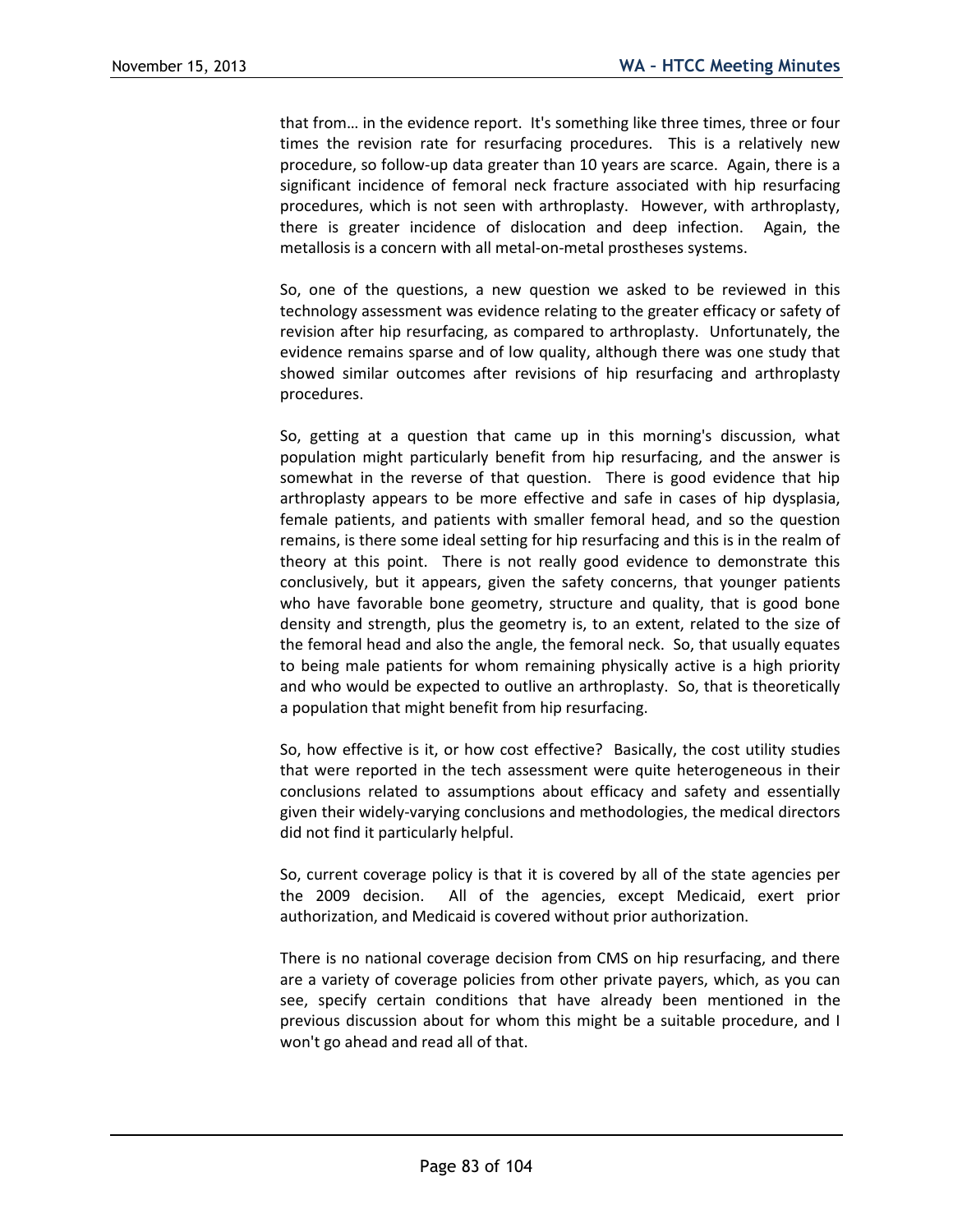These are the agency utilization data, since 2005, and we see a couple of interesting findings here. Now, the high bar here is for arthroplasty procedure. So, what we see here, I think, is the march of the baby boomers, and maybe with a little bit of inhibition related to the recession, but anyway, definitely growing utilization and that may help explain why despite the coverage decision for viscosupplementation we still see rising trends. It is just the prevalence of arthritis in our population, which is undoubtedly rising, but we also see here then, in comparison to arthroplasty, is the frequency of hip resurfacing procedure, so much less common. Here are the patient counts, and we also see that it peaked around 2009 and there does appear to be a pretty convincing downward trend in utilization subsequently.

This, again, shows similar data, procedure counts for hip resurfacing and arthroplasties, both total and partial, and you can see that arthroplasty outnumbers hip resurfacing substantially, and you can see the downward trend in numbers for hip resurfacing to vanishing in 2002 in a couple of the agencies. So, the utilization is of its own accord declining.

These are the costs over the past four years. Again, we see that there is a very substantial cost for hip arthroplasty, but in comparison the cost for resurfacing procedures is relatively small, and these are the average prices paid, and we can see the hip resurfacing, the cost or price of hip resurfacing. These are amounts paid, which is not quite the same as amount allowed, but basically the costs are pretty close for hip resurfacing and arthroplasty procedures.

So, this graph is, I admire this a great deal. I thought the person who put together this graph was very creative. Let me try to walk you through it. This is looking at hip resurfacing procedures for the past four years, looking by age, and it is comparing hip resurfacing with arthroplasty procedures and looking at it broken out by gender. So, the hatched part of the bar is arthroplasty procedures. The kind of intermediate one there is a partial arthroplasty, but the hip resurfacing is the solid bar at the top or the bottom. So, what you see is that these are much more commonly performed in patients under 55 years old and more commonly performed in men than in women, which is really in accord with safety considerations that we mentioned before.

So, the state agencies will recommend that hip resurfacing be not covered, but that if it is covered it be restricted to a group with the highest likely benefit and lowest risk, again osteoarthritis or inflammatory arthritis in the setting of favorable bone structure, geometry, and quality, which would usually be men, who want or need high levels of physical activity, perhaps less than 55 years old, and that concludes.

Craig Blackmore: Questions for Dr. Hammond? Alright, thank you. So, I just want to circle back. We're at the tail end of the public comment period. So, I wanted to respect the fact that people may think we're gonna be actually on the agenda on schedule. So, is there anybody here who had wished to address the committee about hip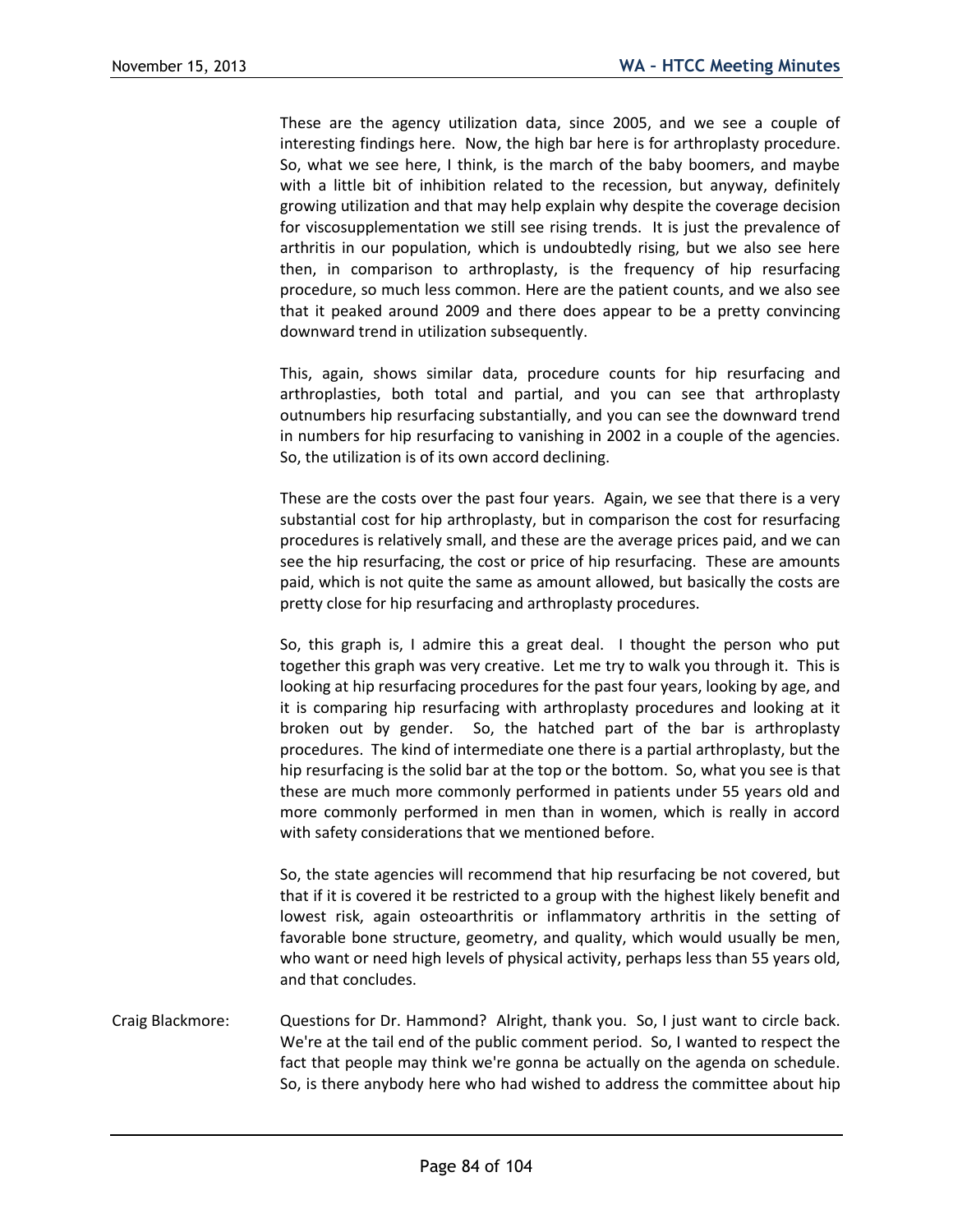resurfacing who hasn't had the opportunity? Then, Christine, could I get you to unmute the phone, and we will see if there's anybody who has called in who wishes to address the committee. So, this is the Health Technology Clinical Committee, and the discussion is around hip resurfacing and if there's anybody who has called in that wishes to address the committee on that topic, this is your opportunity. Please identify yourselves. Alright, I'm going to close the public comment period, and we will move in with our… with our evidence report.

- Christine Masters: Just give me a second to [inaudible].
- Joseph Dettori: Okay. While she's bringing those up, let me just acknowledge my colleagues in this report, Dr. Hashimoto who gave the first report. She was the PI for that, and then Katy Moran from our company has also helped me with this, and I asked her to come to keep me straight, so. Where do I point? There. Thank you.

Okay, so I'd like to present the data in three sections if I could. One will be a background for the update to provide a context of how we got from our 2009 report to now, and if you'll allow me to use the word update instead of rereview, it's the… it's the arc language and I, that's… that's what I did. Then second, the second section I'll present some of the data, and then the third section, I want to sort of summarize some conclusions in the context of the strength of evidence and how the data differ from our original report, so hopefully you can see what it was and what it is now.

Okay, so the first section, why? Why an update, and I think that the key to this has to do with the bearing surfaces and so, if we look at data up to our report, the years just preceding 2009, the bearing surfaces of all hip systems, both total hip and hip resurfacing, there was a growing popularity for metal-on-metal bearing, and if you look at that in America, I have some data for 2006 that shows about a third of all systems were this metal-on-metal bearing. That's both total hip and hip resurfacing. So, I'm talking about the bearing surfaces now, in general. Then, not only in America, but also internationally, this is data on the right from Australia and it shows an increasing use, also, of metal-onmetal bearing systems.

Because it is more popular, more patients were being treated by it, some reports about safety about these systems started to come in, in the peerreviewed literature, and also in the public news, as well, and there seemed to be some issues with those systems, metal-on-metal, and that came out just about the time we gave our report. Shortly thereafter is when these reports on metalon-metal safety started coming out.

So, in 2011, the American Academy of Orthopedic Surgeons, again, I'm talking about all metal-on-metal systems with this slide. They came out and reviewed all the metal-on-metal, and they were very concerned about higher revision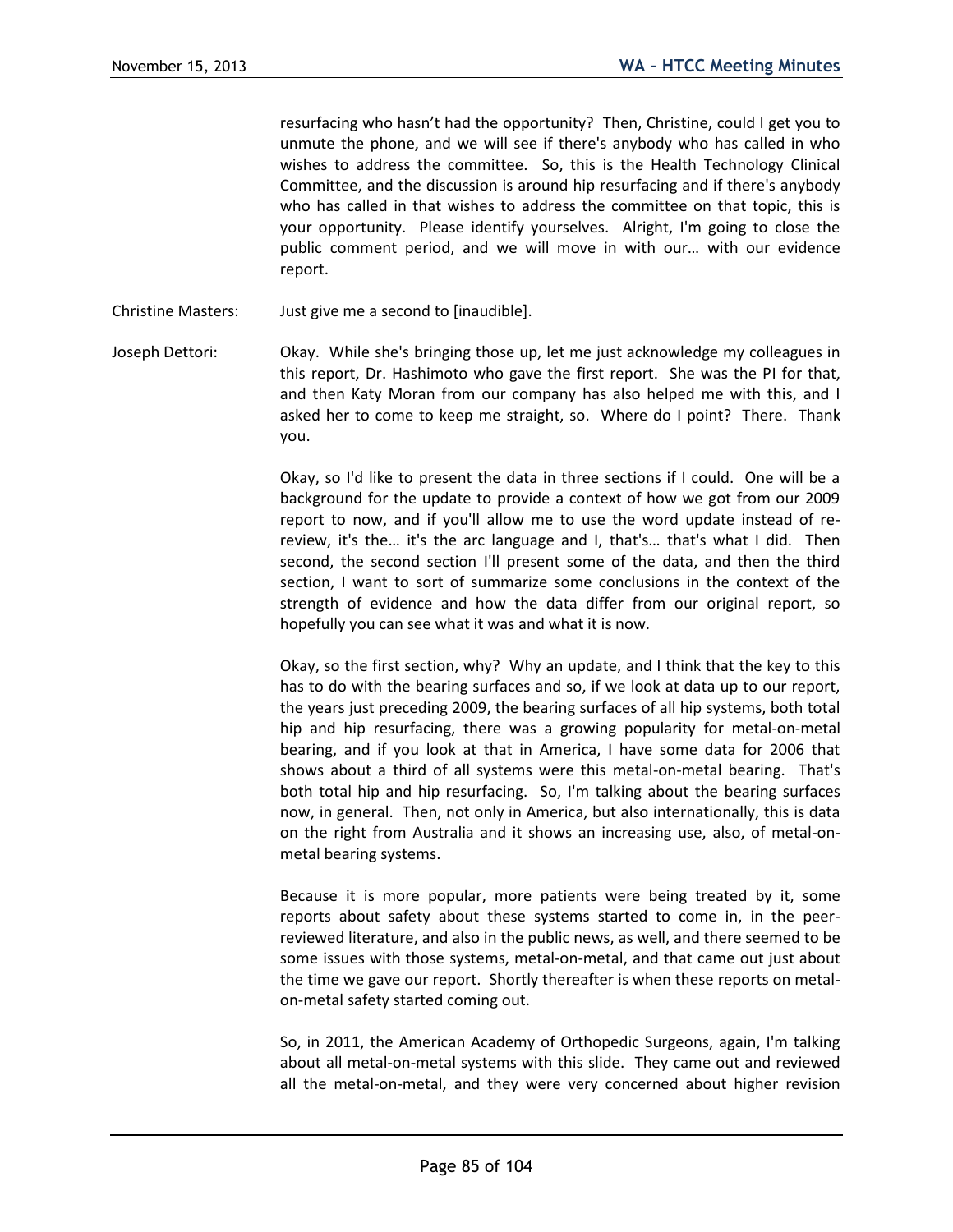rates with metal-on-metal, concerned about the metal debris, some of the things that you just heard, and then the FDA subsequent to that did their own evidence report, again metal-on-metal had some of the same safety concerns.

So, now I'm switching back to specifically hip resurfacing, okay? So, we had three technology assessment groups, as a result of the safety concerns that we've been hearing about, decided to do their update to re-review their Health Technology Assessments and so we have the California Technology Assessment Forum. They did their re-review in 2011, and they essentially… I don't remember what their first decision was, but they changed their decision to not cover hip resurfacing, felt it did not meet their standard, primarily because of safety issues. Ontario Health Technology and Canadian Coordination Office, again, safety, all focused on the safety and potential safety issues of hip resurfacing.

So, this is the same slide I showed you earlier, except I continued on. I cut the first one off at 2008, and now this goes to 2011, and you can see that similar to the kind of graph that the agency director showed you for the State of Washington utilization, but you've got to remember, this is all metal-on-metal systems, both total hip and hip resurfacing.

So, we're going to move into that. So that's… that's the reason why this got bumped up to us to re-review, to see what the safety issues are. Now, I'm going to present some of the data. These are the key questions. I'm just going to highlight that this middle key question is a new key question. It was implied in the old report. We actually addressed it a little bit in the old report, but we sort of co-defined it as a key question this time, and basically one of the theoretical advantages of hip resurfacing is that if it's done in a younger patient, when it's time to have their revision, now we can revise the hip resurfacing to a total hip. It's easier. It's better, as opposed to them having the total hip then having the revision. So, the question is, is it really better? We don't know if it's really better. So, that's the purpose of that question.

So, just to kind of catch everybody up again on the vocabulary, we are using revision, we put revision in the safety outcomes area. Some people…. some reports use it in the efficacy. We're considering it safety, and the last time we did this report there was interest in us presenting the report in terms of shortterm, mid-term, and long-term, and our clinical experts at the time defined for us those timeframes, and so we will continue with that as, as we did last time.

Okay, so key questions one, two, and four are the safety. I'm sorry, the efficacy, effectiveness, the safety and the differential efficacy and safety, and you can see we added two randomized control trials. They are small randomized control trials. We added three nonrandomized control trials to answer this, and then three registries. These are not new registries. These are the same registries, but they are new reports. There is new data. We have four and five-year data in addition to what we had last time.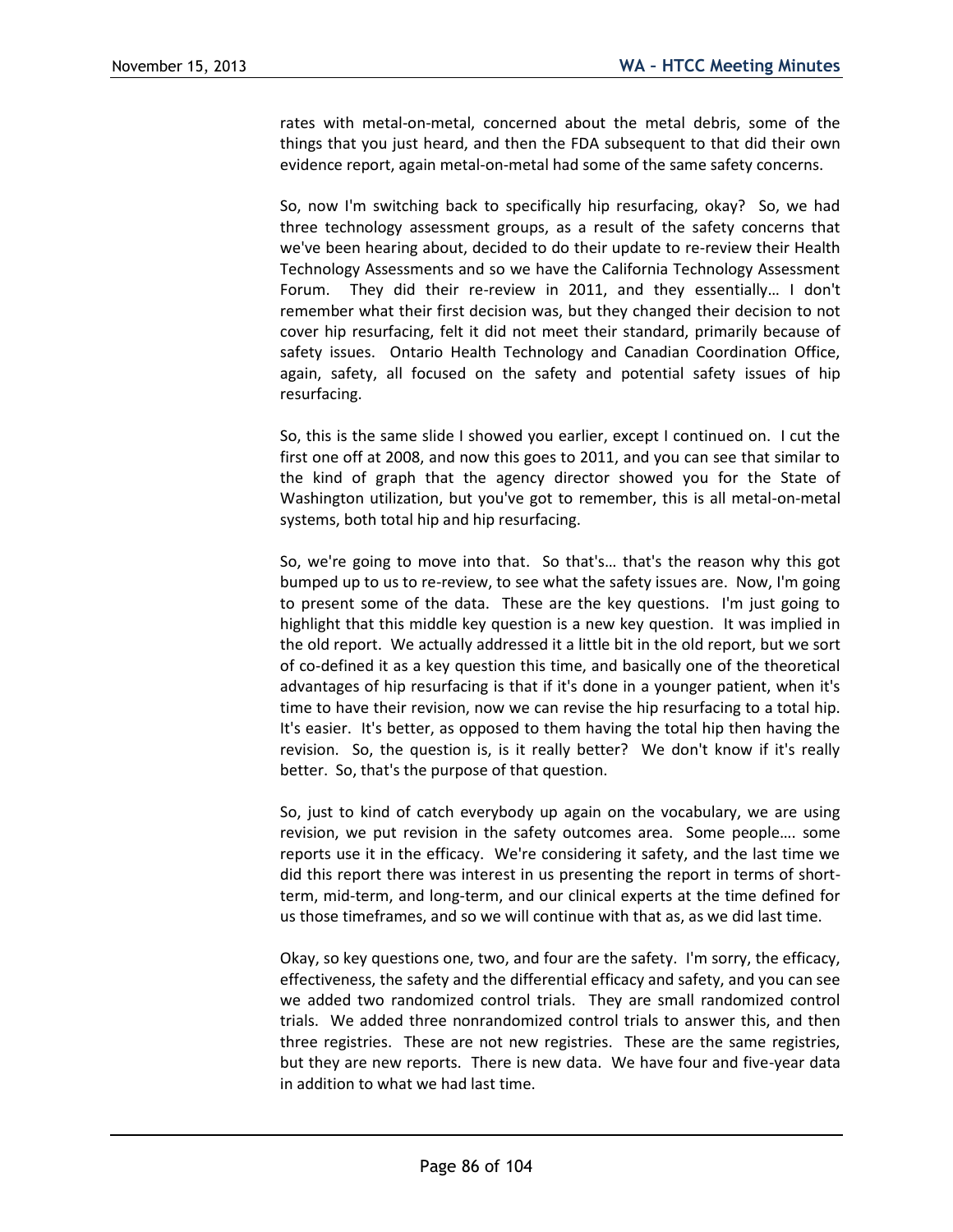If you read the report, you may have missed… there was a little section in there where we said, we identified 13 or 16 publications that published from the registry, and we did not include that in the report proper. We abstracted the data, put in the appendices, and we decided rather than that, that we were going to look at the latest registry data instead, because all of those reports took earlier registry reports, and so those numbers are going to change a little bit. So, we encompass all of their information by sort of taking a fresh look at the registry data with respect to revision. All of these were with respect to revision. We looked at five nonrandomized trials for this new key question three. Only one had a direct comparison, and I'm going to show you the results of that and then we had two new studies on cost effectiveness.

So, the big… the big player for this report, with respect to safety, which is the key issue here for this re-review, are these registries. So, I just want to say one short thing about these registries. They are all international registries. The Australian Joint Replacement Registry has the longest follow-up. It has an 11 year follow-up for hip resurfacing. Of course, it has longer for, for other total joint systems, but somebody is going to need to correct that one for me.

If you look back in the appendices, if you're interested, you can look back in the appendices and see that we actually evaluated the quality of the registries, and these three actually have very high quality. They have all taken steps to validate their data. It is all prospective data. These are all registries that were created for the specific purpose of looking at total joints and so they are high quality sources of data, and registries can, just like any other source of data, can have their problems, but these, in particular, are good sources of information.

Okay, so we'll… we will move to key question one. I'm just going to show you a small sample of the data from key question one, because the results of the data do not change from the prior report with respect to efficacy and effectiveness. They are very short timeframes, one in two years is all. We have no midterm or no long term results, and the two randomized trials that were added since then had really no information with respect to efficacy and effectiveness for the outcomes I am going to show you here, okay. They report, they report some different outcomes. I'll just mention them when we get there, but, but this will look similar if you sort of remember the prior report.

So, the first one is going to be a patient reported joint-specific outcome, the WOMAC score. We had three randomized trials. The bottom line is that there was no statistical difference between those two at one to two years. We looked at… there were a few studies that looked at the SF-36. I'm just showing you now the physical SF-36. There was a metal component, as well. No statistical difference between the two groups. Again, a very short time period.

There were a couple of studies that looked at different activity scores. The one that was used the most is the UCLA activity score. That score is a scale that has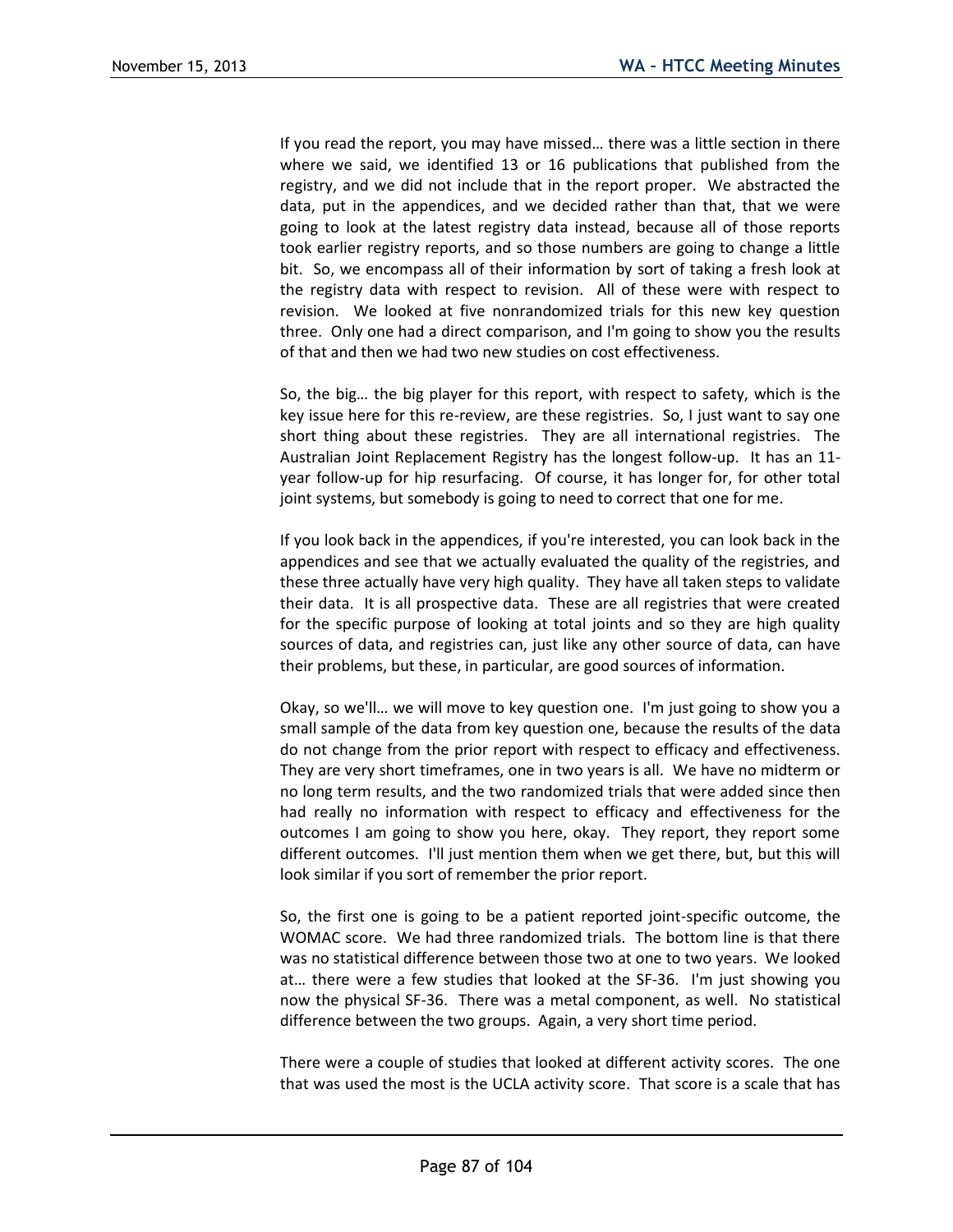10 statements on it, and each statement is supposed to provide a higher level of activity. So, at the very bottom a score of 1 would be, I don't do any physical activity at all, and 10 would be I compete in competitive sports, and you're supposed to… and it's graded up through there, and you're supposed to pick the one that sort of best fits your lifestyle, you know, moderate housework, severe housework or whatever. No statistical different. Severe housework, I guess. Any housework can be severe housework.

Then, so there are a couple of other activity scores that have maybe one study. All of them show similar results with respect to efficacy, and that is that there is no statistical significance. You might say that it does seem to move a little bit to the right there, but it's not statistically significant. The clinician-based outcomes, here's an example, the Merle D'Aubigne score. Again, no statistical significance. Okay, maybe a little to the left favoring total hip, but it's not statistically significant.

So, that's all the data that we have. I mean, we have more of lesser import in the report, but that's all I am going to show you here. I am going to move onto effectiveness, and we added one study. We have a bunch of cohort, nonrandomized trials that we included, and we added one, that's the Costa study, and you can see that the Harris hip score, which is a clinician-based score, is the one that's used most in these, similar. This is the UCLA activity score. We added one study to this. You see it on the right, and on this score, you can see that it tended to favor the hip resurfacing. That's possibly confounded a bit by age, because people who get the hip resurfacing in these nonrandomized trials tend to be younger, and so they tend to be more active and so there's potentially confounding by indication there.

Okay, so that's, that's the efficacy. Effectiveness is very similar to what you've seen in the past, and it's all short-term data. Now, let's take a look at the safety of hip resurfacing. We are going to look at three outcomes, revision, complication, other complications, and metal ions, okay? Okay, so, randomized trials for revision, we had two of them, and you can see that there is no difference in the short-term revision rates from randomized trials, and this is a good example of why, in some cases, randomized trials are not the best trials for safety information, especially if… if safety outcomes are… pop-up long-term. Randomized trials usually are short-term in nature, just because of the cost of the trial. So, you have to look for nonrandomized evidence, and we are going to see that really clearly in this particular technology. So, if we look at the nonrandomized cohort studies, their follow-up is a little bit longer, between two and five years, and you can see that the summary estimate moves a little bit towards favoring total hip arthroplasty.

But, it is really… it's really when we get into the midterm revision rates and we look at all of the… the registries, and we are going to see that is where the story is told the clearest. So, you can see with the Australian registry, we have both… they presented both five- and ten-year data in their latest report. England and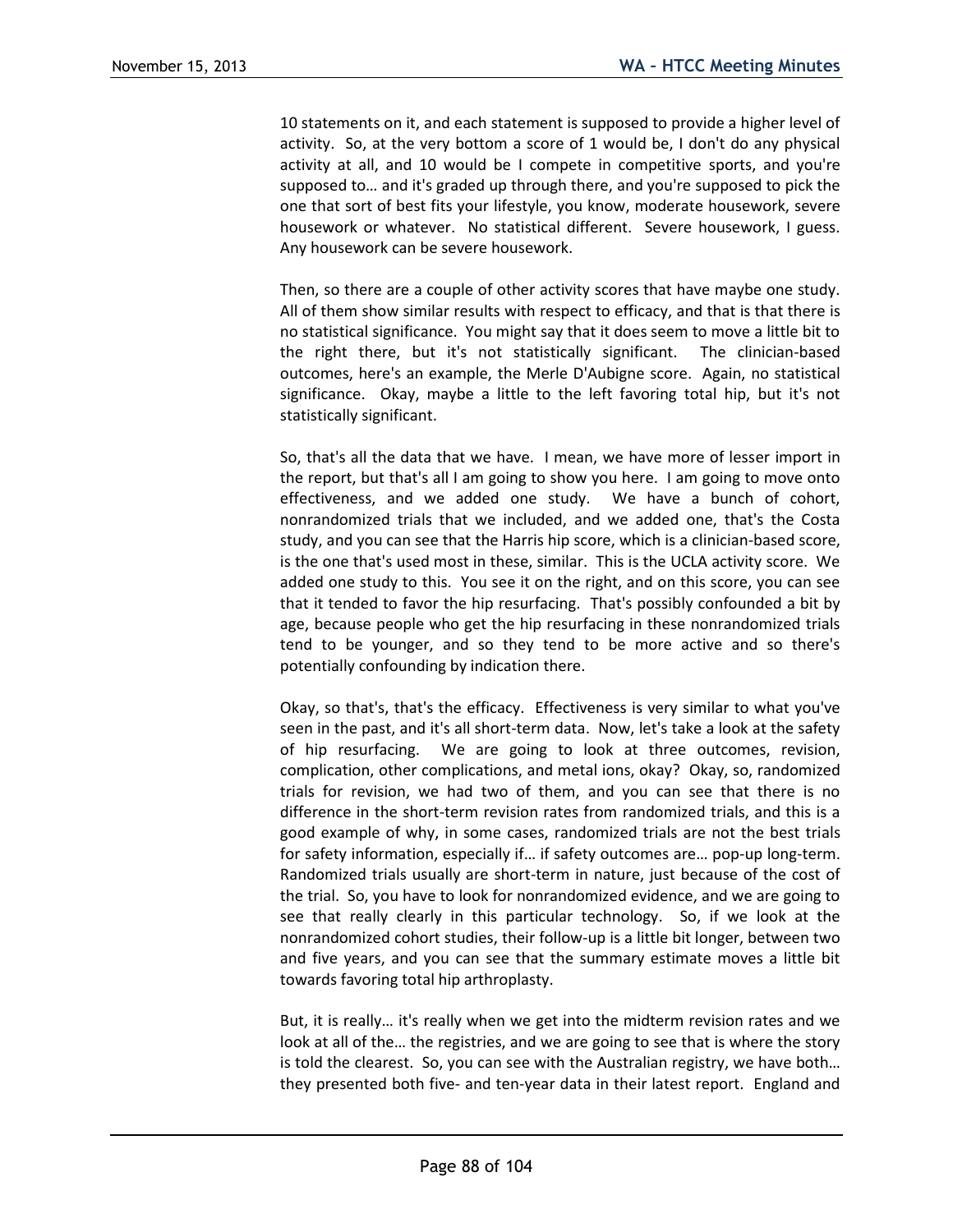Wales five and eight-year data, and then the Swedish registry was five- and seven-year data, and you can see in all there, there is a separation between total hip and hip resurfacing. Now, the data I'm showing you when I make these comparisons, the total hip that I'm making the comparison to is metal on polyethylene. It's the… it's the standard total hip. It's the conventional total hip. There are total hip bearings out there. There's ceramic on ceramic. There's metal-on-metal, we already talked about that. These comparisons aren't with those. They are comparing with the standard of care, which is the metal on polyethylene and that occurs… if you'll look at the… if you'll look at the registries about 90%+ of total hips are those bearing surfaces. Then, of course, Australia has one more year. I told you they had 11-year data. So, the longterm data is still in favor of the total hip.

There are other complications. I'm presenting six other complications that are all statistically different. They're… there's another handful of complications that are reported that are not statistically different there in the report. These are… the ones in blue favor hip resurfacing. The ones in red… I'm sorry. The ones in blue favor total hip. The ones in red favor hip resurfacing, okay? And so, femoral neck fracture, avascular necrosis, neither of those can occur in a total hip. The femoral component loosening was already mentioned. There is a ninefold increase in the hip resurfacing versus total hip and then heterotopic ossification almost twice… twice as frequent. Dislocation, however, occurs less frequent among those who have hip resurfacing, and deep infection also occurs less frequently.

So, what I am going to say now about the metal ion safety, again, moves out of the realm of hip resurfacing, per se, and into the realm of all metal-on-metal hip systems, because that is how the data is presented, and there is ample evidence that following a metal-on-metal hip replacement, whether it be total or hip resurfacing, there is an increase, varying increases of these serum ions, cobalt and chromium, in particular, and there is concern over what is the long-term exposure of these in our system. There are a couple of things that we know. We know that if you take people who have had these procedures and you look at their ion level in their blood, that those with the highest level of ions tend to have more pseudotumors compared to those that have less ions in their blood. They also tend to have worse functional outcomes than those that have less ions in the blood. These are people who have all had metal-on-metal replacement, looking at the highest concentration and lowest concentration. We also know that for those people who are in the hip resurfacing group, if you… if they have a revision as a result of a pseudotumor, their outcome is worse than if they… if they had a revision for some other reason. With respect to the systemic effect on cancer and renal dysfunction, right now we don't have any data to show that there's an association. There are a couple of reports that are reviewed in the report that looked at that, in particular, looked at metal-onmetal systems and the incidence of cancer, and at this point there, they found no association, but it is a short period of time, and we know that if there's a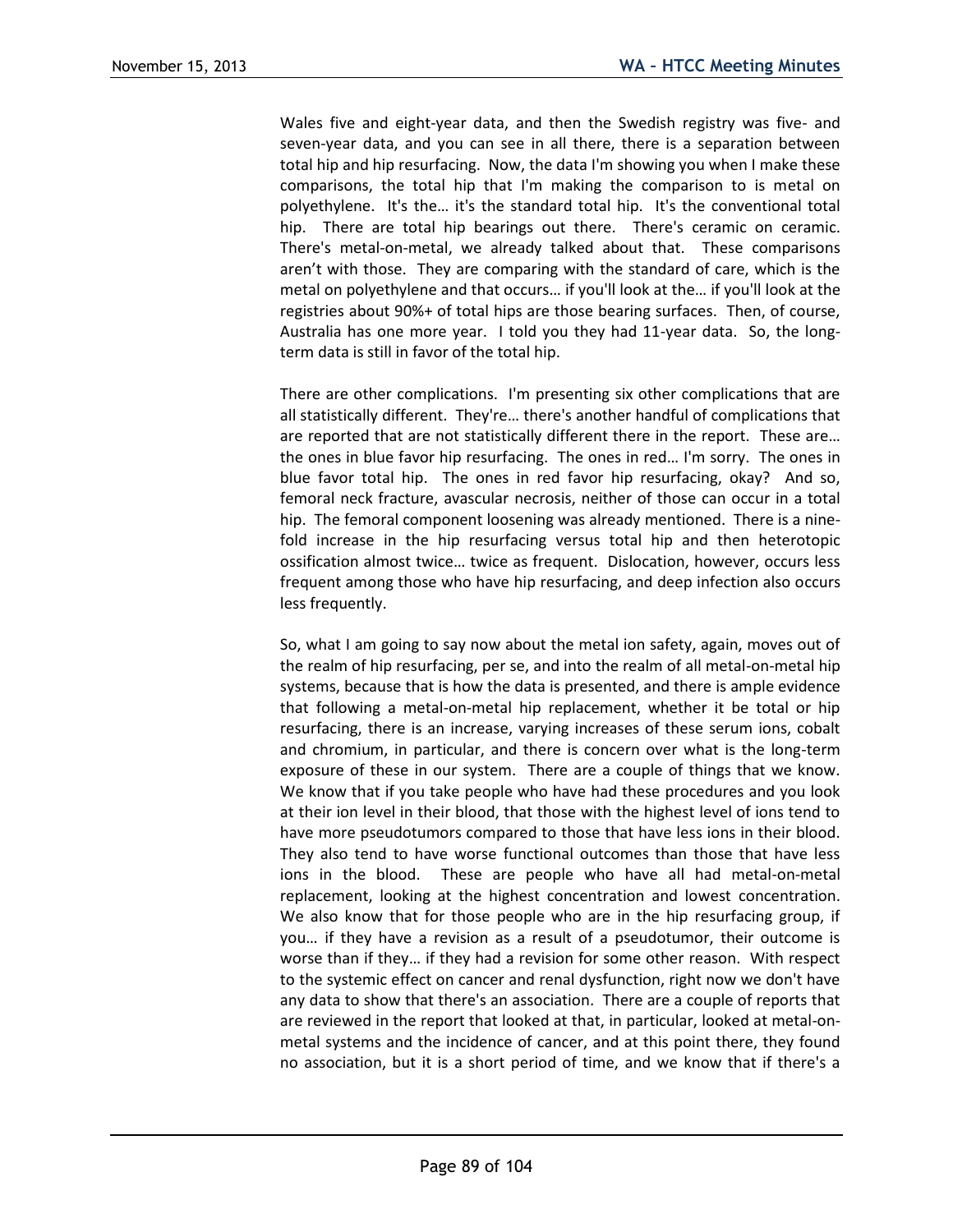causal effect, it may take longer for it to show up. So, at this point, we can say that there's no evidence of that.

Okay, key question three is the new key question, and it has to do with whether or not a revised hip resurfacing does better than a revised total hip arthroplasty, okay? So, you have an individual who comes in. That individual has a hip resurfacing, ten years later has a total hip versus that same individual who comes in, has a total hip first, ten years later has a total hip, revised total hip. So, how do those compare, and there was only one study that looked at that. It was a nonrandomized trial, and it was very small, you can see only 35 subjects, and they didn't report any safety issues. They didn't report re-revision if you will. They only reported these outcomes here, and they found no difference.

How about differential efficacy? In our last report there was some suggestion that there was some differential efficacy with respect to these systems. So, we looked at all the ones that were suggested from the last report, and we looked at them more carefully now with the data from the registries, and we were able to identify three. The first one is the diagnosis, and it has already been mentioned that… that hip dysplasia has an effect, has a negative effect on the… on revision rates. These are rates, not risks, per 1,000 person years. So, it has a negative effect on rates. If you do a hip resurfacing among people with dysplasia, you're going to have a worse outcome versus a total hip. So, these figures I'm going to show you, these three figures, basically, are meant to show you that here's the exposure down here. So, the treatment inside the exposure is influenced by that exposure. So, you can see that these three are relatively close together and all of a sudden this one pops up. So, the interpretation of that is that this exposure, developmental dysplasia, differentially effects in a negative way, hip resurfacing.

So, we have the same thing with males and females. Females do worse with hip resurfacing. Femoral head size, that was already brought up before. The last report that we did suggested that the male/female may be a result of the head size. We tried to tease it out a little bit better. This time, it is hard to do that with the summary data that we have, but I would just say that's probably partially true, but I don't think it explains all of it, so.

Okay, what's the evidence of cost? We have two new studies. These are… these are hard studies for me to untangle. The two new ones, the second one, Edlin, makes, in my opinion, the same mistake as the three prior reports, and that is that they use a randomized trial to estimate the revision rates, and they're wrong. Those revision rates are just wrong for their assumptions. Bozic does a good job. They used the Australian registry to estimate the revision rates, and I think they do a better job of making that estimate, and they basically concluded that in young males, there may be some cost effectiveness to hip resurfacing in young males. I think the ICER for that was 28,000, I think.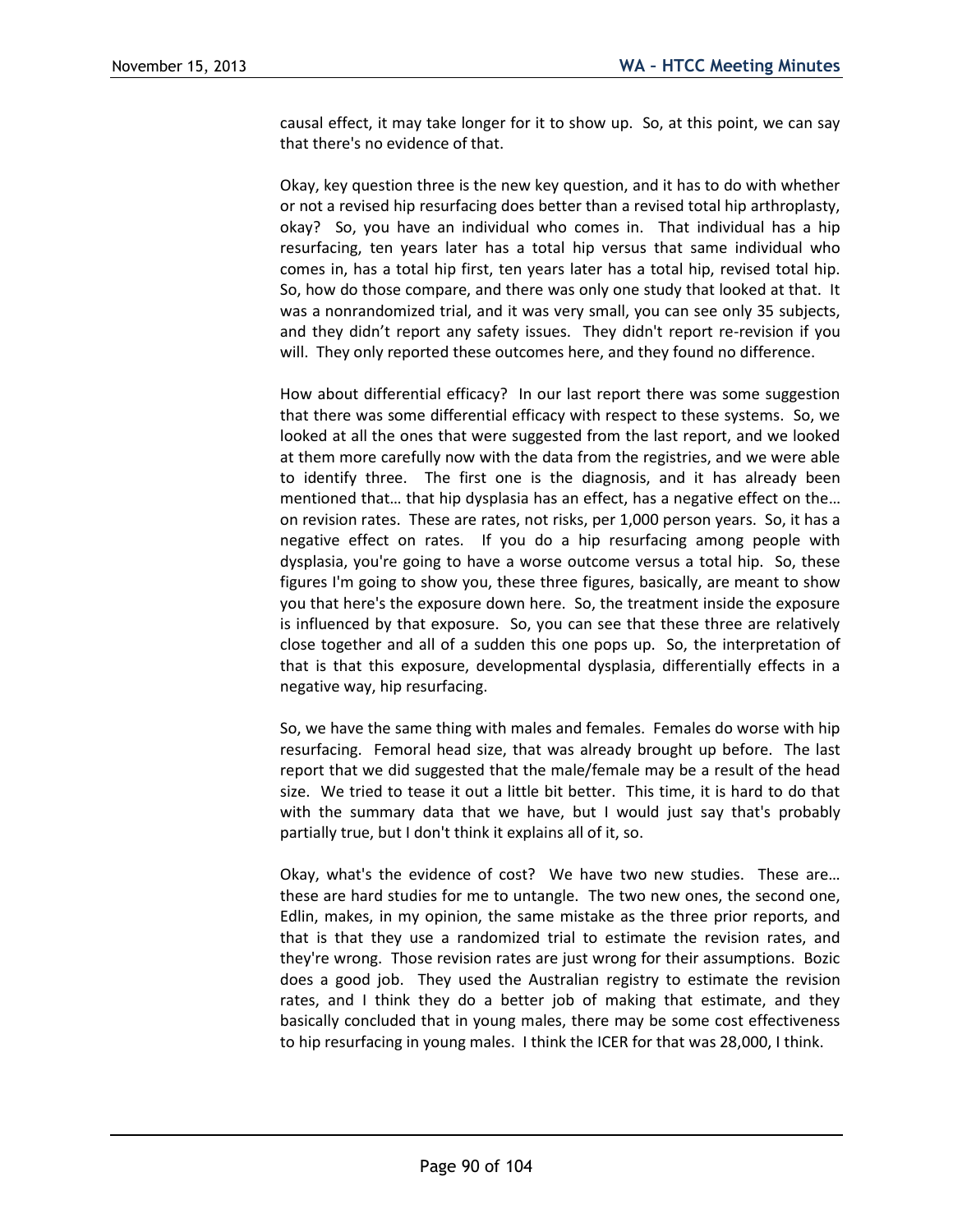Okay, so that's a sampling of the results focusing on the safety issue, which is what brought this up to the re-review, and so let me see if I can make some concluding remarks showing you the differences between the last report and this report.

So, with respect to efficacy, we have the same strength of evidence, moderate, that there is no difference between the two in the short term. The only thing we really changed is we went from one year to two years.

Effectiveness, same, low evidence. We didn't really change anything but our vocabulary. If you look down at the very bottom, we went from very low to insufficient. Those are the same in grade, which is what we used to evaluate our strength of evidence. They use either term. They are moving away from very low to the word insufficient. We have adopted that at our company and it's… but it is the same category.

With respect to revisions, we've gone from moderate to high that in the short term, hip resurfacing has a higher risk of revision, and I put the absolute risks down there. The percentage higher goes from three to… 50% at three years and at five years between 30 and 80% depending on which registry you look at.

In terms of the midterm, we went from low evidence at seven years to what we consider is high evidence at seven and ten years, that the risk is higher, 40 to 100% higher, and the absolute risks are listed there at the bottom. Then, longterm, we went from no evidence now to what we're calling low evidence because we only had one report at 11 years, and that is the Australia.

With respect to complications, we went from low evidence concerning complications to now what we're calling high evidence. Evidence that the femoral component loosening is greater, heterotopic ossification is greater, and dislocation is less in hip resurfacing. We are saying there is moderate evidence with respect to deep infection because of the… of the number of studies that report that isn't quite as high. Then, of course, we do not make a comparison with respect to femoral neck fracture and AVN, but I give you the absolute risks there, and we feel confident that those are pretty darn close, looking at all the studies.

In our last report we said, well there's… there's some concerns about safety. In this report, we say, with respect to the ions, in this report we say, okay, there's some evidence now for all metal-on-metal bearing systems that if you have higher cobalt and chromium levels in your blood, you're more likely to have a bad outcome. You're more likely to have a pseudotumor, and if you have a revision for a pseudotumor, you are more likely to have a bad outcome, and there is no evidence at this point that there is an association between hip resurfacing or total hip arthroplasty with metal-on-metal bearings. There is no evidence or association between that and cancer or renal dysfunction.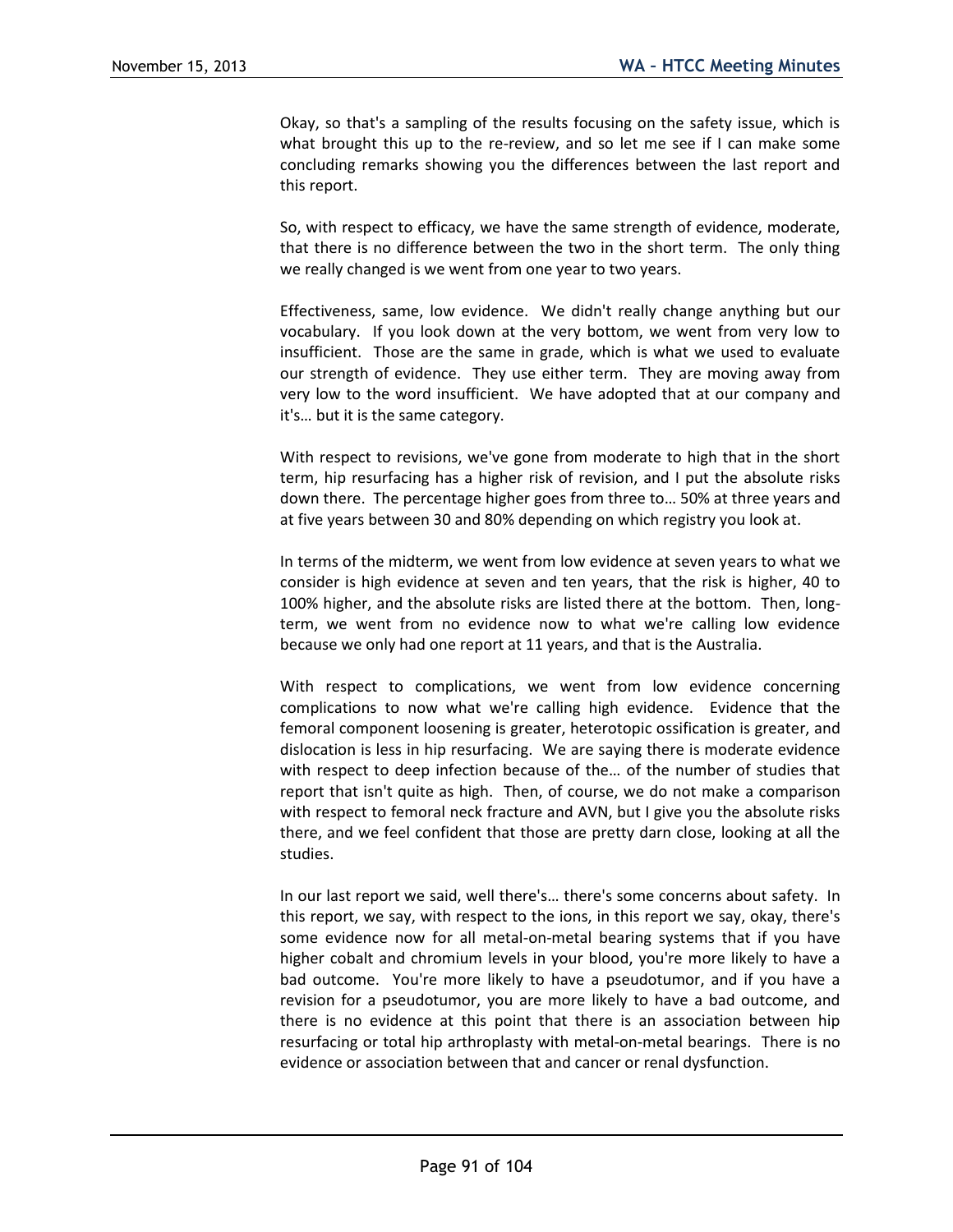This was the key question that was added. It wasn't in the last report, is in this report with insufficient evidence to look at the outcomes following revision hip arthroplasty, or hip resurfacing versus total hip. We went from low evidence last time to differential efficacy on dysplasia to now high evidence. We still believe it modifies the effect.

With respect to sex, it went from moderate evidence to high evidence, and then high evidence with respect to the size of the femoral head, as well.

And then lastly, cost effectiveness. We, basically, have the same conclusion that the main problem is that studies, except for this one study, studies don't use the right risks or rates of revision in their assumption, which is a significant contributor to the models. So, I'll take your questions.

- Chris Standaert: I have a question. I like the comparison tables you put up by the way, comparing what you said before to now. I thought that was really helpful. The cobalt/chromium sort of question, and maybe this is for Dr. Chansky, as well, but the general views in the orthopedic community and AOS on cobalt/chromium, because all it has, you said all of the hip resurfacing are metal-on-metal, there is no metal on plastic, but metal-on-metal is, in my own clinical experience, becoming quite frowned upon now, but I don't know whether the AOS has made a statement. You said something, but I don't know. Is there an issue with cobalt/chromium in general now?
- Joseph Dettori: I suspect the reason you don't have anybody from industry in the room is because metal-on-metal has become such a toxic topic and the academy has recommendations for metal-on-metal joints, and those are pretty much discourage the use of them and if they're already implanted and asymptomatic and cobalt and chromium levels, which are now… it's now recommended you check them annually. If they're not at toxic levels, leave the implants alone.
- Chris Standaert: That's reassuring.
- Joseph Dettori: Yeah, leave the implants alone, but if the cobalt and chromium levels are rising and… or if the hips are symptomatic with, you know, pseudotumors or whatever, then to revise them, but the… the rate of use of metal-on-metal bearing implants has plummeted over the last three years.
- Chris Standaert: That's what I thought, thank you.
- Richard Phillips: I thought it was a very good presentation. I thought it very... thank you very much. The question I have is, we're talking about metal-on-metal as being the only problem. In other words, if we had ceramic on polyethylene or if we had metal on polyethylene or metal on ceramic or something like that, would we be seeing this problem?
- Joseph Dettori: You mean, if the hip resurfacing had a different bearing?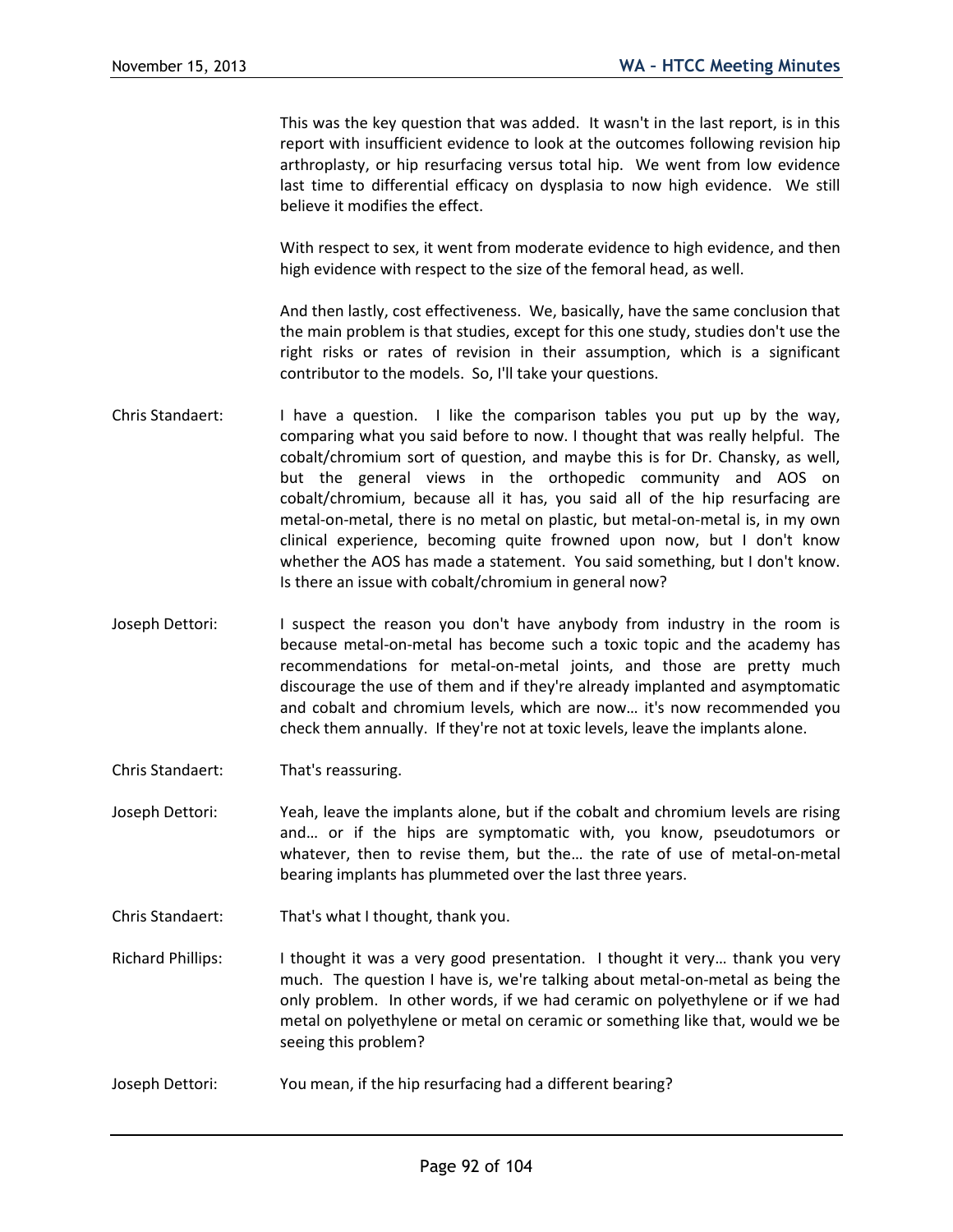Richard Phillips Yeah, in the hip resurfacing.

Joseph Dettori: Yeah, well, I don't know. That's, that's the question, right? There isn't any, but...

Richard Phillips: But do they even exist? Do those...

Joseph Dettori: As, as far as I know, the answer, you know, they used to exist and they failed, and then when they went to metal-on-metal, that's when it became popular again.

- Howard Chansky: Yeah, there are technical reasons why you really can't have alternative bearings for… for surface replacements, and that is to avoid fracturing the femoral neck. You need a big neck, which typically goes along with a big femoral head. To fit that big femoral head into the cup side, you know, that you're implanting in the pelvis, you need a big, big cup to accommodate that, and you just don't have room for anything basically softer than cobalt chrome. If you put polyethylene in, it's too thin and it just wears away quickly, and the ceramic fractures. So, for the foreseeable future, there's really no alternative for surface replacements, other than metal-on-metal.
- Richard Phillips: The other thing, thank you very much for that. The other thing I had a question about was that I was really struck by the high instance of deep infections, and if you put a severity of infections, you know, a dislocated hip, I would guess, would be a 2/10 whereas a deep infection would be an 8 to 9/10 of concern and worry, and here we have almost what, 1.8% incidence, is that right, of deep infection?
- Joseph Dettori: I'd have to go back and see about that.
- Richard Phillips: I don't recall that you, that was in the prior...
- Joseph Dettori: I think, I think that's right. That's right, 1.8%, yeah.
- Chris Standaert: It's much, it's, it's lower. It's lower resurfacing, right?
- Joseph Dettori: Yeah.
- Richard Phillips: Yes, that's what I mean.
- Joseph Dettori: Yeah.
- Richard Phillips: It's lower with resurfacing, and I was... I don't remember that being pointed out before.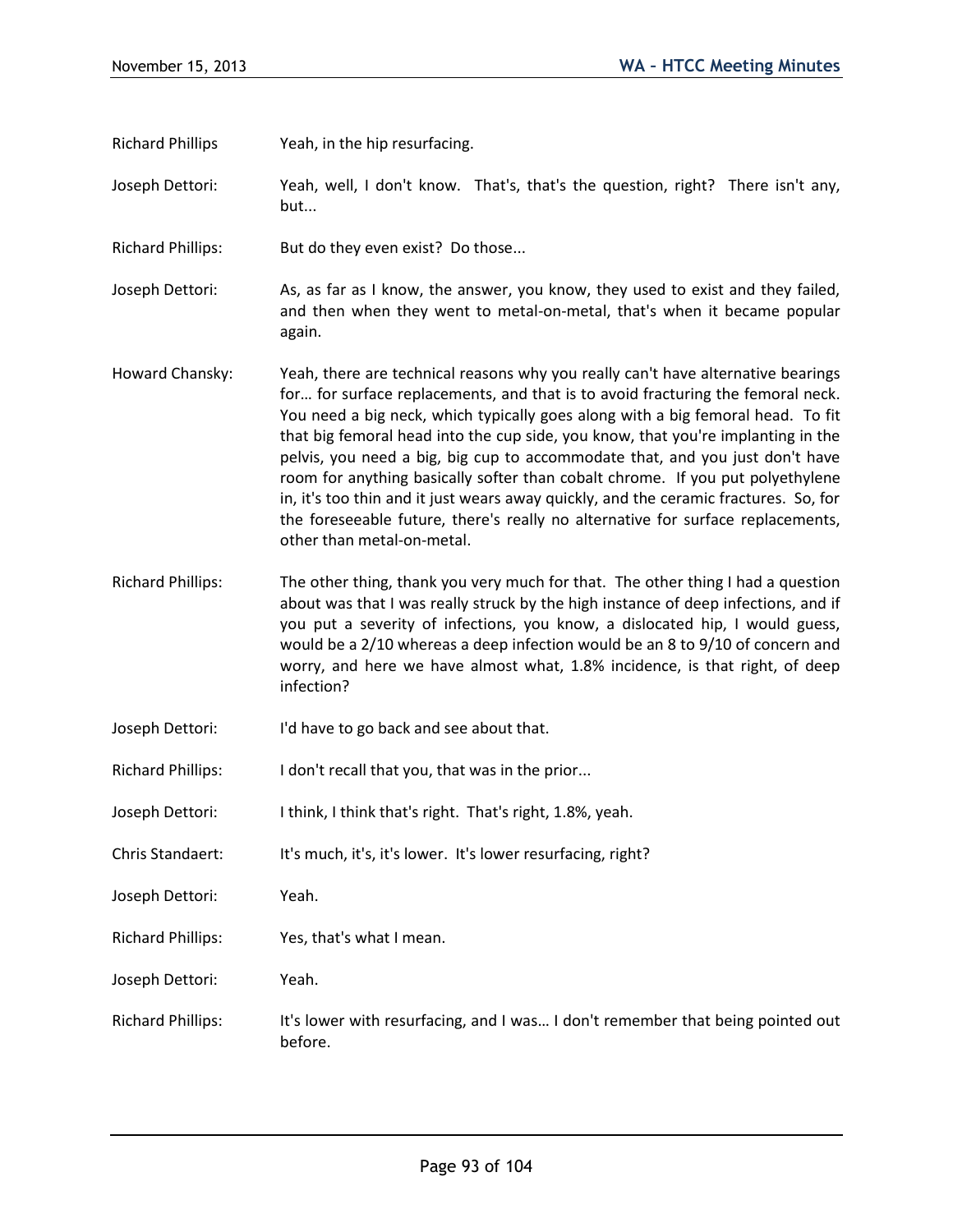- Joseph Dettori: It wasn't. The data wasn't… wasn't presented. If you looked at the comparison table, it was not on that.
- Richard Phillips: Isn't that a, a major concern, too, in this...
- Craig Blackmore: Well...
- Richard Phillips: ...I mean, am I missing?
- Craig Blackmore: ...what is a deep infection?
- Joseph Dettori: Well, I was, okay, a deep infection is anything deep to the fascia. So, it's a, you know, the classic peri-prosthetic infection, I...
- Craig Blackmore: But it's not an infected prosthesis that has to be replaced necessarily.
- Howard Chansky: Well, it is an infected prosthesis. The issue of whether it needs to be replaced is, you know, I think is a complicated question, but most of them end up having to be taken out and put back in, but I was actually going to make two comments. I don't know where the data for dislocations and infections came from. I don't quite recall, but they don't agree with the big studies that have been done that have just looked at hip replacements, not the comparison studies, and the dislocation rate of 2.8% for total hips is really higher than it should be. If you're, if 3 out of every 100 of your patients are dislocating after a standard total hip replacement, that's actually considered to be quite high, and the same for infection. Most of the big studies say the deep infection rate for standard total hip replacements is more on the order of 0.75 to 1%. So, that… that actually, you know, makes the total, makes the surface replacement look even… even worse.
- Joseph Dettori: The only problem with looking at the large studies that only look at total hips and not the comparative studies, the data that I report is actually the pooled estimates from all the randomized trials we included in our study and all the cohort studies. So, you can look in the report. When I go back over there I can dig it up and give you the… the bottom line sample size. This population is probably… those that are eligible for a trial, right, is probably a different population. For a trial for hip resurfacing is probably a different population than those who are… just get the standard total hip and don't ever consider hip resurfacing. So, so you have to be careful transferring those numbers. I think that with respect to the kind of population, the kind of activity, the age, the whatever goes into making somebody consider a hip resurfacing, that population, I would say these numbers probably reflect what's happening across the country, but we do better at the University of Washington.
- Craig Blackmore: But can I, can I drill down on this a little more, because...

Joseph Dettori: Yes.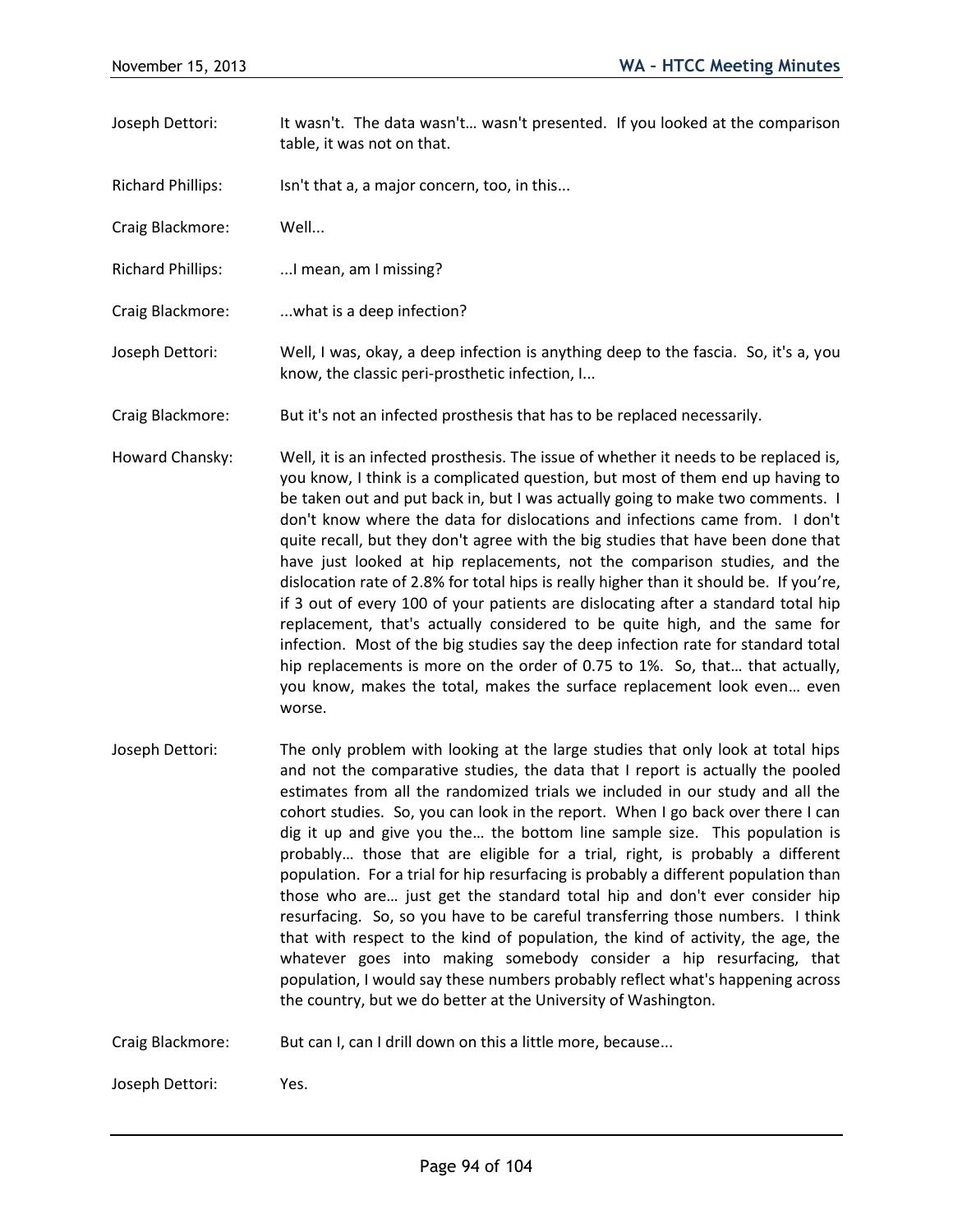Craig Blackmore: ...I think it's important.

Joseph Dettori: Sure.

Craig Blackmore: So, I mean, you've given us several slides that are related, 19 and 21. So, 19 is the registries and it's got time series on the failure rates, and then slide 21 is giving us these other complications, and there is no… there is no time delineation on the complications. So, I don't understand if the 1.8% deep infections, are those immediate? So, if you go two slides out.

Joseph Dettori: Yeah.

Craig Blackmore: You know, what, are these immediate in the first year or is it, you know, we've got a longer history on the THAs, we've got 20 years on those.

Joseph Dettori: Right.

- Craig Blackmore: So, the rate per year might be lower, and then the second piece is, if I try to reconcile this with the revision rate, I mean, if you get a femoral neck fracture, if you get avascular necrosis, and please tell me if I'm wrong, if you get femoral component loosening, if you get a deep infection, and maybe if you get a dislocation you're going to end up with a revision. So, aren't these already captured in the revision rates? Do you understand my question?
- Joseph Dettori: I do. I do, and I'll answer the second one first, and that is that I don't know. I don't know the answer to that. I think that his comment about whether you revise somebody for something, I mean, I think some things are an automatic, maybe some are not, and perhaps, perhaps Dr. Chansky can speak to that. With respect to your first question, though, yeah, so we're reporting basically what's given to us. So, your comments an astute… or your question's an astute one. These are risks, that is, these are cumulative incidence of complications over whatever follow-up period the study has, and these… and these go from two years to five years. Okay, so this is the cumulative incidence. This is the proportion of people that have gotten this over that time period. That's different, that's...

Craig Blackmore: So, a little bit of apples and oranges.

Joseph Dettori: ....yeah. This is with respect, that's right, and that may be another reason why you can't really compare.

Seth Schwartz: And not just that, but are the follow-up periods the same for the total hips as they are for the total hip resurfacings?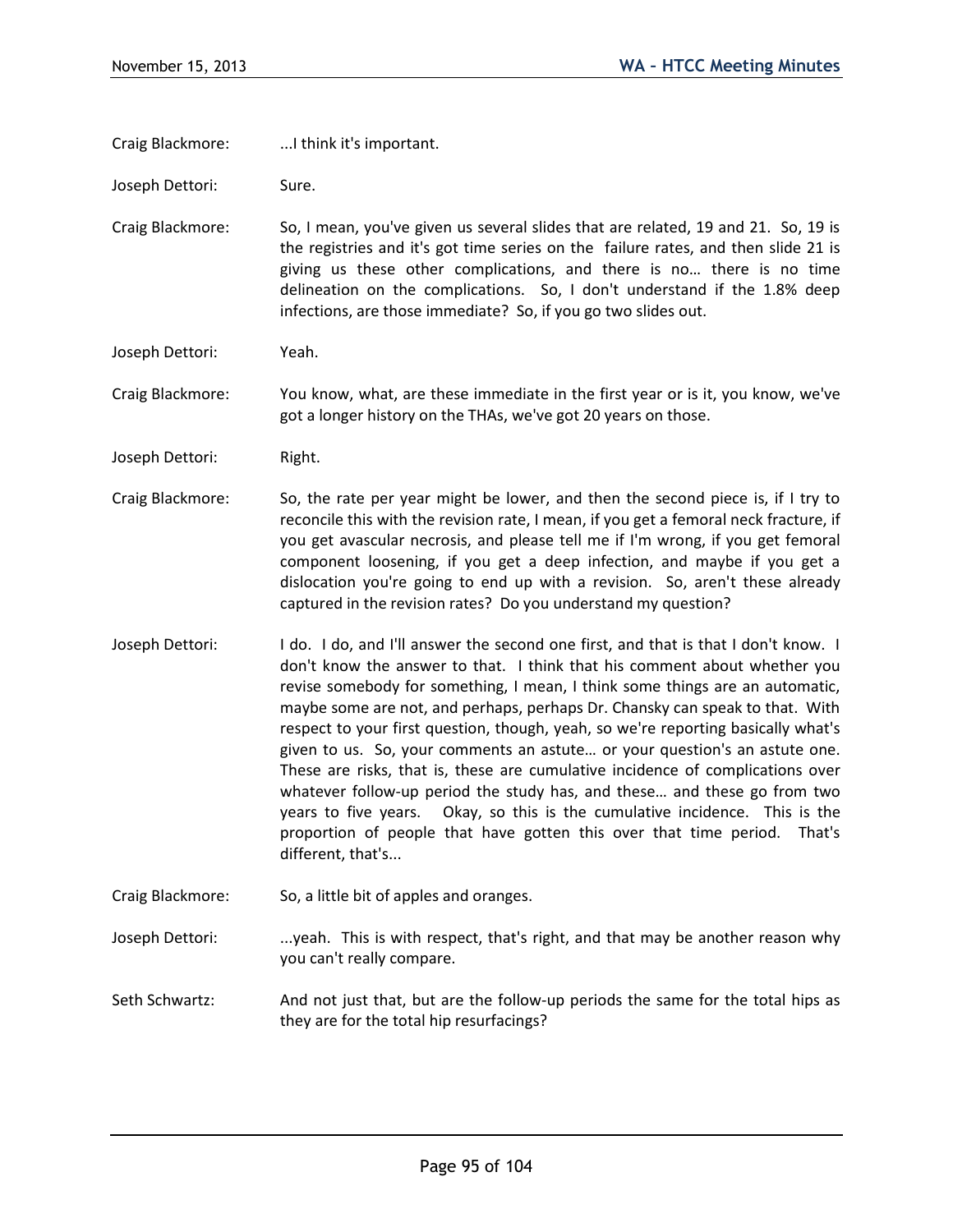Joseph Dettori: So, with respect to the… with respect to the… with respect to these data, these data are also risks at various points in time, five years, ten years. They are also cumulative incidence.

Craig Blackmore: Right.

- Joseph Dettori: The slide I showed you that had rates are per year, and this is on differential effectiveness, and this is per 1,000 person years. So, that… so that basically says, well, that could be five people in one year. It could be one person in five years. That's the same denominator if you will. So...
- Craig Blackmore: But slide 21 has no adjustment.

Joseph Dettori: ...not, right. Not everything, yeah, so unfortunately, not all the studies report the same follow-up period, the same...

Seth Schwartz: I understand.

Joseph Dettori: ...etc., etc., so.

Seth Schwartz: No, no, but that's not what I'm asking. What I'm asking...

Joseph Dettori: Okay.

- Seth Schwartz: ...in slide 21 where you're showing total hip arthroplasty versus hip resurfacing...
- Joseph Dettori: Yes.
- Seth Schwartz: ...is the duration... the time duration for those incidences the same for those two different groups? In other words, was the follow-up the same for each group within the studies?
- Joseph Dettori: Yeah, so, in… in the short answer to that is yes, not identical, but similar. These were all comparative studies with the same follow-up period. They might have missed a little bit, but.
- Seth Schwartz: And then the one other question I have, I think, is for our clinical expert. I'm not sure what, I mean, I can get a sense of what heterotopic ossification means, but is that significant? What does that really mean from a patient standpoint?
- Howard Chansky: Yeah, it's… it's not as significant as any of those other complications in that not everybody that develops heterotopic ossification needs additional surgery. About a third of the patients that get it, though, will eventually need a surgery to… it is basically excess bone that forms in the muscle around the hip. So, some subset of those patients it will hurt them, maybe not bad enough to need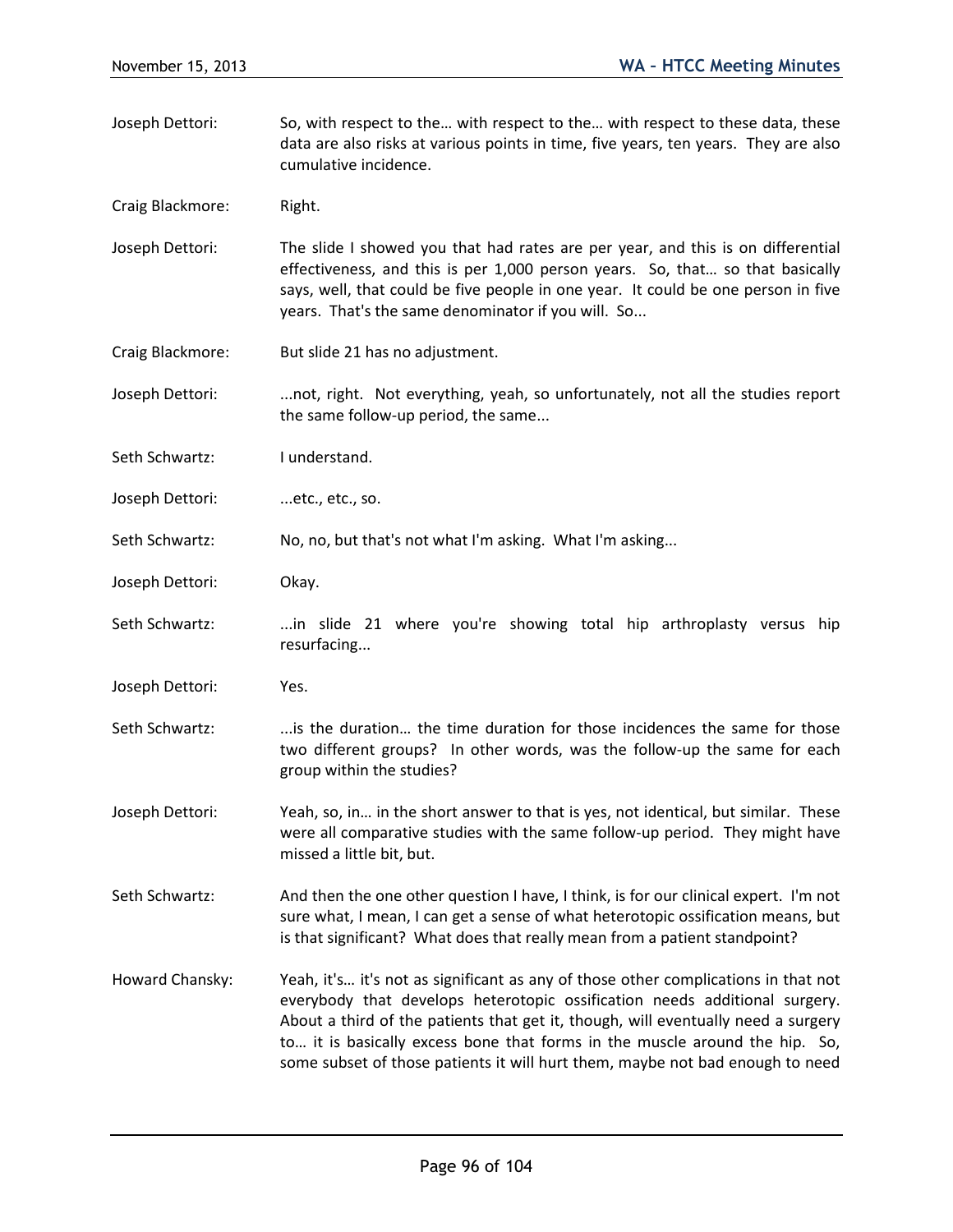another surgery, and then another, about a third of those patients will need it excised, and then about a third, you just forget it. It's a radiographic finding.

- Craig Blackmore: So, again, sorry. I just, to… I'm trying to reconcile what looks to be worse on one hand versus worse on the other hand, and I'm trying to over-simplify and by doing so, I'm saying that basically everything but heterotopic ossification means you need a new hip.
- Howard Chansky: No.
- Craig Blackmore: Then tell me otherwise.

Howard Chansky: So, I'll go back to your question a few minutes ago. So, femoral neck fracture equals needing a revision.

- Craig Blackmore: Yeah.
- Howard Chansky: Avascular necrosis, because your native head in a surface replacement is… is covered by the metal ball, the only way to make that diagnosis is after revision you've pulled the head out and looked at it under a microscope. So, that equals revision. Femoral component loosening, at some point that needs to be revised, but there are patients who actually say, you know what, I can tolerate this for a while. Heterotopic ossification we just talked about. Dislocation, the majority are not revised, although a good percentage eventually go on to need revision, and deep infection it depends on your philosophy, but most people, as a generalization, would give the implant at least one chance to just wash… wash the hip out and not revise it.
- Craig Blackmore: Okay, thank you.
- Joseph Dettori: Chris, you had a...

Chris Standaert: No, I was going to say the same thing. Those top categories are the reasons for revision, the fracture, the AVN, and the loosening to a degree +/-. I'm assuming a hip replacement loosening is probably worse than a hip, a hip resurfacing loosening is worse than a hip replacement. The hip replacement is more intrinsically stable.

- Seth Schwartz: Did I just... did I just...
- Chris Standaert: So, when I...

Seth Schwartz: ...hear the avascular...

Chris Standaert: ...[inaudible] numbers come close, those are the reasons why they're getting revised.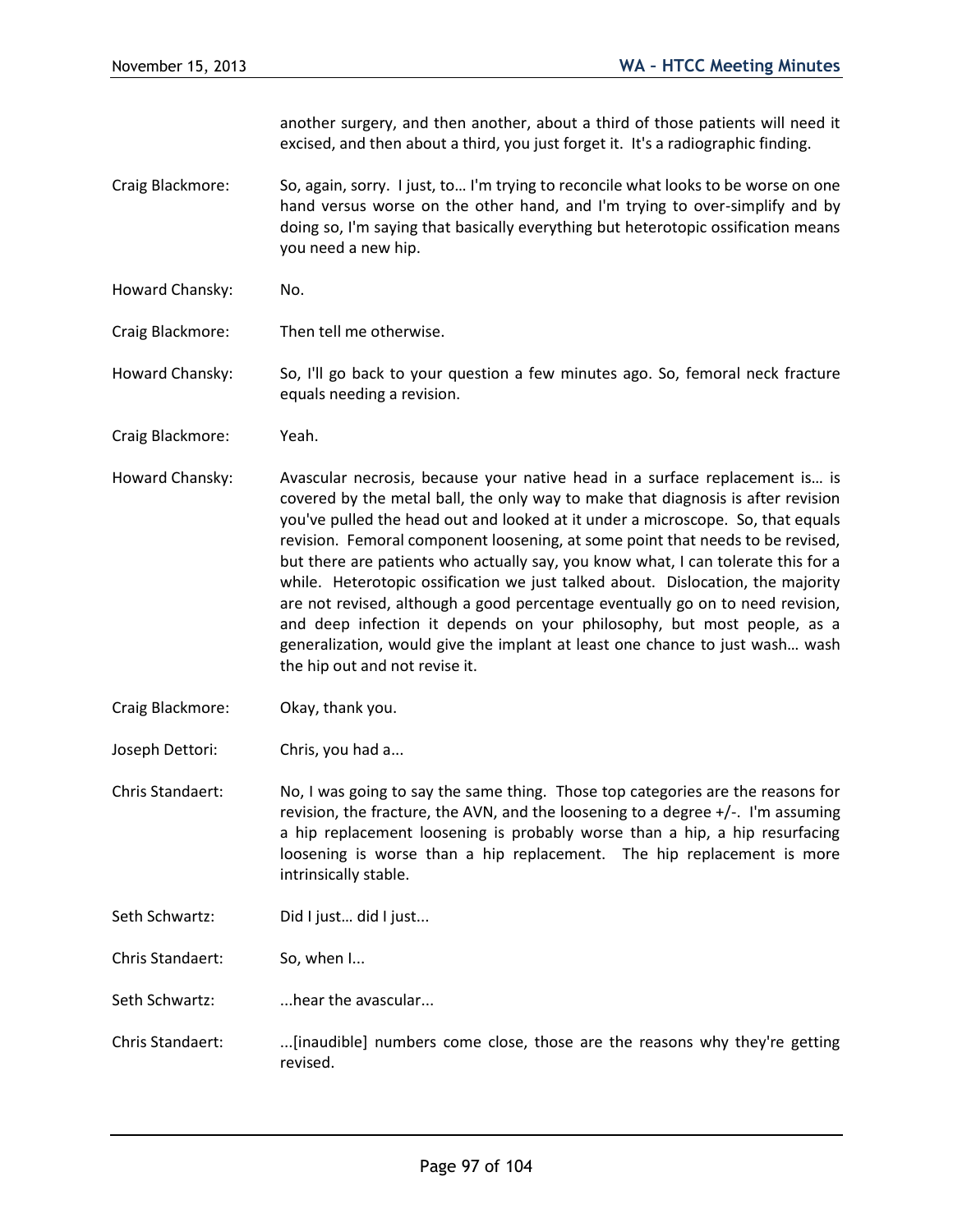Seth Schwartz: But did I just hear that avascular necrosis is not necessarily the cause. It's something you identify when you do the revision?

Howard Chansky: But it, it causes loosening of the implant.

Seth Schwartz: So, it causes it… but I… but what I'm saying is… so it… that is probably captured in the evidence. Captured, well, yeah.

Carson Odegard: Yeah, I have a question about slide 18 on revision events and on the cohort studies, I mean, it looks like the whole total is swayed by one report, and 24 events… 24 events, I mean, even though when you look at that same report for their effectiveness scores, they're almost identical. Was there something strange about that report, why there's so many events?

Joseph Dettori: Not, not...

Carson Odegard: Or is it just [inaudible]

Joseph Dettori: ...not by memory. I don't remember anything particularly… nothing jumps out at me.

- Carson Odegard: Nothing that would come to mind?
- Joseph Dettori: Hm-mm.

David McCulloch: But, as you pointed out, I mean, if you want to look at how safe something is and how often it needs to be revised, you don't want to look at randomized control trials, most of which are done at an academic center. You want to know from big national registries over the passage of time how often are these… which is why I, I think that the data in slide 19 are... are more relevant than looking at, you know, one to two year follow-ups from RCTs and things of that nature. What you see in the registries is much more real world experience of what it would be if these are done by everyone and their dog in various little hospitals.

Chris Standaert: That's a hell of a dog.

Kevin Walsh: Yeah, at the same time, I think it's a valid point that you may not be comparing the same thing. So, in other words, I guess what I would be curious about is, in the registry data, is there any age-matched, were the… were the original data looked at by age or was there any other kind of subset analysis to try and find out if we're comparing the same patients?

Chris Standaert: But you, in a register, you, by definition, aren't. I mean, that's the thing about a registry, right? So, a registry is cause, cause and effect in a registry you can't do, because you're not, you don't have similar populations.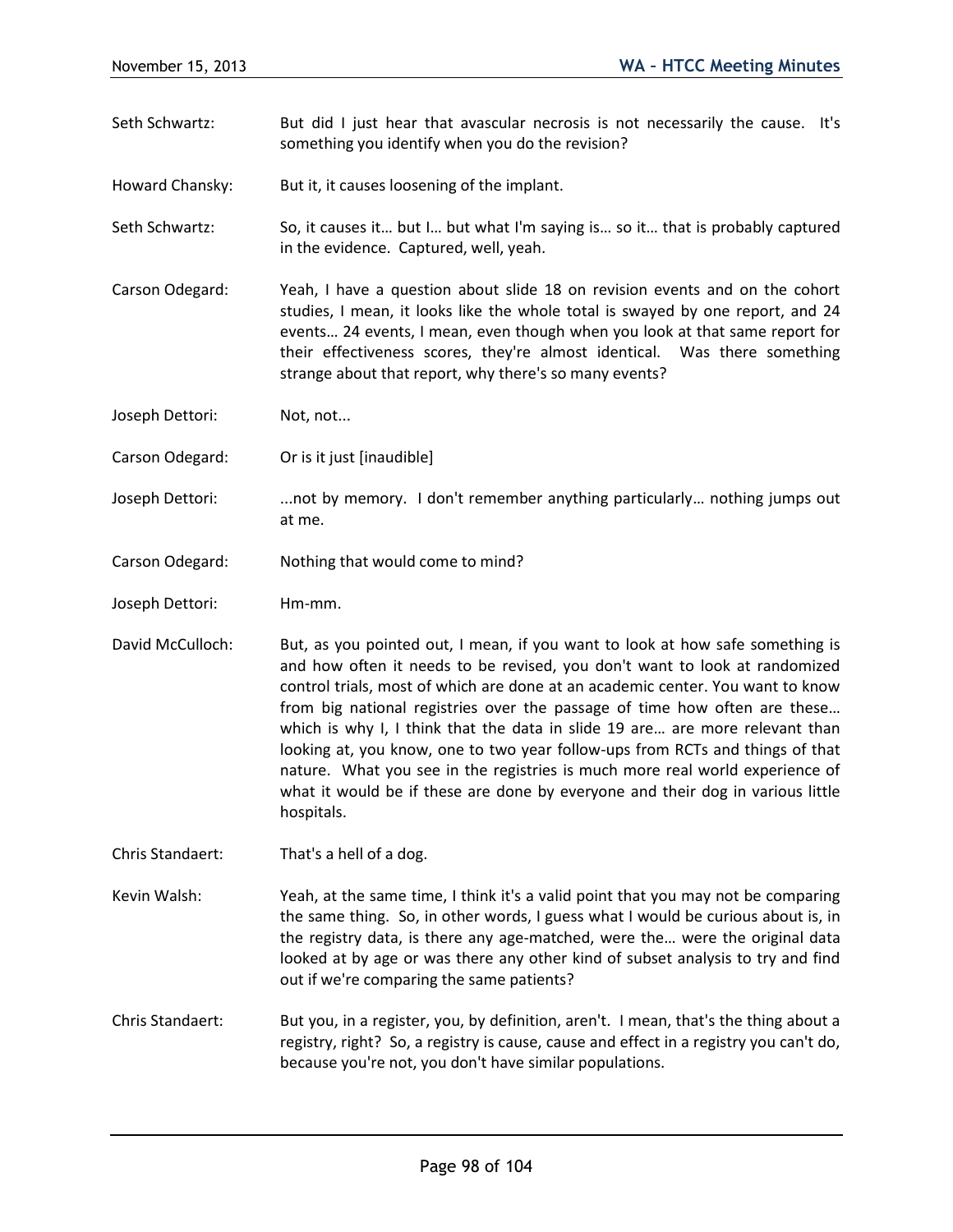Kevin Walsh: No, no, I understand that, but I mean, you, but you could...

Joann Elmore: They did adjust for, for gender and age.

- Kevin Walsh: ...they did adjust for that.
- Joann Elmore: [inaudible] but the question is, are there any other characteristics? I mean, I would think that you might do a [inaudible] resurfacing in someone that you wanted to just hold off a few more years is likely the clinician's thinking, and there we would likely see more revisions like that.
- Chris Standaert: Well, that's like, well it's like Joe said. There's, there's also, I mean there are different patient populations. So, even if you control for age, you… you're going to think about putting a replacement… a resurfacing in somebody who wants to be active.
- Joann Elmore: Right.
- Chris Standaert: Who is fundamentally healthy and wants, they're not equivalent. So, however you want to stratify them, they're not going to be equivalent, because they're not randomized, and the study is showing, you know, high functional levels in the people who get resurfacing. Is that a reflection of the resurfacing being less invasive and a more functional hip, or is that just a reflection of self-selection for a younger, for a more actively-motivated population and they're the ones who want that, and it's probably more the latter I would bet, but that's where, I mean, answering that from the data is really hard from the registry.
- Joseph Dettori: But the comments are good comments because, I mean, a registry study is… is a cohort study, right? It's a prospective cohort study. So, you have all the potential for, you know, misclassification, for confounding, etc. So, yeah.
- Seth Schwartz: I guess I'm also struggling with this, the significance of this metal-on-metal issue. I mean, obviously it's, you know, captured the lay press and everyone's making a big deal about it, but I'm just… it looks like there is no data that it actually matters. So, I mean, it seems bad, but is there any data that shows it's bad?
- Howard Chansky: It's bad. I don't know if Joe was going to say something.
- Joseph Dettori: Well, we… we didn't… we didn't look at the question of metal-on-metal. I mean, where you go to find that is metal-on-metal on total hip versus conventional total hip. That's where you find that. You know, our… we were asked to look at hip resurfacing and only brought in the metal-on-metal because of the… the implications of that, but we didn't look specifically at total joint arthroplasty metal-on-metal versus conventional.
- Seth Schwartz: I mean, I think that's important here, because we're looking at these other potential, you know, reasons why, why the hip resurfacing looks bad, but there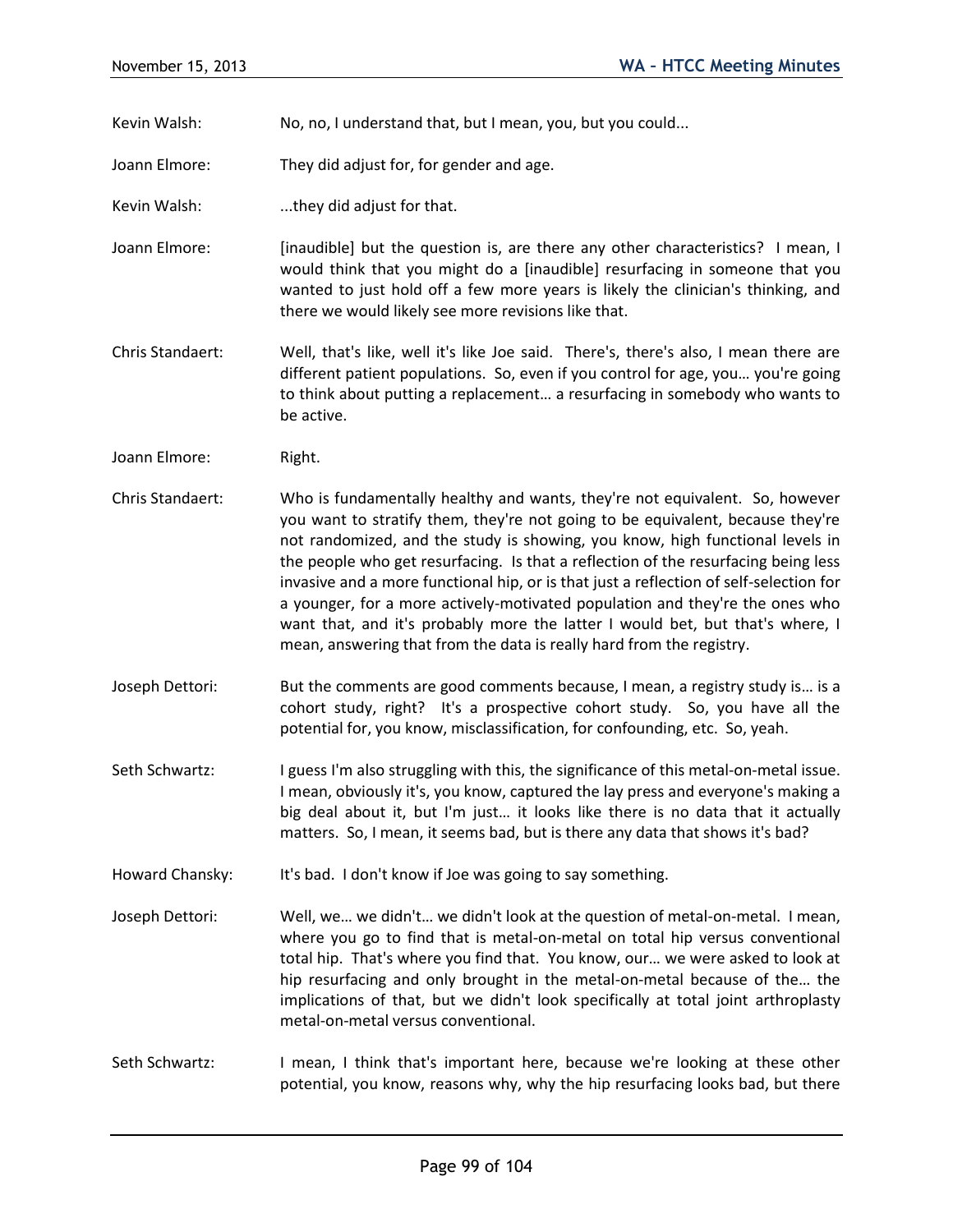are some questions about whether it looks bad because the patients are inherently going to have worse outcomes because they are different patients versus the joint is bad. The one thing that seems clear that is different is this metal-on-metal, and if that's bad, then that's, then that may be all we need to know. So, can you tell us more about why it's bad?

Howard Chansky: Sure, yeah. Metal-on-metal, by almost everybody now, is considered to be unequivocally really bad, and the reason for that is, as you get the metal ware, you know, you get these adverse local responses. So, you get osteolysis around the implant. So, the bone just starts being resorbed, and you can see patients with massive amounts of bone loss. The inflammatory reaction from the metal debris getting dispersed into their soft tissues can result in necrosis, you know, for example, of the abductor muscles and after that you can't have a hip replacement. Systemically, +/- you know effect on kidney function, but there have been case reports of people going blind from very high either cobalt or chromium levels. It can be cardiotoxic. So, I mean, we see mostly the local effects. I think you have to have really sort of high, high levels from somebody whose ignored the local problems for a while. The pseudotumors, which, which also arise around the surface replacements, and that's just big, persistent fluid collections with high levels of metal ions in them. So, you know, there's some evidence that some of this is operator dependent, even in total hip replacements, and everybody has put in metal-on-metal hips that have functioned beautifully for many, many years, but, you know, none of us can be perfect placing these components, and they are not forgiving, and the other side of the coin is, we have a beautiful implant, which is, you know, I don't know if Joe was here earlier, but we talked about, you know, I think the biggest advance in the last 25 years for joint replacements has been the advent of what we call highly cross-linked polyethylene and now some people are thinking that highly cross-linked polyethylene, when impregnated with vitamin E, which acts as an antioxidant, is even better. So, you know, hip replacements have been really revolutionized in the last 10/12 years because of the advent of new plastics, and you give somebody a regular conventional old-fashioned total hip that should serve them well for 20 to 25 years. So, I think that's, that in a… I think some of these studies also… it doesn't come out in the comparisons, because we've only been using the new plastics for about ten years now, and you have to have the hip for, you know, 10/15 years before you start seeing the benefits on the longevity from that. Does that all make sense?

- Chris Standaert: Is there an FDA… any FDA action on the metal-on-metal prosthesis, black box warnings, recalls, things like that?
- Joseph Dettori: They, there's, yeah, so they did their own report. They did their own report and they basically elevated metal-on-metal to you have to watch that they put down some, I don't remember exactly all of the specifications they have to watch for, but they discourage the use of it, but they don't ban it.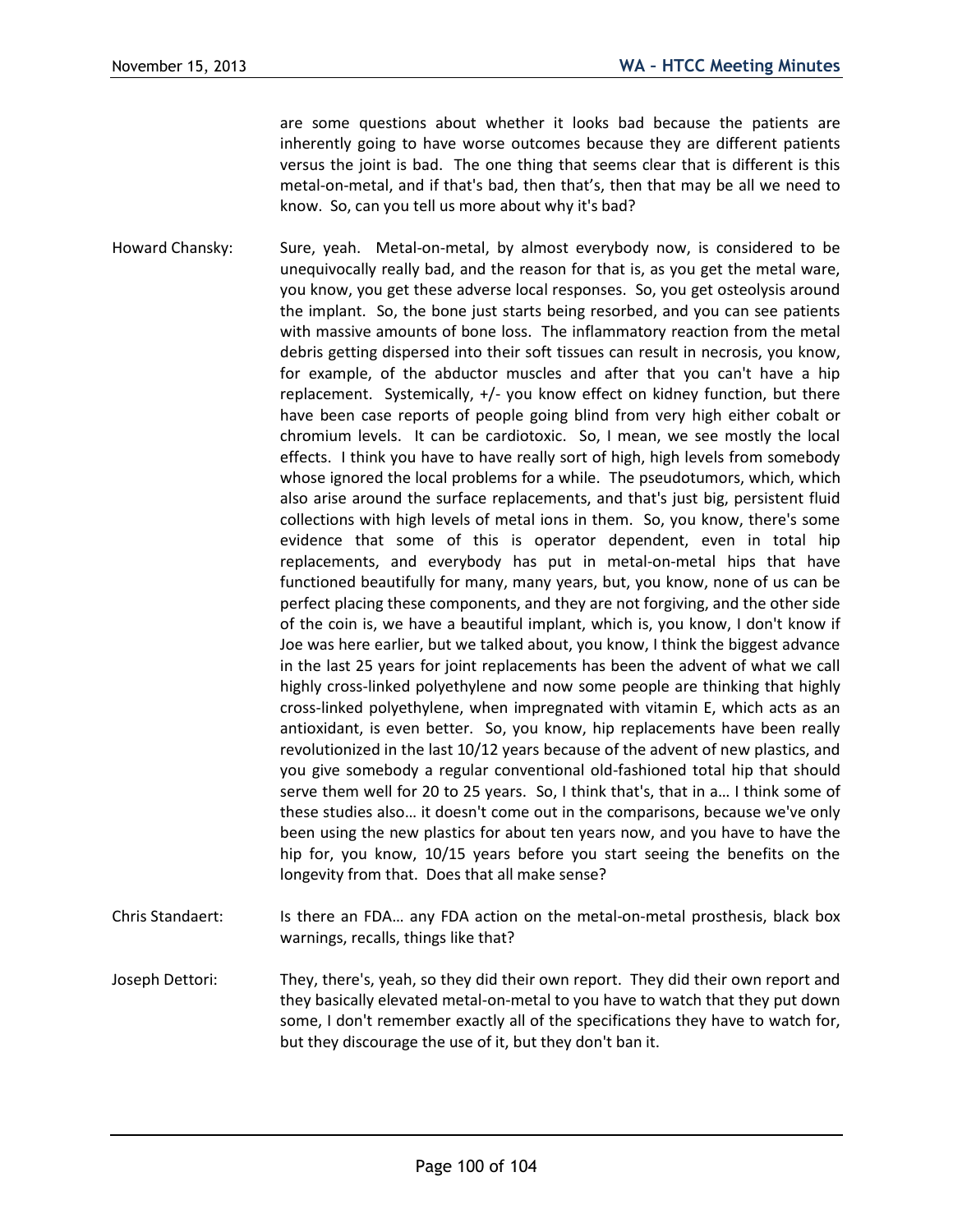- Chris Standaert: I would assume, high systemic levels of cobalt and chromium were not part of the original plan of the manufacturer.
- Joseph Dettori: Right.

Chris Standaert: Where, yeah.

- Howard Chansky: And you know, obviously, this is not purely correlated to medical science, but everybody probably saw, I think in the last few days, Johnson & Johnson settled their metal-on-metal implant class action lawsuit for many billions of dollars, and I think I read that they are paying each patient that needed revision surgery from one of those like a minimum of \$350,000. So, they are not going to be pushing these anymore.
- Michael Souter: I'm just looking at the FDA page here, and they say that… they recommend that asymptomatic patients with metal-on-metal follow up with their orthopedic surgeon every one to two years to check on this. That's what the FDA says at the moment. So, they would seem to discourage it, and the UK Medicines and Healthcare products issued a device alert against it. Health Canada ensued a public health recommendation discouraging it and the Therapeutic Goods Administration of Australia issued something similar in 2012. So, yeah, it all seems bad.
- David McCulloch: So, Dr. Chansky, would you do a hip resurfacing on anyone now? I mean, a young guy who… or not?
- Howard Chansky: I was told I wasn't going to have to give my own personal opinion. Well...
- Craig Blackmore: You just did.
- Howard Chansky: Honestly...

Craig Blackmore: You can turn the mic off if you want.

Howard Chansky: ...honestly, a patient would probably have to put a gun to my head. I don't see any reason for it, and there's too many potential complications, and the other side of it, again, I think we have great… a great alternative that I still think some of these studies do not quite do justice to. I mean, there's tens of thousands of patients in some of the British medical research studies, and we have good ideas of what dislocation rates should be and what infection rates should be and, you know, around Seattle I know of one person that will still, you know, fairly regularly put in surface replacement. There may be more, but pretty much, everybody else has stopped doing them.

Richard Phillips: I find it interesting that the manufacturers haven't withdrawn it with that kind of a settlement.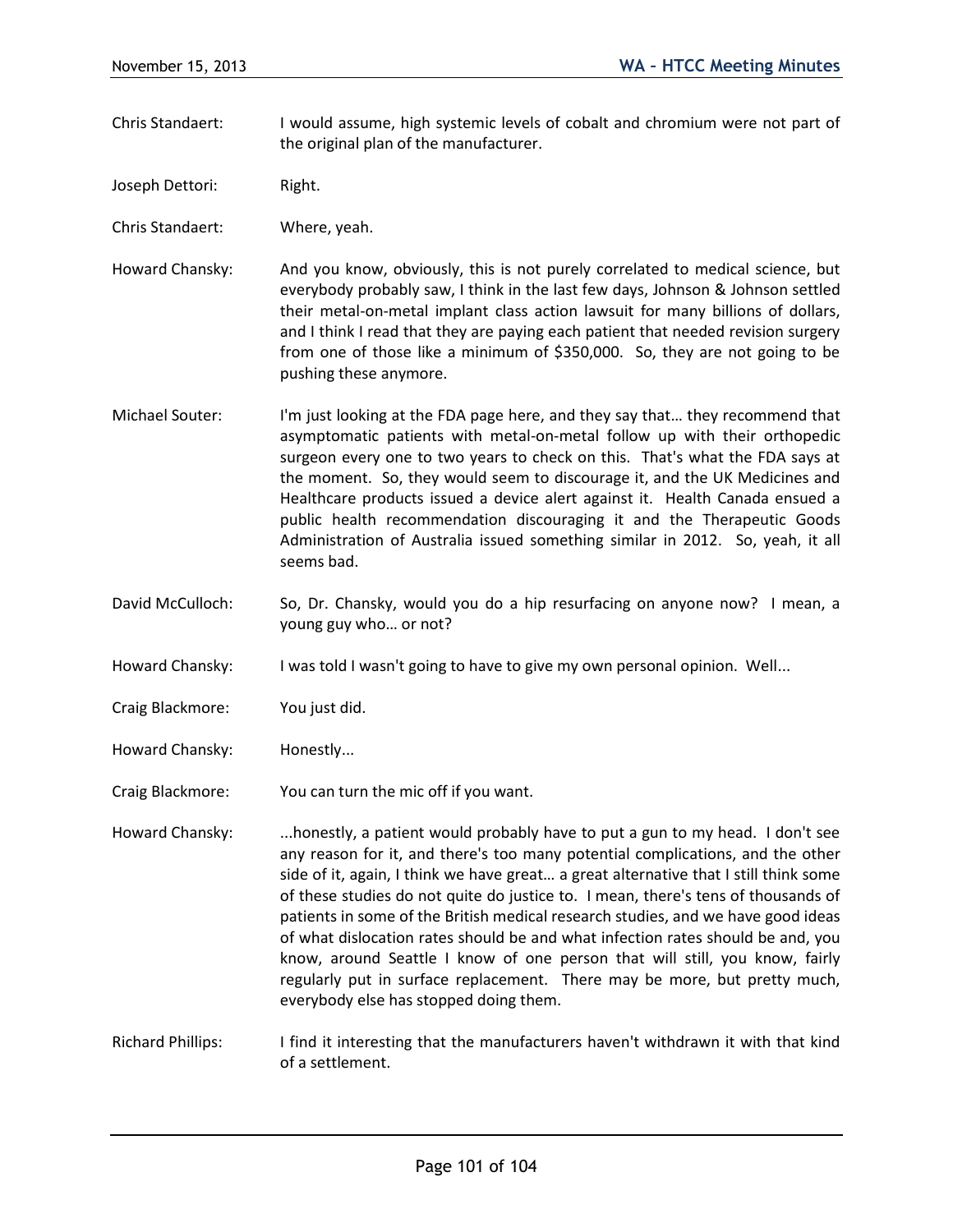- Howard Chansky: Well, that settlement, again, as Joe was pointing out, was not for surface replacement specifically, it was for metal-on-metal bearing hips, and some of the metal-on-metal bearing surface replacements have not done well, but I think everybody saw the data. There are still a lot of, you know, a lot of people out there that are very happy with their surface replacement, and there are some advantages to it, but again, you know, I think most orthopedic surgeons, we probably are pretty close together on the bell curve of skill, and if something is that finicky and, you know, you have to be so precise putting it in, in the end, I think you, you know, you almost have to get lucky. So, you know, in some patients, I'm sure it does absolutely great, but it's hard… it's hard to achieve that.
- Craig Blackmore: Thank you. Alright, any other comments or questions from the committee? Well, let's... let's move ahead and again, I think a good way to start on this is to have one or more members of the committee sort of summarize where their thinking is, in terms of the evidence, and then we can use that as a starting point for discussion? Does anybody want to take a stab at it?
- Michael Souter: I think we're talking about a very low frequency, you know, in terms of utilization procedure that there is not a great deal of enthusiasm for clinically and that has a significantly impressive level of problems or complications when looking at registry data. So, I don't… I think our earlier decision warrants revision, and I would favor no coverage.
- Craig Blackmore: Okay, any other thoughts? Anybody want to disagree or expand, or? Richard?
- Richard Phillips: Yeah, it seems to me, the only question I have is this issue of deep infection that Joe had pointed out in the total hip group that was higher than what, you know, I felt… I'd feel comfortable with, as opposed to what 0.4 where the hip resurfacing. Is there any reason that we should be concerned about that as a reason to maintain hip resurfacing, or is this the evidence of… so overwhelming the other way that we should never, ever even approve it. I guess that's one of the… the only issue that holds me back, right here.
- Craig Blackmore: Anybody want to comment on that?
- Chris Standaert: I mean, if that's… we don't have the total hip registry data. I mean, we also have… these are different patient populations. So, you have people with, you know, young 50-year-olds getting hip resurfacing and you have 75-year-old diabetics getting hip replacements. So, you do have this… they're not the same population. You have to look at registries for complications, but you have to be somewhat careful on how you interpret it. And I don't… compared to… I mean I look at this and say, you know, when we decided this a few years ago, you know, function was pretty equivalent, and it still looks like it is pretty equivalent. It looks like when they work in the short-term, they work pretty well. For five or ten years people are functioning well, but you start seeing this divergence of data that we didn't have three years ago. By the time you get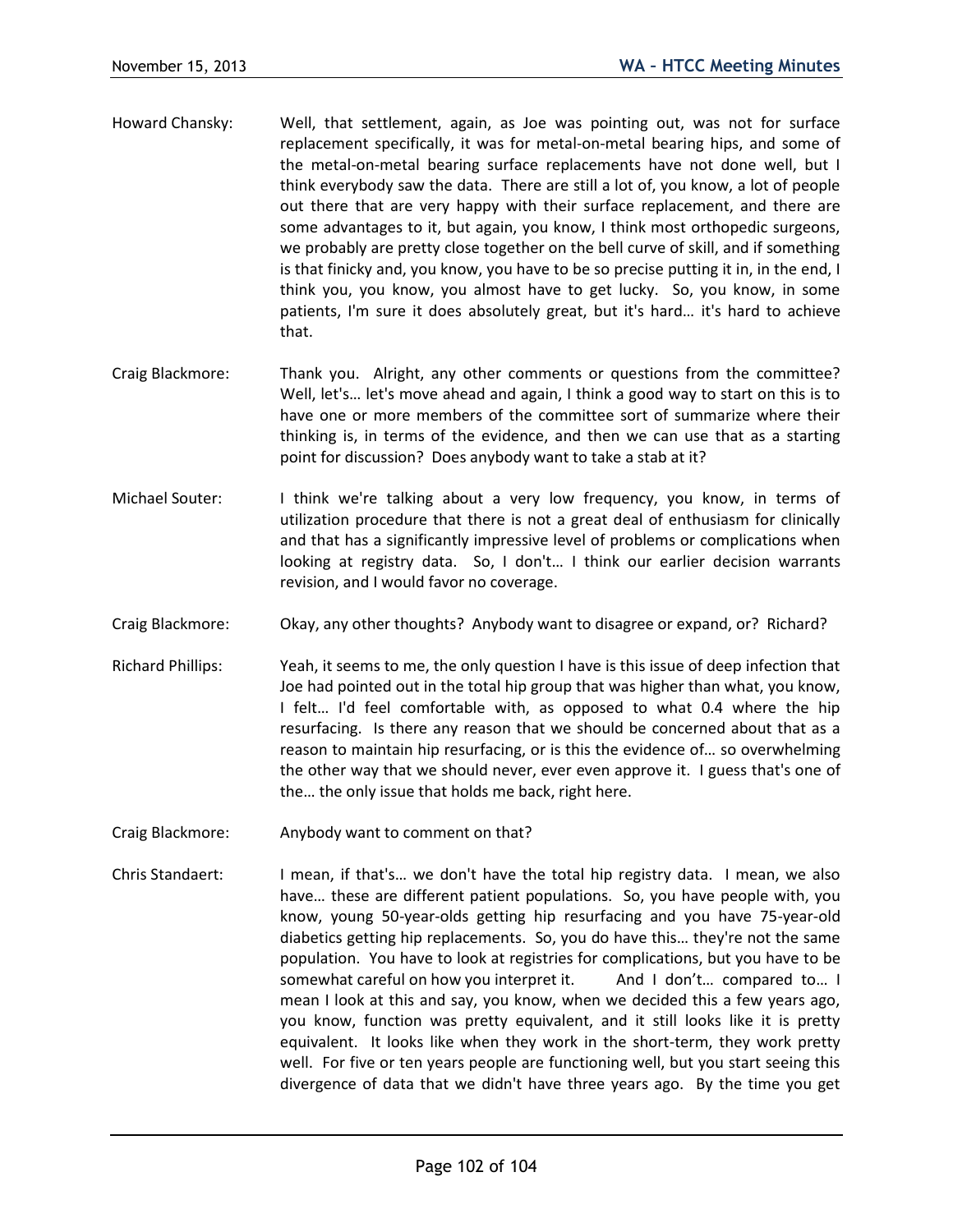seven, eight, ten years out, your failure rate is getting high. All the bone problems are getting high, and then you throw in all the sort of metal-on-metal concern that has really… it's… since we made this decision, this is when it's become a big issue, and you throw those pretty substantial negatives onto this, I personally have a very hard time seeing where you would actually want to put this in somebody.

- Howard Chansky: It's just, I was gonna say, it's... I mean, I think the people that are left doing it are reserving it for men that are young, under 50 typically, and they do not have inflammatory arthritis. So, it's osteoarthritis, active young men. I mean, that is the only population that I think it is still being used in.
- Joseph Dettori: Let me just clarify that infection a bit, if I could. So, the estimate that we have comes from five studies. Three of them are randomized trials. Two are cohort studies. The denominator is a little over 500 for each group for the total hip and the hip resurfacing, and the relative risk is 0.2, but the confidence interval goes from 0.05 to 0.9. So, the real estimate is, I mean… the mean I gave you, which was 1.8, it could go down as low as under 1 and can go higher than 2. So, where that really lies, we're not sure, but I don't know if that's helpful to you. It could conceivably be lower than that is what I'm saying.
- Richard Phillips: And if we… I don't know if I'm miss-stating your point of view on this, but I understand that the… this is not characteristic, what you see in all total hips, in general.
- Howard Chansky: What is that?

Richard Phillips What is the… the infection rate is much lower.

- Howard Chansky: Well, yeah. That, those, you know, again, I understand Joe's points that, you know, they are comparing the same populations. I just know, again, from some huge studies that involved, you know, tens of thousands of patients, the typical infection rate reported for all-comers having a total hip replacement is more on the order of 1%, but I think when, again, the few surgeons that still really believe in this, and they're out there, they're not selling this to their patient because of infection rates. I suspect most are not even aware of that. They're selling it to the patients, again, because there is absolutely a lower dislocation rate. So, if you're young and you, you know, want to be very active, that is the, to me, the one clear benefit of a surface replacement. Your hip is just less likely to pop out of the socket and, you know, that is a big deal.
- Richard Phillips: So, it's probably fair to say that the… taking Chris's point, that the population of the patients undergoing the hip resurfacing are probably not the group of patients, the same group of patients that are getting the total hip and that are getting the infections.
- Howard Chansky: Yeah, not anymore, for sure. They are reserved for younger, healthier people.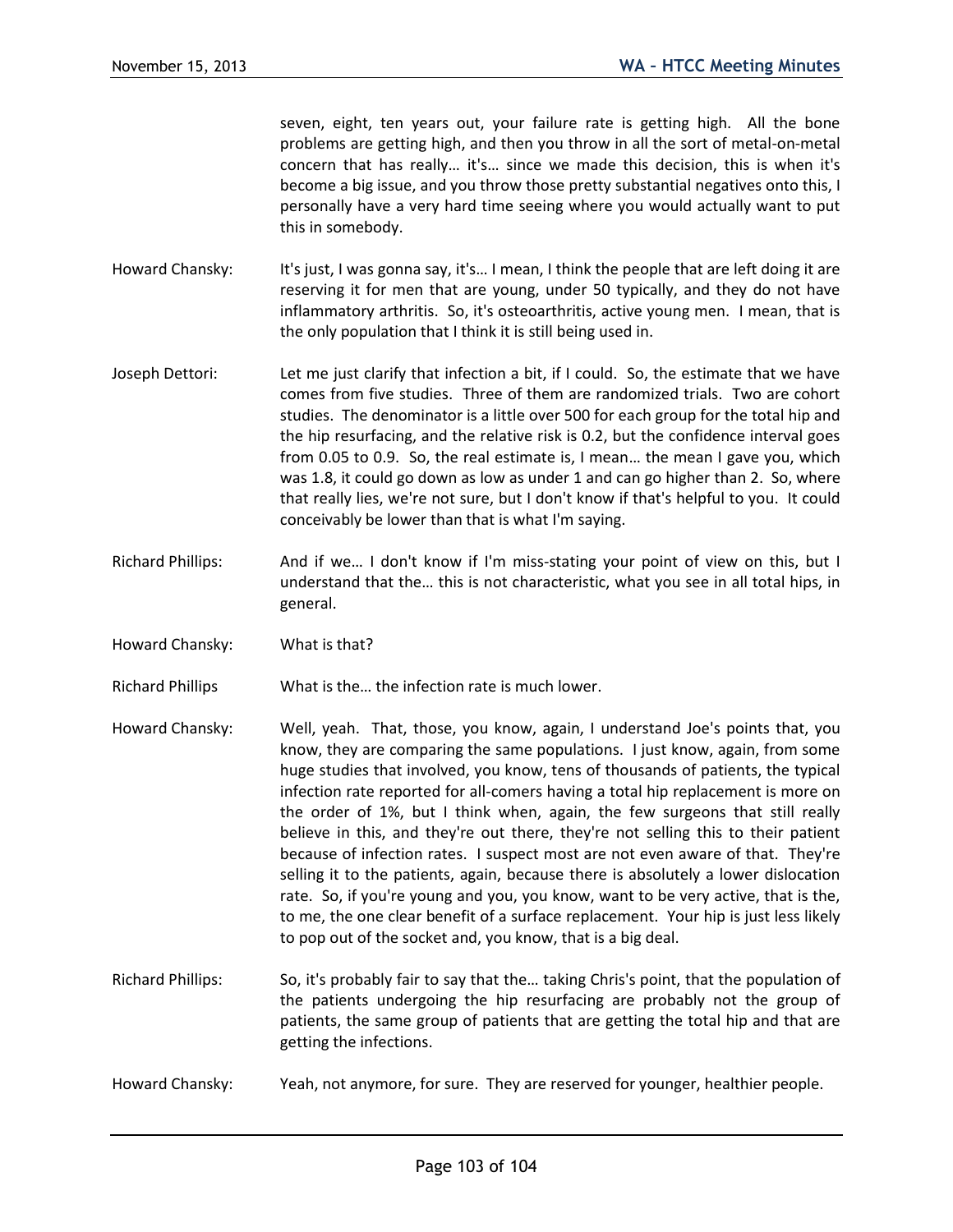- Richard Phillips: Okay.
- Craig Blackmore: Other comments? So, does anybody want to take a stab at summarizing where we are or what their thinking is at this point? You did. Anybody else want to expand or contract or contrast?
- Richard Phillips: I personally think I'm almost ready to [inaudible] on the vote, you know, because I… it seems to me this is pretty clearcut. Maybe I'm wrong, but that's my point of view.
- Craig Blackmore: I'm not arguing that it's not clearcut. I just, it's important that the committee sort of vocalizes what their thinking is for the record, as much as anything else, so that it's explicit why we're making decisions that we're making. So, I'm not trying to stir up controversy. I'm trying to get it all out there so we can… so we can have a train of what our thinking is.
- Seth Schwartz: I think I'm fairly in line with Michael's thinking here, which is that there does not appear to be a significant performance advantage to one over the other. I don't think we're seeing a significant difference in terms of efficacy of the approaches. I think there's some significant safety concerns related to the hip resurfacing that were not present at the last assessment. It seems like there may be some extreme circumstances where clinically people may want to use this, but that there is a good alternative for these patients even if this is not available, and I would be leaning towards no cover as well.
- Craig Blackmore: I guess I'll add my… just my two bits and then I'm trying to remember in looking at notes from the previous time we discussed this, and this expands a little bit on what you have both said, but the only, the only point I would make is that one of the reasons, I think, that we… that we approved this last time was given a similar safety profile, we were willing to accept the theoretical benefit of easier revisions, particularly for the younger, sort of more active person, and now we've got several more years of data, and that data, limited though it is, doesn't actually support this theoretical benefit of easier revision, and countering that, we have the increasing safety concerns. So, in my mind, the reasons that we approved last time haven't been supported by what's happened in the interim. So, I'm with the other comments we've heard.
- Marie Brown: Especially with the addition of our new… of number three.
- Craig Blackmore: Right, which we haven't… has not been demonstrated. The data is terrible. I mean, there's not much there, but it doesn't support it.
- Chris Standaert: But that data is insufficient. I mean, there's really no data. It's not… it's… that theory is not supported by the data. It's not really refuted by it.
- Craig Blackmore: It's not refuted.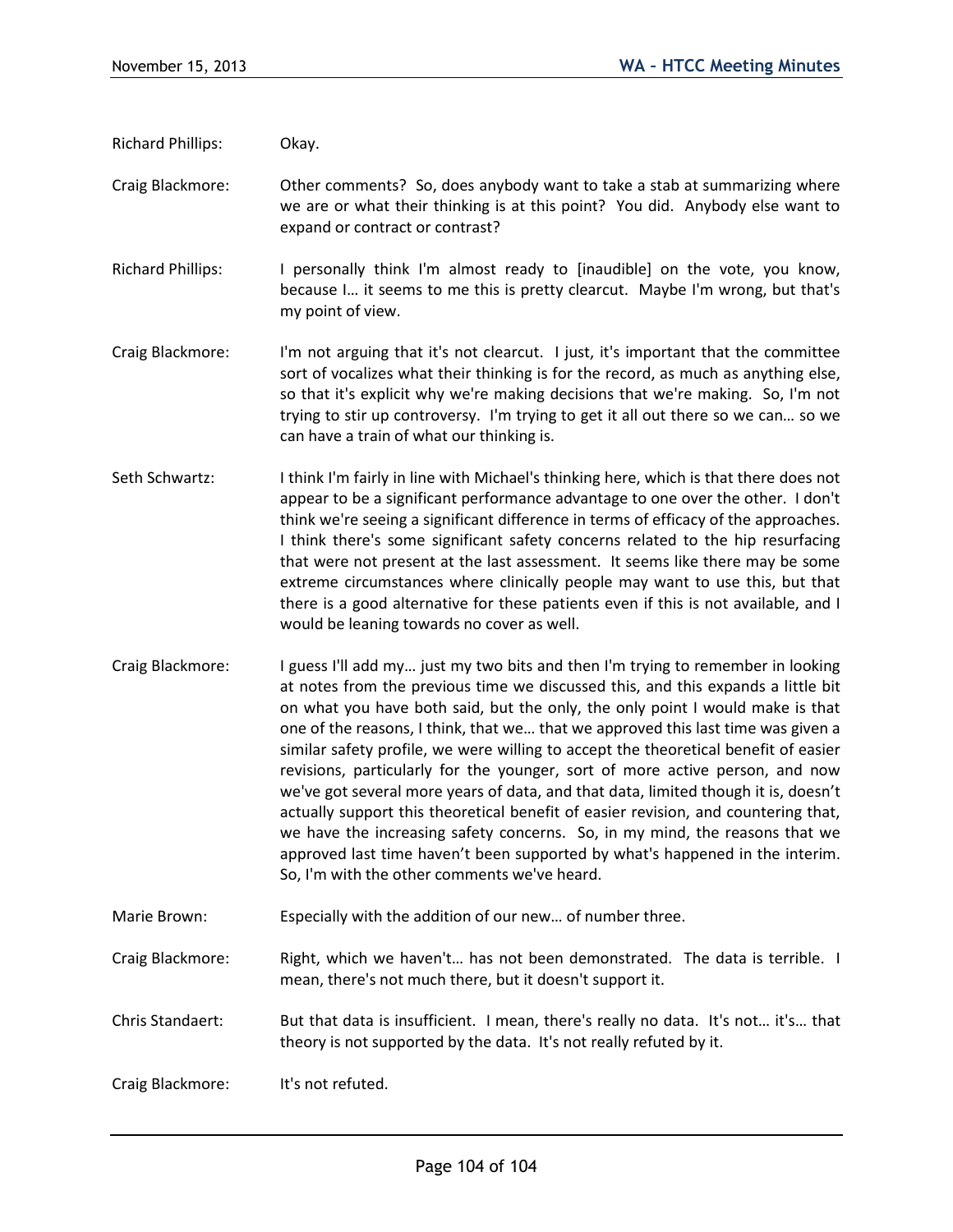- Chris Standaert: But it's not supported and since there's no evidence to say that this really is a good thing long-term from that standpoint, the safety data really becomes quite concerning.
- Craig Blackmore: Yeah, and there has been three or four more years to advance that hypothesis, and it is not supported yet. Any other further point? Anything people want to clarify about where they are? I mean, I'm happy to keep moving, but I wanted to get it out there.
- Carson Odegard: I don't remember in the last… our last meeting if revisions were put into efficacy or if it was in safety. I mean, the fact now that it is in safety means that everything we're talking about is safety, and I can't remember the last time if revision?
- Joseph Dettori: It was safety.
- Craig Blackmore: Okay, well why don't we proceed then? We will turn to our tool, and we have been through this before. I will just briefly run down for… for the record and to make sure we're clear in our own deliberations. I want to have you turn to page 5 and 6, and are there outcomes that we are considering in our decision making, which have not been delineated? Revision, we talked about as a safety outcome and we… is there anything else on here that we should consider under safety, efficacy, or cost? We have had discussion about special populations, and again, I think these are captured here, and any other comments?

Okay, let's move to our first voting question. This is the nonbinding vote, and is there sufficient evidence under some or all situations that the technology is more, less, or equivalent effectiveness? So, if you believe there is sufficient evidence under any situation that it is more effective, you should vote more, and again, we have included revision as a safety outcome. So, this isn't pertaining to revision. This is pertaining to symptomatology, basically. Okay.

Josh Morse: Seven equivalent, three more, and one less.

Craig Blackmore: Okay. Safety, so, vote less if you believe it is less under any circumstance.

- Josh Morse: Eleven less.
- Craig Blackmore: And then cost effectiveness.
- Josh Morse: Ten unproven and one less.
- Craig Blackmore: Okay, so that forms basis for further discussion, as needed. Does anybody have further comments they want to make, further deliberation? So, I think when you have three different choices, you run the risk of not having a majority on any one and having to go through a re-voting process, but I think we will be